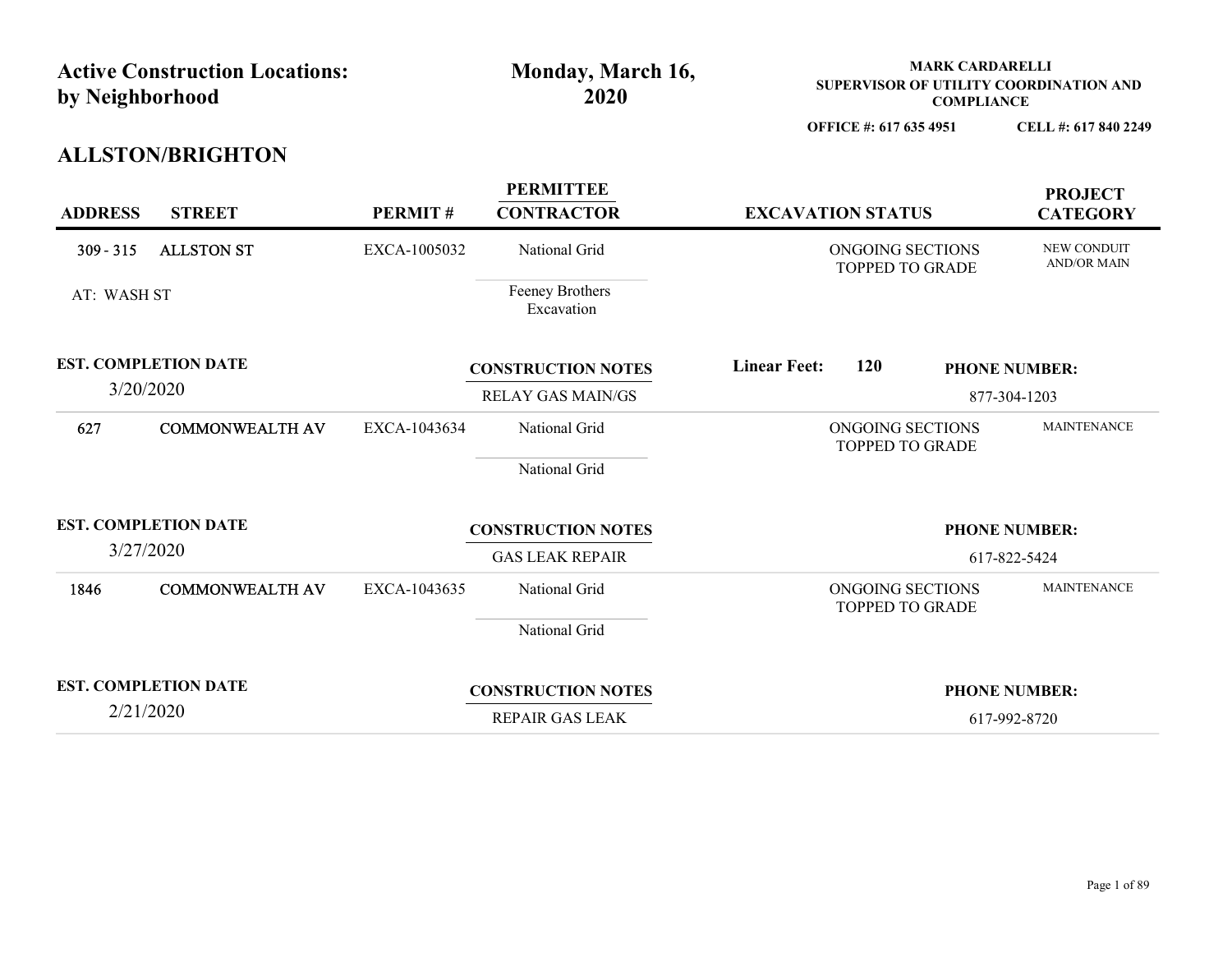| by Neighborhood | <b>Active Construction Locations:</b> |                               | Monday, March 16,<br>2020             | <b>MARK CARDARELLI</b><br>SUPERVISOR OF UTILITY COORDINATION AND<br><b>COMPLIANCE</b> |                                   |  |  |  |
|-----------------|---------------------------------------|-------------------------------|---------------------------------------|---------------------------------------------------------------------------------------|-----------------------------------|--|--|--|
|                 |                                       |                               |                                       | OFFICE #: 617 635 4951                                                                | CELL #: 617 840 2249              |  |  |  |
|                 | <b>ALLSTON/BRIGHTON</b>               |                               |                                       |                                                                                       |                                   |  |  |  |
| <b>ADDRESS</b>  | <b>STREET</b>                         | PERMIT#                       | <b>PERMITTEE</b><br><b>CONTRACTOR</b> | <b>EXCAVATION STATUS</b>                                                              | <b>PROJECT</b><br><b>CATEGORY</b> |  |  |  |
| 973             | <b>COMMONWEALTH AV</b>                | EXCA-1051102                  | Sean Farrell Excavation<br>Co         | ONGOING SECTIONS<br>TOPPED TO GRADE                                                   | <b>SERVICE</b>                    |  |  |  |
|                 |                                       | Sean Farrell Excavation<br>Co |                                       |                                                                                       |                                   |  |  |  |
|                 | <b>EST. COMPLETION DATE</b>           |                               | <b>CONSTRUCTION NOTES</b>             |                                                                                       | <b>PHONE NUMBER:</b>              |  |  |  |
|                 | 3/15/2020                             |                               | <b>EMERGENCY DRAIN REPAIR</b>         | 617-777-8754                                                                          |                                   |  |  |  |
|                 | <b>COMMONWEALTH AV</b>                |                               | EMER-1047398 Eversource Electric      | ONGOING SECTIONS<br><b>TOPPED TO GRADE</b>                                            | <b>EMERGENCY</b>                  |  |  |  |
| AT: HARVARD ST  |                                       |                               | Eversource Electric                   |                                                                                       |                                   |  |  |  |
|                 | <b>EST. COMPLETION DATE</b>           |                               | <b>CONSTRUCTION NOTES</b>             |                                                                                       | <b>PHONE NUMBER:</b>              |  |  |  |
|                 | 3/10/2020                             |                               | Cable Replacement                     |                                                                                       | 800-592-2000                      |  |  |  |
|                 |                                       | EXCA-1015361                  | J. Derenzo Company Inc.               | ONGOING SECTIONS                                                                      | <b>SERVICE</b>                    |  |  |  |
|                 | <b>EVERETT ST</b>                     |                               |                                       | TOPPED TO GRADE                                                                       |                                   |  |  |  |
| AT: HARVEST     |                                       |                               | J. Derenzo Company Inc.               |                                                                                       |                                   |  |  |  |
|                 | <b>EST. COMPLETION DATE</b>           |                               | <b>CONSTRUCTION NOTES</b>             |                                                                                       | <b>PHONE NUMBER:</b>              |  |  |  |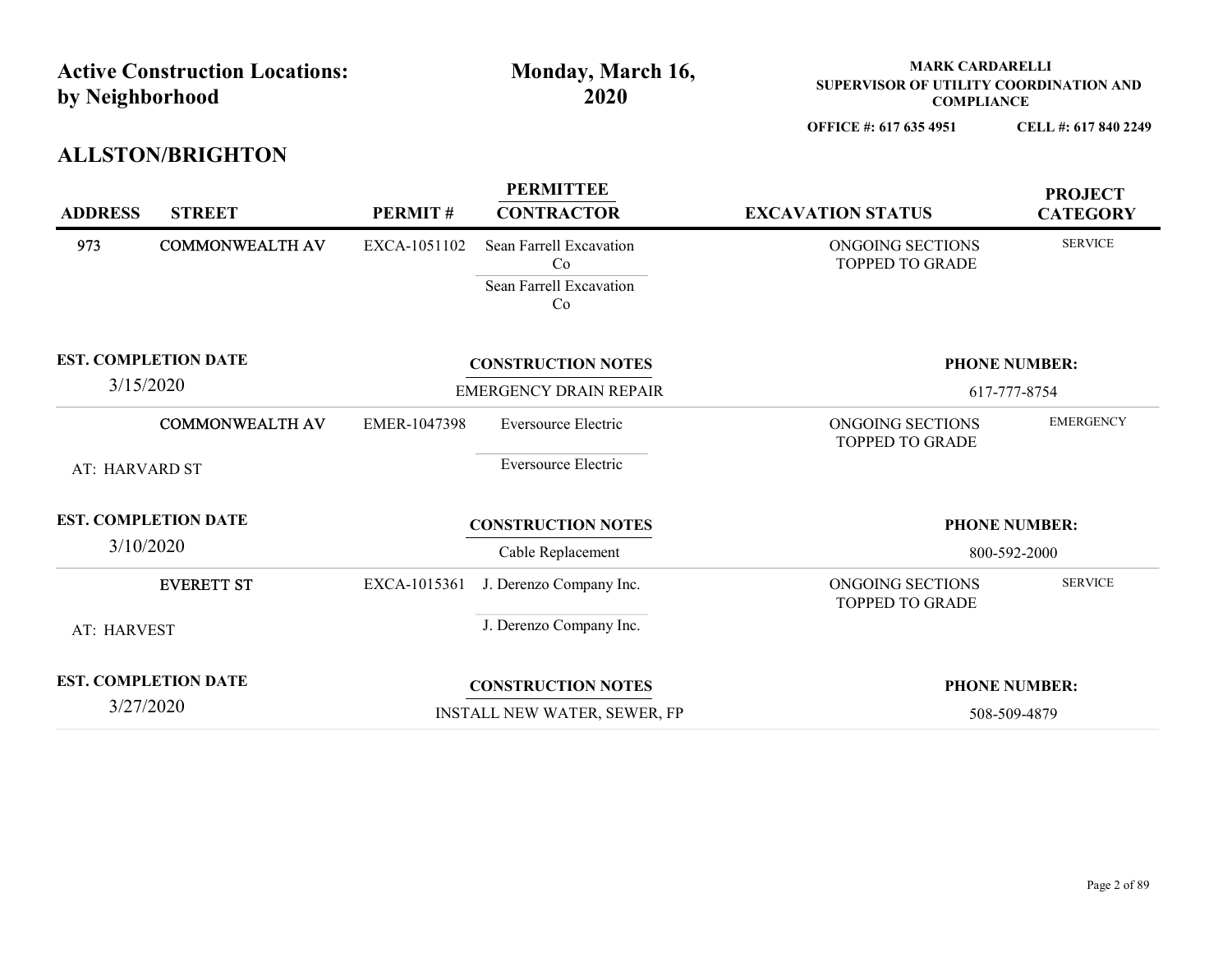|                             | <b>Active Construction Locations:</b> |              | Monday, March 16,                  |                                                 |                                            | <b>MARK CARDARELLI</b> | SUPERVISOR OF UTILITY COORDINATION AND |
|-----------------------------|---------------------------------------|--------------|------------------------------------|-------------------------------------------------|--------------------------------------------|------------------------|----------------------------------------|
| by Neighborhood             |                                       |              | 2020                               |                                                 | OFFICE #: 617 635 4951                     | <b>COMPLIANCE</b>      | CELL #: 617 840 2249                   |
|                             | <b>ALLSTON/BRIGHTON</b>               |              |                                    |                                                 |                                            |                        |                                        |
|                             |                                       |              | <b>PERMITTEE</b>                   |                                                 |                                            |                        | <b>PROJECT</b>                         |
| <b>ADDRESS</b>              | <b>STREET</b>                         | PERMIT#      | <b>CONTRACTOR</b>                  |                                                 | <b>EXCAVATION STATUS</b>                   |                        | <b>CATEGORY</b>                        |
| 176                         | <b>FANEUIL ST</b>                     | EXCa1055156  |                                    |                                                 | ONGOING SECTIONS<br><b>TOPPED TO GRADE</b> |                        | Maintenance                            |
|                             |                                       |              | National Grid                      |                                                 |                                            |                        |                                        |
| <b>EST. COMPLETION DATE</b> |                                       |              |                                    |                                                 |                                            |                        |                                        |
|                             |                                       |              | <b>CONSTRUCTION NOTES</b>          |                                                 |                                            |                        | <b>PHONE NUMBER:</b><br>617-992-8720   |
| $\mathbf 1$                 | <b>GRANBY ST</b>                      | EXCA-1053809 | Eversource Electric                |                                                 | ONGOING SECTIONS                           |                        | NEW CONDUIT                            |
|                             |                                       |              |                                    |                                                 | TOPPED TO GRADE                            |                        | <b>AND/OR MAIN</b>                     |
| AT: 13                      |                                       |              | G. Greene Construction             |                                                 |                                            |                        |                                        |
| <b>EST. COMPLETION DATE</b> |                                       |              | <b>CONSTRUCTION NOTES</b>          | <b>Linear Feet:</b>                             | 106                                        |                        | <b>PHONE NUMBER:</b>                   |
| 3/20/2020                   |                                       |              | INSTALLATION OF ELECTRICAL CONDUIT |                                                 |                                            |                        | 781-690-6531                           |
| $1 - 100$                   | <b>MT VERNON ST</b>                   | EXCA-985001  | National Grid                      | <b>6 PLATES USED PLATES PINNED &amp; BERMED</b> |                                            |                        | NEW CONDUIT<br>AND/OR MAIN             |
| AT: FOSTER                  |                                       |              | Feeney Brothers<br>Excavation      |                                                 |                                            |                        |                                        |
| <b>EST. COMPLETION DATE</b> |                                       |              | <b>CONSTRUCTION NOTES</b>          | <b>Linear Feet:</b>                             | 1000                                       |                        | <b>PHONE NUMBER:</b>                   |
|                             | 3/20/2020                             |              | <b>GAS MAIN RELAY</b>              |                                                 |                                            |                        | 877-304-1203                           |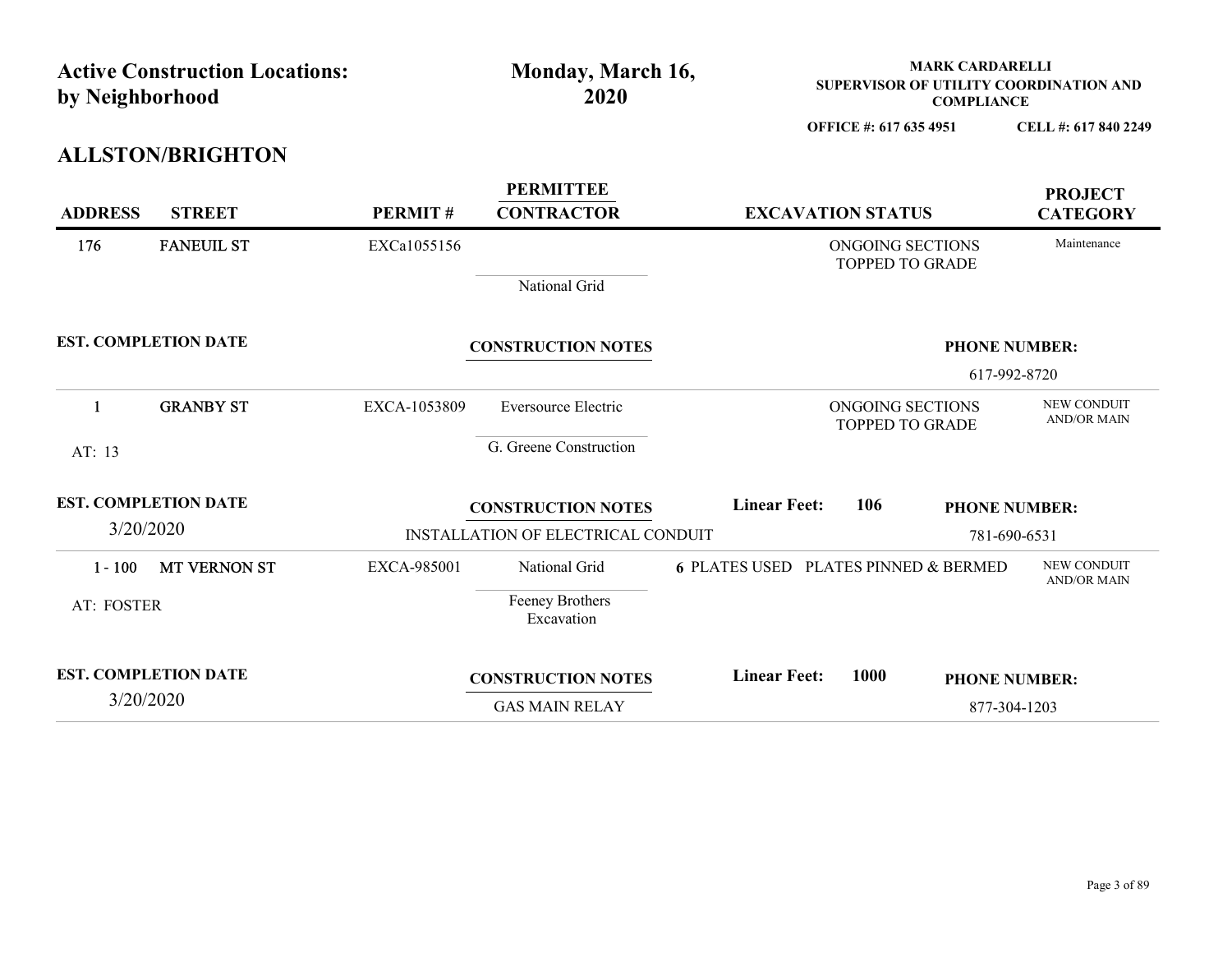| <b>Active Construction Locations:</b><br>by Neighborhood |                             |                           | Monday, March 16,<br>2020                             | <b>MARK CARDARELLI</b><br>SUPERVISOR OF UTILITY COORDINATION AND<br><b>COMPLIANCE</b> |                                     |
|----------------------------------------------------------|-----------------------------|---------------------------|-------------------------------------------------------|---------------------------------------------------------------------------------------|-------------------------------------|
|                                                          |                             |                           |                                                       | OFFICE #: 617 635 4951                                                                | CELL #: 617 840 2249                |
|                                                          | <b>ALLSTON/BRIGHTON</b>     |                           |                                                       |                                                                                       |                                     |
| <b>ADDRESS</b>                                           | <b>STREET</b>               | PERMIT#                   | <b>PERMITTEE</b><br><b>CONTRACTOR</b>                 | <b>EXCAVATION STATUS</b>                                                              | <b>PROJECT</b><br><b>CATEGORY</b>   |
| 190                                                      | <b>NORTH BEACON ST</b>      | 1054940                   | Eversource Electric                                   | ONGOING SECTIONS<br>TOPPED TO GRADE                                                   | New Main or Conduit                 |
|                                                          |                             |                           | <b>Riley Brothers</b>                                 |                                                                                       |                                     |
| <b>EST. COMPLETION DATE</b>                              |                             | <b>CONSTRUCTION NOTES</b> |                                                       | <b>PHONE NUMBER:</b>                                                                  |                                     |
| 35                                                       | <b>WASHINGTON ST</b>        | EXCA-1045916              | National Grid<br>Feeney Brothers<br>Excavation        | 4 PLATES USED PLATES PINNED & BERMED                                                  | 617 908 0441<br>New Main or Conduit |
| <b>EST. COMPLETION DATE</b><br>3/27/2020                 |                             |                           | <b>CONSTRUCTION NOTES</b>                             |                                                                                       | <b>PHONE NUMBER:</b><br>9788463591  |
| 719                                                      | <b>WASHINGTON ST</b>        | EMER-1042171              | Eversource Electric                                   | SECURED TO GRADE IN HMA<br><b>TOP</b>                                                 | <b>EMERGENCY</b>                    |
|                                                          | <b>EST. COMPLETION DATE</b> |                           | <b>CONSTRUCTION NOTES</b><br><b>Electrical Outage</b> |                                                                                       |                                     |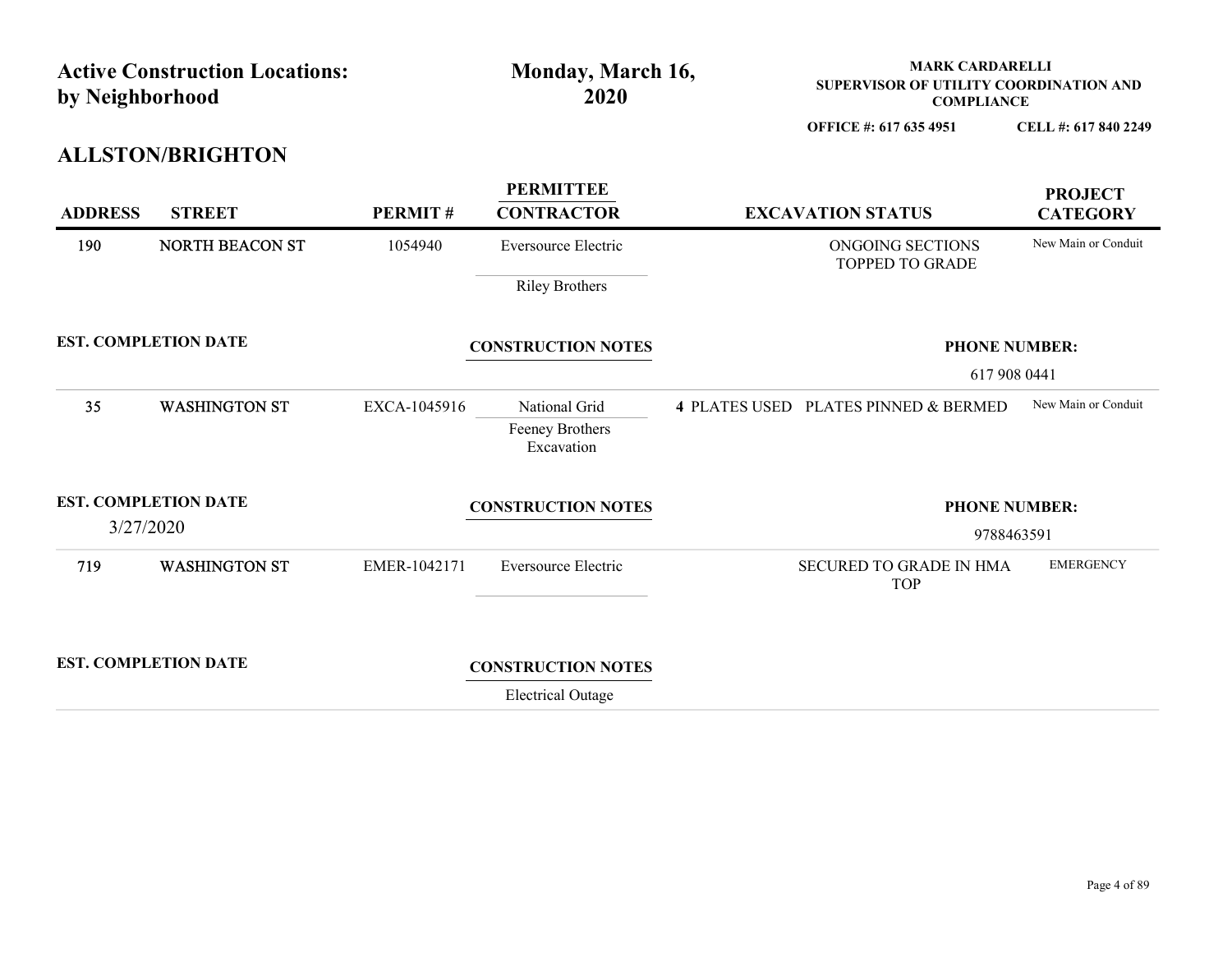|                                                          |                                 |                                       |                          |                        | <b>MARK CARDARELLI</b> |                                                             |  |  |
|----------------------------------------------------------|---------------------------------|---------------------------------------|--------------------------|------------------------|------------------------|-------------------------------------------------------------|--|--|
| <b>Active Construction Locations:</b><br>by Neighborhood |                                 | Monday, March 16,<br>2020             |                          |                        |                        | SUPERVISOR OF UTILITY COORDINATION AND<br><b>COMPLIANCE</b> |  |  |
|                                                          |                                 |                                       |                          | OFFICE #: 617 635 4951 |                        | CELL #: 617 840 2249                                        |  |  |
| <b>ALLSTON/BRIGHTON</b>                                  |                                 |                                       |                          |                        |                        |                                                             |  |  |
| <b>ADDRESS</b><br><b>STREET</b>                          | <b>PERMIT#</b>                  | <b>PERMITTEE</b><br><b>CONTRACTOR</b> | <b>EXCAVATION STATUS</b> |                        |                        | <b>PROJECT</b><br><b>CATEGORY</b>                           |  |  |
| WOODSTOCK AV<br>$1 - 39$                                 | EXCA-1026358                    | National Grid                         |                          | TO GRADE               |                        | NEW CONDUIT<br><b>AND/OR MAIN</b>                           |  |  |
|                                                          |                                 | Feeney Brothers<br>Excavation         |                          |                        |                        |                                                             |  |  |
| <b>EST. COMPLETION DATE</b>                              |                                 | <b>CONSTRUCTION NOTES</b>             | <b>Linear Feet:</b>      | 580                    | <b>PHONE NUMBER:</b>   |                                                             |  |  |
|                                                          | <b>INSTALLATION OF GAS MAIN</b> |                                       |                          |                        |                        | 9788463591                                                  |  |  |
| 3/20/2020                                                |                                 |                                       |                          |                        |                        |                                                             |  |  |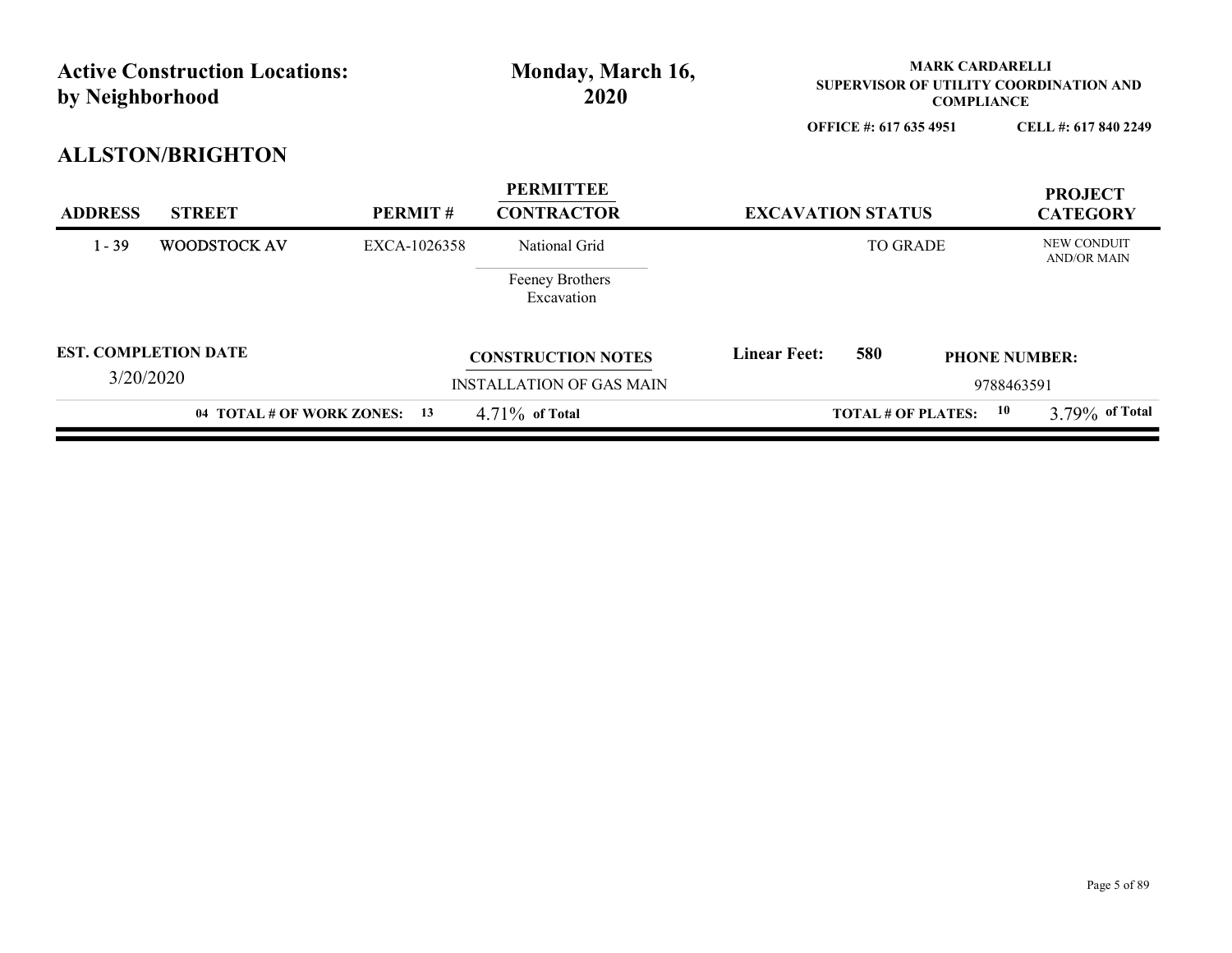| <b>Active Construction Locations:</b><br>by Neighborhood |                             |              | Monday, March 16,<br>2020                          |  | SUPERVISOR OF UTILITY COORDINATION AND<br><b>COMPLIANCE</b> | <b>MARK CARDARELLI</b>            |
|----------------------------------------------------------|-----------------------------|--------------|----------------------------------------------------|--|-------------------------------------------------------------|-----------------------------------|
|                                                          |                             |              |                                                    |  | OFFICE #: 617 635 4951                                      | CELL #: 617 840 2249              |
| <b>BOSTON PROPER</b>                                     |                             |              |                                                    |  |                                                             |                                   |
| <b>ADDRESS</b>                                           | <b>STREET</b>               | PERMIT#      | <b>PERMITTEE</b><br><b>CONTRACTOR</b>              |  | <b>EXCAVATION STATUS</b>                                    | <b>PROJECT</b><br><b>CATEGORY</b> |
|                                                          | <b>BOWKER ST</b>            | EXCA-1050188 | J. Derenzo Company Inc.<br>J. Derenzo Company Inc. |  | 5 PLATES USED PLATES PINNED & BERMED                        | NEW CONDUIT<br><b>AND/OR MAIN</b> |
|                                                          | <b>EST. COMPLETION DATE</b> |              | <b>CONSTRUCTION NOTES</b>                          |  |                                                             | <b>PHONE NUMBER:</b>              |
| 4/10/2020                                                |                             |              | <b>INSTALLATION WATER SEWER FIREPIPE (X6)</b>      |  |                                                             | 617-212-4516                      |
|                                                          | <b>CAUSEWAY ST</b>          | EXCA-996259  | New England Electrical<br>Con                      |  | ONGOING SECTIONS<br>TOPPED TO GRADE                         | New Main or Conduit               |
| <b>EST. COMPLETION DATE</b>                              |                             |              | <b>CONSTRUCTION NOTES</b>                          |  |                                                             | <b>PHONE NUMBER:</b>              |
| 15<br><b>EAST ST</b>                                     |                             | EXCA-1056579 | Crown Castle                                       |  | ONGOING SECTIONS                                            | 617-438-0692<br>Service           |
| FROM: SOUTH                                              |                             |              | Phoenix Communications<br>Inc                      |  | TOPPED TO GRADE                                             |                                   |
| TO: ATLANTIC                                             |                             |              |                                                    |  |                                                             |                                   |
| <b>EST. COMPLETION DATE</b>                              |                             |              | <b>CONSTRUCTION NOTES</b>                          |  | <b>Linear Feet:</b><br>300                                  | <b>PHONE NUMBER:</b>              |
|                                                          |                             |              | <b>INSTALL MICRO TRENCH</b>                        |  |                                                             | 774-502-7117                      |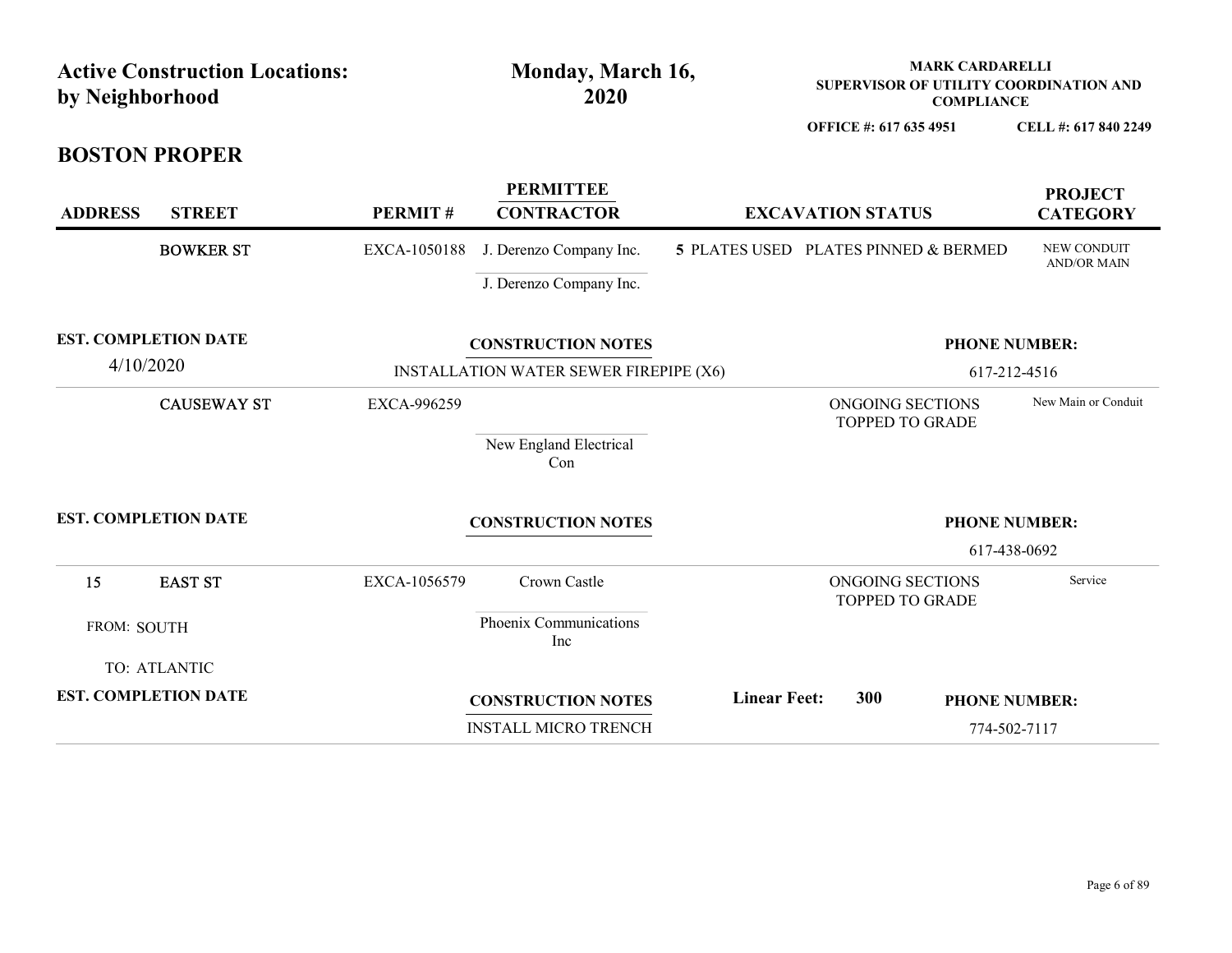| <b>Active Construction Locations:</b><br>by Neighborhood |                                          |              | Monday, March 16,                                            | <b>MARK CARDARELLI</b><br>SUPERVISOR OF UTILITY COORDINATION AND<br><b>COMPLIANCE</b><br>OFFICE #: 617 635 4951 |  |                          |                                      |                                   |
|----------------------------------------------------------|------------------------------------------|--------------|--------------------------------------------------------------|-----------------------------------------------------------------------------------------------------------------|--|--------------------------|--------------------------------------|-----------------------------------|
|                                                          | <b>BOSTON PROPER</b>                     |              |                                                              |                                                                                                                 |  |                          |                                      | CELL #: 617 840 2249              |
| <b>ADDRESS</b>                                           | <b>STREET</b>                            | PERMIT#      | <b>PERMITTEE</b><br><b>CONTRACTOR</b>                        |                                                                                                                 |  | <b>EXCAVATION STATUS</b> |                                      | <b>PROJECT</b><br><b>CATEGORY</b> |
|                                                          | <b>ESSEX ST</b>                          | EXCA-1022936 | Verizon Wireless                                             | 5 PLATES USED PLATES PINNED & BERMED                                                                            |  |                          |                                      | NEW CONDUIT<br><b>AND/OR MAIN</b> |
|                                                          | AT: EDINBORO                             |              | Mass Pipeline Services, In                                   |                                                                                                                 |  |                          |                                      |                                   |
|                                                          | <b>EST. COMPLETION DATE</b><br>3/31/2020 |              | <b>CONSTRUCTION NOTES</b>                                    |                                                                                                                 |  |                          | <b>PHONE NUMBER:</b>                 |                                   |
| 100                                                      | <b>FEDERAL ST</b>                        | EXCA-1044500 | INSTALL CONDUIT AND BASE<br>Extenet                          |                                                                                                                 |  | TEMP TO GRADE            |                                      | 781-589-0670<br>NEW CONDUIT       |
|                                                          | AT: FRANKLIN                             |              | New England Electrical<br>Con                                |                                                                                                                 |  |                          |                                      | <b>AND/OR MAIN</b>                |
|                                                          | <b>EST. COMPLETION DATE</b><br>3/26/2020 |              | <b>CONSTRUCTION NOTES</b><br>CONDUIT/CABINET BASE            | <b>Linear Feet:</b>                                                                                             |  | 80                       | <b>PHONE NUMBER:</b>                 | 6174380692                        |
| 110                                                      | <b>HIGH ST</b><br>AT: AT CONGRESS ST     | EXCA-1002369 | Veolia Energy<br><b>BOND BROTHERS</b>                        |                                                                                                                 |  | TEMP TO GRADE            |                                      | <b>EMERGENCY</b>                  |
|                                                          | <b>EST. COMPLETION DATE</b><br>3/31/2020 |              | <b>CONSTRUCTION NOTES</b><br>Steam Leak Repair / EMER-904624 |                                                                                                                 |  |                          |                                      |                                   |
| 185<br>AT: SOUTH                                         | <b>KNEELAND ST</b>                       | EXCA-1054581 | Crown Castle<br>Mirra Company Co.                            |                                                                                                                 |  | TEMP TO GRADE            |                                      | Service                           |
|                                                          | <b>EST. COMPLETION DATE</b><br>3/24/2020 |              | <b>CONSTRUCTION NOTES</b>                                    | <b>Linear Feet:</b>                                                                                             |  | 120                      | <b>PHONE NUMBER:</b><br>978-758-0239 |                                   |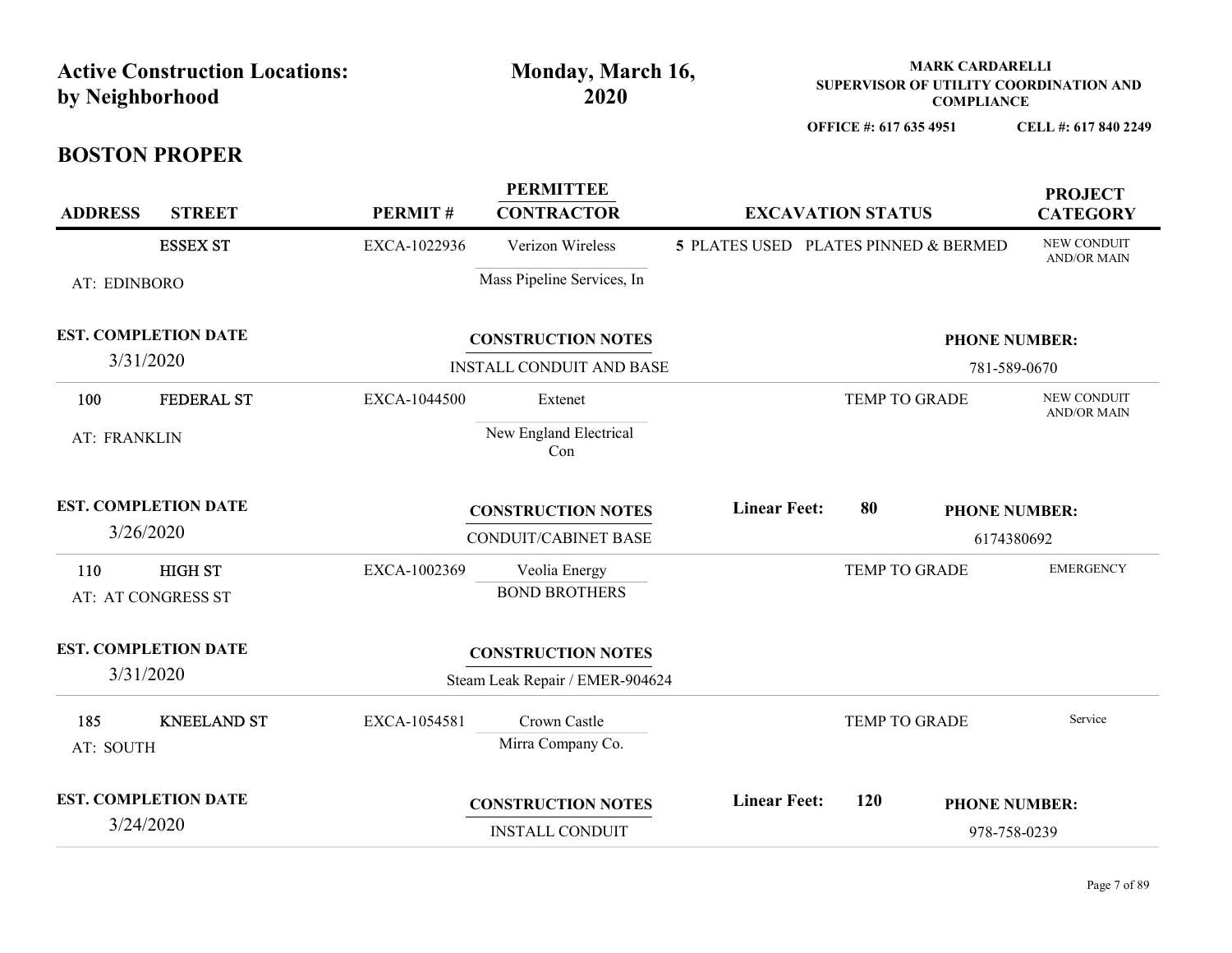| by Neighborhood                      | <b>Active Construction Locations:</b> |              | Monday, March 16,<br>2020             |                                                 |                                     | <b>MARK CARDARELLI</b><br><b>COMPLIANCE</b> | SUPERVISOR OF UTILITY COORDINATION AND |
|--------------------------------------|---------------------------------------|--------------|---------------------------------------|-------------------------------------------------|-------------------------------------|---------------------------------------------|----------------------------------------|
|                                      |                                       |              |                                       |                                                 | OFFICE #: 617 635 4951              |                                             | CELL #: 617 840 2249                   |
| <b>BOSTON PROPER</b>                 |                                       |              |                                       |                                                 |                                     |                                             |                                        |
| <b>ADDRESS</b>                       | <b>STREET</b>                         | PERMIT#      | <b>PERMITTEE</b><br><b>CONTRACTOR</b> |                                                 | <b>EXCAVATION STATUS</b>            |                                             | <b>PROJECT</b><br><b>CATEGORY</b>      |
| $66 - 90$                            | <b>LINCOLN ST</b>                     | EXCA-1053838 | National Grid                         | <b>6 PLATES USED PLATES PINNED &amp; BERMED</b> |                                     |                                             | New Main or Conduit                    |
| FROM: TUFTS                          |                                       |              | Feeney Brothers<br>Excavation         |                                                 |                                     |                                             |                                        |
| TO: ESSEX                            |                                       |              |                                       |                                                 |                                     |                                             |                                        |
| <b>EST. COMPLETION DATE</b>          |                                       |              | <b>CONSTRUCTION NOTES</b>             | <b>Linear Feet:</b>                             | 300                                 | <b>PHONE NUMBER:</b>                        |                                        |
|                                      |                                       |              | <b>GAS MAIN RELAY</b>                 |                                                 |                                     | 8572716944                                  |                                        |
| 60                                   | <b>SCHOOL ST</b>                      | EXCA-1050155 | <b>COMCAST</b>                        |                                                 | 3/14 START                          |                                             |                                        |
| FROM: TREMONT<br><b>TO: PROVINCE</b> |                                       |              | <b>MIRRA</b>                          |                                                 |                                     |                                             |                                        |
| <b>EST. COMPLETION DATE</b>          |                                       |              | <b>CONSTRUCTION NOTES</b>             | <b>Linear Feet:</b>                             | 150                                 |                                             |                                        |
| 3/27/2020                            |                                       |              | <b>INSTALL CONDUIT</b>                |                                                 |                                     |                                             |                                        |
| 90                                   | <b>SOUTH ST</b>                       | EXCA-1022881 | Verizon Wireless                      |                                                 | ONGOING SECTIONS<br>TOPPED TO GRADE |                                             | New Main or Conduit                    |
|                                      |                                       |              | $\rm NEECC$                           |                                                 |                                     |                                             |                                        |
|                                      |                                       |              | <b>CONSTRUCTION NOTES</b>             |                                                 |                                     | <b>PHONE NUMBER:</b>                        |                                        |
| <b>EST. COMPLETION DATE</b>          | 4/7/2020                              |              |                                       |                                                 |                                     |                                             | 617-438-0692                           |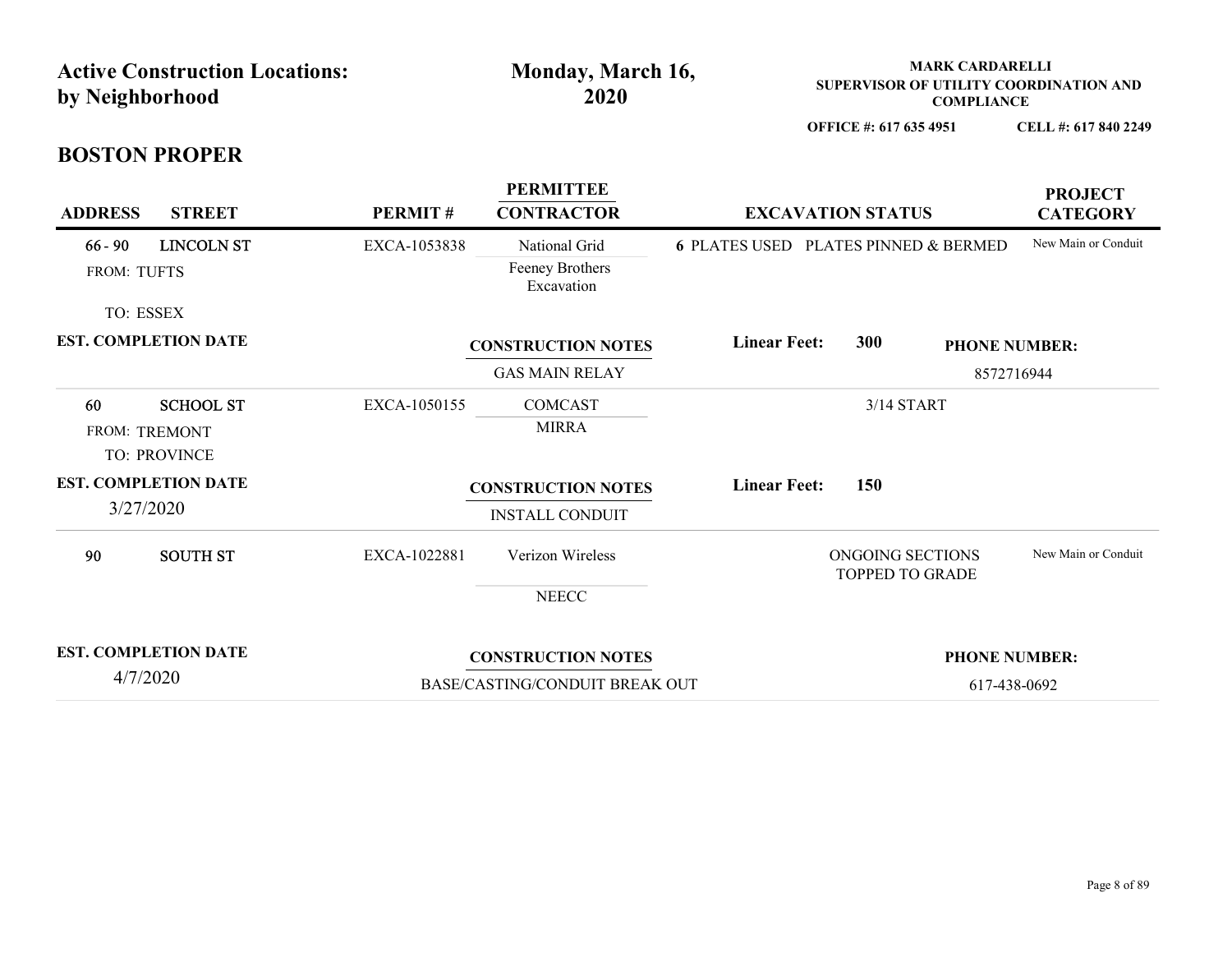| <b>Active Construction Locations:</b><br>by Neighborhood |              | Monday, March 16,<br>2020                      |                                      |                                     | <b>MARK CARDARELLI</b><br><b>COMPLIANCE</b> | SUPERVISOR OF UTILITY COORDINATION AND |
|----------------------------------------------------------|--------------|------------------------------------------------|--------------------------------------|-------------------------------------|---------------------------------------------|----------------------------------------|
|                                                          |              |                                                |                                      | OFFICE #: 617 635 4951              |                                             | CELL #: 617 840 2249                   |
| <b>BOSTON PROPER</b>                                     |              |                                                |                                      |                                     |                                             |                                        |
| <b>ADDRESS</b><br><b>STREET</b>                          | PERMIT#      | <b>PERMITTEE</b><br><b>CONTRACTOR</b>          |                                      | <b>EXCAVATION STATUS</b>            |                                             | <b>PROJECT</b><br><b>CATEGORY</b>      |
| $150 - 75$<br><b>STATE ST</b><br><b>FROM: INDIA</b>      | EXCA-1047927 | National Grid<br>Feeney Brothers<br>Excavation |                                      | <b>TEST PITS</b>                    |                                             | New Main or Conduit                    |
| TO: MERCHANTS<br><b>ROW</b>                              |              |                                                |                                      |                                     |                                             |                                        |
| <b>EST. COMPLETION DATE</b>                              |              | <b>CONSTRUCTION NOTES</b>                      | <b>Linear Feet:</b>                  | 500                                 |                                             | <b>PHONE NUMBER:</b>                   |
|                                                          |              | <b>GAS MAIN RELAY</b>                          |                                      |                                     |                                             | 857-271-6944                           |
| <b>STUART ST</b><br>AT: S/O 232 TREMONT                  | EXCA-1054219 | National Grid<br>National Grid                 | 2 PLATES USED PLATES PINNED & BERMED |                                     |                                             | <b>MAINTENANCE</b>                     |
| <b>EST. COMPLETION DATE</b>                              |              | <b>CONSTRUCTION NOTES</b>                      |                                      |                                     |                                             | <b>PHONE NUMBER:</b>                   |
| 3/18/2020                                                |              | GAS LEAK REPAIR / EMER-1033551                 |                                      |                                     |                                             | 617-822-5424                           |
| <b>SUMMER ST</b><br>55                                   | EXCA-1044497 | Extenet                                        |                                      | ONGOING SECTIONS<br>TOPPED TO GRADE |                                             | NEW CONDUIT<br>AND/OR MAIN             |
| AT: CHAUNCY ST                                           |              | Trek Construction                              |                                      |                                     |                                             |                                        |
|                                                          |              |                                                |                                      |                                     |                                             |                                        |
| <b>EST. COMPLETION DATE</b>                              |              | <b>CONSTRUCTION NOTES</b>                      | <b>Linear Feet:</b>                  | 60                                  |                                             | <b>PHONE NUMBER:</b>                   |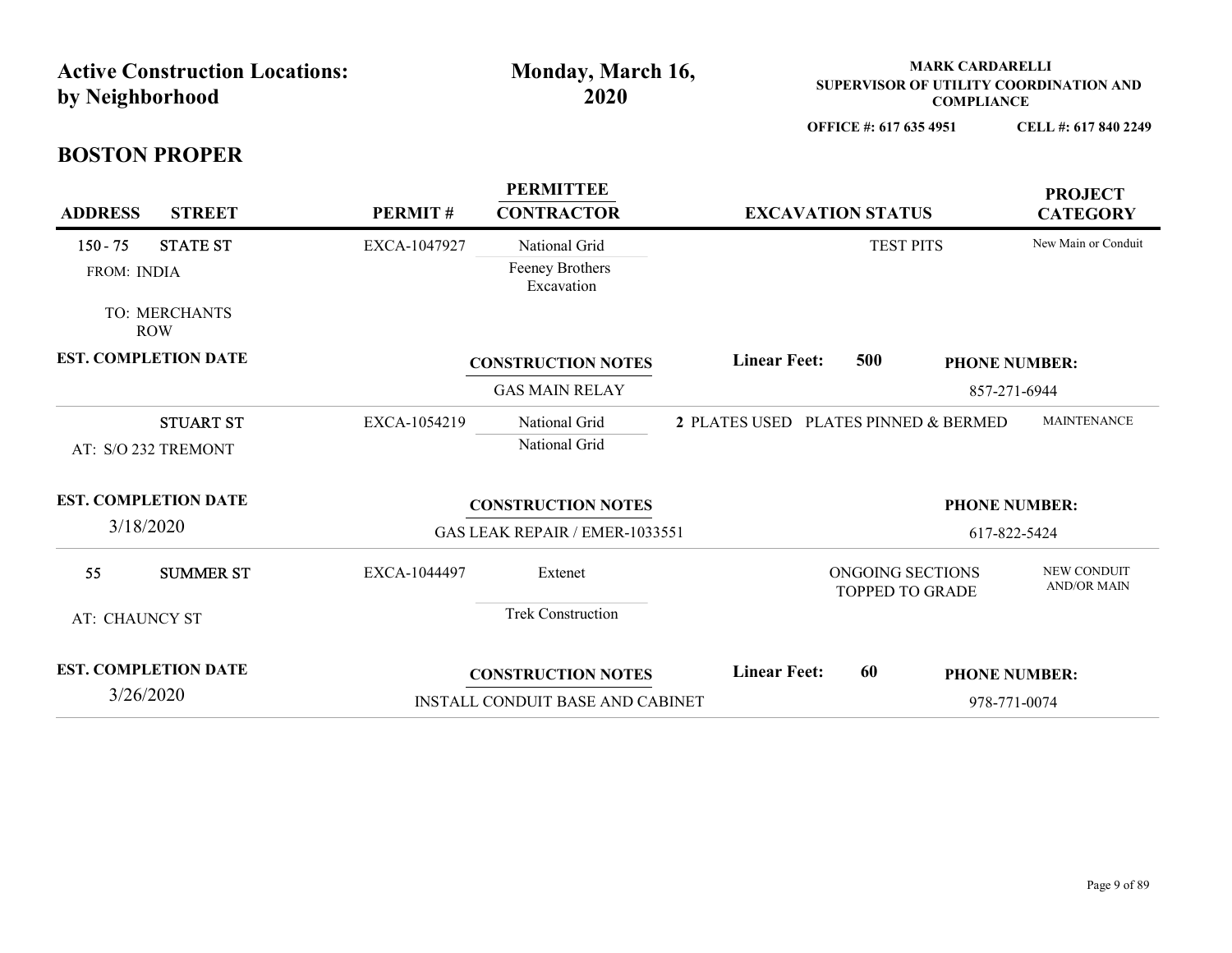| <b>Active Construction Locations:</b><br>by Neighborhood |                           | Monday, March 16,<br>2020                | <b>MARK CARDARELLI</b><br>SUPERVISOR OF UTILITY COORDINATION AND<br><b>COMPLIANCE</b> |                                   |  |
|----------------------------------------------------------|---------------------------|------------------------------------------|---------------------------------------------------------------------------------------|-----------------------------------|--|
|                                                          |                           |                                          | OFFICE #: 617 635 4951                                                                | CELL #: 617 840 2249              |  |
| <b>BOSTON PROPER</b>                                     |                           |                                          |                                                                                       |                                   |  |
| <b>STREET</b><br><b>ADDRESS</b>                          | PERMIT#                   | <b>PERMITTEE</b><br><b>CONTRACTOR</b>    | <b>EXCAVATION STATUS</b>                                                              | <b>PROJECT</b><br><b>CATEGORY</b> |  |
| <b>SUMMER ST</b><br>1                                    | EXCA-1054661              | Cambridge Network<br>Solutions           | ONGOING SECTIONS<br>TOPPED TO GRADE                                                   | NEW CONDUIT<br><b>AND/OR MAIN</b> |  |
| AT: HAWLEY                                               |                           | <b>TREK</b>                              |                                                                                       |                                   |  |
| <b>EST. COMPLETION DATE</b>                              | <b>CONSTRUCTION NOTES</b> |                                          | <b>PHONE NUMBER:</b>                                                                  |                                   |  |
| 3/29/2020                                                |                           | INSTALL CONDUIT/PULL BOX (WEEKENDS ONLY) | 978-758-0208                                                                          |                                   |  |
| <b>TEMPLE PL</b><br>10                                   | EXCA-1049801              | Extenet                                  | ONGOING SECTIONS<br>TOPPED TO GRADE                                                   | NEW CONDUIT<br><b>AND/OR MAIN</b> |  |
| AT: WASHINGTON                                           |                           | New England Electrical<br>Con            |                                                                                       |                                   |  |
| <b>EST. COMPLETION DATE</b>                              |                           | <b>CONSTRUCTION NOTES</b>                |                                                                                       | <b>PHONE NUMBER:</b>              |  |
| 3/31/2020                                                |                           | <b>INSTALL CONDUIT</b>                   |                                                                                       | 617-438-0692                      |  |
| TEMPLE ST                                                | EMER-1047475              | Eversource Electric                      | ONGOING SECTIONS<br><b>TOPPED TO GRADE</b>                                            | <b>EMERGENCY</b>                  |  |
|                                                          |                           |                                          |                                                                                       |                                   |  |
| <b>EST. COMPLETION DATE</b>                              |                           | <b>CONSTRUCTION NOTES</b>                |                                                                                       |                                   |  |
|                                                          |                           | $\sim$<br>11 <sub>m</sub>                |                                                                                       |                                   |  |

Cable Repair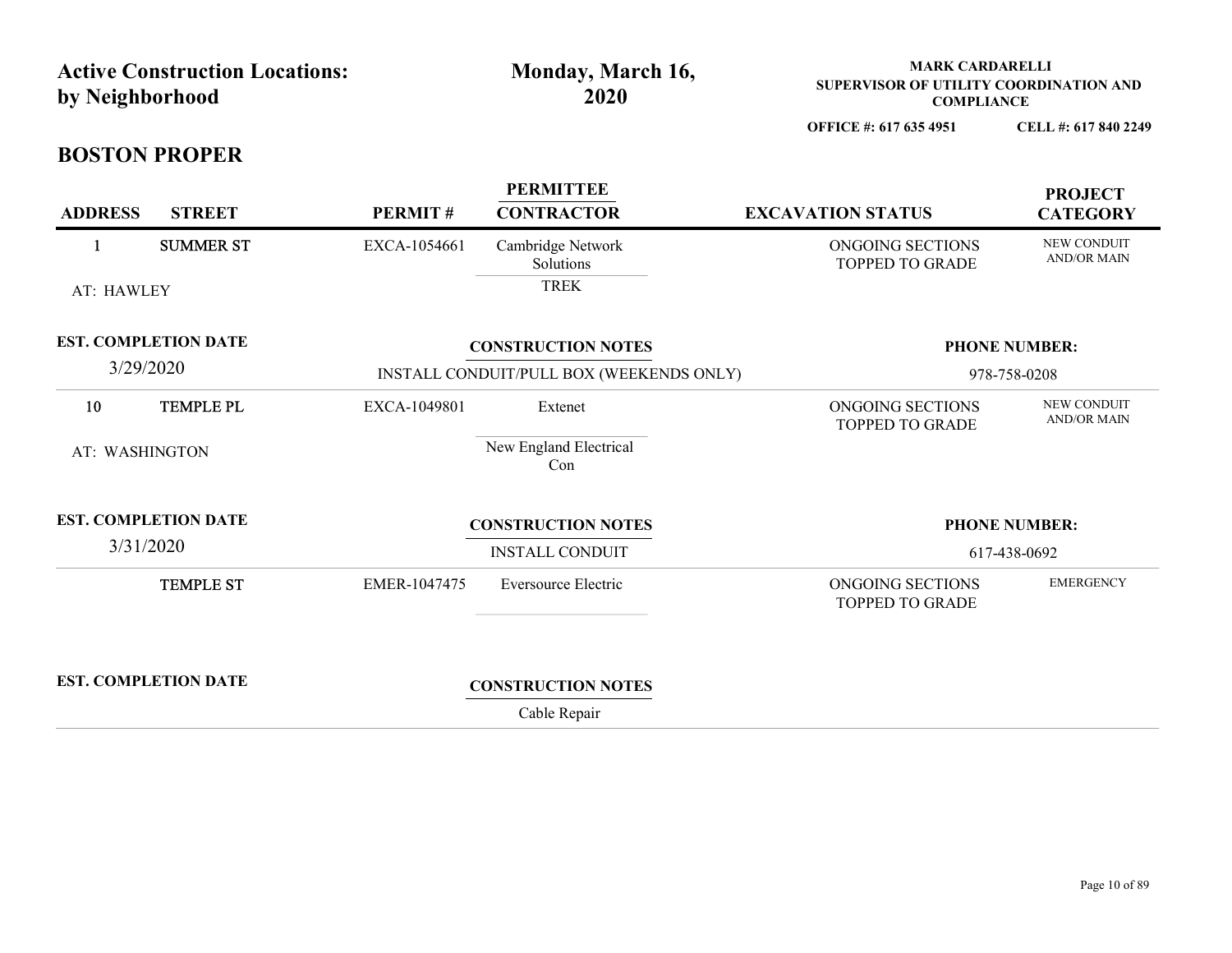| <b>Active Construction Locations:</b><br>by Neighborhood          |              | Monday, March 16,<br>2020                               |                                      |                          | <b>MARK CARDARELLI</b><br><b>COMPLIANCE</b> | SUPERVISOR OF UTILITY COORDINATION AND |
|-------------------------------------------------------------------|--------------|---------------------------------------------------------|--------------------------------------|--------------------------|---------------------------------------------|----------------------------------------|
|                                                                   |              |                                                         |                                      | OFFICE #: 617 635 4951   |                                             | CELL #: 617 840 2249                   |
| <b>BOSTON PROPER</b>                                              |              |                                                         |                                      |                          |                                             |                                        |
| <b>ADDRESS</b><br><b>STREET</b>                                   | PERMIT#      | <b>PERMITTEE</b><br><b>CONTRACTOR</b>                   |                                      | <b>EXCAVATION STATUS</b> |                                             | <b>PROJECT</b><br><b>CATEGORY</b>      |
| <b>TREMONT ST</b><br>$150 - 170$<br>AT: AVERY                     | EMER-1049173 | <b>BWSC</b><br><b>BWSC</b>                              | 1 PLATES USED PLATES PINNED & BERMED |                          |                                             | <b>MAINTENANCE</b>                     |
| <b>EST. COMPLETION DATE</b><br>3/15/2020                          |              | <b>CONSTRUCTION NOTES</b><br><b>LEAK REPAIR</b>         |                                      |                          |                                             | <b>PHONE NUMBER:</b><br>617-989-7000   |
| <b>TREMONT ST</b><br>285                                          | EXCA-1053893 | National Grid<br>National Grid                          | 2 PLATES USED                        | <b>PLATED/SECURE</b>     |                                             | <b>MAINTENANCE</b>                     |
| <b>EST. COMPLETION DATE</b><br>3/20/2020                          |              | <b>CONSTRUCTION NOTES</b><br><b>GARDE 2 LEAK REPAIR</b> |                                      |                          |                                             | <b>PHONE NUMBER:</b><br>617-822-5424   |
| <b>TREMONT ST</b><br>$60 - 74$<br>AT: SCHOOL ST                   | EXCA-1050155 | Comcast<br>Mirra Company Co.                            |                                      | <b>DOWN IN BINDER</b>    |                                             | New Main or Conduit                    |
| <b>EST. COMPLETION DATE</b>                                       |              | <b>CONSTRUCTION NOTES</b>                               | <b>Linear Feet:</b>                  | <b>100</b>               |                                             | <b>PHONE NUMBER:</b>                   |
| 4/5/2020                                                          |              | <b>INSTALL CONDUIT</b>                                  |                                      |                          |                                             | 9787580256                             |
| <b>TREMONT ST</b><br>$339 - 353$<br>FROM: CHURCH<br>TO: JEFFERSON | EXCA-1057480 | Verizon<br>Parkside Utility Construct                   |                                      | <b>SAW CUTS ONLY</b>     |                                             | New Main or Conduit                    |
| <b>EST. COMPLETION DATE</b>                                       |              | <b>CONSTRUCTION NOTES</b>                               |                                      |                          |                                             | <b>PHONE NUMBER:</b>                   |
|                                                                   |              | <b>INSTALL CONDUIT</b>                                  |                                      |                          |                                             | 617-474-9483                           |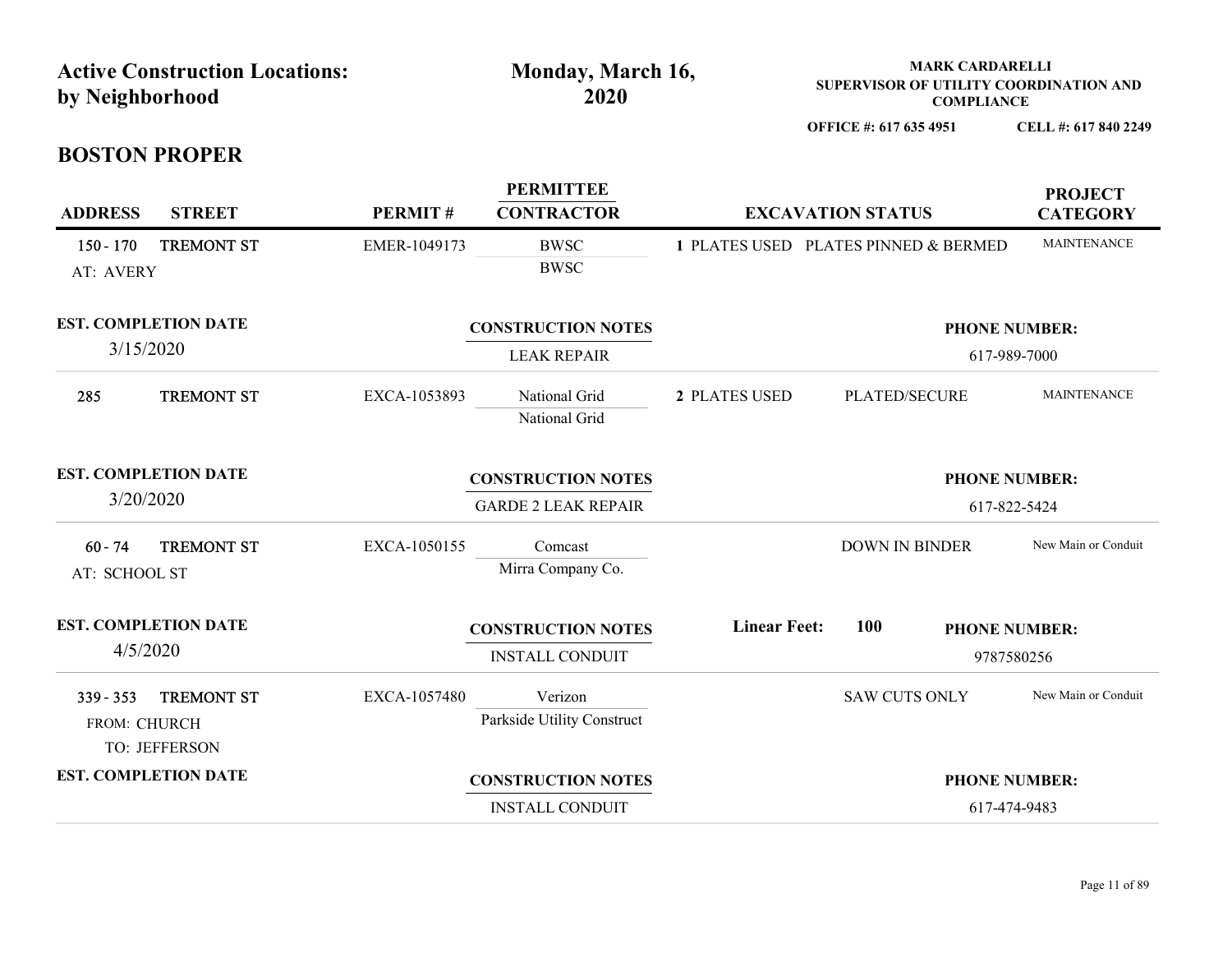| <b>Active Construction Locations:</b><br>by Neighborhood |                               |                | Monday, March 16,<br>2020             | <b>MARK CARDARELLI</b><br>SUPERVISOR OF UTILITY COORDINATION AND<br><b>COMPLIANCE</b> |                      |                                   |
|----------------------------------------------------------|-------------------------------|----------------|---------------------------------------|---------------------------------------------------------------------------------------|----------------------|-----------------------------------|
|                                                          |                               |                |                                       | OFFICE #: 617 635 4951                                                                |                      | CELL #: 617 840 2249              |
| <b>BOSTON PROPER</b>                                     |                               |                |                                       |                                                                                       |                      |                                   |
| <b>ADDRESS</b>                                           | <b>STREET</b>                 | <b>PERMIT#</b> | <b>PERMITTEE</b><br><b>CONTRACTOR</b> | <b>EXCAVATION STATUS</b>                                                              |                      | <b>PROJECT</b><br><b>CATEGORY</b> |
|                                                          | <b>TUFTS ST</b>               | EXCA-1048048   | Crown Castle                          | ONGOING SECTIONS<br><b>TOPPED TO GRADE</b>                                            |                      | Service                           |
| FROM: LINCOLN                                            |                               |                | Phoenix Communications<br>Inc         |                                                                                       |                      |                                   |
| TO: SOUTH                                                |                               |                |                                       |                                                                                       |                      |                                   |
| <b>EST. COMPLETION DATE</b>                              |                               |                | <b>CONSTRUCTION NOTES</b>             | <b>Linear Feet:</b><br>350                                                            | <b>PHONE NUMBER:</b> |                                   |
|                                                          |                               |                | <b>INSTALL MICRO TRENCH</b>           |                                                                                       | 774-502-7117         |                                   |
|                                                          | 01F TOTAL # OF WORK ZONES: 20 |                | $7.25\%$ of Total                     | <b>TOTAL # OF PLATES:</b>                                                             | 21                   | 7.95% of Total                    |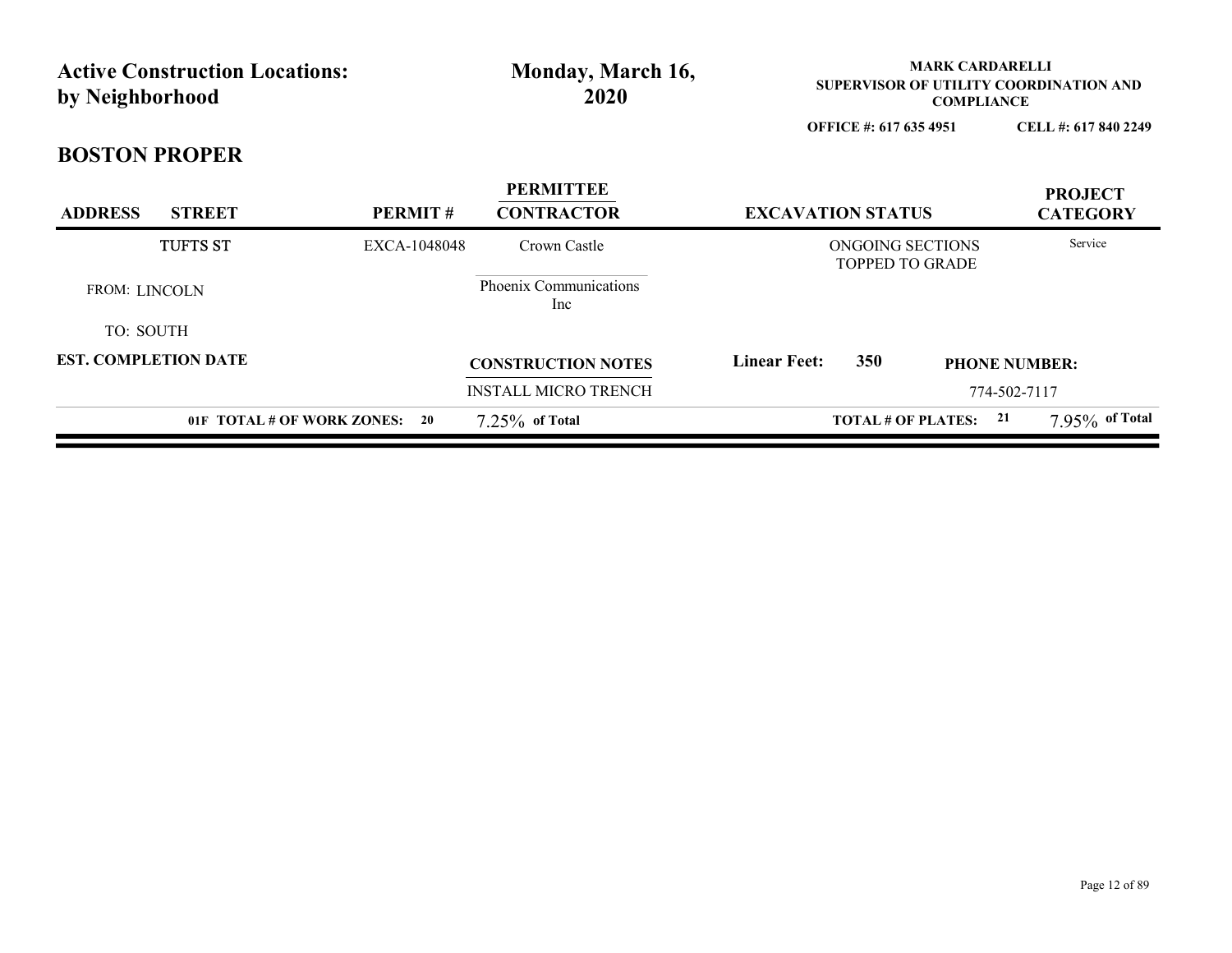|                           | <b>Active Construction Locations:</b><br>by Neighborhood |              | Monday, March 16,<br>2020                                                    |               | <b>MARK CARDARELLI</b><br>SUPERVISOR OF UTILITY COORDINATION AND<br><b>COMPLIANCE</b> | CELL #: 617 840 2249                 |  |
|---------------------------|----------------------------------------------------------|--------------|------------------------------------------------------------------------------|---------------|---------------------------------------------------------------------------------------|--------------------------------------|--|
|                           | <b>CHARLESTOWN</b>                                       |              |                                                                              |               | OFFICE #: 617 635 4951                                                                |                                      |  |
| <b>ADDRESS</b>            | <b>STREET</b>                                            | PERMIT#      | <b>PERMITTEE</b><br><b>CONTRACTOR</b>                                        |               | <b>EXCAVATION STATUS</b>                                                              | <b>PROJECT</b><br><b>CATEGORY</b>    |  |
| 3<br>AT: 62 ALFORD ST     | <b>ARLINGTON AV</b>                                      | EXCA-1055428 | National Grid<br>Feeney Brothers<br>Excavation                               | 2 PLATES USED | HARD WORK ZONE                                                                        | <b>EMERGENCY</b>                     |  |
|                           | <b>EST. COMPLETION DATE</b><br>3/21/2020                 |              | <b>CONSTRUCTION NOTES</b><br>GAS LEAK REPAIR / FEENEY PLATES EMER-1007444    |               | <b>PHONE NUMBER:</b><br>877-304-1203                                                  |                                      |  |
| 310                       | <b>BUNKER HILL ST</b>                                    | EXCA-1053218 | <b>Atlantic Coast Utilities</b><br>${\rm LLC}$<br>Atlantic Coast Utilities L |               | 3 PLATES USED PLATES PINNED & BERMED                                                  | <b>SERVICE</b>                       |  |
|                           | <b>EST. COMPLETION DATE</b><br>3/17/2020                 |              | <b>CONSTRUCTION NOTES</b><br><b>INSTALL WATER/F.P./SEWER</b>                 |               |                                                                                       | <b>PHONE NUMBER:</b><br>617-721-9393 |  |
| $32 - 34$<br>AT: SPICE ST | <b>CAMBRIDGE ST</b>                                      | EXCA-1055426 | National Grid<br><b>FEENEY</b>                                               | 3 PLATES USED | PLATES SECURE                                                                         | <b>EMERGENCY</b>                     |  |
|                           | <b>EST. COMPLETION DATE</b><br>3/21/2020                 |              | <b>CONSTRUCTION NOTES</b><br>GAS LEAK REPAIR/EMER-1033545 / EMER-1033562     |               |                                                                                       | <b>PHONE NUMBER:</b><br>877-304-1203 |  |
| 360<br>AT: EDEN           | <b>MAIN ST</b>                                           | EXCA-923572  | National Grid<br>National Grid                                               |               | 2 PLATES USED PLATES PINNED & BERMED                                                  | <b>MAINTENANCE</b>                   |  |
|                           | <b>EST. COMPLETION DATE</b><br>3/15/2020                 |              | <b>CONSTRUCTION NOTES</b><br><b>GAS LEAK REPAIR</b>                          |               |                                                                                       | <b>PHONE NUMBER:</b><br>617-631-5989 |  |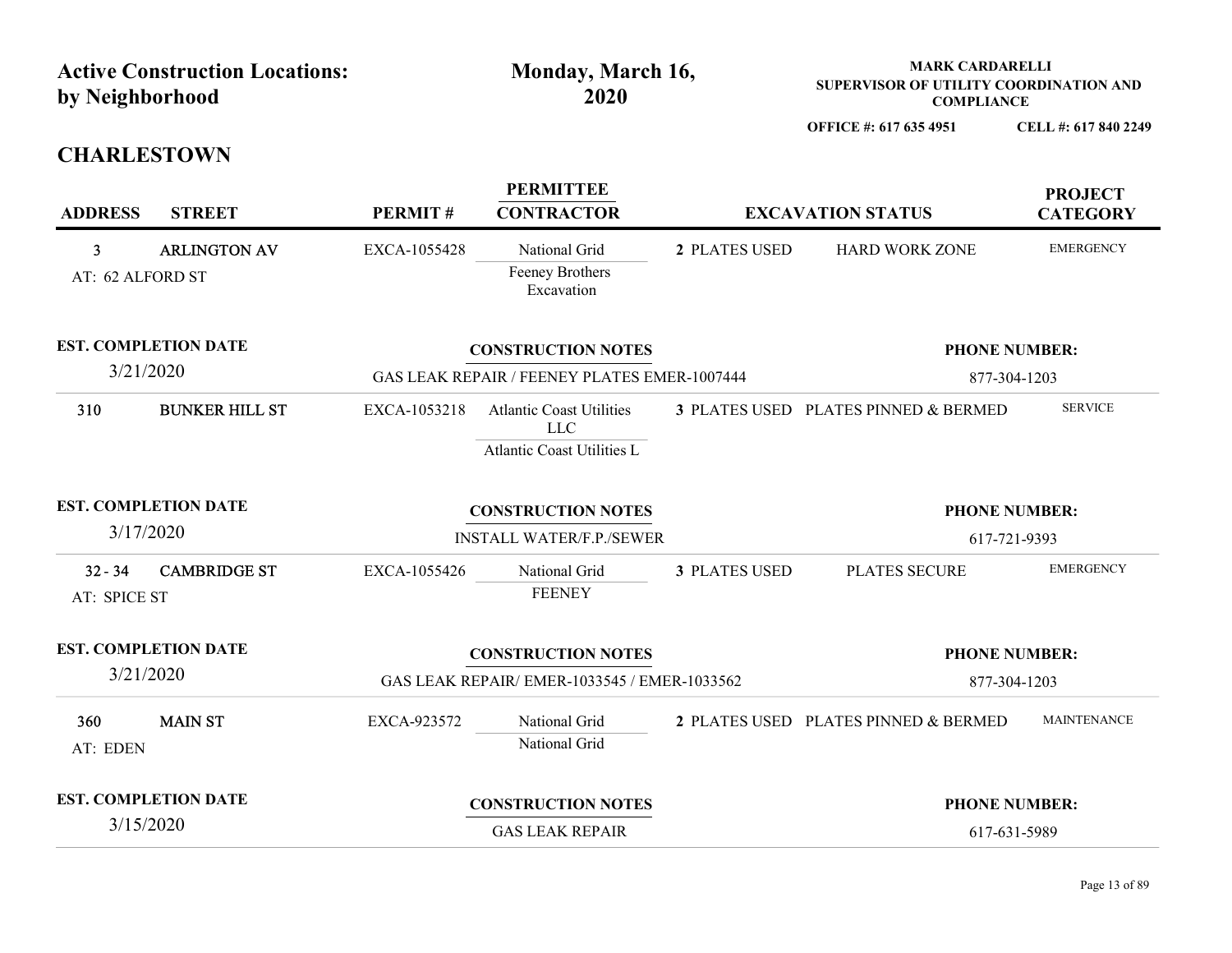|                                      | <b>Active Construction Locations:</b> |         | Monday, March 16,<br>2020             | <b>MARK CARDARELLI</b><br>SUPERVISOR OF UTILITY COORDINATION AND<br><b>COMPLIANCE</b> |                                   |  |
|--------------------------------------|---------------------------------------|---------|---------------------------------------|---------------------------------------------------------------------------------------|-----------------------------------|--|
| by Neighborhood                      |                                       |         |                                       | OFFICE #: 617 635 4951                                                                | CELL #: 617 840 2249              |  |
|                                      |                                       |         |                                       |                                                                                       |                                   |  |
| <b>CHARLESTOWN</b><br><b>ADDRESS</b> | <b>STREET</b>                         | PERMIT# | <b>PERMITTEE</b><br><b>CONTRACTOR</b> | <b>EXCAVATION STATUS</b>                                                              | <b>PROJECT</b><br><b>CATEGORY</b> |  |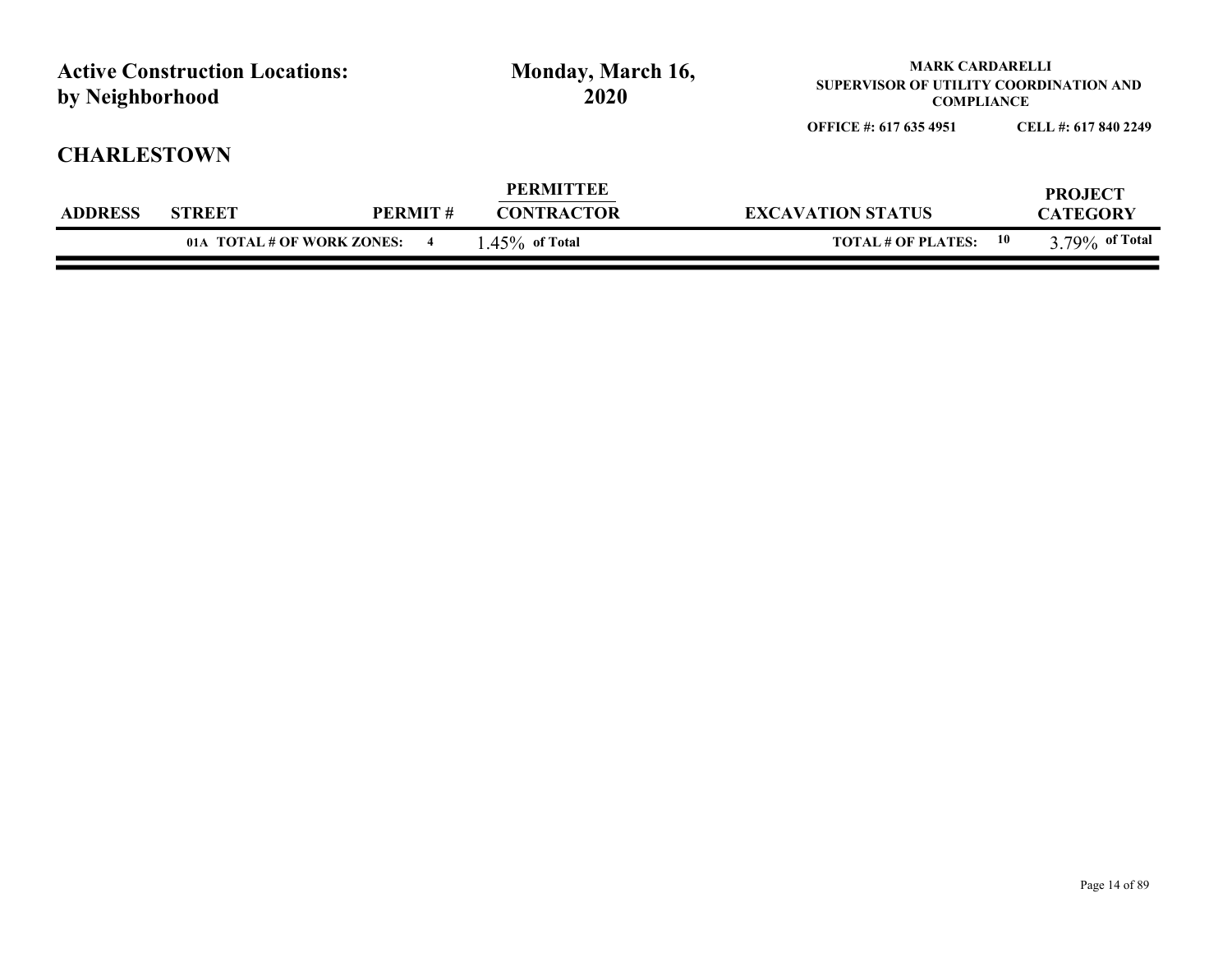| by Neighborhood             | <b>Active Construction Locations:</b>   |              | Monday, March 16,<br>2020                                            | <b>MARK CARDARELLI</b><br>SUPERVISOR OF UTILITY COORDINATION AND<br><b>COMPLIANCE</b> |                                   |
|-----------------------------|-----------------------------------------|--------------|----------------------------------------------------------------------|---------------------------------------------------------------------------------------|-----------------------------------|
|                             |                                         |              |                                                                      | OFFICE #: 617 635 4951                                                                | CELL #: 617 840 2249              |
| <b>EAST BOSTON</b>          |                                         |              |                                                                      |                                                                                       |                                   |
| <b>ADDRESS</b>              | <b>STREET</b>                           | PERMIT#      | <b>PERMITTEE</b><br><b>CONTRACTOR</b>                                | <b>EXCAVATION STATUS</b>                                                              | <b>PROJECT</b><br><b>CATEGORY</b> |
| 119                         | <b>BARNES AV</b>                        | EXCA-1059448 | C. McGue Excavating<br>C. McGue Excavating                           | TEMP TO GRADE                                                                         | Service                           |
|                             | <b>EST. COMPLETION DATE</b><br>4/7/2020 |              | <b>CONSTRUCTION NOTES</b>                                            |                                                                                       | <b>PHONE NUMBER:</b>              |
|                             |                                         |              |                                                                      |                                                                                       | 617-778-8775                      |
| 852                         | <b>BENNINGTON ST</b>                    | EMER-1035684 | National Grid                                                        | ONGOING SECTIONS<br>TOPPED TO GRADE                                                   | <b>EMERGENCY</b>                  |
|                             | <b>EST. COMPLETION DATE</b>             |              | <b>CONSTRUCTION NOTES</b>                                            |                                                                                       |                                   |
|                             |                                         |              | Grade 1 Gas Leak                                                     |                                                                                       |                                   |
| 277 - 279                   | <b>BORDER ST</b>                        | EXCA-1057559 | <b>Atlantic Coast Utilities</b><br>LLC<br>Atlantic Coast Utilities L | TEMP TO GRADE                                                                         | Service                           |
|                             |                                         |              |                                                                      |                                                                                       |                                   |
|                             |                                         |              | <b>CONSTRUCTION NOTES</b>                                            |                                                                                       | <b>PHONE NUMBER:</b>              |
| <b>EST. COMPLETION DATE</b> |                                         |              |                                                                      |                                                                                       |                                   |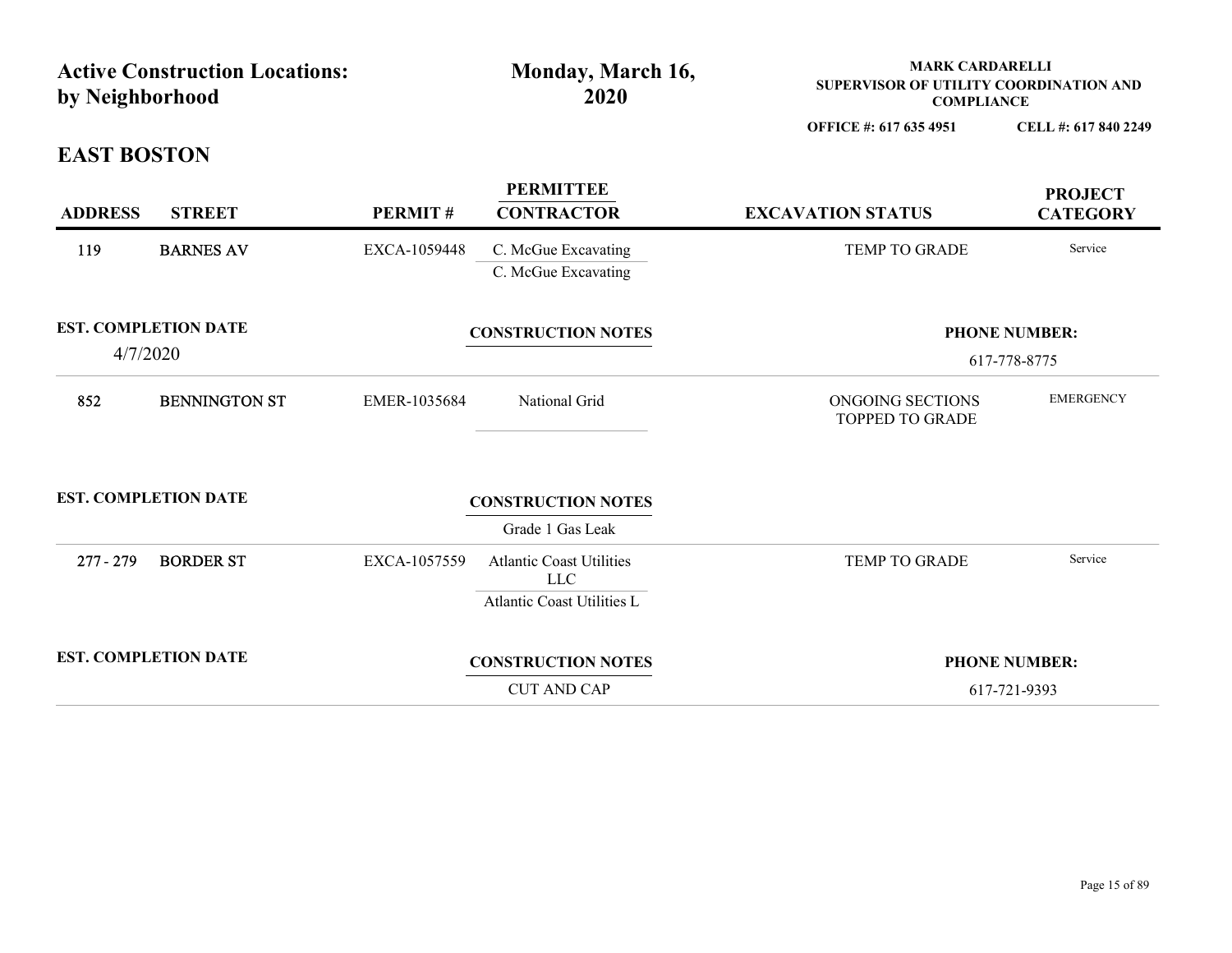|                             | <b>Active Construction Locations:</b> |              | Monday, March 16,<br>2020             |                                      |                                            | <b>MARK CARDARELLI</b> | SUPERVISOR OF UTILITY COORDINATION AND |
|-----------------------------|---------------------------------------|--------------|---------------------------------------|--------------------------------------|--------------------------------------------|------------------------|----------------------------------------|
| by Neighborhood             |                                       |              |                                       |                                      | OFFICE #: 617 635 4951                     | <b>COMPLIANCE</b>      | CELL #: 617 840 2249                   |
| <b>EAST BOSTON</b>          |                                       |              |                                       |                                      |                                            |                        |                                        |
| <b>ADDRESS</b>              | <b>STREET</b>                         | PERMIT#      | <b>PERMITTEE</b><br><b>CONTRACTOR</b> |                                      | <b>EXCAVATION STATUS</b>                   |                        | <b>PROJECT</b><br><b>CATEGORY</b>      |
| $352 - 400$                 | <b>BREMEN ST</b>                      | EXCA-951612  | National Grid                         | 2 PLATES USED PLATES PINNED & BERMED |                                            |                        | NEW CONDUIT<br><b>AND/OR MAIN</b>      |
| AT: DAY SQ                  |                                       |              | Feeney Brothers<br>Excavation         |                                      |                                            |                        |                                        |
| <b>EST. COMPLETION DATE</b> |                                       |              | <b>CONSTRUCTION NOTES</b>             | <b>Linear Feet:</b>                  | 700                                        |                        | <b>PHONE NUMBER:</b>                   |
| 3/27/2020                   |                                       |              | <b>RELAY GAS MAIN</b>                 |                                      |                                            |                        | 877-304-1203                           |
| 331                         | <b>CHELSEA ST</b>                     | EXCA-1045802 | National Grid                         |                                      | ONGOING SECTIONS<br><b>TOPPED TO GRADE</b> |                        | <b>SERVICE</b>                         |
|                             |                                       |              | National Grid                         |                                      |                                            |                        |                                        |
| <b>EST. COMPLETION DATE</b> |                                       |              | <b>CONSTRUCTION NOTES</b>             |                                      |                                            |                        | <b>PHONE NUMBER:</b>                   |
| 2/26/2020                   |                                       |              | <b>INSTALLATION OF GAS SERVICE</b>    |                                      |                                            |                        | 617-839-1831                           |
| AT: SARATOGA ST             | <b>CHELSEA ST</b>                     | EXCA-1047671 | Eversource Electric<br>J. BOTTI       |                                      | TEMP TO GRADE                              |                        | <b>MAINTENANCE</b>                     |
| <b>EST. COMPLETION DATE</b> |                                       |              | <b>CONSTRUCTION NOTES</b>             |                                      |                                            |                        | <b>PHONE NUMBER:</b>                   |
| 2/28/2020                   |                                       |              | TEST VERIFICATION PITS                |                                      |                                            |                        | 800-592-2000                           |
| 115                         | <b>FALCON ST</b>                      | EXCA-1048693 | Corbett Excavations                   | 1 PLATES USED                        | ONGOING SECTIONS<br>TOPPED TO GRADE        |                        | New Main or Conduit                    |
|                             |                                       |              | Corbett Excavations                   |                                      |                                            |                        |                                        |
|                             |                                       |              |                                       |                                      |                                            |                        |                                        |
| <b>EST. COMPLETION DATE</b> |                                       |              | <b>CONSTRUCTION NOTES</b>             |                                      |                                            |                        | <b>PHONE NUMBER:</b>                   |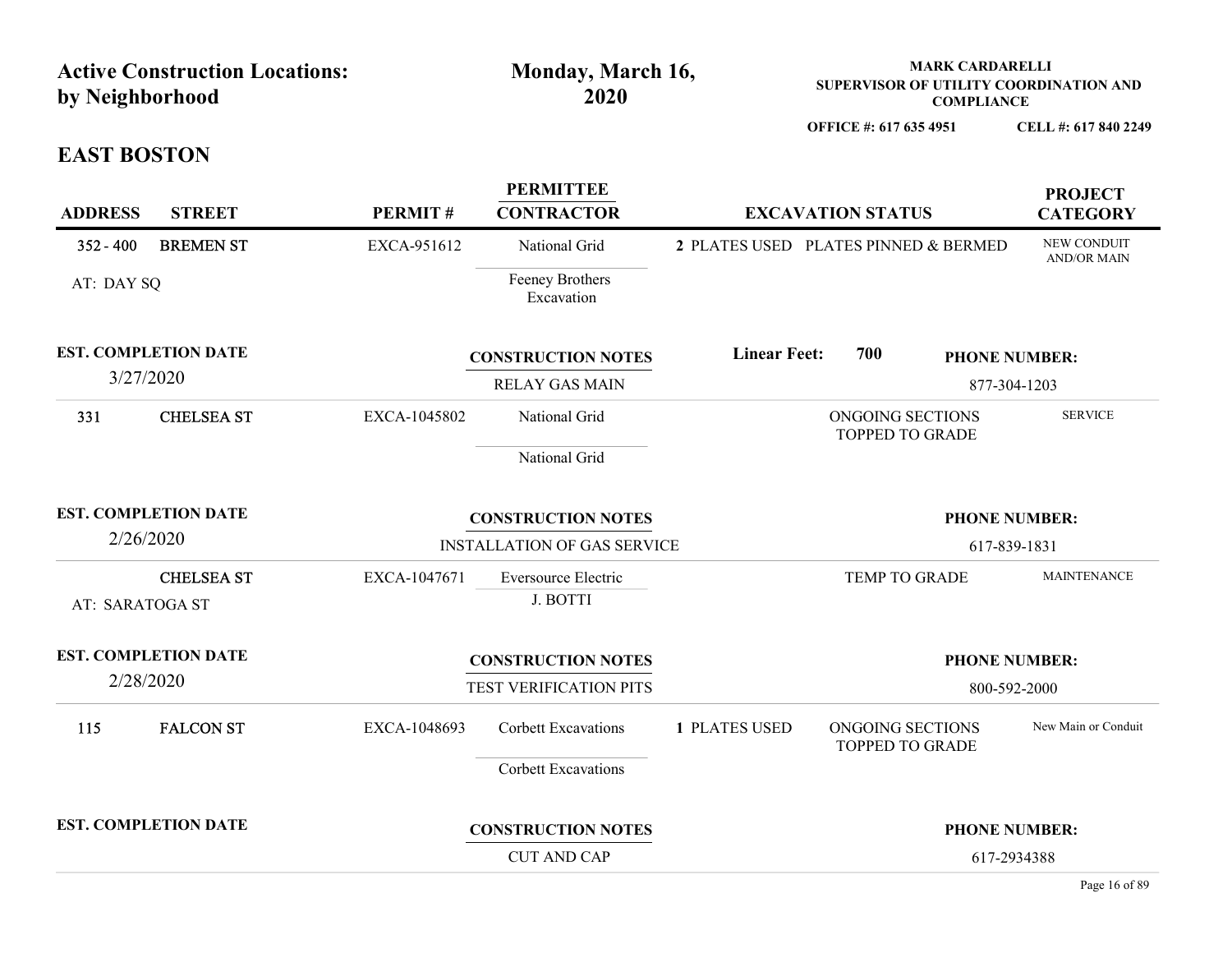| <b>Active Construction Locations:</b> |                                          |              | Monday, March 16,                                  | <b>MARK CARDARELLI</b><br>SUPERVISOR OF UTILITY COORDINATION AND |                                   |  |
|---------------------------------------|------------------------------------------|--------------|----------------------------------------------------|------------------------------------------------------------------|-----------------------------------|--|
| by Neighborhood                       |                                          |              | 2020                                               | <b>COMPLIANCE</b>                                                |                                   |  |
| <b>EAST BOSTON</b>                    |                                          |              |                                                    | OFFICE #: 617 635 4951                                           | CELL #: 617 840 2249              |  |
| <b>ADDRESS</b>                        | <b>STREET</b>                            | PERMIT#      | <b>PERMITTEE</b><br><b>CONTRACTOR</b>              | <b>EXCAVATION STATUS</b>                                         | <b>PROJECT</b><br><b>CATEGORY</b> |  |
|                                       | <b>LEXINGTON ST</b>                      | EXCA-1059277 | Eversource Electric                                | ONGOING SECTIONS                                                 | New Main or Conduit               |  |
| AT: BROOKS ST                         |                                          |              | <b>Riley Brothers</b>                              | TOPPED TO GRADE                                                  |                                   |  |
|                                       | <b>EST. COMPLETION DATE</b>              |              | <b>CONSTRUCTION NOTES</b>                          |                                                                  | <b>PHONE NUMBER:</b>              |  |
|                                       |                                          |              |                                                    |                                                                  | 617 908 0441                      |  |
| 251                                   | <b>LEYDEN ST</b>                         | EXCA-964225  | Verizon Wireless<br>New England Electrical<br>Con  | ONGOING SECTIONS<br><b>TOPPED TO GRADE</b>                       | New Main or Conduit               |  |
|                                       | <b>EST. COMPLETION DATE</b>              |              | <b>CONSTRUCTION NOTES</b>                          |                                                                  | <b>PHONE NUMBER:</b>              |  |
|                                       |                                          |              |                                                    |                                                                  | 617-438-0692                      |  |
|                                       | 110 - 160 LONDON ST                      | EXCA-630118  | NATIONAL GRID                                      | 4 PLATES USED PLATES PINNED & BERMED                             | NEW CONDUIT<br><b>AND/OR MAIN</b> |  |
|                                       |                                          |              | FEENEY BROTHERS                                    |                                                                  |                                   |  |
|                                       | <b>EST. COMPLETION DATE</b><br>3/20/2020 |              | <b>CONSTRUCTION NOTES</b><br><b>GAS MAIN RELAY</b> | <b>Linear Feet:</b><br>452                                       |                                   |  |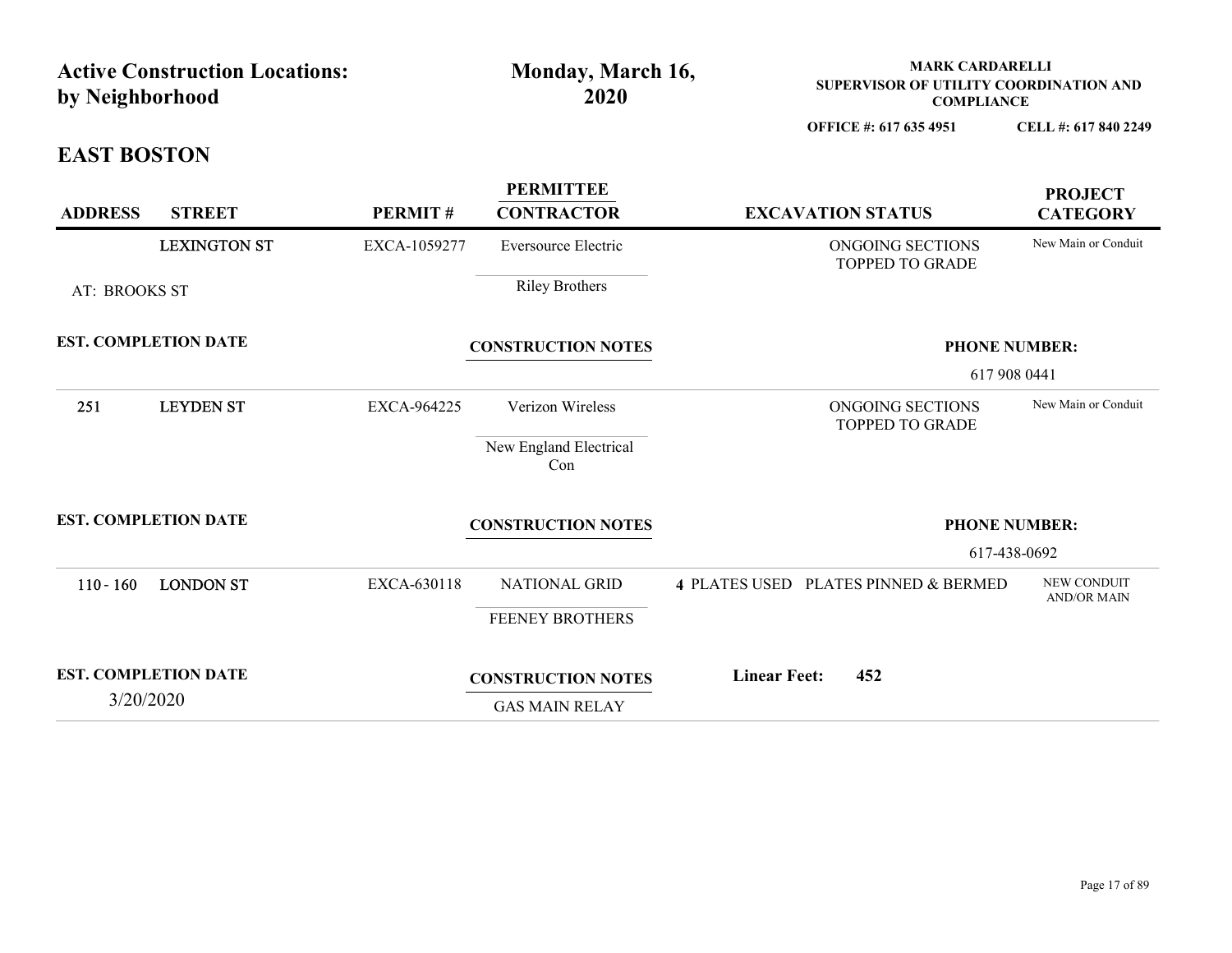| <b>Active Construction Locations:</b><br>by Neighborhood |                                         | Monday, March 16,<br>2020 |                                                              | <b>MARK CARDARELLI</b><br>SUPERVISOR OF UTILITY COORDINATION AND<br><b>COMPLIANCE</b><br>OFFICE #: 617 635 4951<br>CELL #: 617 840 2249 |                                      |  |
|----------------------------------------------------------|-----------------------------------------|---------------------------|--------------------------------------------------------------|-----------------------------------------------------------------------------------------------------------------------------------------|--------------------------------------|--|
| <b>EAST BOSTON</b>                                       |                                         |                           |                                                              |                                                                                                                                         |                                      |  |
| <b>ADDRESS</b>                                           | <b>STREET</b>                           | PERMIT#                   | <b>PERMITTEE</b><br><b>CONTRACTOR</b>                        | <b>EXCAVATION STATUS</b>                                                                                                                | <b>PROJECT</b><br><b>CATEGORY</b>    |  |
| 187                                                      | <b>LONDON ST</b>                        | EXCA-1059523              | Tascon Corporation<br>Tascon Corporation                     | ONGOING SECTIONS<br>TOPPED TO GRADE                                                                                                     | Service                              |  |
|                                                          | <b>EST. COMPLETION DATE</b>             |                           | <b>CONSTRUCTION NOTES</b>                                    |                                                                                                                                         | <b>PHONE NUMBER:</b><br>7819533000   |  |
| 347                                                      | <b>MAVERICK ST</b>                      | EXCA-1053171              | C. McGue Excavating<br>C. McGue Excavating                   | TEMP TO GRADE                                                                                                                           | Service                              |  |
|                                                          | <b>EST. COMPLETION DATE</b>             |                           | <b>CONSTRUCTION NOTES</b><br><b>CUT AND CAP</b>              |                                                                                                                                         | <b>PHONE NUMBER:</b><br>617-778-8775 |  |
| 337                                                      | <b>MAVERICK ST</b>                      | EXCA-1057045              | Eversource Electric<br>Mirra Company Co.                     | TEMP TO GRADE                                                                                                                           | Service                              |  |
|                                                          | <b>EST. COMPLETION DATE</b>             |                           | <b>CONSTRUCTION NOTES</b>                                    |                                                                                                                                         | <b>PHONE NUMBER:</b><br>978-758-0239 |  |
| $300 - 400$                                              | <b>MERIDIAN ST</b>                      | EXCA-830560               | National Grid<br>Feeney Brothers<br>Excavation               | TEMP TO GRADE                                                                                                                           | NEW CONDUIT<br><b>AND/OR MAIN</b>    |  |
|                                                          | <b>EST. COMPLETION DATE</b><br>3/6/2020 |                           | <b>CONSTRUCTION NOTES</b><br><b>INSTALLATION OF GAS MAIN</b> | <b>Linear Feet:</b><br>1215                                                                                                             | <b>PHONE NUMBER:</b><br>877-304-1203 |  |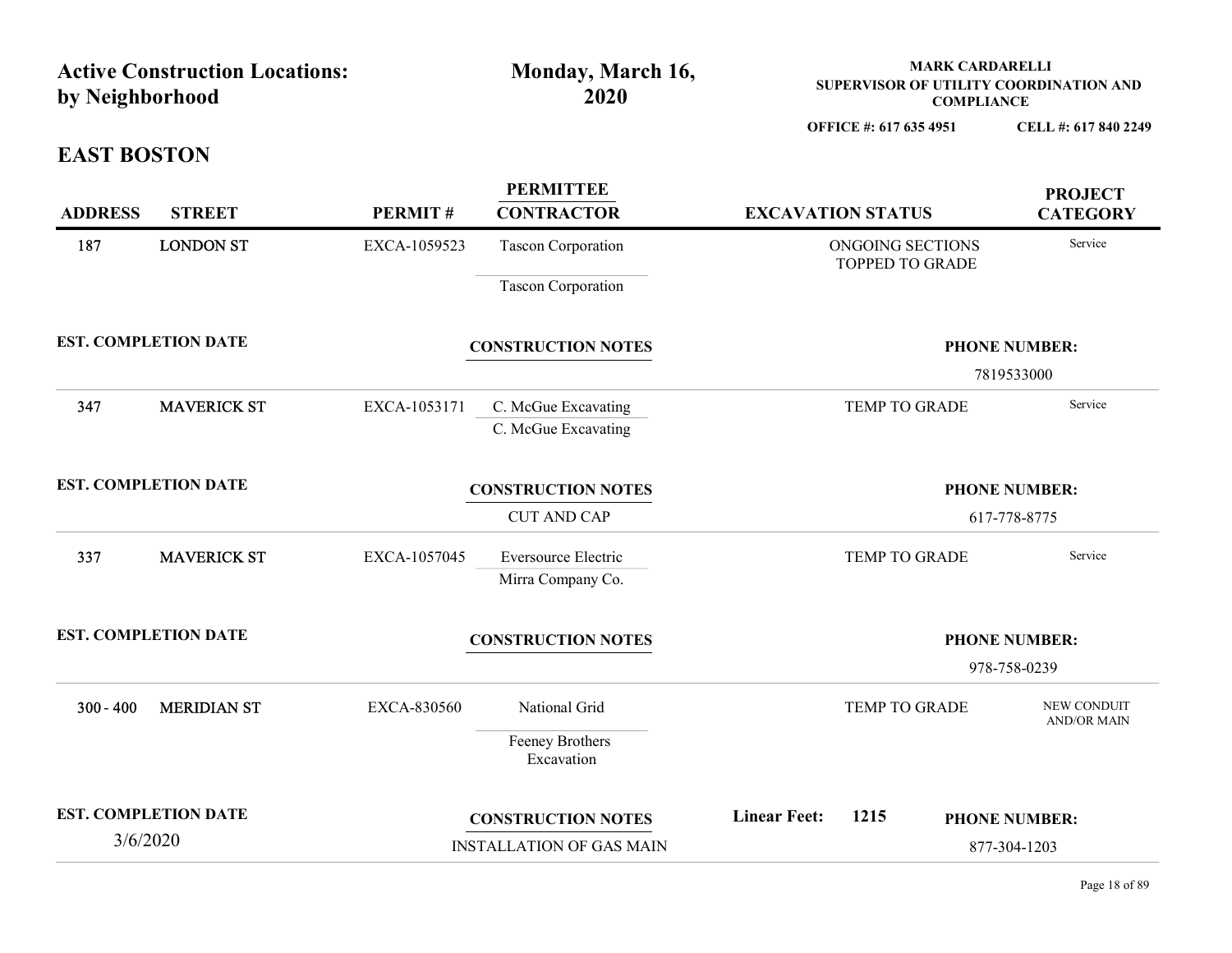| <b>Active Construction Locations:</b><br>by Neighborhood |                             |              | Monday, March 16,<br>2020                                       |               | <b>MARK CARDARELLI</b><br>SUPERVISOR OF UTILITY COORDINATION AND<br><b>COMPLIANCE</b> |                                      |  |
|----------------------------------------------------------|-----------------------------|--------------|-----------------------------------------------------------------|---------------|---------------------------------------------------------------------------------------|--------------------------------------|--|
| <b>EAST BOSTON</b>                                       |                             |              |                                                                 |               | OFFICE #: 617 635 4951                                                                | CELL #: 617 840 2249                 |  |
| <b>ADDRESS</b>                                           | <b>STREET</b>               | PERMIT#      | <b>PERMITTEE</b><br><b>CONTRACTOR</b>                           |               | <b>EXCAVATION STATUS</b>                                                              | <b>PROJECT</b><br><b>CATEGORY</b>    |  |
| 63                                                       | <b>MOORE ST</b>             | EXCA-1025614 | Dig Right<br>Dig Right                                          | 2 PLATES USED | PLATES BERMED                                                                         | <b>SERVICE</b>                       |  |
| 4/14/2020                                                | <b>EST. COMPLETION DATE</b> |              | <b>CONSTRUCTION NOTES</b><br>INSTALLATION OF SERVICES / ON HOLD |               |                                                                                       |                                      |  |
| 54                                                       | ORLEANS ST                  | EXCA-1056125 | Verizon<br>Parkside Utility Construct                           |               | <b>DOWN IN BINDER</b>                                                                 | New Main or Conduit                  |  |
|                                                          | <b>EST. COMPLETION DATE</b> |              | <b>CONSTRUCTION NOTES</b><br><b>INSTALL CONDUIT</b>             |               |                                                                                       | <b>PHONE NUMBER:</b><br>617-833-8156 |  |
| 32                                                       | <b>PARIS ST</b>             | EMER-1035680 | National Grid                                                   |               | ONGOING SECTIONS<br>TOPPED TO GRADE                                                   | <b>EMERGENCY</b>                     |  |
|                                                          | <b>EST. COMPLETION DATE</b> |              | <b>CONSTRUCTION NOTES</b><br>Grade 1 Gas Leak                   |               |                                                                                       |                                      |  |
| 112                                                      | Paris St                    | 1061319      | Crown Castle<br>Phoenix Communications<br>Inc                   |               | ONGOING SECTIONS<br>TOPPED TO GRADE                                                   | New Main or Conduit                  |  |
|                                                          | <b>EST. COMPLETION DATE</b> |              | <b>CONSTRUCTION NOTES</b>                                       |               |                                                                                       | <b>PHONE NUMBER:</b><br>781-589-6137 |  |
|                                                          |                             |              |                                                                 |               |                                                                                       | Page 19 of 89                        |  |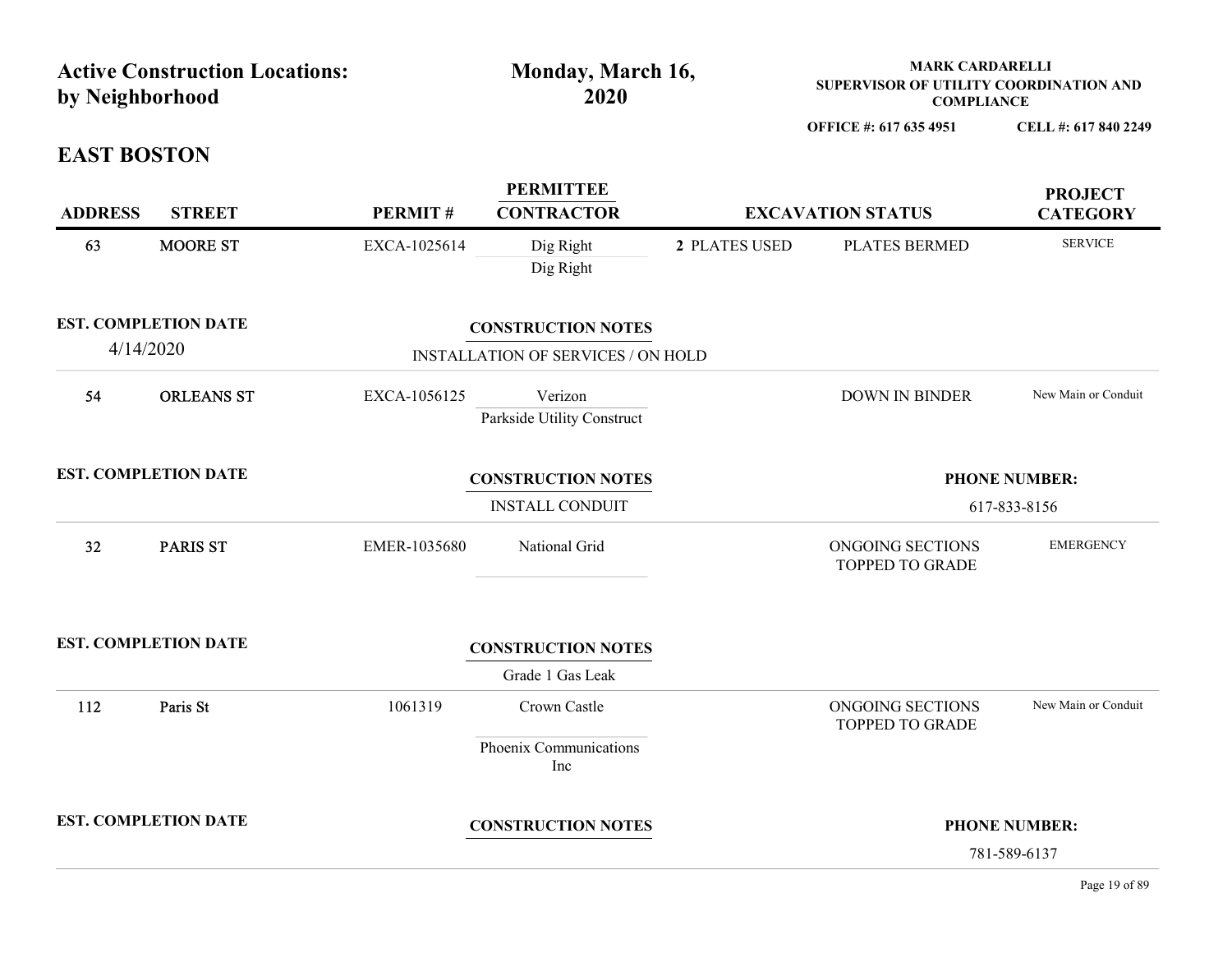| <b>Active Construction Locations:</b><br>by Neighborhood |                   | Monday, March 16,<br>2020 |                                                                             |                                   | <b>MARK CARDARELLI</b><br>SUPERVISOR OF UTILITY COORDINATION AND<br><b>COMPLIANCE</b> |                                   |  |
|----------------------------------------------------------|-------------------|---------------------------|-----------------------------------------------------------------------------|-----------------------------------|---------------------------------------------------------------------------------------|-----------------------------------|--|
|                                                          |                   |                           |                                                                             |                                   | OFFICE #: 617 635 4951                                                                | CELL #: 617 840 2249              |  |
| <b>EAST BOSTON</b>                                       |                   |                           |                                                                             |                                   |                                                                                       |                                   |  |
| <b>ADDRESS</b>                                           | <b>STREET</b>     | PERMIT#                   | <b>PERMITTEE</b><br><b>CONTRACTOR</b>                                       |                                   | <b>EXCAVATION STATUS</b>                                                              | <b>PROJECT</b><br><b>CATEGORY</b> |  |
| 25                                                       | <b>PORTER ST</b>  | EXCA-1053166              | C. McGue Excavating<br>C. McGue Excavating                                  |                                   | ONGOING SECTIONS<br>TOPPED TO GRADE                                                   | <b>SERVICE</b>                    |  |
| <b>EST. COMPLETION DATE</b><br>2/26/2020                 |                   |                           | <b>CONSTRUCTION NOTES</b>                                                   |                                   |                                                                                       | <b>PHONE NUMBER:</b>              |  |
|                                                          |                   |                           | INSTALLATION OF WATER SEWER FIREPIPE AND DRAIN                              |                                   |                                                                                       | 617-778-8775                      |  |
| 130<br>putnam                                            |                   | EXCA-1057549              | <b>Atlantic Coast Utilities</b><br><b>LLC</b><br>Atlantic Coast Utilities L |                                   | ONGOING SECTIONS<br>TOPPED TO GRADE                                                   | Service                           |  |
| <b>EST. COMPLETION DATE</b>                              |                   |                           | <b>CONSTRUCTION NOTES</b>                                                   |                                   |                                                                                       | <b>PHONE NUMBER:</b>              |  |
|                                                          |                   |                           |                                                                             |                                   |                                                                                       | 617-721-9393                      |  |
| 199 - 295                                                | <b>WEBSTER ST</b> | EXCA-1047736              | National Grid<br>Feeney Brothers<br>Excavation                              |                                   | 1 PLATES USED PLATES PINNED & BERMED                                                  | NEW CONDUIT<br>AND/OR MAIN        |  |
| <b>EST. COMPLETION DATE</b>                              |                   |                           | <b>CONSTRUCTION NOTES</b>                                                   | <b>Linear Feet:</b>               | 1000                                                                                  | <b>PHONE NUMBER:</b>              |  |
| 3/27/2020                                                |                   |                           |                                                                             |                                   |                                                                                       | 6174835621                        |  |
|                                                          |                   |                           |                                                                             | <b>GAS MAIN RELAY / TEST PITS</b> |                                                                                       |                                   |  |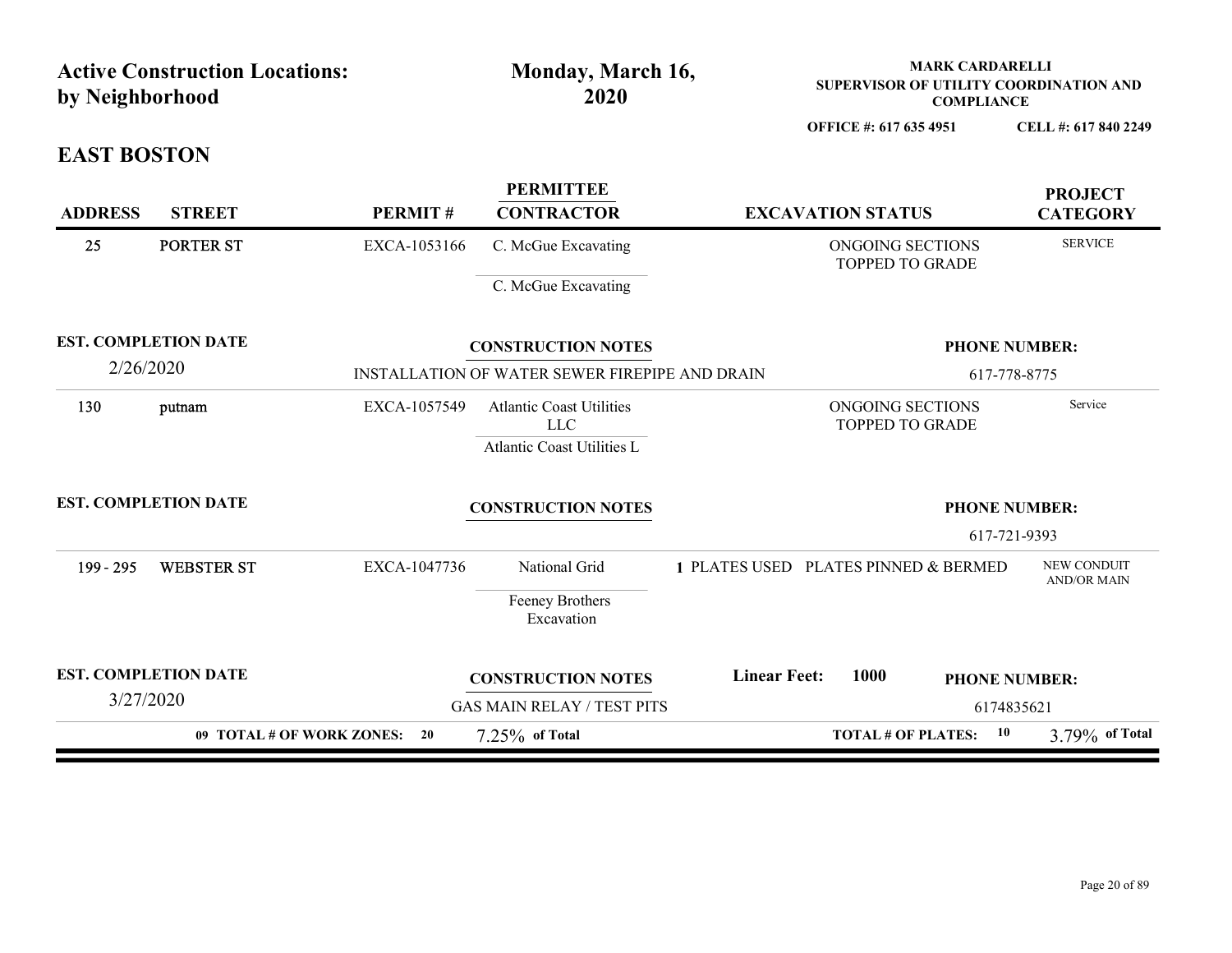| by Neighborhood                          | <b>Active Construction Locations:</b> |              | Monday, March 16,<br>2020             |                     |                                            | <b>MARK CARDARELLI</b><br><b>COMPLIANCE</b> | SUPERVISOR OF UTILITY COORDINATION AND |
|------------------------------------------|---------------------------------------|--------------|---------------------------------------|---------------------|--------------------------------------------|---------------------------------------------|----------------------------------------|
|                                          |                                       |              |                                       |                     | OFFICE #: 617 635 4951                     |                                             | CELL #: 617 840 2249                   |
| <b>HYDE PARK</b>                         |                                       |              |                                       |                     |                                            |                                             |                                        |
| <b>ADDRESS</b>                           | <b>STREET</b>                         | PERMIT#      | <b>PERMITTEE</b><br><b>CONTRACTOR</b> |                     | <b>EXCAVATION STATUS</b>                   |                                             | <b>PROJECT</b><br><b>CATEGORY</b>      |
|                                          | <b>ARBORFIELD RD</b>                  |              | Eversource Gas                        |                     | ONGOING SECTIONS<br>TOPPED TO GRADE        |                                             | NEW CONDUIT<br><b>AND/OR MAIN</b>      |
|                                          |                                       |              | Feeney Brothers<br>Excavation         |                     |                                            |                                             |                                        |
| <b>EST. COMPLETION DATE</b><br>2/26/2020 |                                       |              | <b>CONSTRUCTION NOTES</b>             | <b>Linear Feet:</b> | 830                                        |                                             | <b>PHONE NUMBER:</b>                   |
|                                          |                                       |              | <b>INSTALLATON OF GAS MAIN</b>        |                     |                                            |                                             | 781-267-3361                           |
| $\mathbf{1}$                             | <b>ARLINGTON ST</b>                   | EXCA-1039484 | Eversource Gas                        |                     | ONGOING SECTIONS<br>TOPPED TO GRADE        |                                             | NEW CONDUIT<br>AND/OR MAIN             |
| AT: CENTRAL AVE                          |                                       |              | RJ Deveraux                           |                     |                                            |                                             |                                        |
| <b>EST. COMPLETION DATE</b>              |                                       |              | <b>CONSTRUCTION NOTES</b>             | <b>Linear Feet:</b> | 1460                                       |                                             | <b>PHONE NUMBER:</b>                   |
| 2/29/2020                                |                                       |              | <b>INSTALLATION OF GAS MAIN</b>       |                     |                                            |                                             | 800-592-2000                           |
| 17                                       | <b>FAIRMOUNT AV</b>                   | EXCA-1055454 |                                       |                     | ONGOING SECTIONS<br><b>TOPPED TO GRADE</b> |                                             | New Main or Conduit                    |
| AT: 41                                   |                                       |              | Parkside Utility Construct            |                     |                                            |                                             |                                        |
| <b>EST. COMPLETION DATE</b>              |                                       |              | <b>CONSTRUCTION NOTES</b>             |                     |                                            |                                             | <b>PHONE NUMBER:</b>                   |
|                                          |                                       |              |                                       |                     |                                            |                                             | 8577533936                             |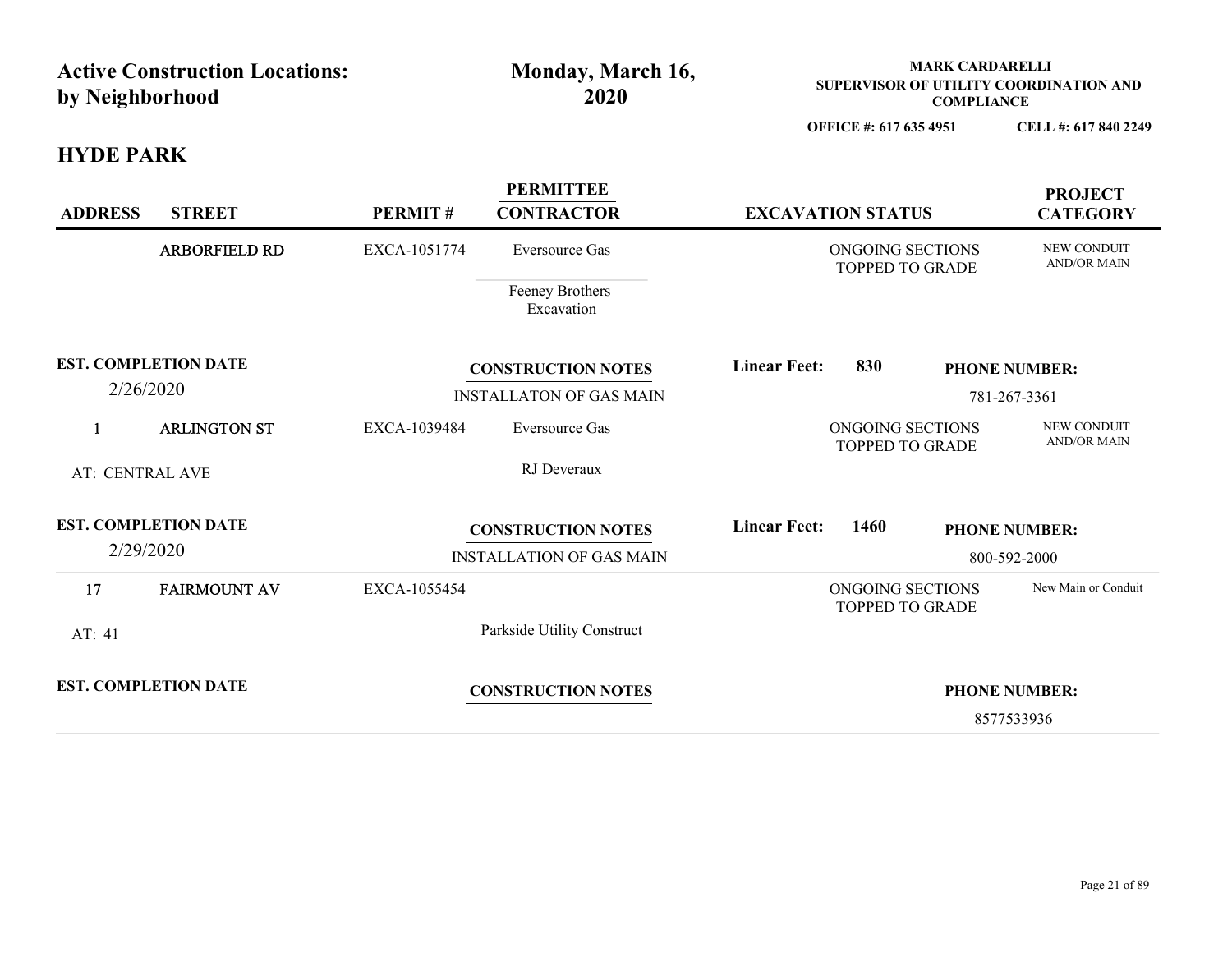|                             | <b>Active Construction Locations:</b><br>by Neighborhood |                           | Monday, March 16,<br>2020                                   |                     | <b>MARK CARDARELLI</b><br>SUPERVISOR OF UTILITY COORDINATION AND |                                      |                                   |  |
|-----------------------------|----------------------------------------------------------|---------------------------|-------------------------------------------------------------|---------------------|------------------------------------------------------------------|--------------------------------------|-----------------------------------|--|
|                             |                                                          |                           |                                                             |                     | OFFICE #: 617 635 4951                                           | <b>COMPLIANCE</b>                    | CELL #: 617 840 2249              |  |
| <b>HYDE PARK</b>            |                                                          |                           |                                                             |                     |                                                                  |                                      |                                   |  |
| <b>ADDRESS</b>              | <b>STREET</b>                                            | PERMIT#                   | <b>PERMITTEE</b><br><b>CONTRACTOR</b>                       |                     | <b>EXCAVATION STATUS</b>                                         |                                      | <b>PROJECT</b><br><b>CATEGORY</b> |  |
| 15                          | <b>HARVARD AV</b>                                        | EXCA-1057398              | Comcast                                                     |                     | ONGOING SECTIONS<br>TOPPED TO GRADE                              |                                      | New Main or Conduit               |  |
|                             |                                                          |                           | Mirra Company Co.                                           |                     |                                                                  |                                      |                                   |  |
|                             | <b>EST. COMPLETION DATE</b>                              | <b>CONSTRUCTION NOTES</b> |                                                             |                     | <b>PHONE NUMBER:</b><br>978-758-0256                             |                                      |                                   |  |
| 705                         | <b>RIVER ST</b>                                          | EXCA-1029001              | Crown Castle<br>Murphy & Fahy Con                           |                     | ONGOING SECTIONS<br><b>TOPPED TO GRADE</b>                       |                                      | NEW CONDUIT<br><b>AND/OR MAIN</b> |  |
| 2/29/2020                   | <b>EST. COMPLETION DATE</b>                              |                           | <b>CONSTRUCTION NOTES</b><br><b>INSTALLATION OF CONDUIT</b> | <b>Linear Feet:</b> | 70                                                               | <b>PHONE NUMBER:</b><br>888-632-0931 |                                   |  |
| 1212                        | <b>RIVER ST</b>                                          | EXCA-1056548              | Crown Castle<br>Mirra Company Co.                           |                     | ONGOING SECTIONS<br>TOPPED TO GRADE                              |                                      | Service                           |  |
|                             | <b>EST. COMPLETION DATE</b>                              |                           | <b>CONSTRUCTION NOTES</b>                                   |                     |                                                                  | <b>PHONE NUMBER:</b><br>978-758-0239 |                                   |  |
| 101                         | <b>SPRAGUE ST</b>                                        | EMER-1047399              | Eversource Electric                                         |                     | ONGOING SECTIONS<br>TOPPED TO GRADE                              |                                      | <b>EMERGENCY</b>                  |  |
|                             |                                                          |                           | Eversource Electric                                         |                     |                                                                  |                                      |                                   |  |
| <b>EST. COMPLETION DATE</b> |                                                          |                           | <b>CONSTRUCTION NOTES</b>                                   |                     |                                                                  | <b>PHONE NUMBER:</b>                 |                                   |  |
| 3/11/2020                   |                                                          |                           | Emergency - Manhole Transformer Repair / Replacement        |                     |                                                                  | 811-592-2000                         |                                   |  |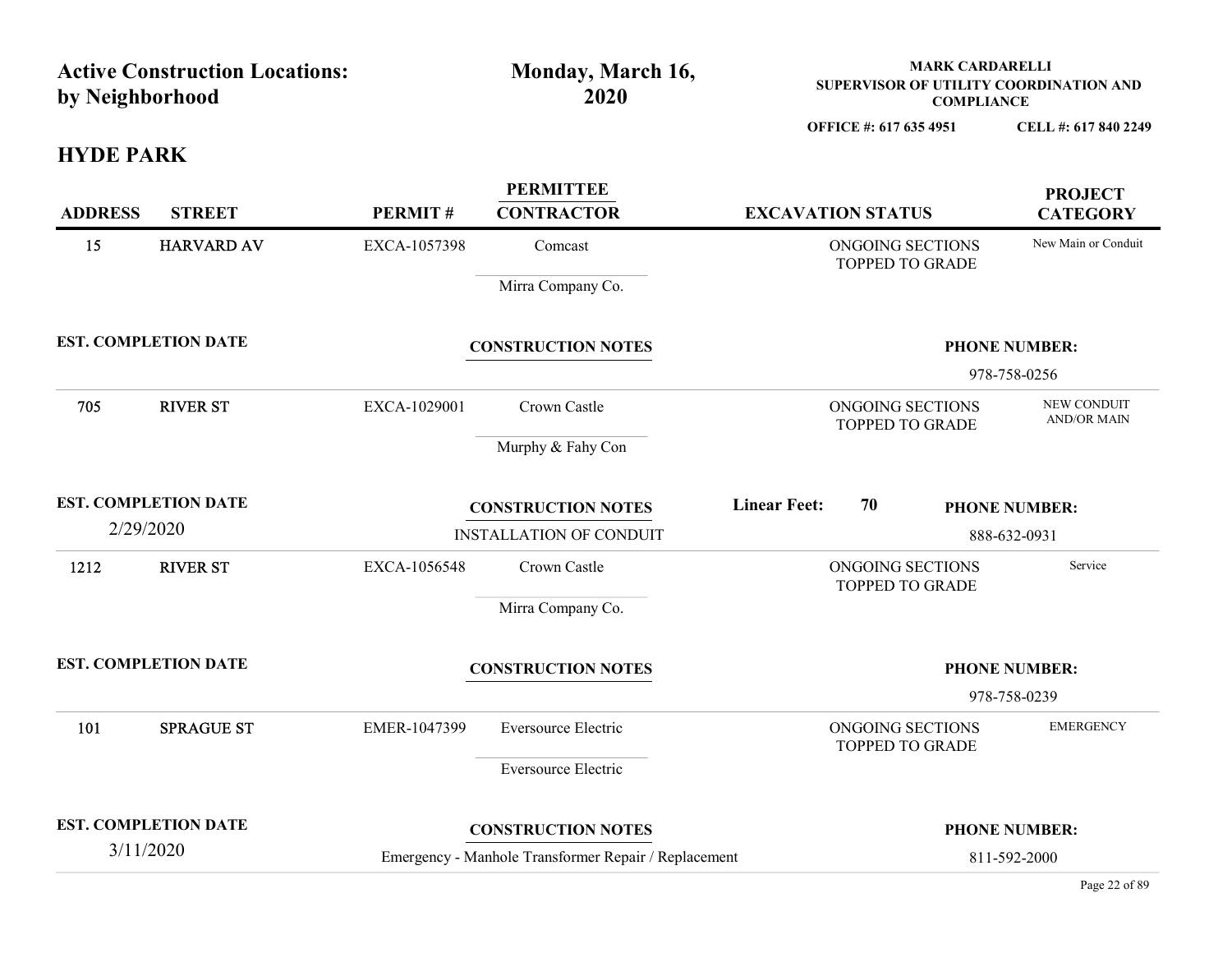| by Neighborhood<br>2020<br><b>COMPLIANCE</b> |
|----------------------------------------------|
|                                              |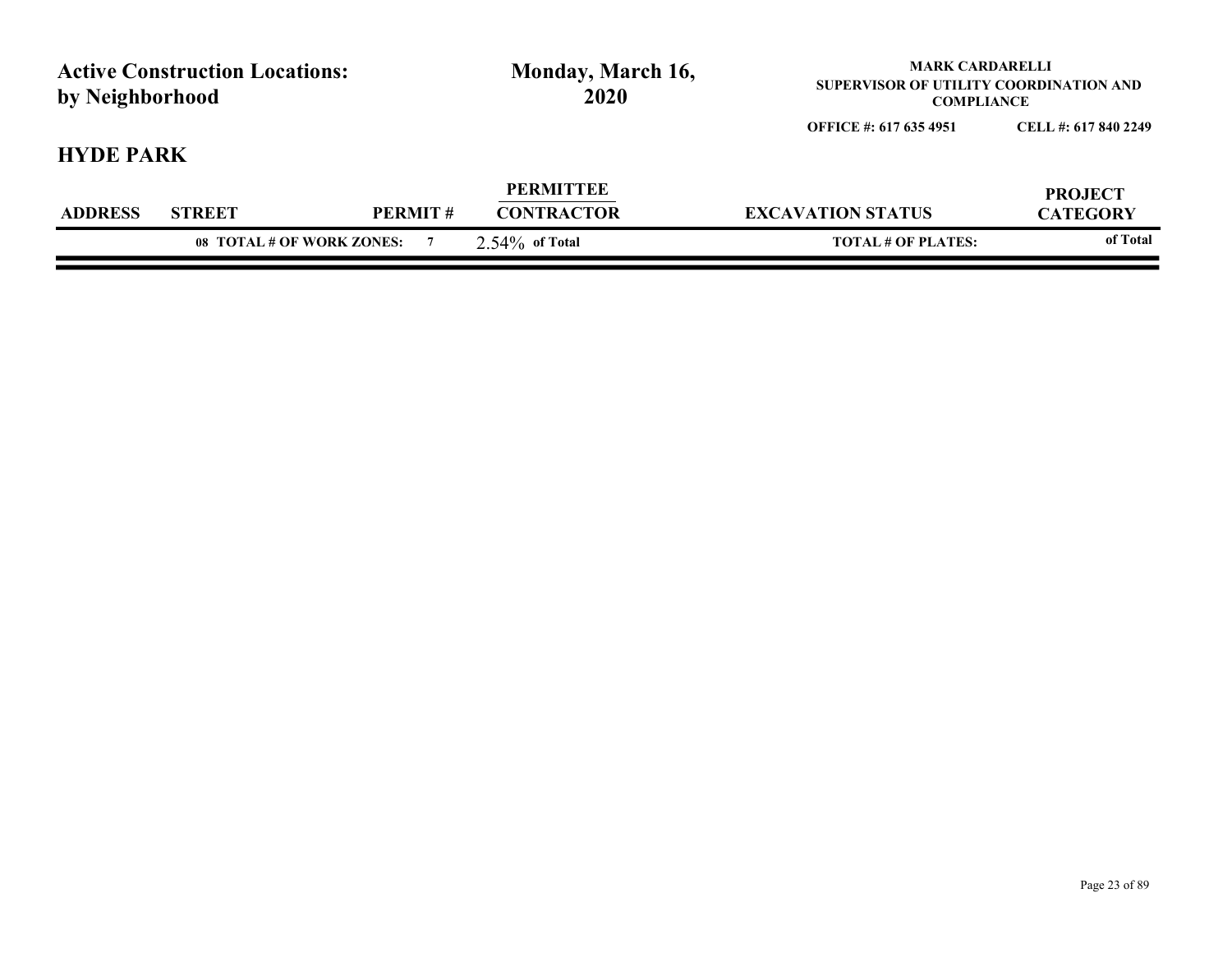| by Neighborhood             | <b>Active Construction Locations:</b> |                                 | Monday, March 16,<br>2020             |                                      |                                            | <b>MARK CARDARELLI</b><br><b>COMPLIANCE</b> | SUPERVISOR OF UTILITY COORDINATION AND |  |
|-----------------------------|---------------------------------------|---------------------------------|---------------------------------------|--------------------------------------|--------------------------------------------|---------------------------------------------|----------------------------------------|--|
|                             |                                       |                                 |                                       |                                      | OFFICE #: 617 635 4951                     |                                             | CELL #: 617 840 2249                   |  |
| <b>JAMAICA PLAIN</b>        |                                       |                                 |                                       |                                      |                                            |                                             |                                        |  |
| <b>ADDRESS</b>              | <b>STREET</b>                         | PERMIT#                         | <b>PERMITTEE</b><br><b>CONTRACTOR</b> |                                      | <b>EXCAVATION STATUS</b>                   |                                             |                                        |  |
| 169                         | <b>AMORY ST</b>                       | EXCA-1001265                    | National Grid                         | 1 PLATES USED PLATES PINNED & BERMED |                                            |                                             | NEW CONDUIT<br><b>AND/OR MAIN</b>      |  |
|                             |                                       |                                 | Feeney Brothers<br>Excavation         |                                      |                                            |                                             |                                        |  |
| <b>EST. COMPLETION DATE</b> |                                       |                                 | <b>CONSTRUCTION NOTES</b>             | <b>Linear Feet:</b>                  | 220                                        |                                             | <b>PHONE NUMBER:</b>                   |  |
| 3/20/2020                   |                                       | <b>INSTALLATION OF GAS MAIN</b> |                                       |                                      |                                            |                                             | 877-304-1203                           |  |
| 21                          | <b>CHILD ST</b>                       | EMER-1035683                    | National Grid                         |                                      | ONGOING SECTIONS<br><b>TOPPED TO GRADE</b> |                                             | <b>EMERGENCY</b>                       |  |
| <b>EST. COMPLETION DATE</b> |                                       |                                 | <b>CONSTRUCTION NOTES</b>             |                                      |                                            |                                             |                                        |  |
|                             |                                       |                                 | Grade 1 Gas Leak                      |                                      |                                            |                                             |                                        |  |
| 32                          | <b>ELLIOT ST</b>                      | EXCA-1055463                    | Verizon                               |                                      | ONGOING SECTIONS<br>TOPPED TO GRADE        |                                             | New Main or Conduit                    |  |
|                             |                                       |                                 | Parkside Utility Construct            |                                      |                                            |                                             |                                        |  |
|                             | <b>EST. COMPLETION DATE</b>           |                                 | <b>CONSTRUCTION NOTES</b>             |                                      |                                            |                                             | <b>PHONE NUMBER:</b>                   |  |
|                             |                                       |                                 |                                       |                                      |                                            |                                             |                                        |  |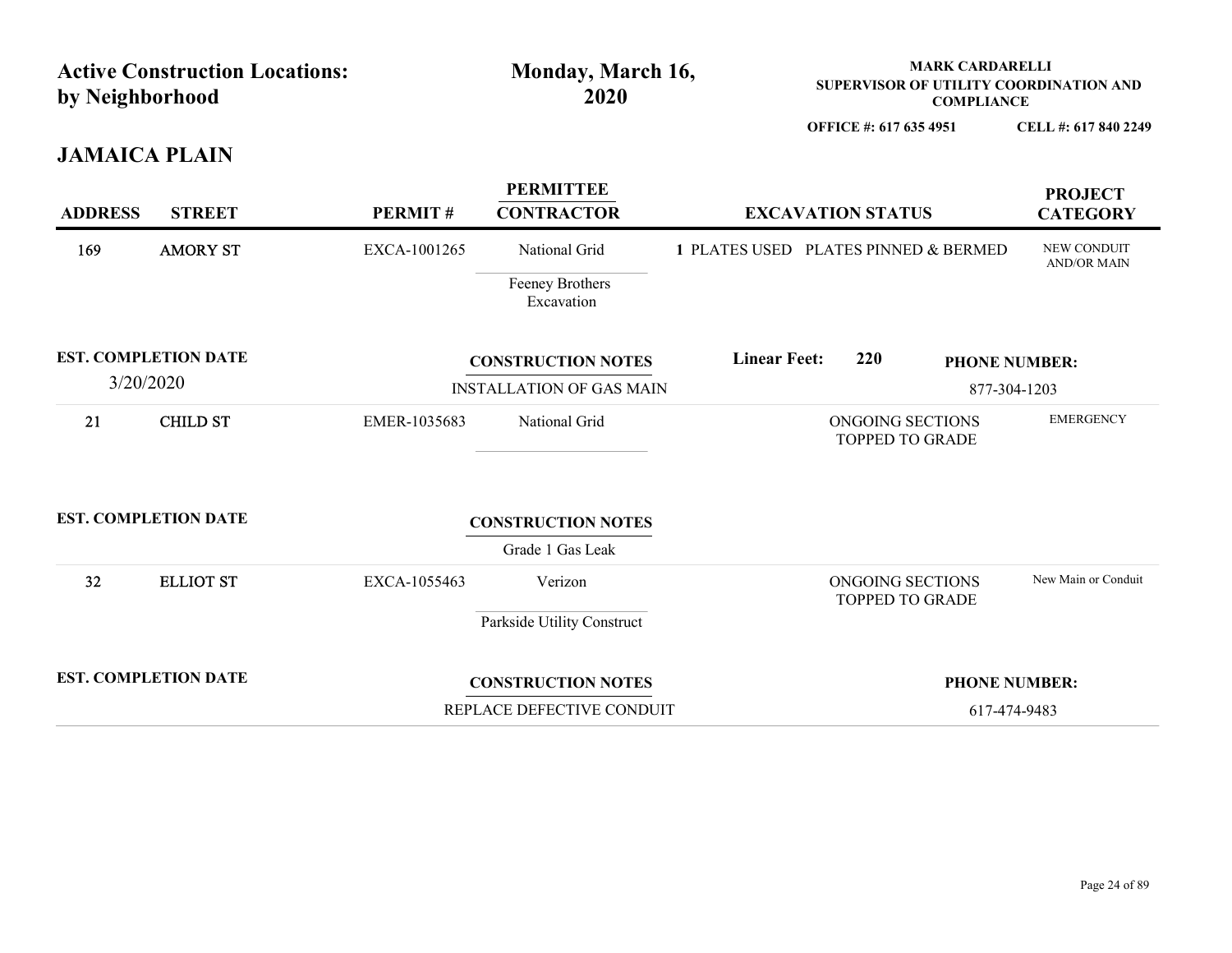| <b>Active Construction Locations:</b> |                             |                           | Monday, March 16,                     |                     |                                     | <b>MARK CARDARELLI</b> |                                        |  |
|---------------------------------------|-----------------------------|---------------------------|---------------------------------------|---------------------|-------------------------------------|------------------------|----------------------------------------|--|
| by Neighborhood                       |                             |                           | 2020                                  |                     |                                     | <b>COMPLIANCE</b>      | SUPERVISOR OF UTILITY COORDINATION AND |  |
|                                       |                             |                           |                                       |                     | OFFICE #: 617 635 4951              |                        | CELL #: 617 840 2249                   |  |
| <b>JAMAICA PLAIN</b>                  |                             |                           |                                       |                     |                                     |                        |                                        |  |
| <b>ADDRESS</b>                        | <b>STREET</b>               | PERMIT#                   | <b>PERMITTEE</b><br><b>CONTRACTOR</b> |                     | <b>EXCAVATION STATUS</b>            |                        | <b>PROJECT</b><br><b>CATEGORY</b>      |  |
| $183 - 249$                           | FOREST HILL ST              | EXCA-1045931              | National Grid                         |                     | TEMP TO GRADE                       |                        | NEW CONDUIT<br><b>AND/OR MAIN</b>      |  |
|                                       |                             |                           | Feeney Brothers<br>Excavation         |                     |                                     |                        |                                        |  |
|                                       | <b>EST. COMPLETION DATE</b> | <b>CONSTRUCTION NOTES</b> |                                       | <b>Linear Feet:</b> | 895                                 |                        | <b>PHONE NUMBER:</b>                   |  |
|                                       | 3/20/2020                   |                           | <b>INSTALLATION OF GAS MAIN</b>       |                     |                                     |                        | 857-939-6594                           |  |
| 245                                   | <b>HEATH ST</b>             | EXCA-576374               | Comcast                               |                     | ONGOING SECTIONS<br>TOPPED TO GRADE |                        | Maintenance                            |  |
|                                       |                             |                           | PV Barone                             |                     |                                     |                        |                                        |  |
|                                       | <b>EST. COMPLETION DATE</b> |                           | <b>CONSTRUCTION NOTES</b>             |                     |                                     |                        | <b>PHONE NUMBER:</b>                   |  |
|                                       |                             |                           |                                       |                     |                                     |                        | 617-593-2425                           |  |
| 44                                    | <b>MARMION ST</b>           | EXCA-1053896              | National Grid                         |                     | ONGOING SECTIONS<br>TOPPED TO GRADE |                        | Maintenance                            |  |
|                                       |                             |                           | National Grid                         |                     |                                     |                        |                                        |  |
|                                       |                             |                           |                                       |                     |                                     |                        |                                        |  |
|                                       | <b>EST. COMPLETION DATE</b> |                           | <b>CONSTRUCTION NOTES</b>             |                     |                                     |                        | <b>PHONE NUMBER:</b>                   |  |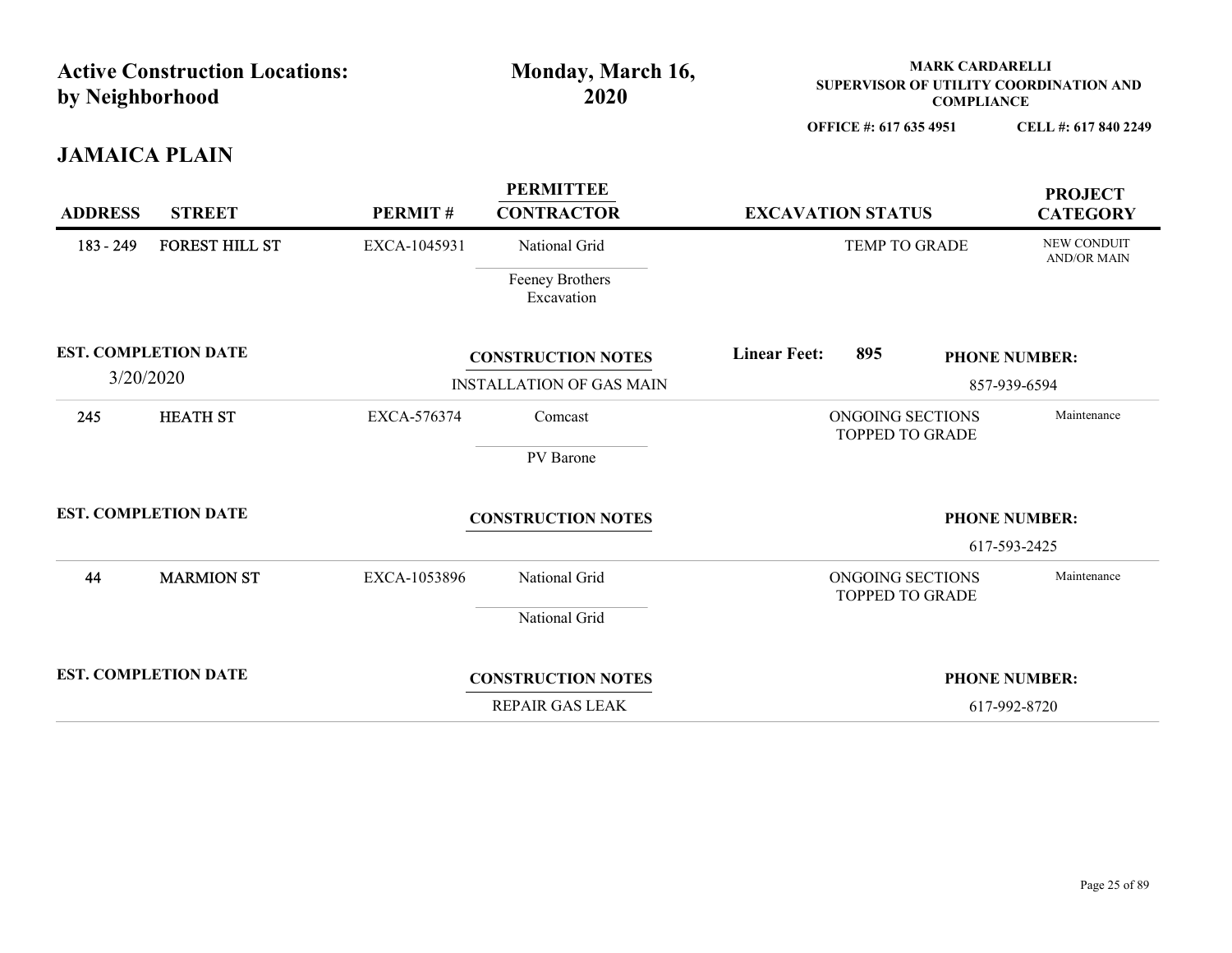|                                          | <b>Active Construction Locations:</b> |                                                   | Monday, March 16,                                                             | <b>MARK CARDARELLI</b><br>SUPERVISOR OF UTILITY COORDINATION AND |                                      |
|------------------------------------------|---------------------------------------|---------------------------------------------------|-------------------------------------------------------------------------------|------------------------------------------------------------------|--------------------------------------|
| by Neighborhood                          |                                       |                                                   | 2020                                                                          | <b>COMPLIANCE</b>                                                |                                      |
| <b>JAMAICA PLAIN</b>                     |                                       |                                                   |                                                                               | OFFICE #: 617 635 4951                                           | CELL #: 617 840 2249                 |
| <b>ADDRESS</b>                           | <b>STREET</b>                         | PERMIT#                                           | <b>PERMITTEE</b><br><b>CONTRACTOR</b>                                         | <b>EXCAVATION STATUS</b>                                         | <b>PROJECT</b><br><b>CATEGORY</b>    |
| 29                                       | MONTEBELLO ST                         | EXCA-1057488                                      | Verizon<br>Parkside Utility Construct                                         | ONGOING SECTIONS<br>TOPPED TO GRADE                              | New Main or Conduit                  |
| <b>EST. COMPLETION DATE</b>              |                                       | <b>CONSTRUCTION NOTES</b><br>REPLACE TELE CONDUIT |                                                                               | <b>PHONE NUMBER:</b>                                             |                                      |
|                                          |                                       |                                                   |                                                                               |                                                                  | 617-474-9483<br>Service              |
| 32                                       | <b>ROCKVIEW ST</b>                    | EXCA-1037192                                      | National Grid<br>National Grid                                                | ONGOING SECTIONS<br><b>TOPPED TO GRADE</b>                       |                                      |
| <b>EST. COMPLETION DATE</b><br>3/27/2020 |                                       |                                                   | <b>CONSTRUCTION NOTES</b>                                                     |                                                                  | <b>PHONE NUMBER:</b>                 |
| $1 - 37$                                 | <b>SCHOOL ST</b>                      | EXCA-1055302                                      | <b>INSTALL NEW GAS MAIN</b><br>National Grid<br>Feeney Brothers<br>Excavation | ONGOING SECTIONS<br>TOPPED TO GRADE                              | 617-992-8720<br>New Main or Conduit  |
| <b>EST. COMPLETION DATE</b><br>3/24/2020 |                                       |                                                   | <b>CONSTRUCTION NOTES</b><br><b>INSTALL NEW GAS MAIN</b>                      |                                                                  | <b>PHONE NUMBER:</b><br>857-939-6594 |
|                                          | 02 TOTAL # OF WORK ZONES:             | $\overline{9}$                                    | $3.26\%$ of Total                                                             | <b>TOTAL # OF PLATES:</b>                                        | $0.38\%$ of Total<br>$\mathbf{1}$    |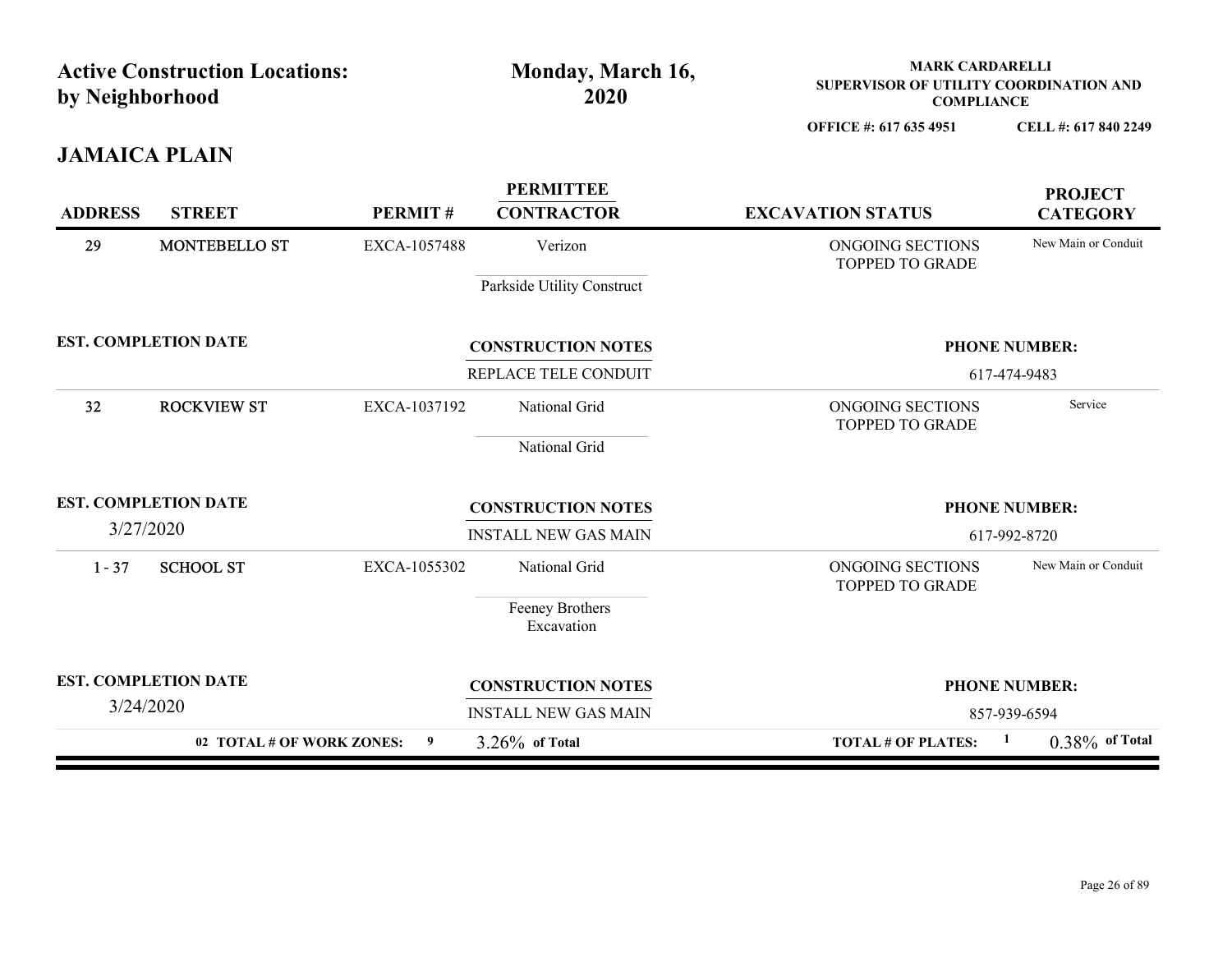| by Neighborhood             | <b>Active Construction Locations:</b> |              | Monday, March 16,<br>2020             | <b>MARK CARDARELLI</b><br>SUPERVISOR OF UTILITY COORDINATION AND<br><b>COMPLIANCE</b> |                                   |
|-----------------------------|---------------------------------------|--------------|---------------------------------------|---------------------------------------------------------------------------------------|-----------------------------------|
|                             |                                       |              |                                       | OFFICE #: 617 635 4951                                                                | CELL #: 617 840 2249              |
|                             | <b>MISSION HILL/ FENWAY</b>           |              |                                       |                                                                                       |                                   |
| <b>ADDRESS</b>              | <b>STREET</b>                         | PERMIT#      | <b>PERMITTEE</b><br><b>CONTRACTOR</b> | <b>EXCAVATION STATUS</b>                                                              | <b>PROJECT</b><br><b>CATEGORY</b> |
| 627                         | <b>COMMONWEALTH AV</b>                | EXCA-1043634 | National Grid                         | ONGOING SECTIONS<br>TOPPED TO GRADE                                                   | Maintenance                       |
|                             |                                       |              | National Grid                         |                                                                                       |                                   |
| <b>EST. COMPLETION DATE</b> |                                       |              | <b>CONSTRUCTION NOTES</b>             |                                                                                       | <b>PHONE NUMBER:</b>              |
| 3/27/2020                   |                                       |              |                                       |                                                                                       | 617-822-5424                      |
|                             | <b>PUBLIC ALLEY 818</b>               | EXCA-1058734 | Verizon                               | ONGOING SECTIONS<br>TOPPED TO GRADE                                                   | Reconstruction                    |
|                             |                                       |              | Parkside Utility Construct            |                                                                                       |                                   |
| <b>EST. COMPLETION DATE</b> |                                       |              | <b>CONSTRUCTION NOTES</b>             |                                                                                       | <b>PHONE NUMBER:</b>              |
| 4/7/2020                    |                                       |              |                                       |                                                                                       | 617-276-6552                      |
|                             | 10A TOTAL # OF WORK ZONES: 2          |              | $0.72\%$ of Total                     | <b>TOTAL # OF PLATES:</b>                                                             | of Total                          |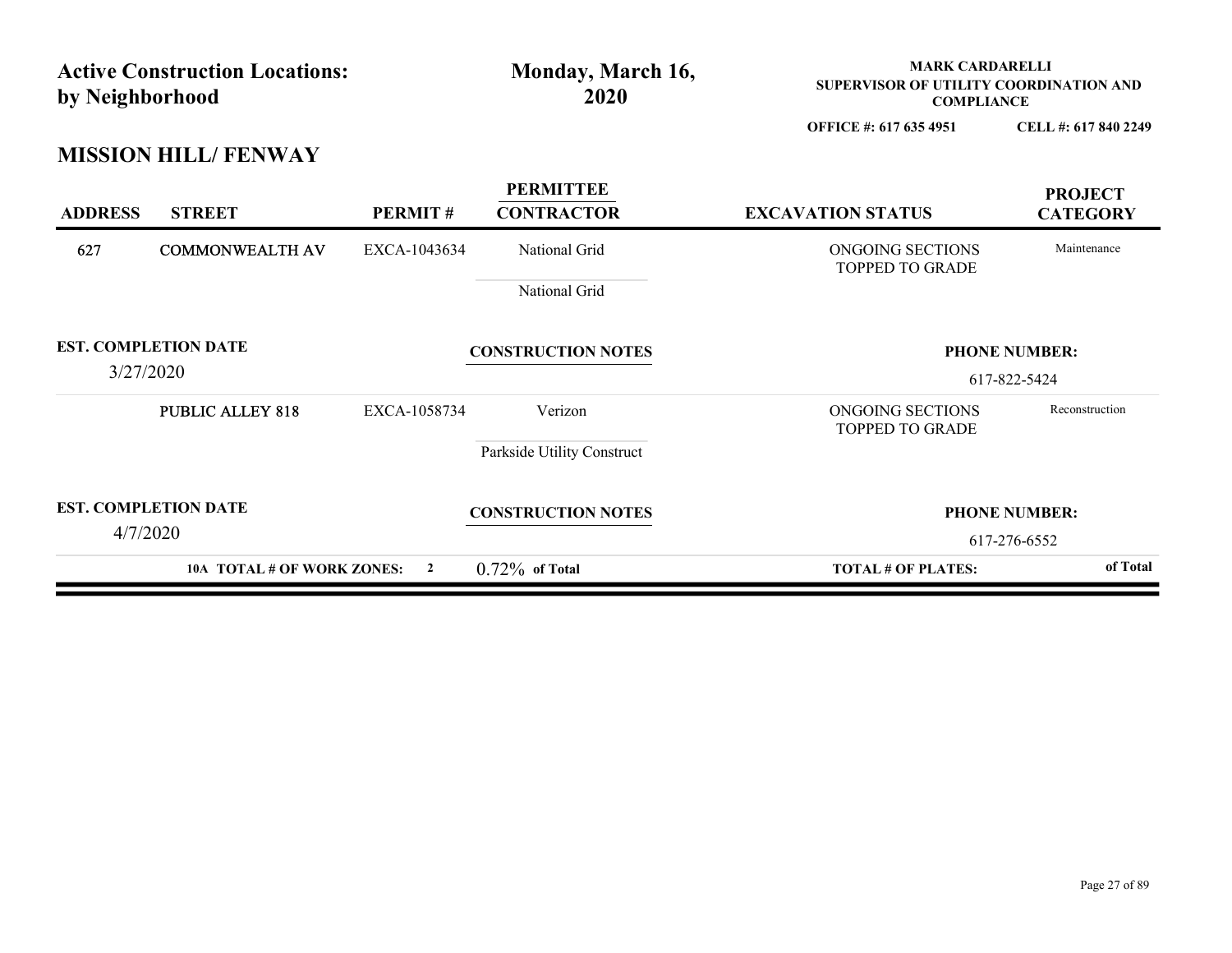| by Neighborhood             | <b>Active Construction Locations:</b> |                       | Monday, March 16,<br>2020                      |                     |                                               | <b>MARK CARDARELLI</b><br><b>COMPLIANCE</b> | SUPERVISOR OF UTILITY COORDINATION AND |
|-----------------------------|---------------------------------------|-----------------------|------------------------------------------------|---------------------|-----------------------------------------------|---------------------------------------------|----------------------------------------|
|                             |                                       |                       |                                                |                     | OFFICE #: 617 635 4951                        |                                             | CELL #: 617 840 2249                   |
|                             | <b>MISSION HILL/FENWAY</b>            |                       |                                                |                     |                                               |                                             |                                        |
| <b>ADDRESS</b>              | <b>STREET</b>                         | PERMIT#               | <b>PERMITTEE</b><br><b>CONTRACTOR</b>          |                     | <b>EXCAVATION STATUS</b>                      |                                             | <b>PROJECT</b><br><b>CATEGORY</b>      |
| $\overline{7}$              | ABERDEEN ST                           | EXCA-1053836          | National Grid<br>Feeney Brothers<br>Excavation | 2 PLATES USED       | <b>PLATED</b>                                 |                                             | New Main or Conduit                    |
| <b>EST. COMPLETION DATE</b> |                                       |                       | <b>CONSTRUCTION NOTES</b>                      |                     |                                               |                                             | <b>PHONE NUMBER:</b>                   |
|                             |                                       | <b>RELAY GAS MAIN</b> |                                                |                     | 8572716944                                    |                                             |                                        |
| 771 - 775                   | <b>BEACON ST</b>                      | EXCA-1001055          | J. Derenzo Company Inc.                        |                     | BEHIND STEEL FENCING<br>$\operatorname{SDWK}$ |                                             | NEW CONDUIT<br>AND/OR MAIN             |
| AT: OVERLAND ST             |                                       |                       | J. Derenzo Company Inc.                        |                     |                                               |                                             |                                        |
| <b>EST. COMPLETION DATE</b> |                                       |                       | <b>CONSTRUCTION NOTES</b>                      | <b>Linear Feet:</b> | <b>110</b>                                    |                                             | <b>PHONE NUMBER:</b>                   |
| 3/28/2020                   |                                       |                       | INSTALL CONDUIT / MAST ARMS/ ON HOLD           |                     |                                               |                                             | 617-212-4516                           |
| 771                         | <b>BEACON ST</b>                      |                       | EXCA-1001055 J. Derenzo Company Inc.           |                     | ONGOING SECTIONS<br>TOPPED TO GRADE           |                                             | New Main or Conduit                    |
|                             |                                       |                       | J. Derenzo Company Inc.                        |                     |                                               |                                             |                                        |
| <b>EST. COMPLETION DATE</b> |                                       |                       | <b>CONSTRUCTION NOTES</b>                      |                     |                                               |                                             | <b>PHONE NUMBER:</b>                   |
|                             |                                       |                       |                                                |                     |                                               |                                             | 617-212-4516                           |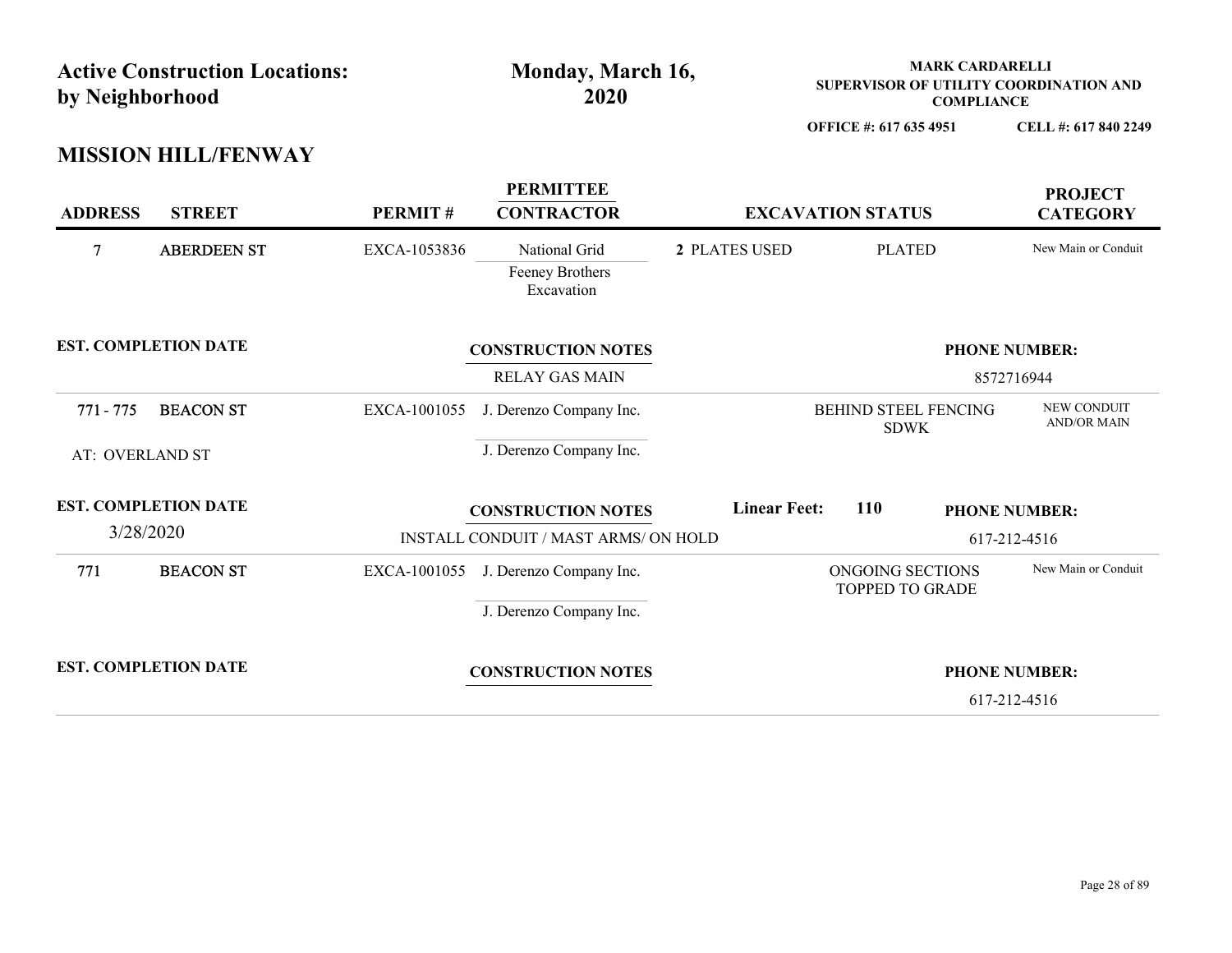| by Neighborhood | <b>Active Construction Locations:</b>    |              | Monday, March 16,<br>2020                                |               | <b>MARK CARDARELLI</b><br>SUPERVISOR OF UTILITY COORDINATION AND<br><b>COMPLIANCE</b> |                                      |
|-----------------|------------------------------------------|--------------|----------------------------------------------------------|---------------|---------------------------------------------------------------------------------------|--------------------------------------|
|                 | <b>MISSION HILL/FENWAY</b>               |              |                                                          |               | OFFICE #: 617 635 4951                                                                | CELL #: 617 840 2249                 |
| <b>ADDRESS</b>  | <b>STREET</b>                            | PERMIT#      | <b>PERMITTEE</b><br><b>CONTRACTOR</b>                    |               | <b>EXCAVATION STATUS</b>                                                              | <b>PROJECT</b><br><b>CATEGORY</b>    |
|                 | <b>BEACON ST</b>                         | EMER-1047391 | Eversource Electric                                      |               | ONGOING SECTIONS<br>TOPPED TO GRADE                                                   | <b>EMERGENCY</b>                     |
| AT: MINER ST    |                                          |              |                                                          |               |                                                                                       |                                      |
|                 | <b>EST. COMPLETION DATE</b>              |              | <b>CONSTRUCTION NOTES</b><br>Cable Repair                |               |                                                                                       |                                      |
| 656             | <b>BEACON ST</b>                         | EXCA-1059530 | Manet Contracting Llc.<br>Manet Contracting Llc.         |               | ONGOING SECTIONS<br>TOPPED TO GRADE                                                   | Service                              |
|                 | <b>EST. COMPLETION DATE</b><br>4/7/2020  |              | <b>CONSTRUCTION NOTES</b>                                |               |                                                                                       | <b>PHONE NUMBER:</b><br>6178523286   |
| 1295            | <b>BOYLSTON ST</b>                       | EXCA-1053890 | National Grid<br>National Grid                           |               | ONGOING SECTIONS<br><b>TOPPED TO GRADE</b>                                            | <b>MAINTENANCE</b>                   |
|                 | <b>EST. COMPLETION DATE</b><br>3/20/2020 |              | <b>CONSTRUCTION NOTES</b><br><b>GAS LEAK REPAIR</b>      |               |                                                                                       | <b>PHONE NUMBER:</b><br>617-822-5424 |
| 1271            | <b>BOYLSTON ST</b>                       | EXCA-1060461 | <b>BWSC</b><br>D'Allesandro                              | 2 PLATES USED | <b>PLATED</b>                                                                         | <b>EMERGENCY</b>                     |
|                 | <b>EST. COMPLETION DATE</b><br>3/10/2020 |              | <b>CONSTRUCTION NOTES</b><br>Sewer Repair (Broken Sewer) |               |                                                                                       | <b>PHONE NUMBER:</b><br>617-989-7000 |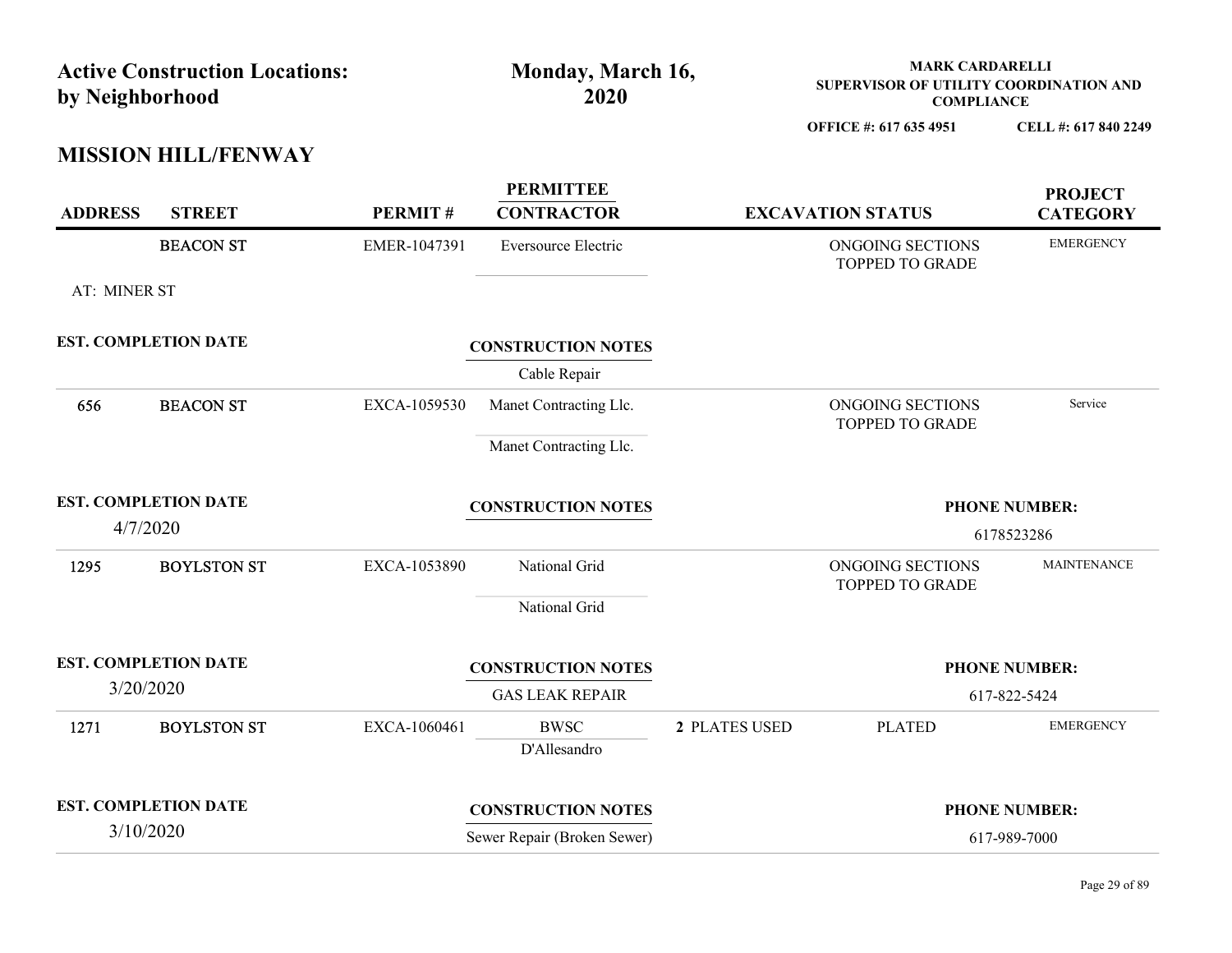| by Neighborhood | <b>Active Construction Locations:</b>    |              | Monday, March 16,<br>2020                                                |                      |                                            | <b>MARK CARDARELLI</b><br><b>COMPLIANCE</b> | SUPERVISOR OF UTILITY COORDINATION AND |
|-----------------|------------------------------------------|--------------|--------------------------------------------------------------------------|----------------------|--------------------------------------------|---------------------------------------------|----------------------------------------|
|                 | <b>MISSION HILL/FENWAY</b>               |              |                                                                          |                      | OFFICE #: 617 635 4951                     |                                             | CELL #: 617 840 2249                   |
| <b>ADDRESS</b>  | <b>STREET</b>                            | PERMIT#      | <b>PERMITTEE</b><br><b>CONTRACTOR</b>                                    |                      | <b>EXCAVATION STATUS</b>                   |                                             | <b>PROJECT</b><br><b>CATEGORY</b>      |
| $95 - 155$      | <b>BROOKLINE AV</b>                      | EXCA-1013880 | National Grid<br>Feeney Brothers<br>Excavation                           |                      | 3 PLATES USED PLATES PINNED & BERMED       |                                             | NEW CONDUIT<br><b>AND/OR MAIN</b>      |
| 3/27/2020       | <b>EST. COMPLETION DATE</b>              |              | <b>CONSTRUCTION NOTES</b><br>NEW GAS MAIN/GS                             | <b>Linear Feet:</b>  | 550                                        |                                             | <b>PHONE NUMBER:</b><br>877-304-1203   |
|                 | <b>BURNEY ST</b>                         | EXCA-972647  | Eversource Electric                                                      |                      | ONGOING SECTIONS<br><b>TOPPED TO GRADE</b> |                                             | NEW CONDUIT<br>AND/OR MAIN             |
| AT: TREMONT ST  |                                          |              | Riley Brothers Excavation                                                |                      |                                            |                                             |                                        |
|                 | <b>EST. COMPLETION DATE</b><br>3/8/2020  |              | <b>CONSTRUCTION NOTES</b><br><b>INSTALL ELECTRIC CONDUIT / TEST PITS</b> | <b>Linear Feet:</b>  | 126                                        |                                             | <b>PHONE NUMBER:</b><br>617-541-6162   |
| $17 - 23$       | <b>FORSYTH ST</b>                        | EXCA-1045912 | National Grid<br>FEENEY BRO                                              | <b>9 PLATES USED</b> | <b>PLATED</b>                              |                                             | NEW CONDUIT<br>AND/OR MAIN             |
|                 | <b>EST. COMPLETION DATE</b><br>3/20/2020 |              | <b>CONSTRUCTION NOTES</b><br><b>INSTALLATION OF GAS MAIN</b>             | <b>Linear Feet:</b>  | 400                                        |                                             | <b>PHONE NUMBER:</b><br>877-304-1203   |
|                 | <b>FRANCIS ST</b><br>AT: BROOKLINE AVE   | EXCA-997778  | NATIONAL GRID<br>FEENEY BRO                                              |                      | 11 PLATES USED PLATES PINNED & BERMED      |                                             |                                        |
|                 | <b>EST. COMPLETION DATE</b><br>11/3/2020 |              | <b>CONSTRUCTION NOTES</b><br>RELAY GAS MAIN                              | <b>Linear Feet:</b>  | 205                                        |                                             |                                        |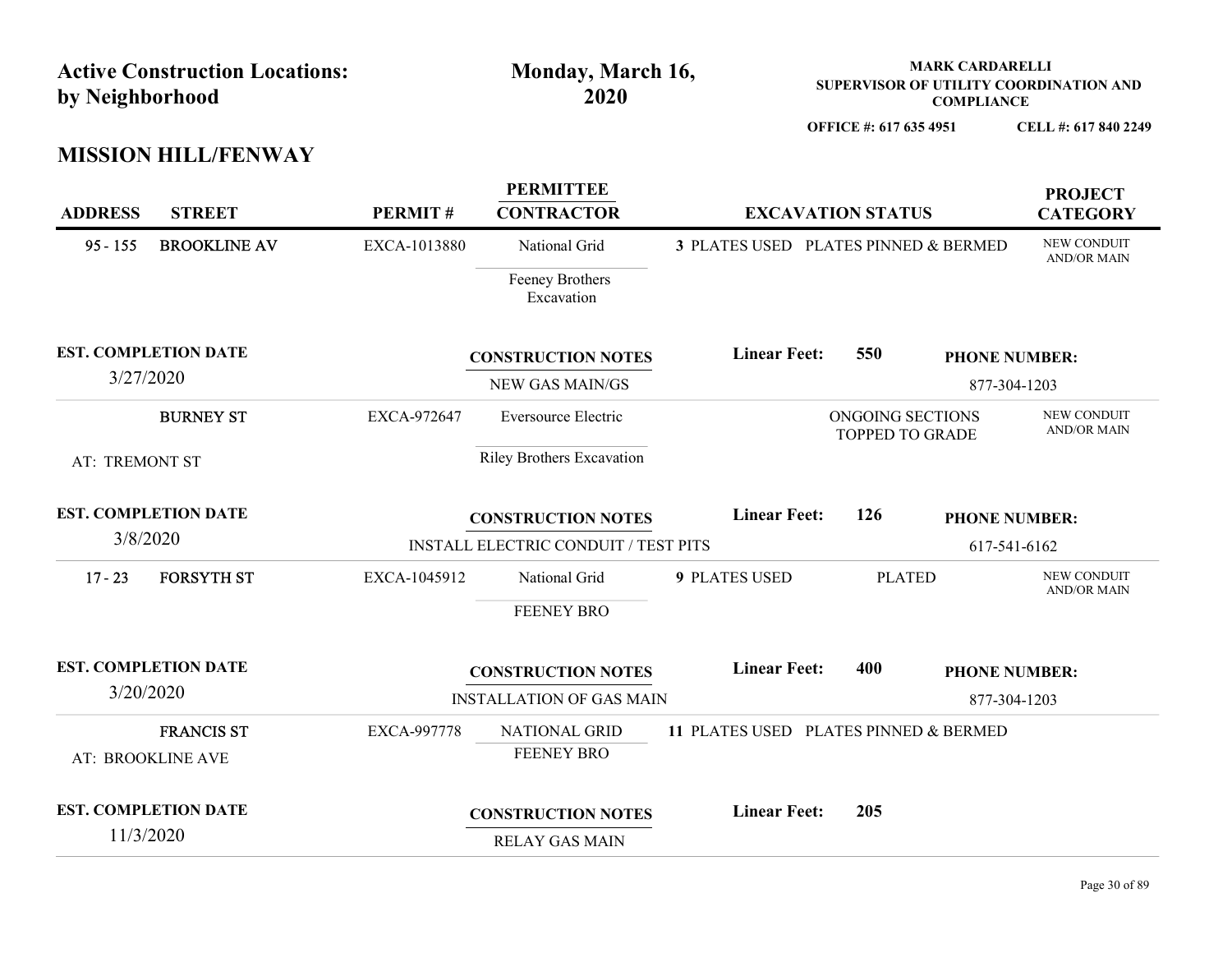| by Neighborhood | <b>Active Construction Locations:</b>    |              | Monday, March 16,<br>2020                              |                       |                                     | <b>MARK CARDARELLI</b><br><b>COMPLIANCE</b> | SUPERVISOR OF UTILITY COORDINATION AND |
|-----------------|------------------------------------------|--------------|--------------------------------------------------------|-----------------------|-------------------------------------|---------------------------------------------|----------------------------------------|
|                 | <b>MISSION HILL/FENWAY</b>               |              |                                                        |                       | OFFICE #: 617 635 4951              |                                             | CELL #: 617 840 2249                   |
| <b>ADDRESS</b>  | <b>STREET</b>                            | PERMIT#      | <b>PERMITTEE</b><br><b>CONTRACTOR</b>                  |                       | <b>EXCAVATION STATUS</b>            |                                             | <b>PROJECT</b><br><b>CATEGORY</b>      |
| 61              | <b>HEATH ST</b>                          | EXCA-1029354 | Verizon<br>Parkside Utility Construct                  | <b>13 PLATES USED</b> | ONGOING SECTIONS<br>TOPPED TO GRADE |                                             | NEW CONDUIT<br>AND/OR MAIN             |
| 3/7/2020        | <b>EST. COMPLETION DATE</b>              |              | <b>CONSTRUCTION NOTES</b><br>REPLACE CONDUIT           | <b>Linear Feet:</b>   | 189                                 |                                             | <b>PHONE NUMBER:</b><br>617-474-9483   |
| 650             | HUNTINGTON AV                            | EXCA-1039676 | Verizon<br>Parkside Utility Construct                  |                       | ONGOING SECTIONS<br>TOPPED TO GRADE |                                             | Reconstruction                         |
| 2/19/2020       | <b>EST. COMPLETION DATE</b>              |              | <b>CONSTRUCTION NOTES</b><br>REPLACE DEFECTIVE CONDUIT |                       |                                     |                                             | <b>PHONE NUMBER:</b><br>617-512-3115   |
| 550             | HUNTINGTON AV                            | EXCA-1051811 | Verizon<br>Parkside Utility Construct                  |                       | ONGOING SECTIONS<br>TOPPED TO GRADE |                                             | NEW CONDUIT<br>AND/OR MAIN             |
| 2/26/2020       | <b>EST. COMPLETION DATE</b>              |              | <b>CONSTRUCTION NOTES</b><br>REPLACE TELEPHONE DUCT    |                       |                                     |                                             | <b>PHONE NUMBER:</b><br>617-474-9483   |
| 173             | <b>IPSWICH ST</b>                        | EXCA-1057142 | <b>JAMES W FLETT</b><br><b>JAMES W FLETT</b>           | <b>8 PLATES USED</b>  | <b>PLATED</b>                       |                                             |                                        |
|                 | <b>EST. COMPLETION DATE</b><br>3/31/2020 |              | <b>CONSTRUCTION NOTES</b><br><b>CUT AND CAP</b>        |                       |                                     |                                             |                                        |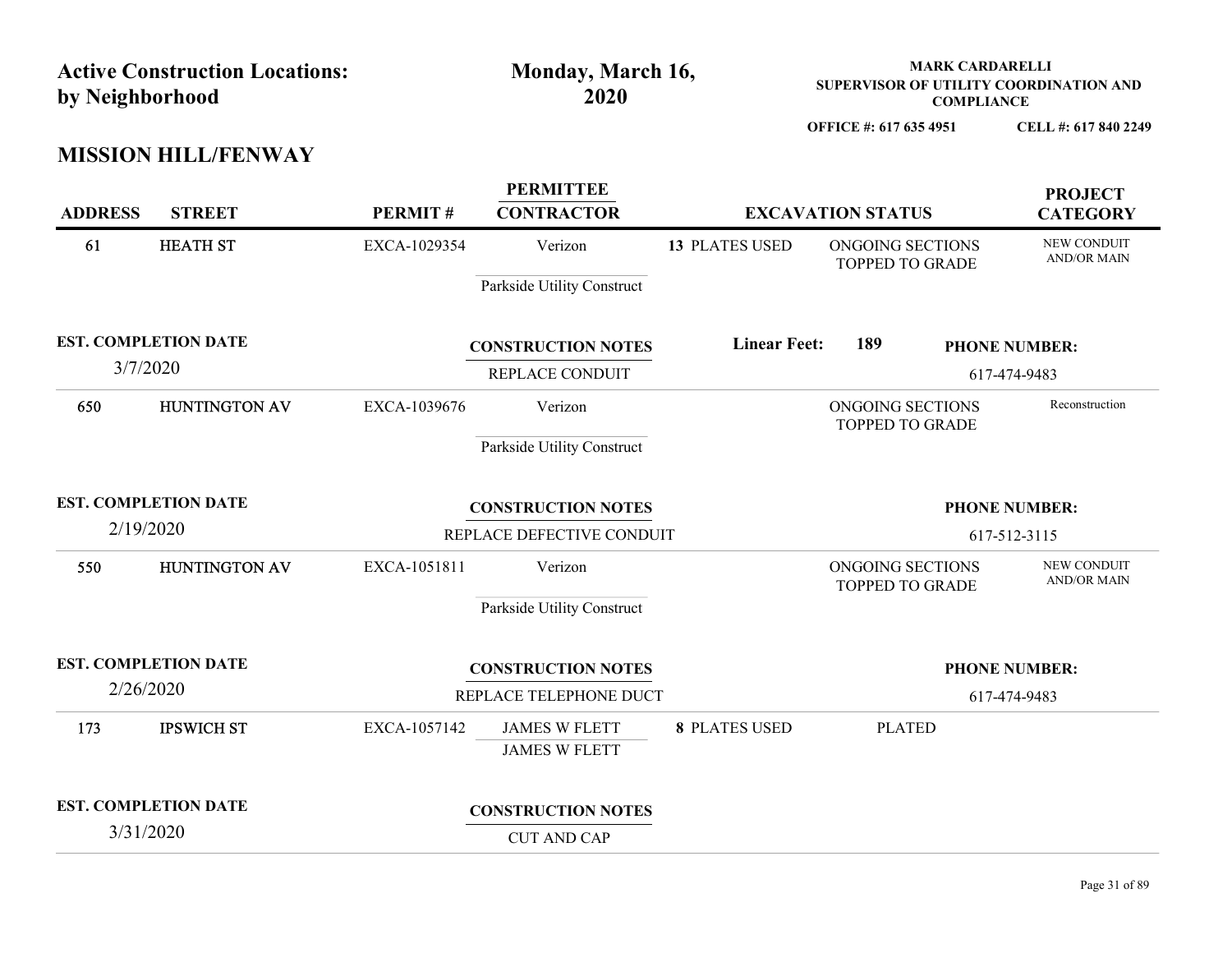| <b>Active Construction Locations:</b><br>by Neighborhood |                    | Monday, March 16,<br>2020             | <b>MARK CARDARELLI</b><br>SUPERVISOR OF UTILITY COORDINATION AND<br><b>COMPLIANCE</b> |                                   |
|----------------------------------------------------------|--------------------|---------------------------------------|---------------------------------------------------------------------------------------|-----------------------------------|
|                                                          |                    |                                       | OFFICE #: 617 635 4951                                                                | CELL #: 617 840 2249              |
| <b>MISSION HILL/FENWAY</b>                               |                    |                                       |                                                                                       |                                   |
| <b>ADDRESS</b><br><b>STREET</b>                          | PERMIT#            | <b>PERMITTEE</b><br><b>CONTRACTOR</b> | <b>EXCAVATION STATUS</b>                                                              | <b>PROJECT</b><br><b>CATEGORY</b> |
| 63<br><b>JERSEY ST</b>                                   | EXCA-1056378       | Verizon                               | ONGOING SECTIONS<br>TOPPED TO GRADE                                                   | New Main or Conduit               |
|                                                          |                    | Parkside Utility Construct            |                                                                                       |                                   |
| <b>EST. COMPLETION DATE</b>                              |                    | <b>CONSTRUCTION NOTES</b>             |                                                                                       | <b>PHONE NUMBER:</b>              |
| 3/31/2020                                                |                    |                                       |                                                                                       | 617-474-9483                      |
| <b>LONGWOOD AV</b><br>158                                | <b>EXCA-994998</b> | Crown Castle                          | ONGOING SECTIONS<br><b>TOPPED TO GRADE</b>                                            | Service                           |
| AT: 640                                                  |                    | Phoenix Communications<br>Inc         |                                                                                       |                                   |
| <b>EST. COMPLETION DATE</b>                              |                    | <b>CONSTRUCTION NOTES</b>             |                                                                                       | <b>PHONE NUMBER:</b>              |
| 3/27/2020                                                |                    |                                       |                                                                                       | 774-502-7117                      |
| <b>MINER ST</b><br>$16 - 18$                             | EMER-1047395       | Eversource Electric                   | ONGOING SECTIONS<br><b>TOPPED TO GRADE</b>                                            | <b>EMERGENCY</b>                  |
|                                                          |                    | Eversource Electric                   |                                                                                       |                                   |
| <b>EST. COMPLETION DATE</b>                              |                    |                                       |                                                                                       |                                   |
| 3/10/2020                                                |                    | <b>CONSTRUCTION NOTES</b>             |                                                                                       | <b>PHONE NUMBER:</b>              |
|                                                          |                    | Emergency - Cable Repair              |                                                                                       | 800-592-2000                      |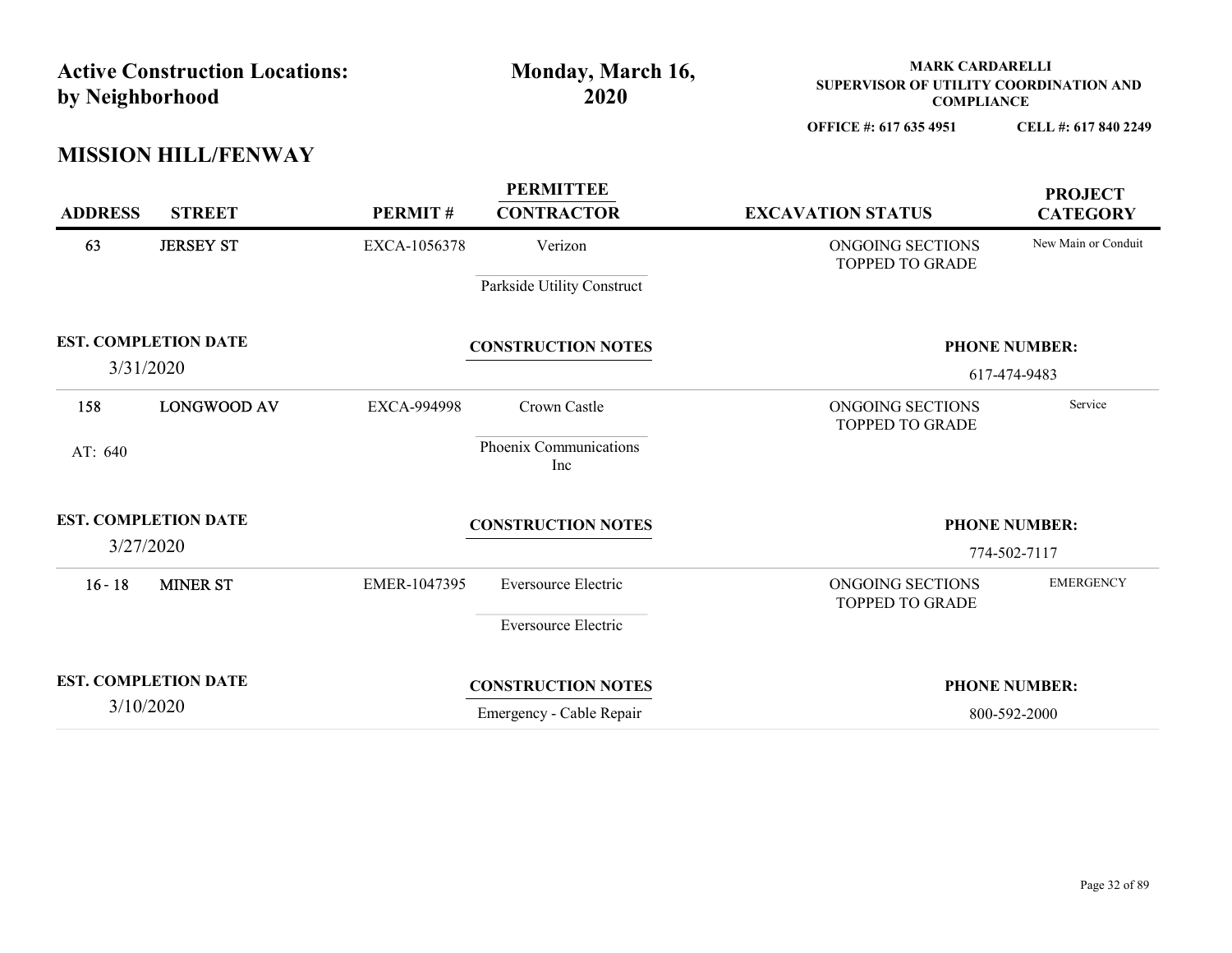| <b>Active Construction Locations:</b> |              | Monday, March 16,            | <b>MARK CARDARELLI</b>                                      |                      |
|---------------------------------------|--------------|------------------------------|-------------------------------------------------------------|----------------------|
| by Neighborhood                       |              | 2020                         | SUPERVISOR OF UTILITY COORDINATION AND<br><b>COMPLIANCE</b> |                      |
|                                       |              |                              | OFFICE #: 617 635 4951                                      | CELL #: 617 840 2249 |
| <b>MISSION HILL/FENWAY</b>            |              |                              |                                                             |                      |
|                                       |              | <b>PERMITTEE</b>             |                                                             | <b>PROJECT</b>       |
| <b>ADDRESS</b><br><b>STREET</b>       | PERMIT#      | <b>CONTRACTOR</b>            | <b>EXCAVATION STATUS</b>                                    | <b>CATEGORY</b>      |
| <b>RALEIGH ST</b>                     | EMER-1010449 | Crown Castle                 | ONGOING SECTIONS<br>TOPPED TO GRADE                         | <b>EMERGENCY</b>     |
| <b>EST. COMPLETION DATE</b>           |              | <b>CONSTRUCTION NOTES</b>    |                                                             |                      |
|                                       |              | Cable Failure                |                                                             |                      |
| <b>SMITH ST</b>                       | EXCA-1062805 | RCN Beaco Com Llc            | ONGOING SECTIONS<br>TOPPED TO GRADE                         | Service              |
|                                       |              | Commonwealth<br>Construction |                                                             |                      |
| <b>EST. COMPLETION DATE</b>           |              | <b>CONSTRUCTION NOTES</b>    |                                                             | <b>PHONE NUMBER:</b> |
|                                       |              |                              |                                                             | 978-758-0208         |
| <b>SOUTH WHITNEY ST</b>               | EXCA-1042952 | National Grid                | ONGOING SECTIONS<br><b>TOPPED TO GRADE</b>                  | Maintenance          |
|                                       |              | National Grid                |                                                             |                      |
| <b>EST. COMPLETION DATE</b>           |              | <b>CONSTRUCTION NOTES</b>    |                                                             | <b>PHONE NUMBER:</b> |
| 3/27/2020                             |              |                              |                                                             | 617-822-5424         |
|                                       |              |                              |                                                             |                      |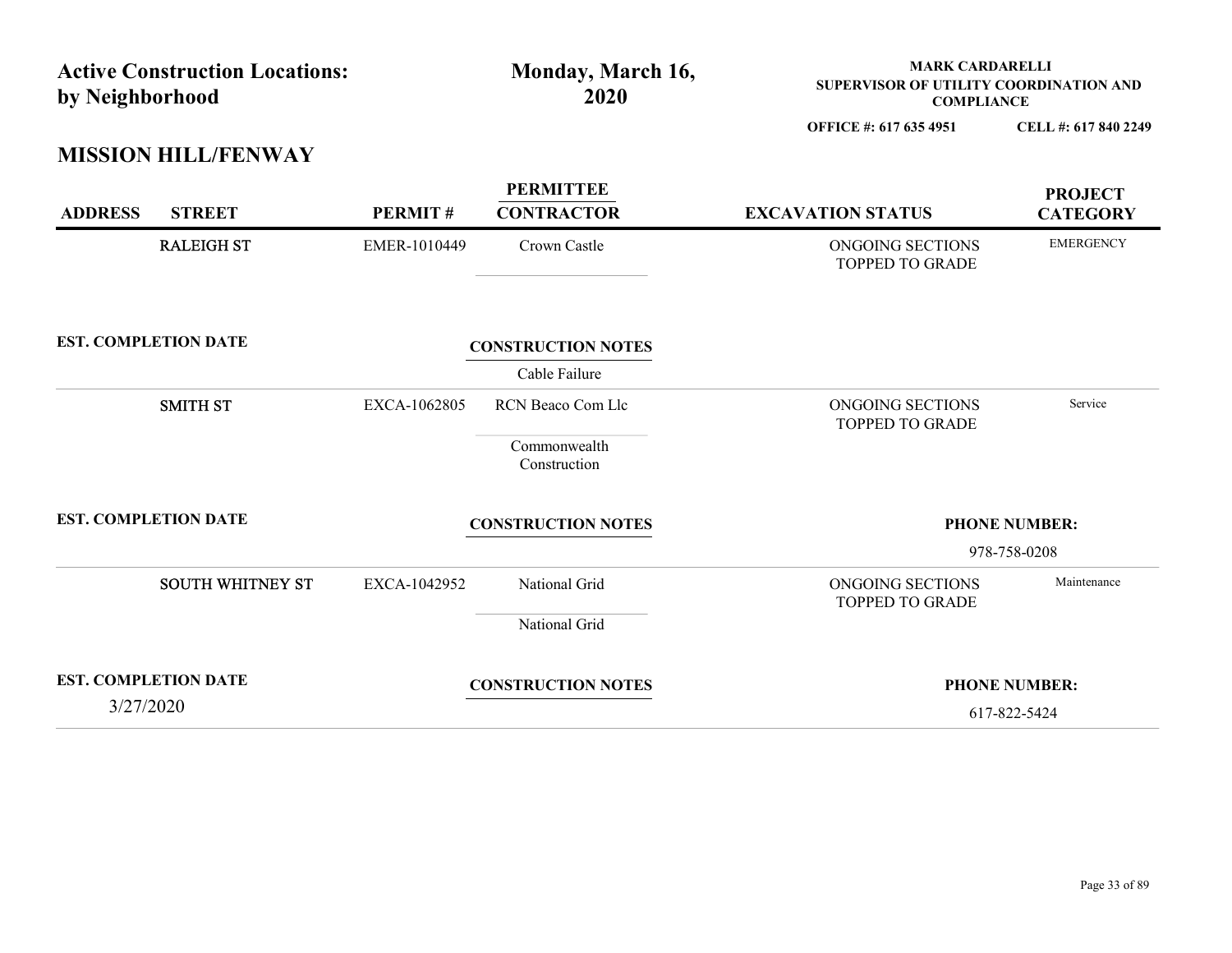| by Neighborhood             | <b>Active Construction Locations:</b> |              | Monday, March 16,<br>2020             |                          |                                     | <b>MARK CARDARELLI</b><br><b>COMPLIANCE</b> | SUPERVISOR OF UTILITY COORDINATION AND |
|-----------------------------|---------------------------------------|--------------|---------------------------------------|--------------------------|-------------------------------------|---------------------------------------------|----------------------------------------|
|                             |                                       |              |                                       |                          | OFFICE #: 617 635 4951              |                                             | CELL #: 617 840 2249                   |
|                             | <b>MISSION HILL/FENWAY</b>            |              |                                       |                          |                                     |                                             |                                        |
| <b>ADDRESS</b>              | <b>STREET</b>                         | PERMIT#      | <b>PERMITTEE</b><br><b>CONTRACTOR</b> | <b>EXCAVATION STATUS</b> |                                     |                                             | <b>PROJECT</b><br><b>CATEGORY</b>      |
| 70                          | <b>ST ALPHONSUS ST</b>                | EXCA-1000240 | National Grid                         |                          | DOWN IN BINDER                      |                                             | NEW CONDUIT<br><b>AND/OR MAIN</b>      |
|                             |                                       |              | Feeney Brothers<br>Excavation         |                          |                                     |                                             |                                        |
| <b>EST. COMPLETION DATE</b> |                                       |              | <b>CONSTRUCTION NOTES</b>             | <b>Linear Feet:</b>      | 560                                 |                                             | <b>PHONE NUMBER:</b>                   |
| 3/27/2020                   |                                       |              | <b>INSTALLATION OF GAS MAIN</b>       |                          | 857-939-6594                        |                                             |                                        |
| 50                          | <b>SYMPHONY RD</b>                    | EXCA-888375  | Eversource Electric                   |                          | ONGOING SECTIONS<br>TOPPED TO GRADE |                                             | New Main or Conduit                    |
|                             |                                       |              | G. Greene Construction                |                          |                                     |                                             |                                        |
| <b>EST. COMPLETION DATE</b> |                                       |              | <b>CONSTRUCTION NOTES</b>             |                          |                                     |                                             | <b>PHONE NUMBER:</b>                   |
|                             |                                       |              |                                       |                          |                                     |                                             | 781-690-6531                           |
| 1508                        | <b>TREMONT ST</b>                     | EXCA-972644  | Eversource Electric                   |                          | ONGOING SECTIONS<br>TOPPED TO GRADE |                                             | <b>SERVICE</b>                         |
|                             |                                       |              | Riley Brothers Excavation             |                          |                                     |                                             |                                        |
|                             | <b>EST. COMPLETION DATE</b>           |              | <b>CONSTRUCTION NOTES</b>             |                          |                                     |                                             | <b>PHONE NUMBER:</b>                   |
|                             |                                       |              |                                       |                          |                                     |                                             |                                        |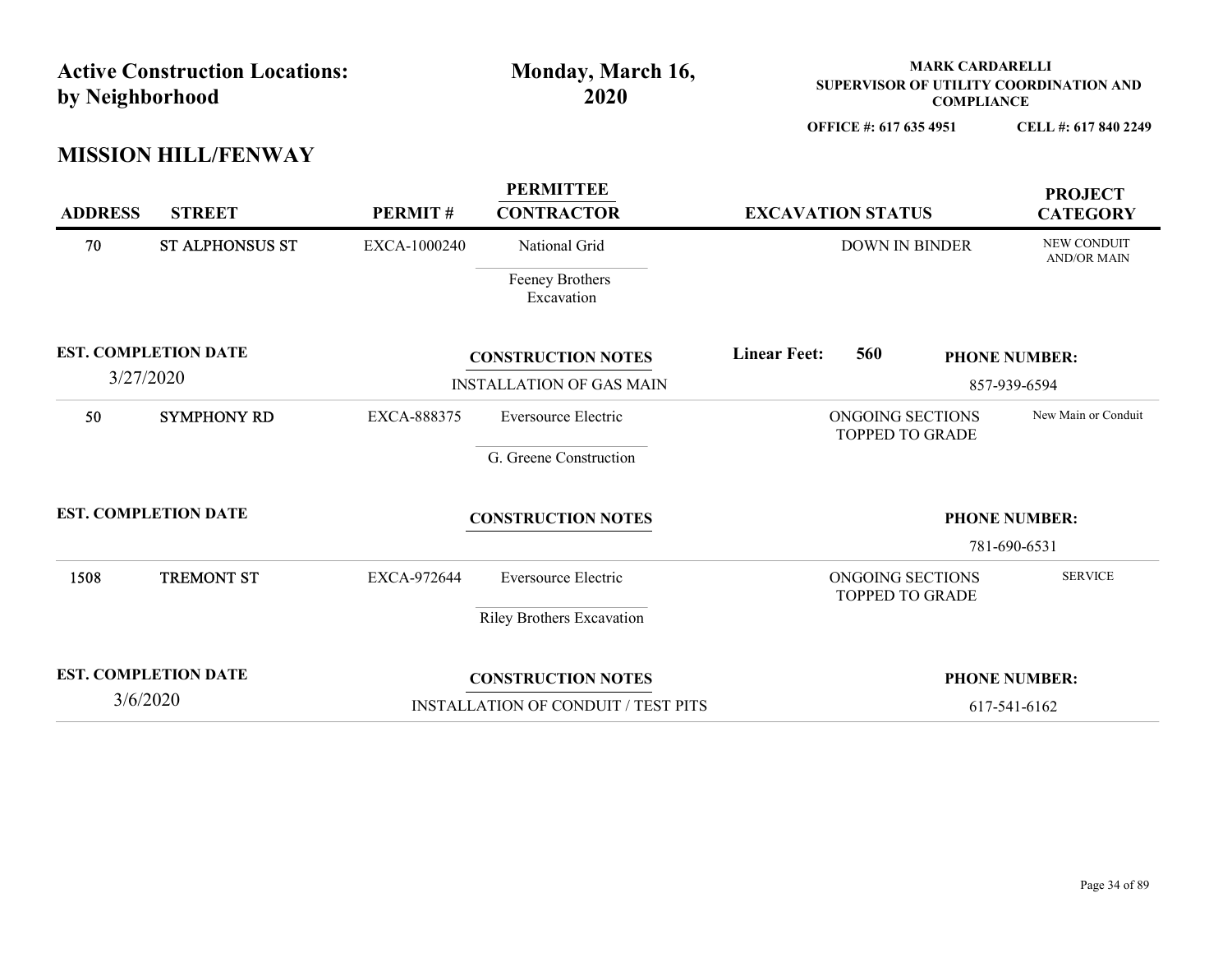| <b>Active Construction Locations:</b>    |                               |              | Monday, March 16,                                             |                                       |                                     | <b>MARK CARDARELLI</b>               | SUPERVISOR OF UTILITY COORDINATION AND |
|------------------------------------------|-------------------------------|--------------|---------------------------------------------------------------|---------------------------------------|-------------------------------------|--------------------------------------|----------------------------------------|
| by Neighborhood                          |                               |              | 2020                                                          |                                       | OFFICE #: 617 635 4951              | <b>COMPLIANCE</b>                    | CELL #: 617 840 2249                   |
| <b>MISSION HILL/FENWAY</b>               |                               |              |                                                               |                                       |                                     |                                      |                                        |
| <b>ADDRESS</b><br><b>STREET</b>          |                               | PERMIT#      | <b>PERMITTEE</b><br><b>CONTRACTOR</b>                         |                                       | <b>EXCAVATION STATUS</b>            |                                      | <b>PROJECT</b><br><b>CATEGORY</b>      |
| <b>TREMONT ST</b><br>1545                |                               | EXCA-1041211 | National Grid<br>Feeney Brothers<br>Excavation                | 11 PLATES USED PLATES PINNED & BERMED |                                     |                                      | NEW CONDUIT<br><b>AND/OR MAIN</b>      |
| <b>EST. COMPLETION DATE</b><br>3/20/2020 |                               |              | <b>CONSTRUCTION NOTES</b><br><b>INSTALLATION OF GAS MAIN</b>  | <b>Linear Feet:</b>                   | 1025                                | <b>PHONE NUMBER:</b><br>857-939-6594 |                                        |
| <b>TREMONT ST</b><br>1575                |                               | EXCA-1016081 | Verizon<br>Parkside Utility Construct                         |                                       | ONGOING SECTIONS<br>TOPPED TO GRADE |                                      | Reconstruction                         |
| <b>EST. COMPLETION DATE</b><br>3/16/2020 |                               |              | <b>CONSTRUCTION NOTES</b><br>REPAIR TELECOMMUNICATION CONDUIT |                                       |                                     | <b>PHONE NUMBER:</b><br>617-797-9117 |                                        |
| TREMONT ST<br>971                        |                               | EXCA-1055430 | National Grid<br>National Grid                                |                                       | ONGOING SECTIONS<br>TOPPED TO GRADE |                                      | <b>MAINTENANCE</b>                     |
| <b>EST. COMPLETION DATE</b>              |                               |              | <b>CONSTRUCTION NOTES</b>                                     |                                       |                                     | <b>PHONE NUMBER:</b>                 |                                        |
| 3/21/2020                                |                               |              | <b>GAS LEAK REPAIR</b>                                        |                                       |                                     | 617-822-5424                         |                                        |
|                                          | 10A TOTAL # OF WORK ZONES: 27 |              | $9.78\%$ of Total                                             |                                       | TOTAL # OF PLATES: 59               |                                      | $22.35\%$ of Total                     |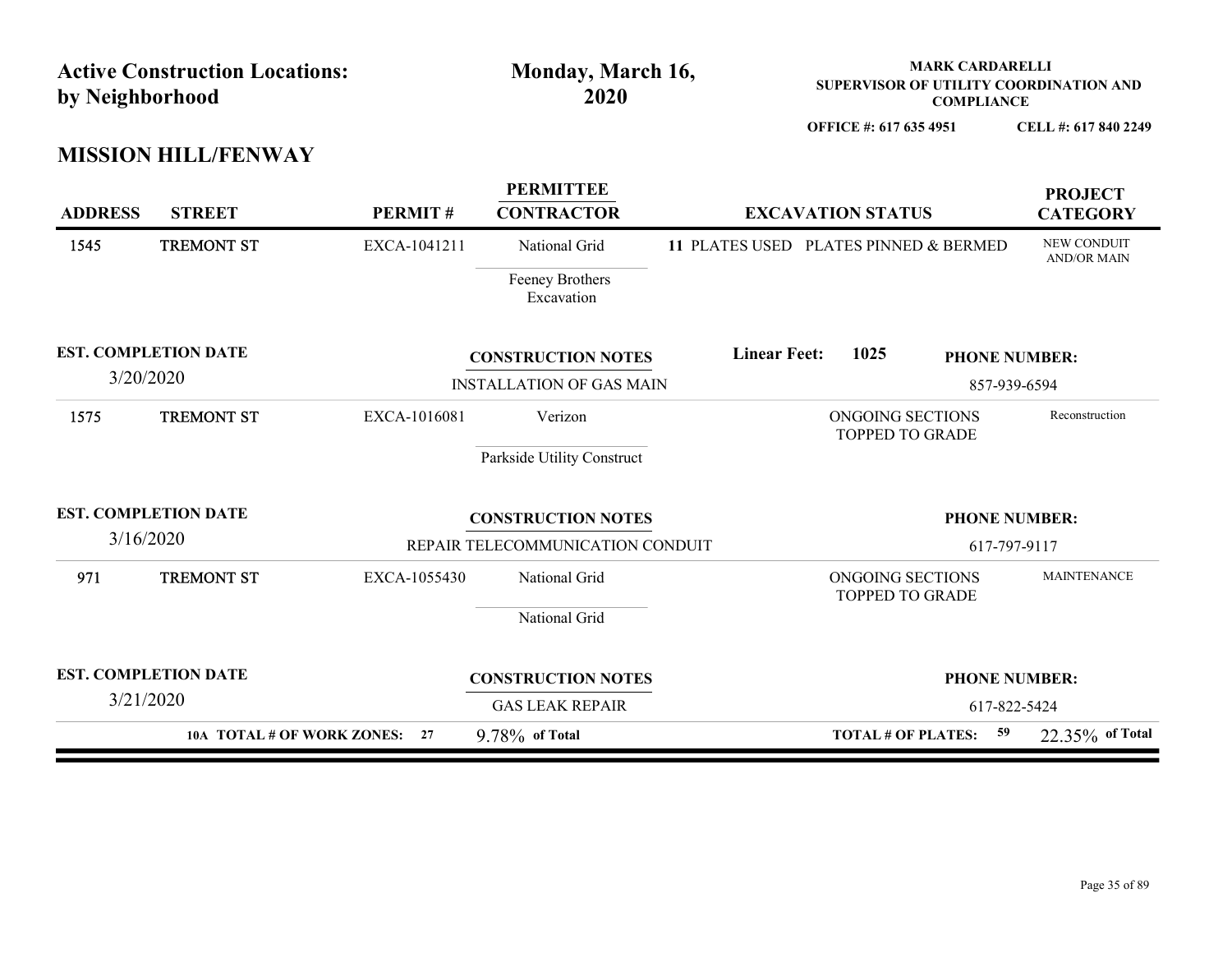| by Neighborhood             | <b>Active Construction Locations:</b> |              | Monday, March 16,<br>2020                                       | <b>MARK CARDARELLI</b><br>SUPERVISOR OF UTILITY COORDINATION AND<br><b>COMPLIANCE</b> |                                     |  |
|-----------------------------|---------------------------------------|--------------|-----------------------------------------------------------------|---------------------------------------------------------------------------------------|-------------------------------------|--|
|                             |                                       |              |                                                                 | OFFICE #: 617 635 4951                                                                | CELL #: 617 840 2249                |  |
|                             | <b>MISSON HILL/FENWAY</b>             |              |                                                                 |                                                                                       |                                     |  |
| <b>ADDRESS</b>              | <b>STREET</b>                         | PERMIT#      | <b>PERMITTEE</b><br><b>CONTRACTOR</b>                           | <b>EXCAVATION STATUS</b>                                                              | <b>PROJECT</b><br><b>CATEGORY</b>   |  |
|                             | <b>HEMENWAY ST</b>                    | EMER-1042152 | Eversource Electric                                             | ONGOING SECTIONS<br>TOPPED TO GRADE                                                   | <b>EMERGENCY</b>                    |  |
| AT: FORSYTH ST              |                                       |              | Eversource Electric                                             |                                                                                       |                                     |  |
| <b>EST. COMPLETION DATE</b> |                                       |              | <b>CONSTRUCTION NOTES</b>                                       |                                                                                       | <b>PHONE NUMBER:</b>                |  |
| 2/23/2020                   |                                       |              | ELECTRICAL OUTAGE                                               |                                                                                       | 800-592-2000                        |  |
| 405                         | <b>HUNTINGTON AV</b>                  | EMER-1035912 | Eversource Electric<br>Eversource Electric                      | <b>SAW CUTS</b>                                                                       | <b>EMERGENCY</b>                    |  |
| <b>EST. COMPLETION DATE</b> |                                       |              | <b>CONSTRUCTION NOTES</b>                                       |                                                                                       | <b>PHONE NUMBER:</b>                |  |
| 2/23/2020                   |                                       |              | CABLE REPLACEMENT                                               | 800-592-2000                                                                          |                                     |  |
| 174                         | <b>IPSWICH ST</b>                     | EXCA-1054971 | W.L. French Excavating<br>Corp<br>W.L. French Excavating<br>Cor | 4 PLATES USED PLATES PINNED & BERMED                                                  | <b>SERVICE</b>                      |  |
| <b>EST. COMPLETION DATE</b> |                                       |              | <b>CONSTRUCTION NOTES</b>                                       |                                                                                       | <b>PHONE NUMBER:</b>                |  |
| 3/24/2020                   |                                       |              | INSTALL NEW WATER SEWER AND FIREPIPE                            |                                                                                       | 978-408-0678                        |  |
|                             | 10A TOTAL # OF WORK ZONES: 3          |              | $1.09\%$ of Total                                               | <b>TOTAL # OF PLATES:</b>                                                             | $1.52\%$ of Total<br>$\overline{4}$ |  |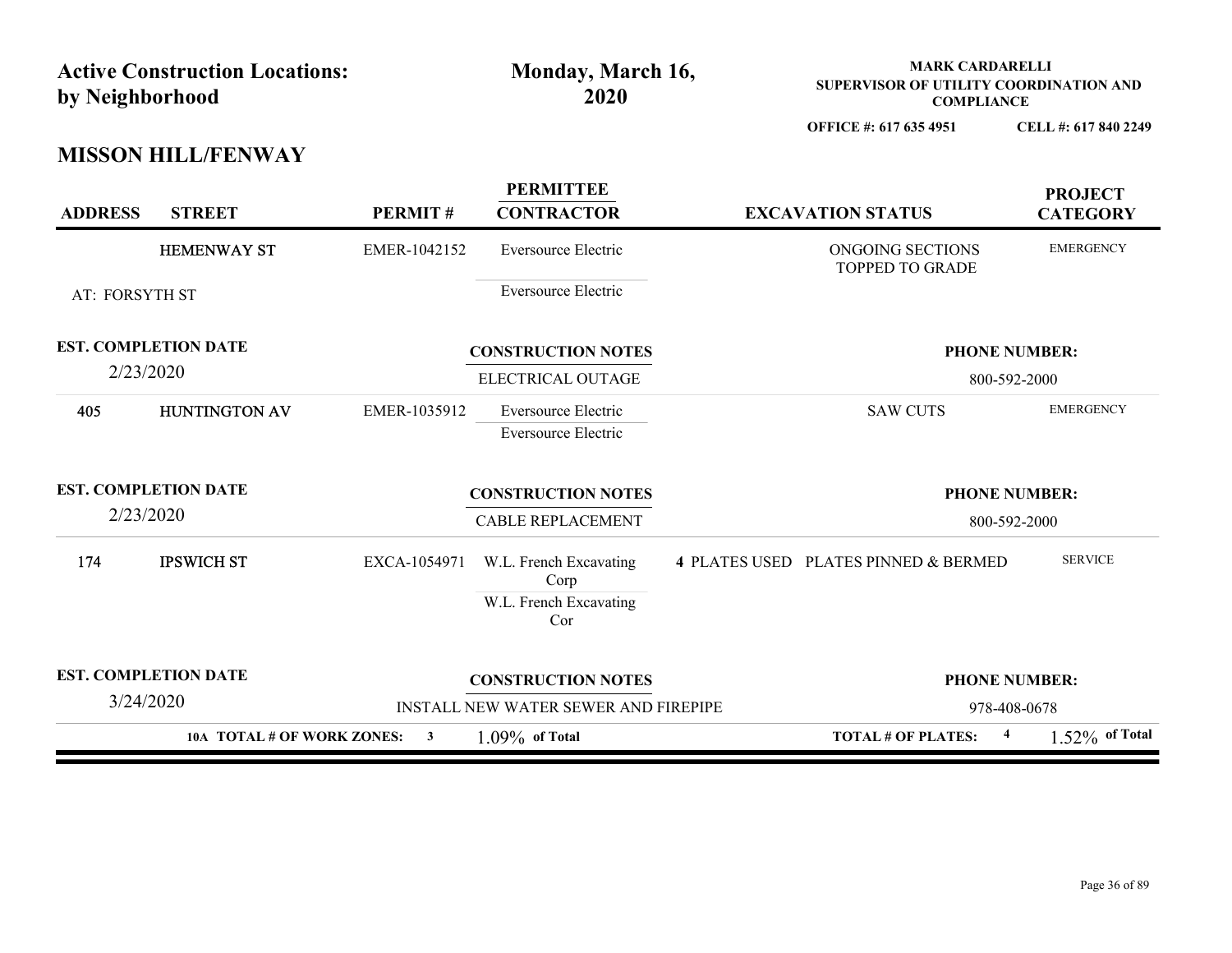| <b>Active Construction Locations:</b><br>by Neighborhood |                                          |              | Monday, March 16,<br>2020                                    |                      | <b>MARK CARDARELLI</b><br>SUPERVISOR OF UTILITY COORDINATION AND<br><b>COMPLIANCE</b> |  |                                      |  |
|----------------------------------------------------------|------------------------------------------|--------------|--------------------------------------------------------------|----------------------|---------------------------------------------------------------------------------------|--|--------------------------------------|--|
|                                                          |                                          |              |                                                              |                      | OFFICE #: 617 635 4951                                                                |  | CELL #: 617 840 2249                 |  |
|                                                          | <b>NORTH DORCHESTER</b>                  |              |                                                              |                      |                                                                                       |  |                                      |  |
| <b>ADDRESS</b>                                           | <b>STREET</b>                            | PERMIT#      | <b>PERMITTEE</b><br><b>CONTRACTOR</b>                        |                      | <b>EXCAVATION STATUS</b>                                                              |  | <b>PROJECT</b><br><b>CATEGORY</b>    |  |
| 19                                                       | <b>BRADSHAW ST</b>                       | EXCA-1045919 | National Grid                                                | 2 PLATES USED        | <b>PLATED</b>                                                                         |  | NEW CONDUIT<br><b>AND/OR MAIN</b>    |  |
| AT: 65                                                   |                                          |              | National Grid                                                |                      |                                                                                       |  |                                      |  |
|                                                          | <b>EST. COMPLETION DATE</b><br>3/20/2020 |              | <b>CONSTRUCTION NOTES</b><br><b>INSTALLATION OF GAS MAIN</b> | <b>Linear Feet:</b>  | 707                                                                                   |  | <b>PHONE NUMBER:</b><br>617-284-1004 |  |
| 679                                                      | <b>COLUMBIA RD</b>                       | EXCA-1057599 | National Grid<br>Feeney Brothers<br>Excavation               |                      | TEMP TO GRADE                                                                         |  | New Main or Conduit                  |  |
|                                                          | <b>EST. COMPLETION DATE</b><br>3/27/2020 |              | <b>CONSTRUCTION NOTES</b><br><b>INSTALL GAS MAIN</b>         |                      |                                                                                       |  | <b>PHONE NUMBER:</b><br>6172871004   |  |
| $151 - 167$                                              | <b>DEVON ST</b>                          | EXCA-1043670 | National Grid<br>Feeney Brothers<br>Excavation               | <b>5 PLATES USED</b> | <b>PLATED</b>                                                                         |  | NEW CONDUIT<br>AND/OR MAIN           |  |
|                                                          | <b>EST. COMPLETION DATE</b><br>3/27/2020 |              | <b>CONSTRUCTION NOTES</b><br><b>GAS MAIN RELAY</b>           | <b>Linear Feet:</b>  | 255                                                                                   |  | <b>PHONE NUMBER:</b><br>857-385-8198 |  |
| 1440                                                     | DORCHESTER AV                            | EXCA-1056380 | Verizon<br>Parkside Utility Construct                        |                      | TEMP TO GRADE                                                                         |  | Maintenance                          |  |
|                                                          | <b>EST. COMPLETION DATE</b><br>3/21/2020 |              | <b>CONSTRUCTION NOTES</b>                                    |                      |                                                                                       |  | <b>PHONE NUMBER:</b><br>6179131313   |  |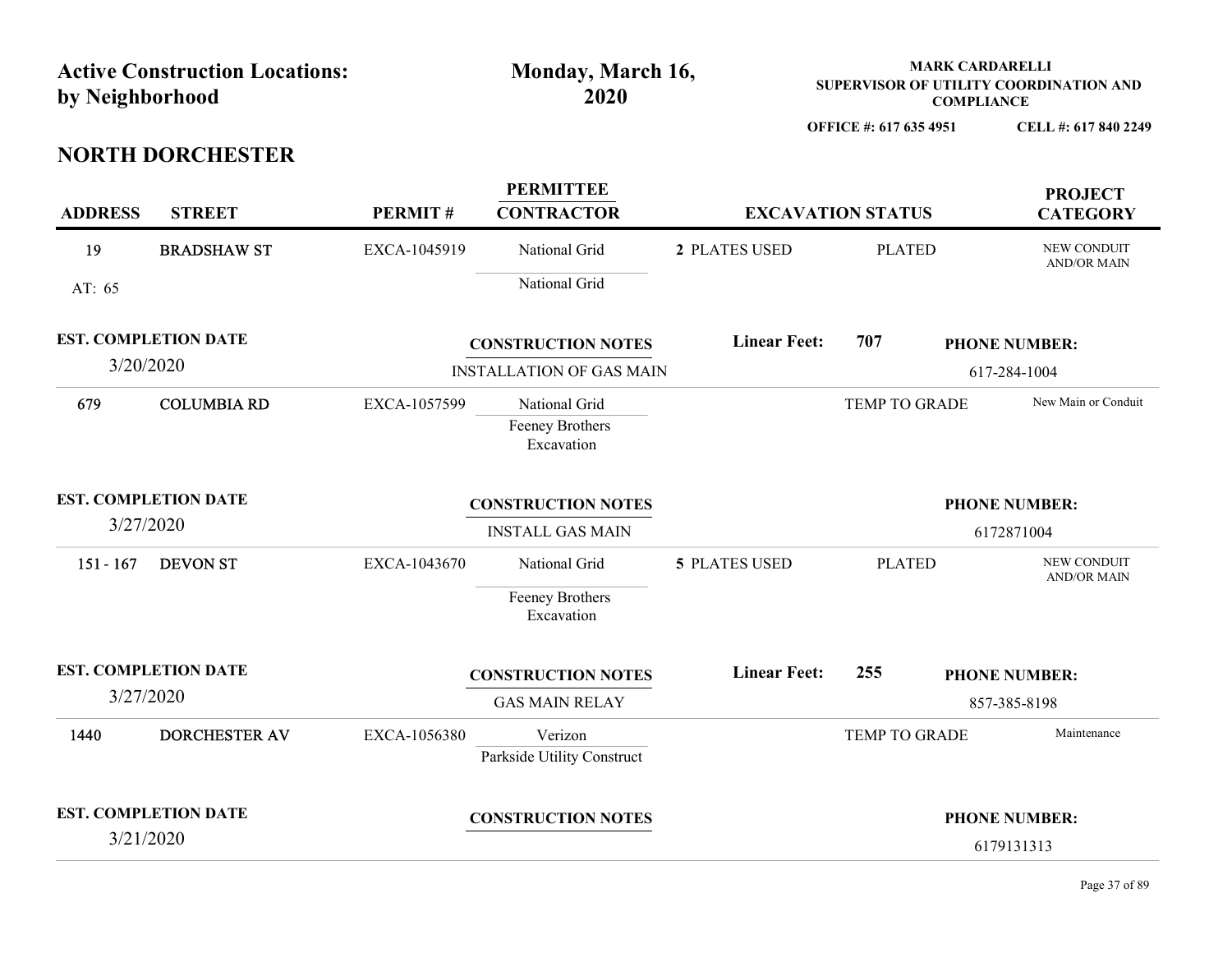|                        | <b>Active Construction Locations:</b><br>by Neighborhood |              | Monday, March 16,<br>2020                                    |                          | <b>MARK CARDARELLI</b><br>SUPERVISOR OF UTILITY COORDINATION AND<br><b>COMPLIANCE</b><br>OFFICE #: 617 635 4951 |              |                                      |
|------------------------|----------------------------------------------------------|--------------|--------------------------------------------------------------|--------------------------|-----------------------------------------------------------------------------------------------------------------|--------------|--------------------------------------|
|                        | <b>NORTH DORCHESTER</b>                                  |              |                                                              |                          |                                                                                                                 |              | CELL #: 617 840 2249                 |
| <b>ADDRESS</b>         | <b>STREET</b>                                            | PERMIT#      | <b>PERMITTEE</b><br><b>CONTRACTOR</b>                        | <b>EXCAVATION STATUS</b> |                                                                                                                 |              | <b>PROJECT</b><br><b>CATEGORY</b>    |
| 6                      | <b>DUNKELD ST</b>                                        | EXCA-1049789 | National Grid<br>National Grid                               |                          | NO START                                                                                                        |              | <b>MAINTENANCE</b>                   |
|                        | <b>EST. COMPLETION DATE</b><br>3/5/2020                  |              | <b>CONSTRUCTION NOTES</b><br><b>GAS LEAK REPAIR</b>          |                          |                                                                                                                 |              | <b>PHONE NUMBER:</b><br>617-822-5424 |
| $1 - 52$               | <b>EAST COTTAGE ST</b>                                   | EXCA-1047928 | National Grid<br>Feeney Brothers<br>Excavation               |                          | <b>NO START</b>                                                                                                 |              | NEW CONDUIT<br><b>AND/OR MAIN</b>    |
|                        | <b>EST. COMPLETION DATE</b><br>3/15/2020                 |              | <b>CONSTRUCTION NOTES</b><br><b>INSTALLATION OF GAS MAIN</b> | <b>Linear Feet:</b>      | 1230                                                                                                            |              | <b>PHONE NUMBER:</b><br>857-385-8198 |
| $\mathbf{1}$<br>AT: 30 | <b>GRANT ST</b>                                          | EXCA-1053843 | National Grid<br>Feeney Brothers<br>Excavation               |                          | <b>TEST PITS</b>                                                                                                |              | NEW CONDUIT<br><b>AND/OR MAIN</b>    |
|                        | <b>EST. COMPLETION DATE</b><br>3/20/2020                 |              | <b>CONSTRUCTION NOTES</b><br><b>INSTALLATION OF GAS MAIN</b> | <b>Linear Feet:</b>      | 545                                                                                                             |              | <b>PHONE NUMBER:</b><br>8573858198   |
| 233                    | <b>HANCOCK ST</b>                                        | EXCA-1050104 | Eversource Electric<br>Sheerin Construction                  |                          | TEMP TO GRADE                                                                                                   |              | <b>SERVICE</b>                       |
|                        | <b>EST. COMPLETION DATE</b><br>3/6/2020                  |              | <b>CONSTRUCTION NOTES</b><br><b>INSTALLATION OF CONDUIT</b>  |                          |                                                                                                                 | 781-690-6531 | <b>PHONE NUMBER:</b>                 |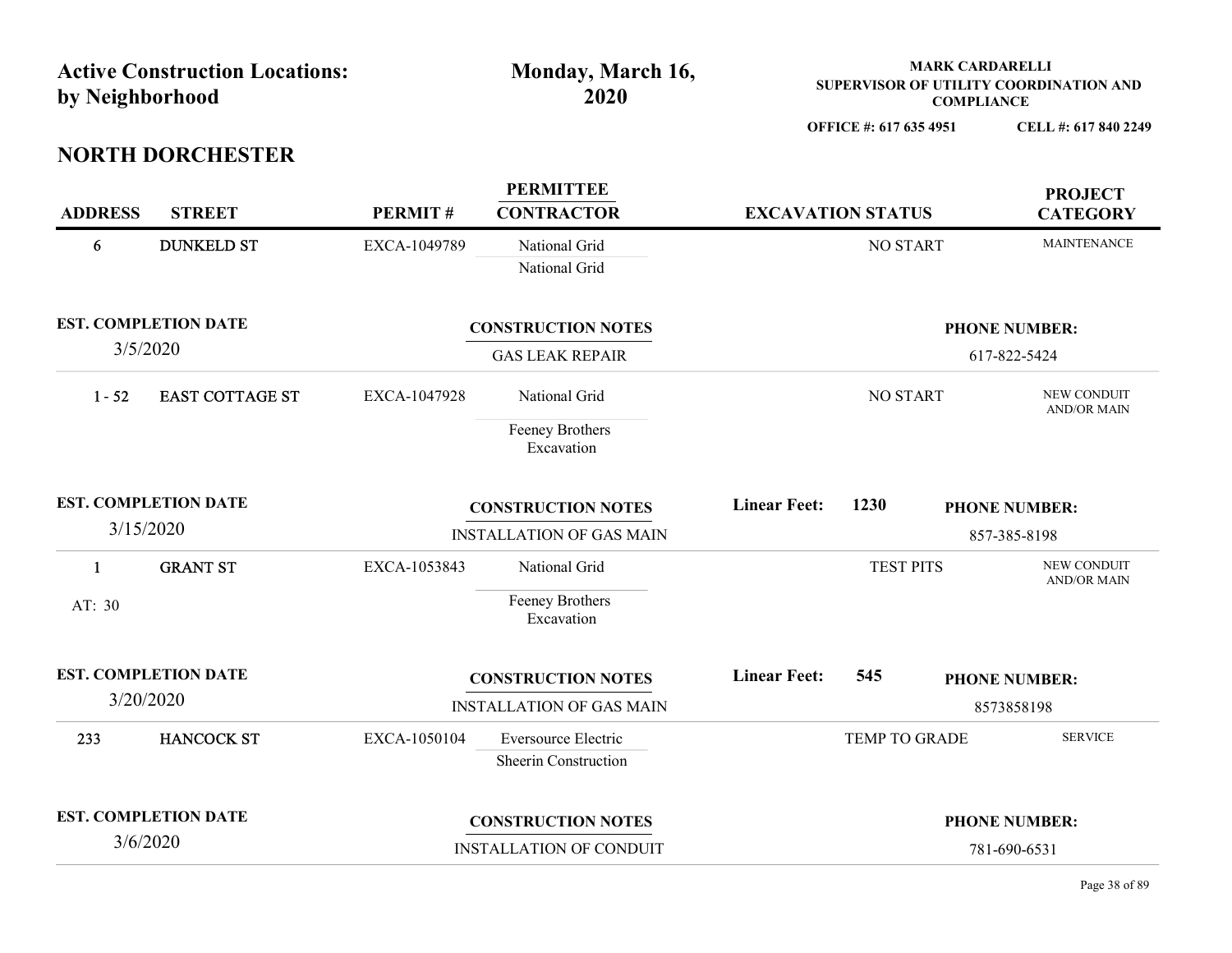| <b>Active Construction Locations:</b><br>by Neighborhood |                                          | Monday, March 16,<br>2020 |                                                                               |                     |                                      | <b>MARK CARDARELLI</b><br><b>COMPLIANCE</b> | SUPERVISOR OF UTILITY COORDINATION AND |  |
|----------------------------------------------------------|------------------------------------------|---------------------------|-------------------------------------------------------------------------------|---------------------|--------------------------------------|---------------------------------------------|----------------------------------------|--|
|                                                          | <b>NORTH DORCHESTER</b>                  |                           |                                                                               |                     | OFFICE #: 617 635 4951               |                                             | CELL #: 617 840 2249                   |  |
| <b>ADDRESS</b>                                           | <b>STREET</b>                            | PERMIT#                   | <b>PERMITTEE</b><br><b>CONTRACTOR</b>                                         |                     | <b>EXCAVATION STATUS</b>             |                                             | <b>PROJECT</b><br><b>CATEGORY</b>      |  |
| 81                                                       | <b>HARBORVIEW ST</b>                     | EXCA-1053852              | National Grid<br>Feeney Brothers<br>Excavation                                |                     | 1 PLATES USED PLATES PINNED & BERMED |                                             | NEW CONDUIT<br><b>AND/OR MAIN</b>      |  |
|                                                          | <b>EST. COMPLETION DATE</b><br>3/20/2020 |                           | <b>CONSTRUCTION NOTES</b><br><b>INSTALLATION OF GAS MAIN</b>                  | <b>Linear Feet:</b> | <b>1100</b>                          | <b>PHONE NUMBER:</b><br>8573858198          |                                        |  |
| 222                                                      | <b>HARVARD ST</b>                        | EXCA-1010072              | Coleman Utilities<br>Coleman Utilities                                        |                     | 5 PLATES USED PLATES PINNED & BERMED |                                             | <b>SERVICE</b>                         |  |
|                                                          | <b>EST. COMPLETION DATE</b><br>3/28/2020 |                           | <b>CONSTRUCTION NOTES</b><br>INSTALLATION OF WATER AND FIREPIPE / CUT AND CAP |                     |                                      | <b>PHONE NUMBER:</b><br>781-910-8998        |                                        |  |
| $28 - 65$<br>AT: BLUE HILL AV                            | <b>INTERVALE ST</b>                      | EXCA-1047930              | National Grid<br>Feeney Brothers<br>Excavation                                |                     | 7 PLATES USED PLATES PINNED & BERMED |                                             | NEW CONDUIT<br>AND/OR MAIN             |  |
|                                                          | <b>EST. COMPLETION DATE</b><br>3/27/2020 |                           | <b>CONSTRUCTION NOTES</b><br>GAS MAIN RELAY / TEST PITS                       | <b>Linear Feet:</b> | 630                                  | <b>PHONE NUMBER:</b><br>617-287-1004        |                                        |  |
| 173                                                      | <b>MAGNOLIA ST</b>                       | EXCA-1042949              | National Grid<br>National Grid                                                |                     | TEMP TO GRADE                        |                                             | Maintenance                            |  |
|                                                          | <b>EST. COMPLETION DATE</b><br>3/27/2020 |                           | <b>CONSTRUCTION NOTES</b><br><b>GAS LEAK REPAIR</b>                           |                     |                                      | <b>PHONE NUMBER:</b><br>617-822-5424        |                                        |  |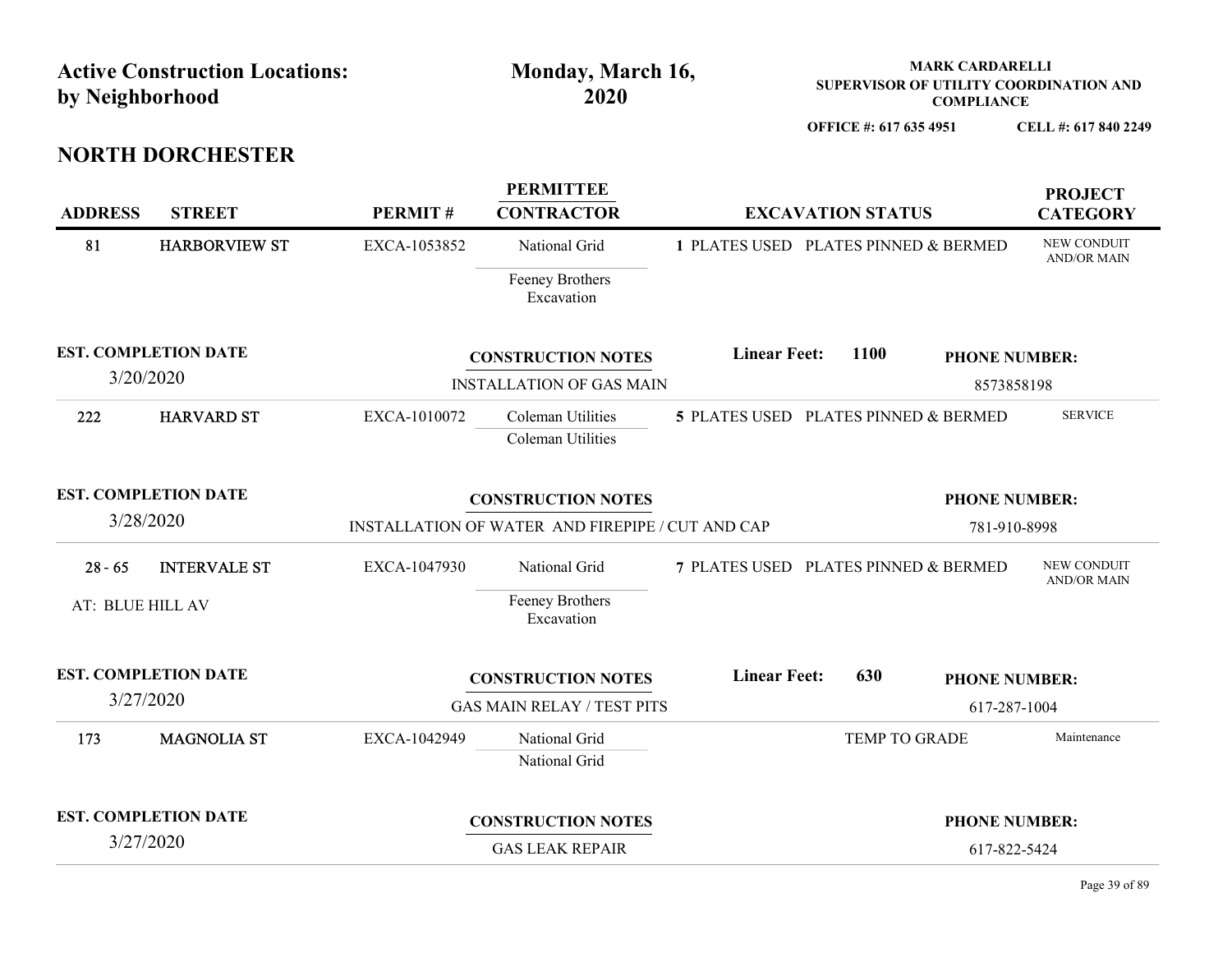| <b>Active Construction Locations:</b><br>by Neighborhood |                             |              | Monday, March 16,<br>2020                  |               | <b>MARK CARDARELLI</b><br>SUPERVISOR OF UTILITY COORDINATION AND<br><b>COMPLIANCE</b> |                                   |  |
|----------------------------------------------------------|-----------------------------|--------------|--------------------------------------------|---------------|---------------------------------------------------------------------------------------|-----------------------------------|--|
|                                                          |                             |              |                                            |               | OFFICE #: 617 635 4951                                                                | CELL #: 617 840 2249              |  |
|                                                          | <b>NORTH DORCHESTER</b>     |              |                                            |               |                                                                                       |                                   |  |
| <b>ADDRESS</b>                                           | <b>STREET</b>               | PERMIT#      | <b>PERMITTEE</b><br><b>CONTRACTOR</b>      |               | <b>EXCAVATION STATUS</b>                                                              | <b>PROJECT</b><br><b>CATEGORY</b> |  |
| 173                                                      | MAGNOLIA ST                 | EXCA1057075  | C. McGue Excavating<br>C. McGue Excavating |               | DOWN IN COLD PATCH                                                                    | Service                           |  |
|                                                          | <b>EST. COMPLETION DATE</b> |              | <b>CONSTRUCTION NOTES</b>                  |               | <b>PHONE NUMBER:</b>                                                                  |                                   |  |
|                                                          |                             |              |                                            |               | 617-778-8775                                                                          |                                   |  |
| 1258 - 1272 MASS AVE                                     |                             | EXCA-1053211 | RONAN 953 LLC<br>RONAN 953 LLC             | 1 PLATES USED | <b>PLATED</b>                                                                         |                                   |  |
| <b>EST. COMPLETION DATE</b>                              |                             |              | <b>CONSTRUCTION NOTES</b>                  |               |                                                                                       |                                   |  |
| 3/17/2020                                                |                             |              | INSTALL NEW WATER, SEWER, DRIAN, FP        |               |                                                                                       |                                   |  |
| 2 <sub>1</sub>                                           | MICHIGAN AV                 | EXCA-1055287 | National Grid                              |               | ONGOING SECTIONS<br>TOPPED TO GRADE                                                   | New Main or Conduit               |  |
| AT: 41                                                   |                             |              | Feeney Brothers<br>Excavation              |               |                                                                                       |                                   |  |
|                                                          |                             |              | <b>CONSTRUCTION NOTES</b>                  |               |                                                                                       | <b>PHONE NUMBER:</b>              |  |
| <b>EST. COMPLETION DATE</b><br>3/24/2020                 |                             |              |                                            |               |                                                                                       |                                   |  |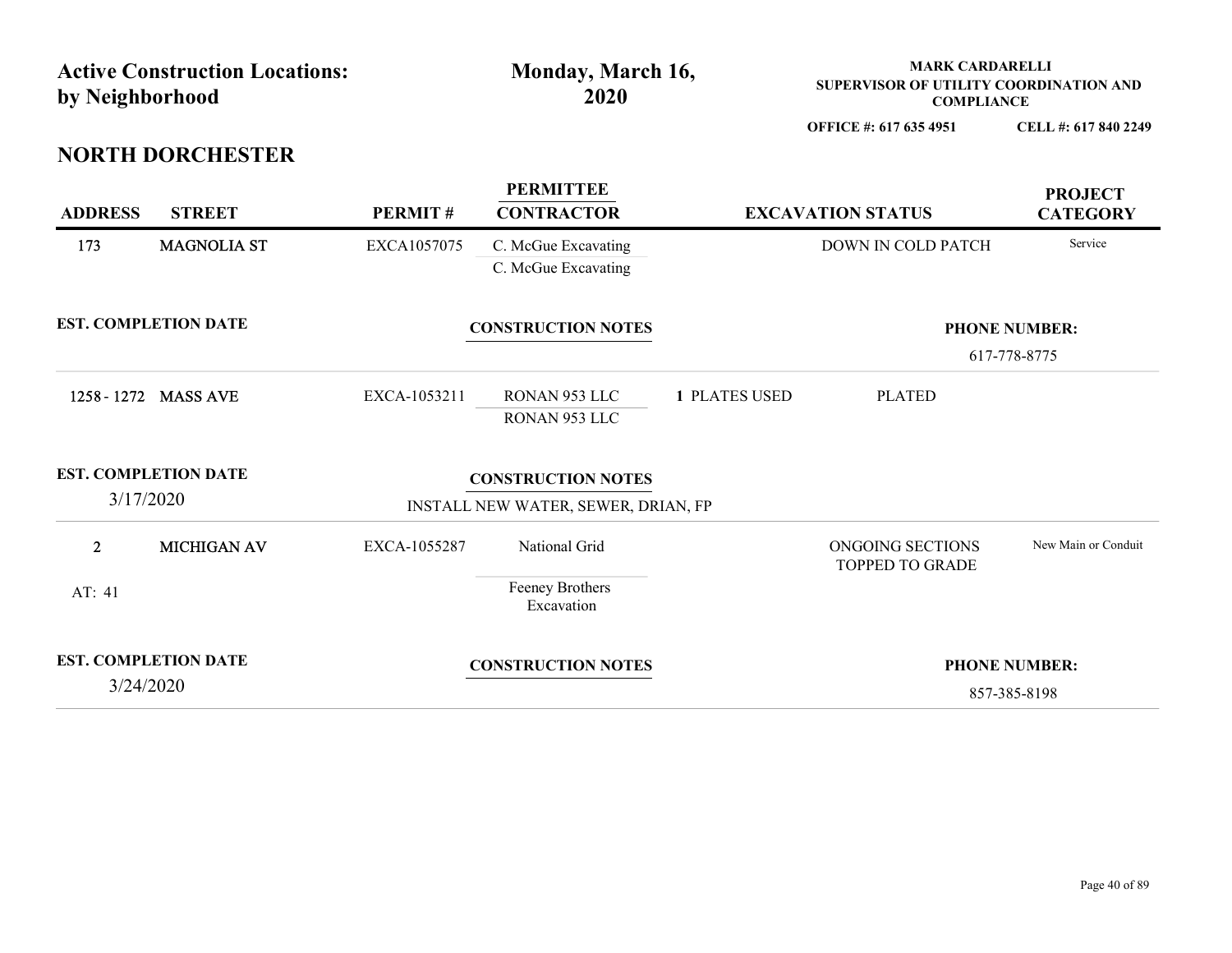| by Neighborhood | <b>Active Construction Locations:</b> |              | Monday, March 16,<br>2020             |               | <b>MARK CARDARELLI</b><br>SUPERVISOR OF UTILITY COORDINATION AND<br><b>COMPLIANCE</b> |                                   |
|-----------------|---------------------------------------|--------------|---------------------------------------|---------------|---------------------------------------------------------------------------------------|-----------------------------------|
|                 |                                       |              |                                       |               | OFFICE #: 617 635 4951                                                                | CELL #: 617 840 2249              |
|                 | <b>NORTH DORCHESTER</b>               |              |                                       |               |                                                                                       |                                   |
| <b>ADDRESS</b>  | <b>STREET</b>                         | PERMIT#      | <b>PERMITTEE</b><br><b>CONTRACTOR</b> |               | <b>EXCAVATION STATUS</b>                                                              | <b>PROJECT</b><br><b>CATEGORY</b> |
| 315             | MOUNT VERNON ST                       | EXCA-824495  | Verizon Wireless                      |               | ONGOING SECTIONS<br>TOPPED TO GRADE                                                   | New Main or Conduit               |
|                 |                                       |              | New England Electrical<br>Con         |               |                                                                                       |                                   |
|                 | <b>EST. COMPLETION DATE</b>           |              | <b>CONSTRUCTION NOTES</b>             |               |                                                                                       | <b>PHONE NUMBER:</b>              |
|                 |                                       |              |                                       |               |                                                                                       | 617-438-0692                      |
| 197             | <b>QUINCY ST</b>                      | EXCA-1049781 | National Grid<br>National Grid        |               | 8 PLATES USED PLATES PINNED & BERMED                                                  | MAINTENANCE                       |
|                 | <b>EST. COMPLETION DATE</b>           |              | <b>CONSTRUCTION NOTES</b>             |               |                                                                                       | <b>PHONE NUMBER:</b>              |
| 3/5/2020        |                                       |              | <b>GAS LEAK REPAIR</b>                |               |                                                                                       | 617-822-5424                      |
| 14              | <b>SHAFTER ST</b>                     | EMER-1035256 | National Grid                         | 2 PLATES USED | <b>PLATED</b>                                                                         | <b>EMERGENCY</b>                  |
|                 |                                       |              |                                       |               |                                                                                       |                                   |
|                 | <b>EST. COMPLETION DATE</b>           |              | <b>CONSTRUCTION NOTES</b>             |               |                                                                                       |                                   |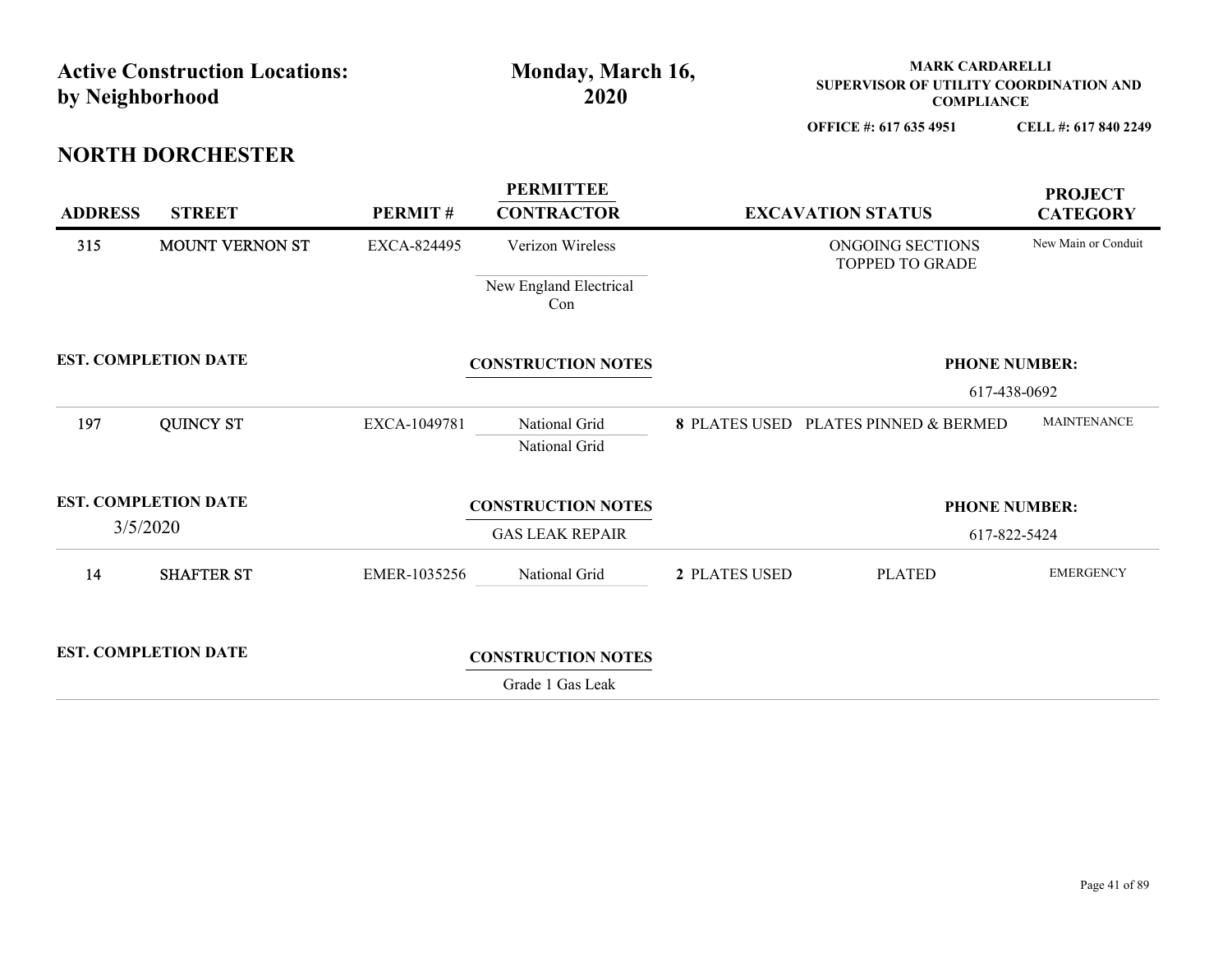|                                          | <b>Active Construction Locations:</b> |              |                                                                      |                          |                                        | <b>MARK CARDARELLI</b> |                                        |  |
|------------------------------------------|---------------------------------------|--------------|----------------------------------------------------------------------|--------------------------|----------------------------------------|------------------------|----------------------------------------|--|
| by Neighborhood                          |                                       |              | Monday, March 16,<br>2020                                            |                          |                                        | <b>COMPLIANCE</b>      | SUPERVISOR OF UTILITY COORDINATION AND |  |
|                                          |                                       |              |                                                                      |                          | OFFICE #: 617 635 4951                 |                        | CELL #: 617 840 2249                   |  |
| <b>NORTH DORCHESTER</b>                  |                                       |              |                                                                      |                          |                                        |                        |                                        |  |
| <b>ADDRESS</b>                           | <b>STREET</b>                         | PERMIT#      | <b>PERMITTEE</b><br><b>CONTRACTOR</b>                                | <b>EXCAVATION STATUS</b> |                                        |                        | <b>PROJECT</b><br><b>CATEGORY</b>      |  |
| $1 - 13$                                 | SHETLAND ST                           | EXCA-1009064 | National Grid<br>Feeney Brothers<br>Excavation                       |                          | TEMP TO GRADE                          |                        | NEW CONDUIT<br><b>AND/OR MAIN</b>      |  |
| <b>EST. COMPLETION DATE</b><br>3/15/2020 |                                       |              | <b>CONSTRUCTION NOTES</b><br><b>INSTALLATION OF GAS MAIN</b>         | <b>Linear Feet:</b>      | 230                                    |                        | <b>PHONE NUMBER:</b><br>877-304-1203   |  |
| 221                                      | <b>WASHINGTON ST</b>                  | EMER-1035267 | National Grid<br>NATIONAL GRID                                       |                          | AWAITING HMA TOP IN<br><b>SIDEWALK</b> |                        | <b>EMERGENCY</b>                       |  |
| <b>EST. COMPLETION DATE</b>              |                                       |              | <b>CONSTRUCTION NOTES</b><br>Grade 1 Gas Leak                        |                          |                                        |                        |                                        |  |
|                                          | WOODWARD PK                           | EXCA-1062825 | <b>Atlantic Coast Utilities</b><br>LLC<br>Atlantic Coast Utilities L |                          | ONGOING SECTIONS<br>TOPPED TO GRADE    |                        | Service                                |  |
| <b>EST. COMPLETION DATE</b>              |                                       |              | <b>CONSTRUCTION NOTES</b>                                            |                          |                                        |                        | <b>PHONE NUMBER:</b><br>617-721-9393   |  |
|                                          | 03 TOTAL # OF WORK ZONES: 21          |              | $7.61\%$ of Total                                                    |                          |                                        | TOTAL # OF PLATES: 31  | $11.74\%$ of Total                     |  |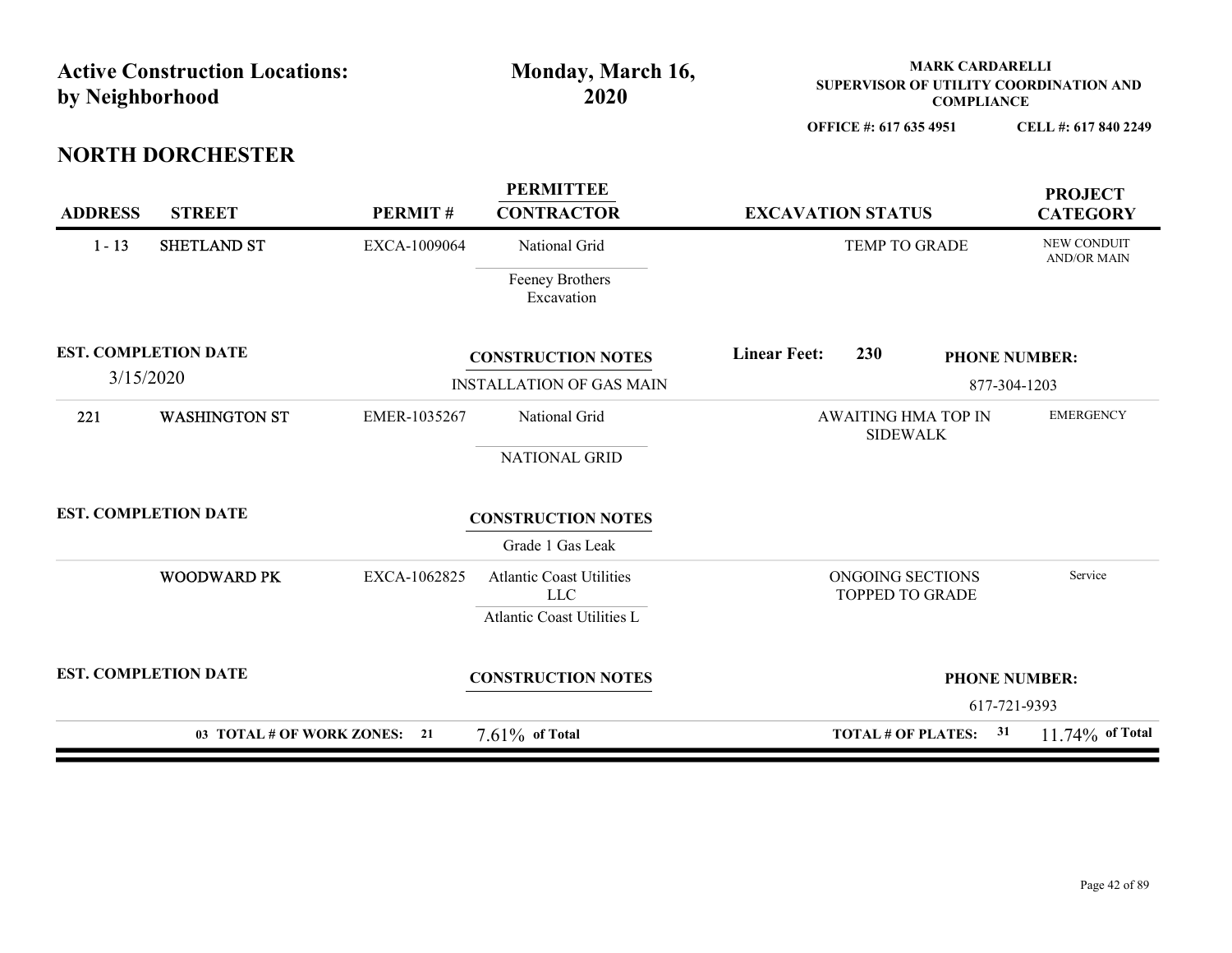| <b>Active Construction Locations:</b><br>by Neighborhood |                               | Monday, March 16,<br>2020 |                                       | <b>MARK CARDARELLI</b><br>SUPERVISOR OF UTILITY COORDINATION AND<br><b>COMPLIANCE</b> |                                            |                      |                                   |  |
|----------------------------------------------------------|-------------------------------|---------------------------|---------------------------------------|---------------------------------------------------------------------------------------|--------------------------------------------|----------------------|-----------------------------------|--|
|                                                          |                               |                           |                                       | OFFICE #: 617 635 4951                                                                |                                            | CELL #: 617 840 2249 |                                   |  |
|                                                          | <b>NORTH END/ BEACON HILL</b> |                           |                                       |                                                                                       |                                            |                      |                                   |  |
| <b>ADDRESS</b>                                           | <b>STREET</b>                 | PERMIT#                   | <b>PERMITTEE</b><br><b>CONTRACTOR</b> | <b>EXCAVATION STATUS</b>                                                              |                                            |                      | <b>PROJECT</b><br><b>CATEGORY</b> |  |
| 145                                                      | <b>COMMERCIAL ST</b>          | EXCA-1057477              | Verizon                               |                                                                                       | ONGOING SECTIONS<br><b>TOPPED TO GRADE</b> |                      | New Main or Conduit               |  |
|                                                          | AT: COMMERCIAL WHARF          |                           | Parkside Utility Construct            |                                                                                       |                                            |                      |                                   |  |
| <b>EST. COMPLETION DATE</b>                              |                               |                           | <b>CONSTRUCTION NOTES</b>             | <b>Linear Feet:</b>                                                                   | 70                                         |                      | <b>PHONE NUMBER:</b>              |  |
| 4/2/2020                                                 |                               |                           | <b>INSTALL TEL. CONDUIT</b>           |                                                                                       |                                            |                      | 617-474-9483                      |  |
|                                                          | 01B TOTAL # OF WORK ZONES:    | $\mathbf{1}$              | $0.36\%$ of Total                     | <b>TOTAL # OF PLATES:</b>                                                             |                                            | of Total             |                                   |  |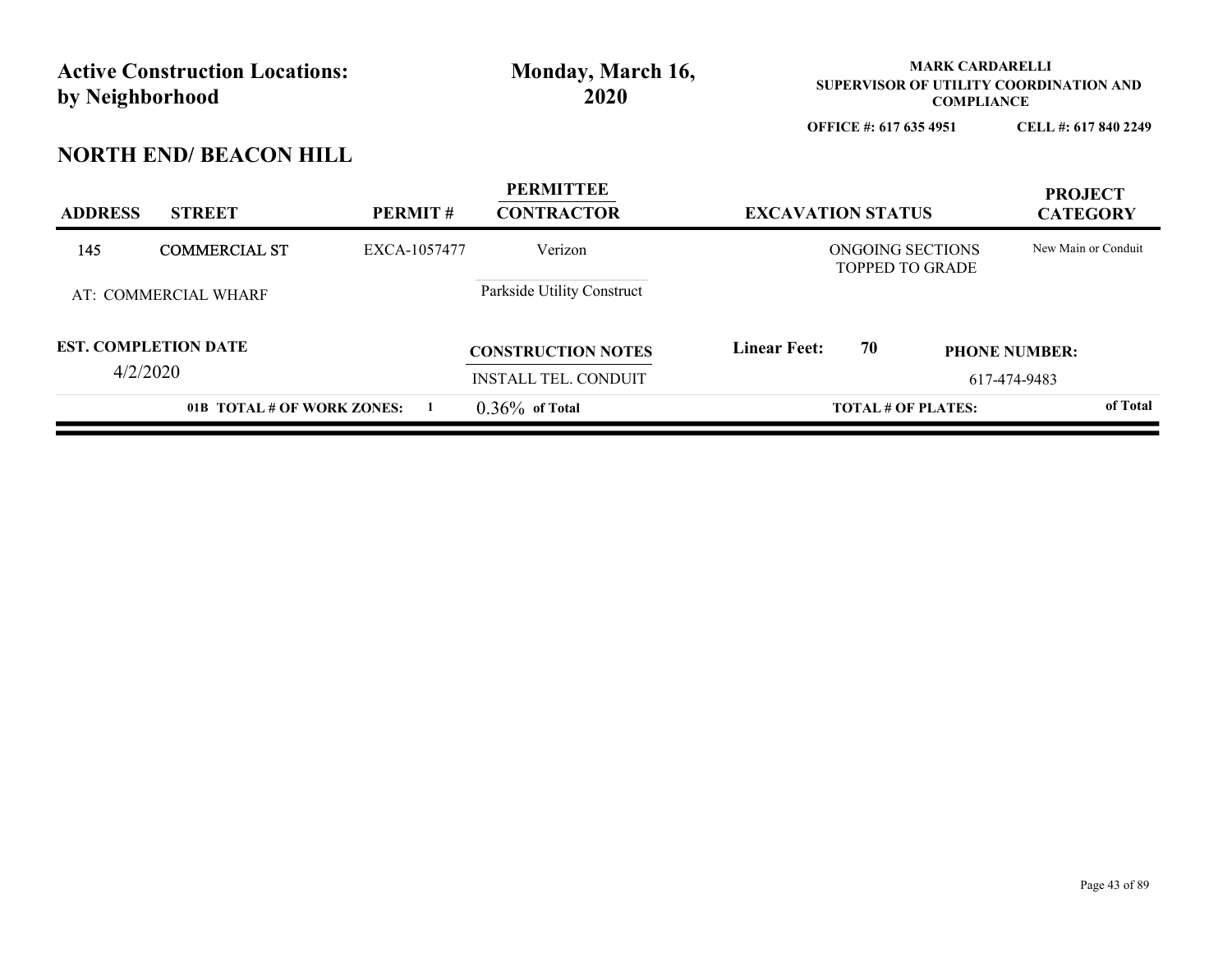| <b>Active Construction Locations:</b><br>by Neighborhood |                                          | Monday, March 16,<br>2020 |                                                            |                                      |  |                                     | <b>MARK CARDARELLI</b><br>SUPERVISOR OF UTILITY COORDINATION AND<br><b>COMPLIANCE</b><br>OFFICE #: 617 635 4951 |                                          |
|----------------------------------------------------------|------------------------------------------|---------------------------|------------------------------------------------------------|--------------------------------------|--|-------------------------------------|-----------------------------------------------------------------------------------------------------------------|------------------------------------------|
|                                                          | <b>NORTH END/BEACON HILL</b>             |                           |                                                            |                                      |  |                                     |                                                                                                                 | CELL #: 617 840 2249                     |
| <b>ADDRESS</b>                                           | <b>STREET</b>                            | PERMIT#                   | <b>PERMITTEE</b><br><b>CONTRACTOR</b>                      |                                      |  | <b>EXCAVATION STATUS</b>            |                                                                                                                 | <b>PROJECT</b><br><b>CATEGORY</b>        |
| 24<br>AT: ANDERSON PL                                    | <b>ANDERSON ST</b>                       | EMER-1033553              | National Grid<br>National Grid                             | 4 PLATES USED PLATES PINNED & BERMED |  |                                     |                                                                                                                 | <b>EMERGENCY</b>                         |
|                                                          | <b>EST. COMPLETION DATE</b><br>3/31/2020 |                           | <b>CONSTRUCTION NOTES</b><br><b>GAS LEAK REPAIR</b>        |                                      |  |                                     | <b>PHONE NUMBER:</b><br>877-304-1203                                                                            |                                          |
| $5 - 51$<br>AT: CAMBRIDGE ST                             | <b>BLOSSOM ST</b>                        | EXCA-1051764              | Verizon<br>Parkside Utility Construct                      |                                      |  | <b>DOWN IN BINDER</b>               |                                                                                                                 | <b>NEW CONDUIT</b><br><b>AND/OR MAIN</b> |
| 3/27/2020                                                | <b>EST. COMPLETION DATE</b>              |                           | <b>CONSTRUCTION NOTES</b><br>REPLACE TELEPHONE CONDUIT     | <b>Linear Feet:</b>                  |  | 600                                 | <b>PHONE NUMBER:</b><br>617-276-6552                                                                            |                                          |
| $106 - 116$<br>AT: TEMPLE                                | <b>CAMBRIDGE ST</b>                      | EXCA-1057396              | Comcast<br>Mirra Company Co.                               |                                      |  | ONGOING SECTIONS<br>TOPPED TO GRADE |                                                                                                                 | New Main or Conduit                      |
|                                                          | <b>EST. COMPLETION DATE</b>              |                           | <b>CONSTRUCTION NOTES</b><br><b>INSTALL MH ON SIDEWALK</b> |                                      |  |                                     | <b>PHONE NUMBER:</b><br>978-758-0256                                                                            |                                          |
| AT: HAVERHILL                                            | <b>CAUSEWAY</b>                          | EXCA-996259               | <b>EXTENET</b><br><b>NEEC</b>                              |                                      |  | TEMP TO GRADE                       |                                                                                                                 | NEW CONDUIT<br>AND/OR MAIN               |
|                                                          | <b>EST. COMPLETION DATE</b><br>3/21/2020 |                           | <b>CONSTRUCTION NOTES</b>                                  | <b>Linear Feet:</b>                  |  | <b>110</b>                          |                                                                                                                 |                                          |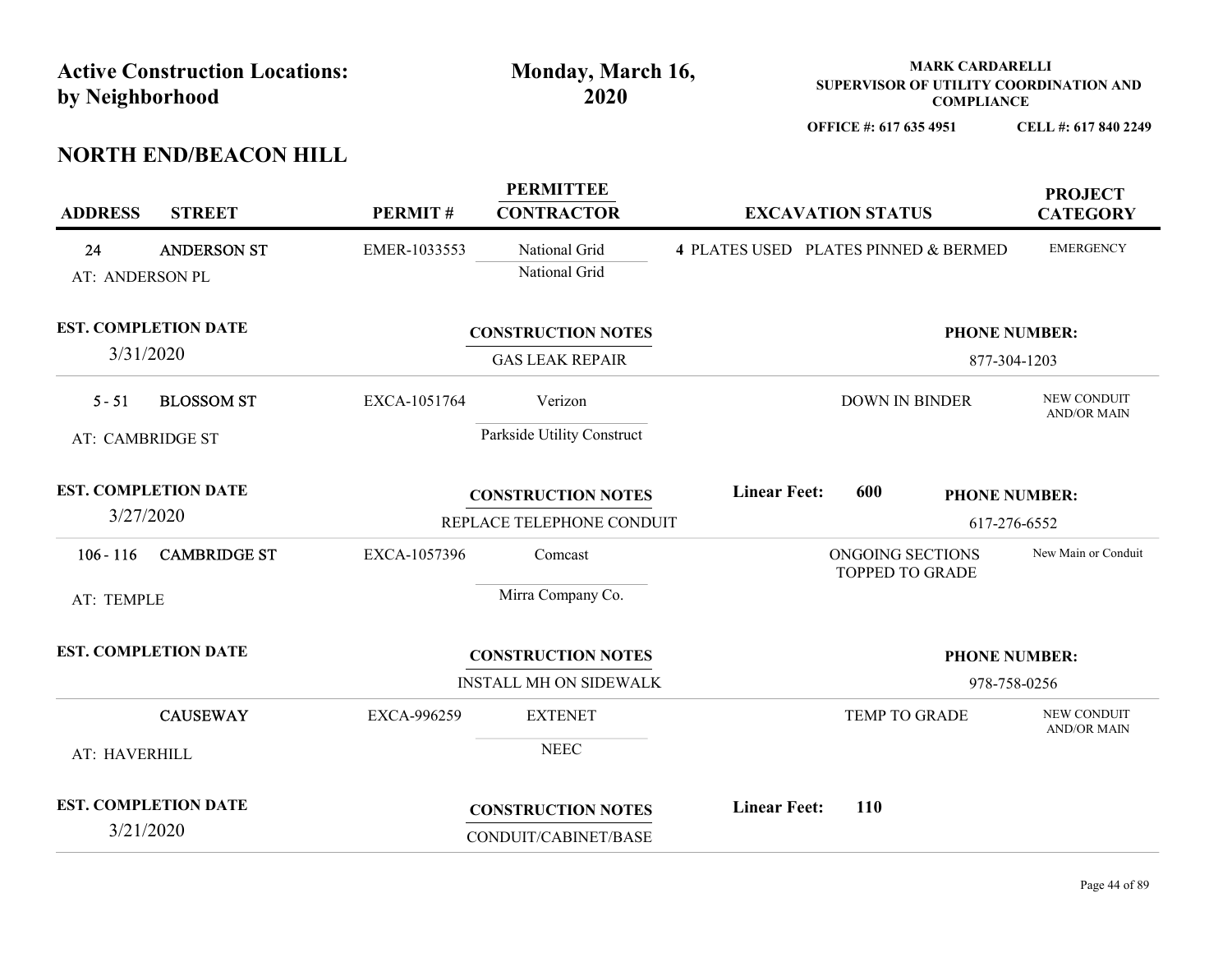| <b>Active Construction Locations:</b><br>by Neighborhood |              | Monday, March 16,<br>2020                                 |                                      | <b>MARK CARDARELLI</b><br>SUPERVISOR OF UTILITY COORDINATION AND<br><b>COMPLIANCE</b> |                                      |                                   |
|----------------------------------------------------------|--------------|-----------------------------------------------------------|--------------------------------------|---------------------------------------------------------------------------------------|--------------------------------------|-----------------------------------|
| <b>NORTH END/BEACON HILL</b>                             |              |                                                           |                                      | OFFICE #: 617 635 4951                                                                |                                      | CELL #: 617 840 2249              |
| <b>ADDRESS</b><br><b>STREET</b>                          | PERMIT#      | <b>PERMITTEE</b><br><b>CONTRACTOR</b>                     |                                      | <b>EXCAVATION STATUS</b>                                                              |                                      | <b>PROJECT</b><br><b>CATEGORY</b> |
| <b>COOPER ST</b><br>$\mathbf{1}$                         | EXCA-1060151 | National Grid<br>Feeney Brothers<br>Excavation            |                                      | <b>START 3/17</b>                                                                     |                                      | New Main or Conduit               |
| <b>EST. COMPLETION DATE</b>                              |              | <b>CONSTRUCTION NOTES</b><br><b>GAS MAIN RELAY</b>        |                                      |                                                                                       | <b>PHONE NUMBER:</b><br>857-271-6944 |                                   |
| <b>HANOVER ST</b><br>280                                 | EXCA-1051762 | Eversource Electric<br>Eversource Electric                |                                      | <b>SAWCUTS</b>                                                                        |                                      | Service                           |
| <b>EST. COMPLETION DATE</b><br>4/15/2020                 |              | <b>CONSTRUCTION NOTES</b><br>SERVICE CONDUIT              | <b>Linear Feet:</b>                  | 60                                                                                    | <b>PHONE NUMBER:</b><br>617-541-7808 |                                   |
| <b>LOMASNEY ST</b><br>AT: MARTHA RD                      | EXCA-1053204 | J. Derenzo Company Inc.<br>J. Derenzo Company Inc.        | 3 PLATES USED PLATES PINNED & BERMED |                                                                                       |                                      | New Main or Conduit               |
| <b>EST. COMPLETION DATE</b><br>3/22/2020                 |              | <b>CONSTRUCTION NOTES</b><br><b>INSTALL WATER SERVICE</b> |                                      |                                                                                       | <b>PHONE NUMBER:</b><br>617-212-4516 |                                   |
| <b>LOMASNEY WY</b><br>35                                 | EXCA-1061282 | Eversource Electric<br><b>Riley Brothers</b>              |                                      | ONGOING SECTIONS<br>TOPPED TO GRADE                                                   |                                      | New Main or Conduit               |
| <b>EST. COMPLETION DATE</b>                              |              | <b>CONSTRUCTION NOTES</b>                                 |                                      |                                                                                       | <b>PHONE NUMBER:</b><br>617 908 0441 |                                   |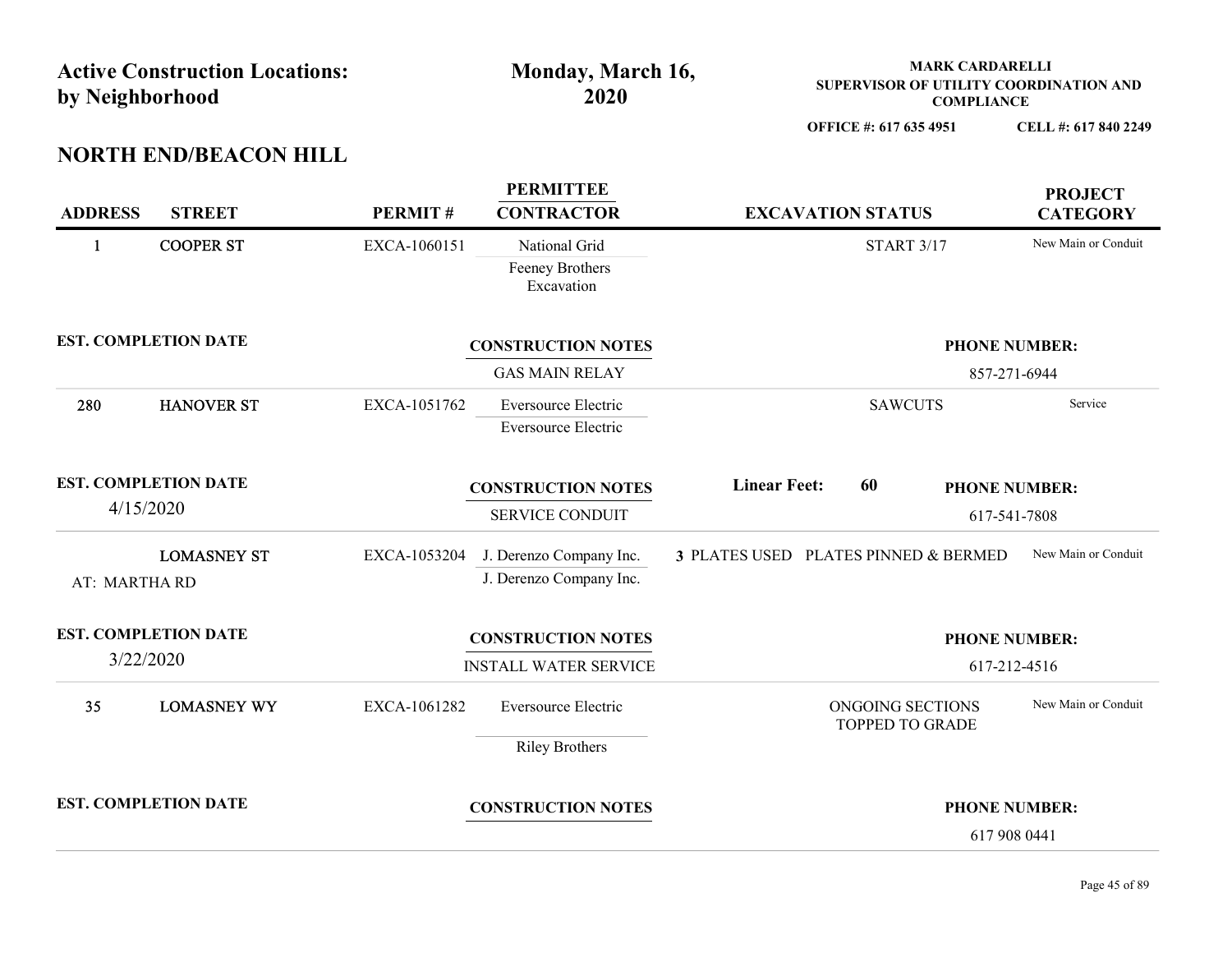| <b>Active Construction Locations:</b><br>by Neighborhood        |              | Monday, March 16,<br>2020                                |                                     | <b>MARK CARDARELLI</b><br>SUPERVISOR OF UTILITY COORDINATION AND<br><b>COMPLIANCE</b> |                                      |
|-----------------------------------------------------------------|--------------|----------------------------------------------------------|-------------------------------------|---------------------------------------------------------------------------------------|--------------------------------------|
|                                                                 |              |                                                          | OFFICE #: 617 635 4951              |                                                                                       | CELL #: 617 840 2249                 |
| <b>NORTH END/BEACON HILL</b><br><b>ADDRESS</b><br><b>STREET</b> | PERMIT#      | <b>PERMITTEE</b><br><b>CONTRACTOR</b>                    | <b>EXCAVATION STATUS</b>            |                                                                                       | <b>PROJECT</b><br><b>CATEGORY</b>    |
| <b>NASHUA</b><br>AT: RED AUERBACH                               | EXCA-1057082 | J. Derenzo Company Inc.<br>J. Derenzo Company Inc.       | TEMP TO GRADE                       |                                                                                       | New Main or Conduit                  |
| <b>EST. COMPLETION DATE</b>                                     |              | <b>CONSTRUCTION NOTES</b><br>INSTALL SIGNAL CONDUIT/MAST | <b>Linear Feet:</b><br>150          |                                                                                       | <b>PHONE NUMBER:</b><br>617-212-4516 |
| NORTH WASHINGTON ST<br>AT: CHELSEA                              | <b>STATE</b> | MassDOT<br>JF White                                      | ONGOING SECTIONS<br>TOPPED TO GRADE |                                                                                       | <b>RECONSTRUCTION</b>                |
| <b>EST. COMPLETION DATE</b><br>3/15/2020                        |              | <b>CONSTRUCTION NOTES</b><br>NORTH WASH BRIDGE RECON     |                                     |                                                                                       | <b>PHONE NUMBER:</b><br>617-541-6162 |
| NORTH WASHINGTON ST<br>FROM: CAUSEWAY<br>TO: CHELSEA            | <b>STATE</b> | MassDOT<br><b>Bond Brothers</b>                          | ONGOING SECTIONS<br>TOPPED TO GRADE |                                                                                       | <b>SERVICE</b>                       |
| <b>EST. COMPLETION DATE</b>                                     |              | <b>CONSTRUCTION NOTES</b>                                |                                     |                                                                                       | <b>PHONE NUMBER:</b>                 |
| 3/15/2020                                                       |              | BRIDGE RECON / GAS MAIN RELOCATION                       |                                     |                                                                                       | 857-248-0475                         |
| <b>STANIFORD ST</b><br>25                                       | EXCA-1057397 | Comcast<br>Mirra Company Co.                             | ONGOING SECTIONS<br>TOPPED TO GRADE |                                                                                       | New Main or Conduit                  |
| <b>EST. COMPLETION DATE</b>                                     |              | <b>CONSTRUCTION NOTES</b>                                |                                     |                                                                                       | <b>PHONE NUMBER:</b>                 |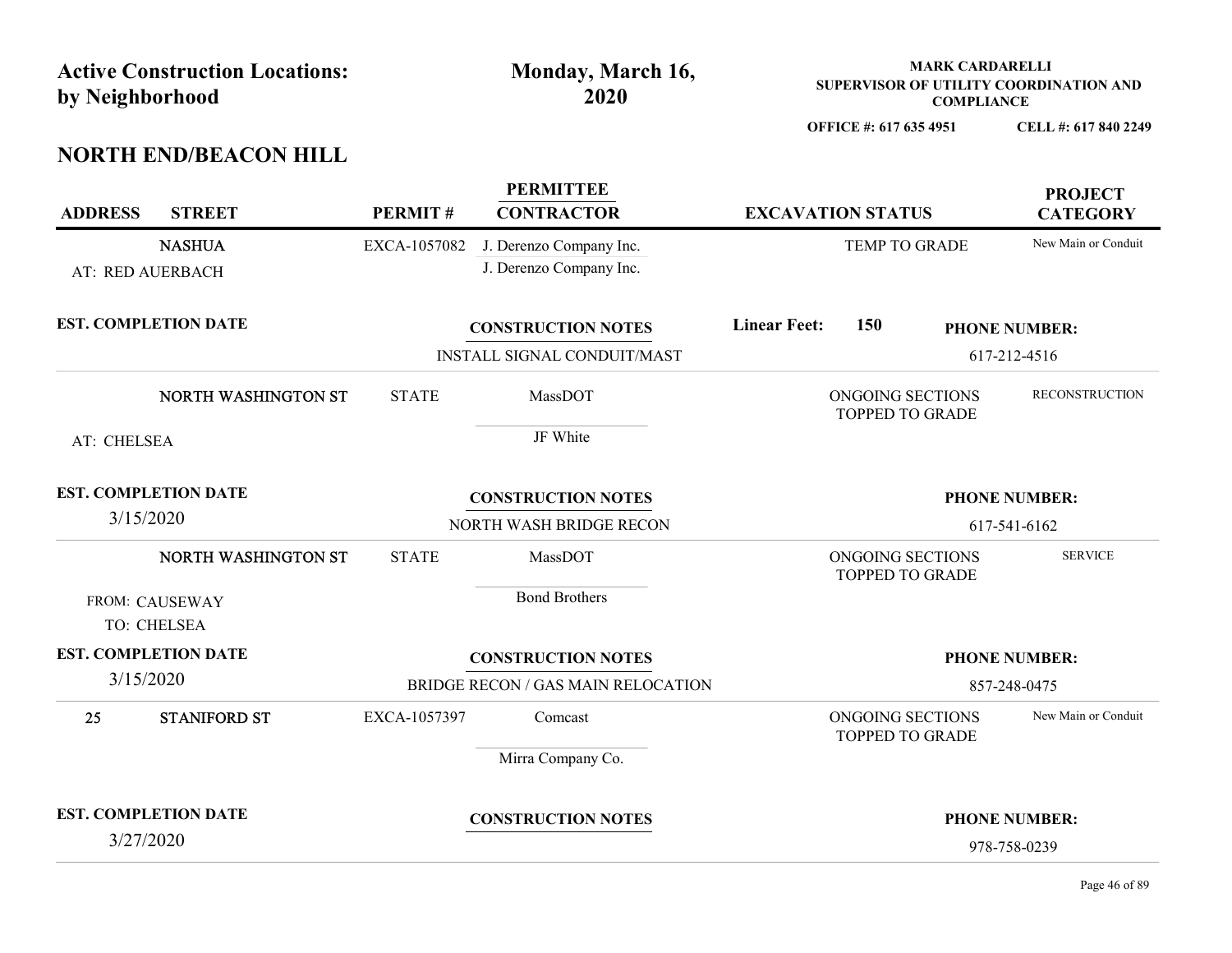| <b>Active Construction Locations:</b><br>by Neighborhood |             | Monday, March 16,<br>2020                         |  | <b>MARK CARDARELLI</b><br>SUPERVISOR OF UTILITY COORDINATION AND<br><b>COMPLIANCE</b> |                                   |  |
|----------------------------------------------------------|-------------|---------------------------------------------------|--|---------------------------------------------------------------------------------------|-----------------------------------|--|
|                                                          |             |                                                   |  | OFFICE #: 617 635 4951                                                                | CELL #: 617 840 2249              |  |
| <b>NORTH END/BEACON HILL</b>                             |             |                                                   |  |                                                                                       |                                   |  |
| <b>STREET</b><br><b>ADDRESS</b>                          | PERMIT#     | <b>PERMITTEE</b><br><b>CONTRACTOR</b>             |  | <b>EXCAVATION STATUS</b>                                                              | <b>PROJECT</b><br><b>CATEGORY</b> |  |
|                                                          |             |                                                   |  |                                                                                       |                                   |  |
| <b>TEMPLE ST</b>                                         | EXCA-821913 | <b>J DERENZO</b>                                  |  | 1 PLATES USED PLATES PINNED & BERMED                                                  | <b>SERVICE</b>                    |  |
| AT: S/O 16 DERNE ST                                      |             | <b>J DERENZO</b>                                  |  |                                                                                       |                                   |  |
| <b>EST. COMPLETION DATE</b>                              |             |                                                   |  |                                                                                       |                                   |  |
| 3/24/2020                                                |             | <b>CONSTRUCTION NOTES</b><br><b>CUT &amp; CAP</b> |  |                                                                                       |                                   |  |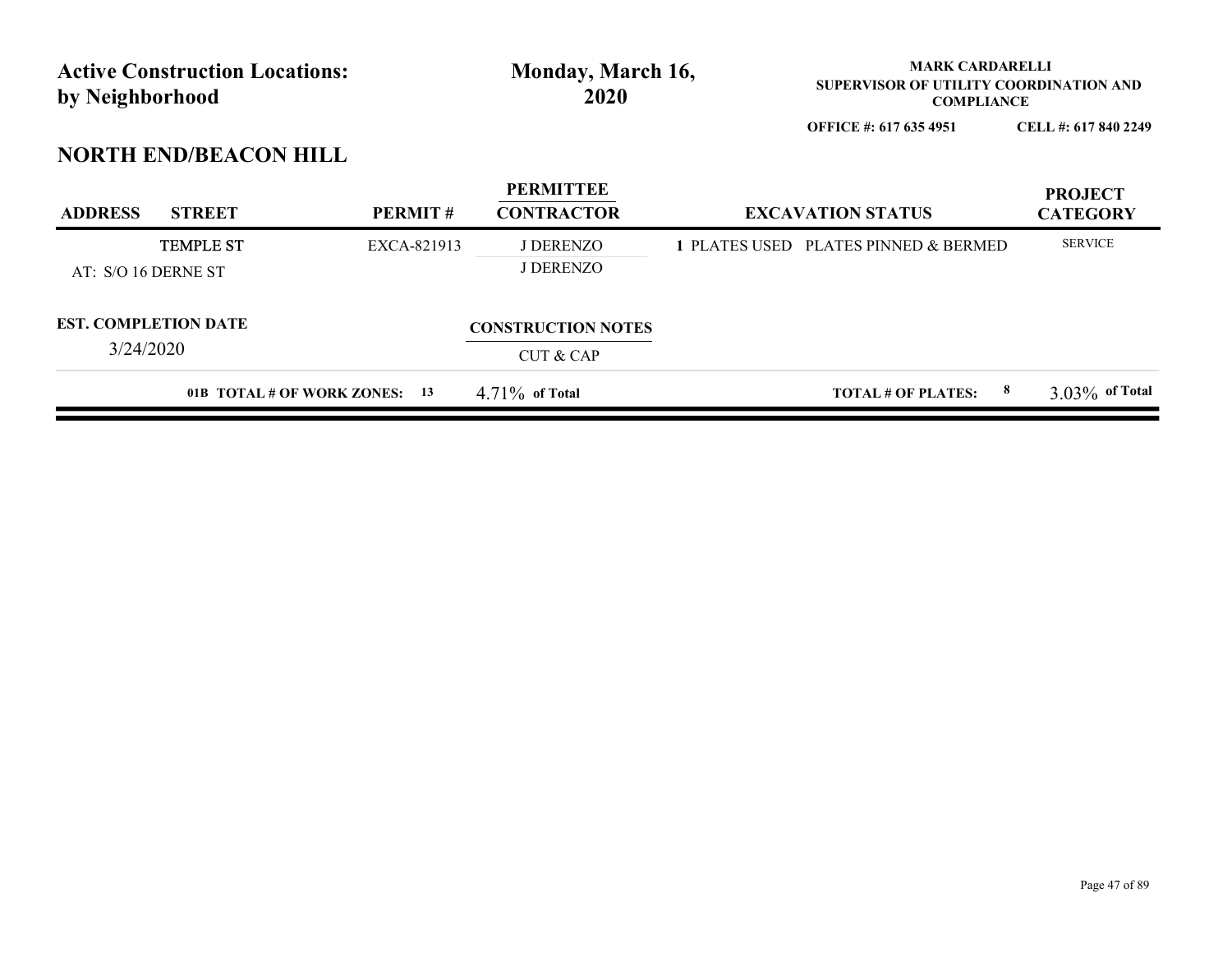| by Neighborhood                  | <b>Active Construction Locations:</b>    |              | Monday, March 16,<br>2020                                          | <b>MARK CARDARELLI</b><br>SUPERVISOR OF UTILITY COORDINATION AND<br><b>COMPLIANCE</b> |                                      |
|----------------------------------|------------------------------------------|--------------|--------------------------------------------------------------------|---------------------------------------------------------------------------------------|--------------------------------------|
|                                  |                                          |              |                                                                    | OFFICE #: 617 635 4951                                                                | CELL #: 617 840 2249                 |
| <b>ROXBURY</b><br><b>ADDRESS</b> | <b>STREET</b>                            | PERMIT#      | <b>PERMITTEE</b><br><b>CONTRACTOR</b>                              | <b>EXCAVATION STATUS</b>                                                              | <b>PROJECT</b><br><b>CATEGORY</b>    |
| 504                              | <b>BLUE HILL AVE</b>                     | EMER-1056870 | <b>BWSC</b><br><b>BWSC</b>                                         | ONGOING SECTIONS<br>TOPPED TO GRADE                                                   | <b>EMERGENCY</b>                     |
|                                  | <b>EST. COMPLETION DATE</b><br>3/18/2020 |              | <b>CONSTRUCTION NOTES</b><br>Control Dig & Reset (Leak on Service) |                                                                                       |                                      |
|                                  | <b>COLUMBUS AV</b><br>AT: WASHINGTON ST  | EXCA-1051936 | Mirra Company Co.                                                  | ONGOING SECTIONS<br>TOPPED TO GRADE                                                   | Service                              |
|                                  | <b>EST. COMPLETION DATE</b><br>2/28/2020 |              | <b>CONSTRUCTION NOTES</b>                                          |                                                                                       | <b>PHONE NUMBER:</b><br>978-758-0239 |
| 1785                             | <b>COLUMBUS AV</b>                       | EXCA-1033421 | National Grid<br>National Grid                                     | ONGOING SECTIONS<br>TOPPED TO GRADE                                                   | Service                              |
|                                  | <b>EST. COMPLETION DATE</b><br>3/27/2020 |              | <b>CONSTRUCTION NOTES</b>                                          |                                                                                       | <b>PHONE NUMBER:</b><br>617-992-8720 |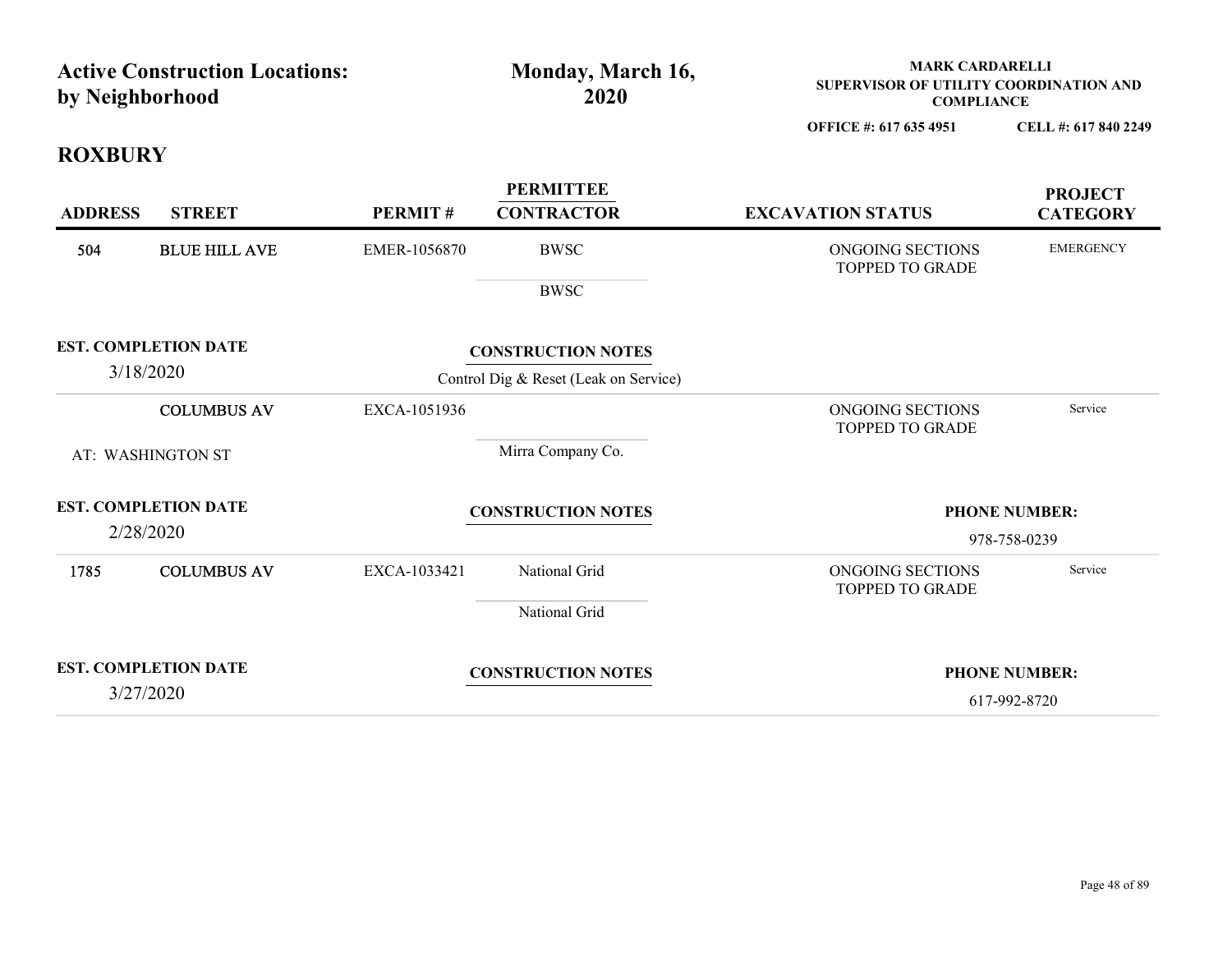| by Neighborhood | <b>Active Construction Locations:</b>    |              | Monday, March 16,<br>2020                                           | <b>MARK CARDARELLI</b><br>SUPERVISOR OF UTILITY COORDINATION AND |                                      |
|-----------------|------------------------------------------|--------------|---------------------------------------------------------------------|------------------------------------------------------------------|--------------------------------------|
|                 |                                          |              |                                                                     | <b>COMPLIANCE</b><br>OFFICE #: 617 635 4951                      | CELL #: 617 840 2249                 |
| <b>ROXBURY</b>  |                                          |              |                                                                     |                                                                  |                                      |
| <b>ADDRESS</b>  | <b>STREET</b>                            | PERMIT#      | <b>PERMITTEE</b><br><b>CONTRACTOR</b>                               | <b>EXCAVATION STATUS</b>                                         | <b>PROJECT</b><br><b>CATEGORY</b>    |
| 40              | <b>CRAWFORD ST</b>                       | EMER-1017918 | Comcast<br>Comcast                                                  | ONGOING SECTIONS<br>TOPPED TO GRADE                              | <b>EMERGENCY</b>                     |
|                 | <b>EST. COMPLETION DATE</b>              |              | <b>CONSTRUCTION NOTES</b><br>Emergency - Cable Repair               |                                                                  |                                      |
| 411             | <b>DUDLEY ST</b>                         | EXCA-745541  | National Grid<br>Feeney Brothers<br>Excavation                      | 3 PLATES USED PLATES PINNED & BERMED                             | <b>SERVICE</b>                       |
|                 | <b>EST. COMPLETION DATE</b><br>3/27/2020 |              | <b>CONSTRUCTION NOTES</b><br><b>INSTALLATION OF GAS MAIN</b>        |                                                                  | <b>PHONE NUMBER:</b><br>877-304-1203 |
|                 | <b>HARRISON AV</b>                       | EMER-904625  | Veolia Energy                                                       | ONGOING SECTIONS<br>TOPPED TO GRADE                              | <b>EMERGENCY</b>                     |
|                 | <b>EST. COMPLETION DATE</b>              |              | <b>CONSTRUCTION NOTES</b><br>Casting Repair - Public Safety Concern |                                                                  |                                      |
| 177             | <b>HIGHLAND ST</b>                       | EXCA-1043663 | National Grid<br>National Grid                                      | NO START                                                         | <b>MAINTENANCE</b>                   |
|                 | <b>EST. COMPLETION DATE</b>              |              |                                                                     |                                                                  |                                      |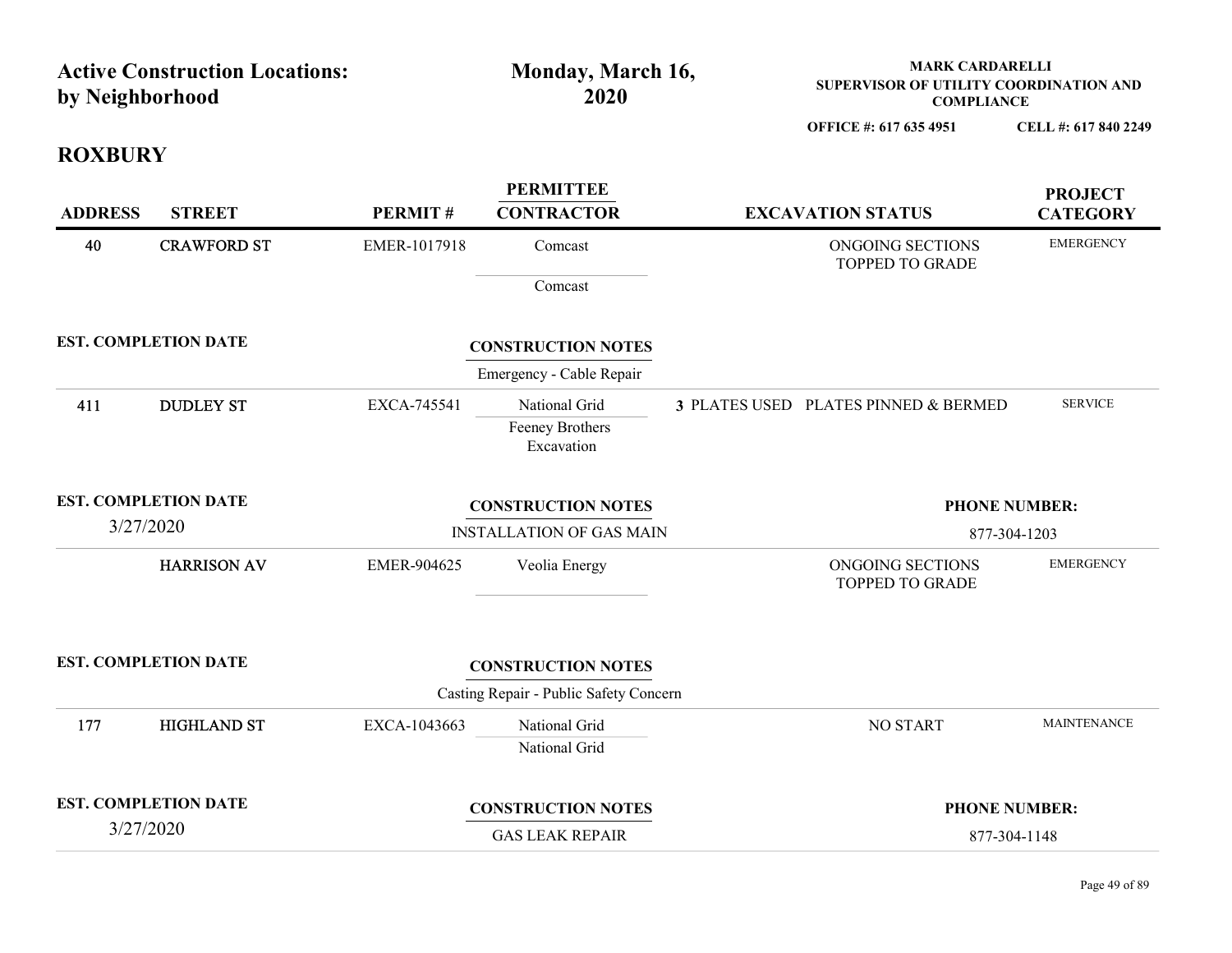| <b>MARK CARDARELLI</b><br><b>Active Construction Locations:</b><br>Monday, March 16,<br>SUPERVISOR OF UTILITY COORDINATION AND<br>by Neighborhood<br>2020<br><b>COMPLIANCE</b><br>OFFICE #: 617 635 4951<br>CELL #: 617 840 2249<br><b>ROXBURY</b><br><b>PERMITTEE</b><br><b>PROJECT</b><br><b>STREET</b><br>PERMIT#<br><b>CONTRACTOR</b><br><b>EXCAVATION STATUS</b><br><b>ADDRESS</b><br><b>CATEGORY</b><br>Sean Farrell Excavation<br>Service<br>55<br>HUTCHINGS ST<br>EXCA-1054976<br>ONGOING SECTIONS<br>Co<br>TOPPED TO GRADE<br>Sean Farrell Excavation<br>Co<br><b>EST. COMPLETION DATE</b><br><b>CONSTRUCTION NOTES</b><br><b>PHONE NUMBER:</b><br>617-777-8754<br>ONGOING SECTIONS<br><b>MARCELLA ST</b><br>EXCA-1060110<br>Verizon<br>New Main or Conduit<br>3 <sup>7</sup><br>TOPPED TO GRADE<br>Parkside Utility Construct<br>AT: 42<br><b>EST. COMPLETION DATE</b><br><b>CONSTRUCTION NOTES</b><br><b>PHONE NUMBER:</b><br>4/10/2020<br>617268 6134<br><b>EMERGENCY</b><br>NEWMARKET SQ<br>Eversource Electric<br>EMER-1047412<br>ONGOING SECTIONS<br>TOPPED TO GRADE<br><b>EST. COMPLETION DATE</b><br><b>CONSTRUCTION NOTES</b> |  |              |  |
|-------------------------------------------------------------------------------------------------------------------------------------------------------------------------------------------------------------------------------------------------------------------------------------------------------------------------------------------------------------------------------------------------------------------------------------------------------------------------------------------------------------------------------------------------------------------------------------------------------------------------------------------------------------------------------------------------------------------------------------------------------------------------------------------------------------------------------------------------------------------------------------------------------------------------------------------------------------------------------------------------------------------------------------------------------------------------------------------------------------------------------------------------|--|--------------|--|
|                                                                                                                                                                                                                                                                                                                                                                                                                                                                                                                                                                                                                                                                                                                                                                                                                                                                                                                                                                                                                                                                                                                                                 |  |              |  |
|                                                                                                                                                                                                                                                                                                                                                                                                                                                                                                                                                                                                                                                                                                                                                                                                                                                                                                                                                                                                                                                                                                                                                 |  |              |  |
|                                                                                                                                                                                                                                                                                                                                                                                                                                                                                                                                                                                                                                                                                                                                                                                                                                                                                                                                                                                                                                                                                                                                                 |  |              |  |
|                                                                                                                                                                                                                                                                                                                                                                                                                                                                                                                                                                                                                                                                                                                                                                                                                                                                                                                                                                                                                                                                                                                                                 |  |              |  |
|                                                                                                                                                                                                                                                                                                                                                                                                                                                                                                                                                                                                                                                                                                                                                                                                                                                                                                                                                                                                                                                                                                                                                 |  |              |  |
|                                                                                                                                                                                                                                                                                                                                                                                                                                                                                                                                                                                                                                                                                                                                                                                                                                                                                                                                                                                                                                                                                                                                                 |  |              |  |
|                                                                                                                                                                                                                                                                                                                                                                                                                                                                                                                                                                                                                                                                                                                                                                                                                                                                                                                                                                                                                                                                                                                                                 |  |              |  |
|                                                                                                                                                                                                                                                                                                                                                                                                                                                                                                                                                                                                                                                                                                                                                                                                                                                                                                                                                                                                                                                                                                                                                 |  |              |  |
|                                                                                                                                                                                                                                                                                                                                                                                                                                                                                                                                                                                                                                                                                                                                                                                                                                                                                                                                                                                                                                                                                                                                                 |  |              |  |
|                                                                                                                                                                                                                                                                                                                                                                                                                                                                                                                                                                                                                                                                                                                                                                                                                                                                                                                                                                                                                                                                                                                                                 |  |              |  |
|                                                                                                                                                                                                                                                                                                                                                                                                                                                                                                                                                                                                                                                                                                                                                                                                                                                                                                                                                                                                                                                                                                                                                 |  |              |  |
|                                                                                                                                                                                                                                                                                                                                                                                                                                                                                                                                                                                                                                                                                                                                                                                                                                                                                                                                                                                                                                                                                                                                                 |  |              |  |
|                                                                                                                                                                                                                                                                                                                                                                                                                                                                                                                                                                                                                                                                                                                                                                                                                                                                                                                                                                                                                                                                                                                                                 |  |              |  |
|                                                                                                                                                                                                                                                                                                                                                                                                                                                                                                                                                                                                                                                                                                                                                                                                                                                                                                                                                                                                                                                                                                                                                 |  |              |  |
|                                                                                                                                                                                                                                                                                                                                                                                                                                                                                                                                                                                                                                                                                                                                                                                                                                                                                                                                                                                                                                                                                                                                                 |  |              |  |
|                                                                                                                                                                                                                                                                                                                                                                                                                                                                                                                                                                                                                                                                                                                                                                                                                                                                                                                                                                                                                                                                                                                                                 |  |              |  |
|                                                                                                                                                                                                                                                                                                                                                                                                                                                                                                                                                                                                                                                                                                                                                                                                                                                                                                                                                                                                                                                                                                                                                 |  |              |  |
|                                                                                                                                                                                                                                                                                                                                                                                                                                                                                                                                                                                                                                                                                                                                                                                                                                                                                                                                                                                                                                                                                                                                                 |  |              |  |
|                                                                                                                                                                                                                                                                                                                                                                                                                                                                                                                                                                                                                                                                                                                                                                                                                                                                                                                                                                                                                                                                                                                                                 |  |              |  |
|                                                                                                                                                                                                                                                                                                                                                                                                                                                                                                                                                                                                                                                                                                                                                                                                                                                                                                                                                                                                                                                                                                                                                 |  |              |  |
|                                                                                                                                                                                                                                                                                                                                                                                                                                                                                                                                                                                                                                                                                                                                                                                                                                                                                                                                                                                                                                                                                                                                                 |  | Cable Repair |  |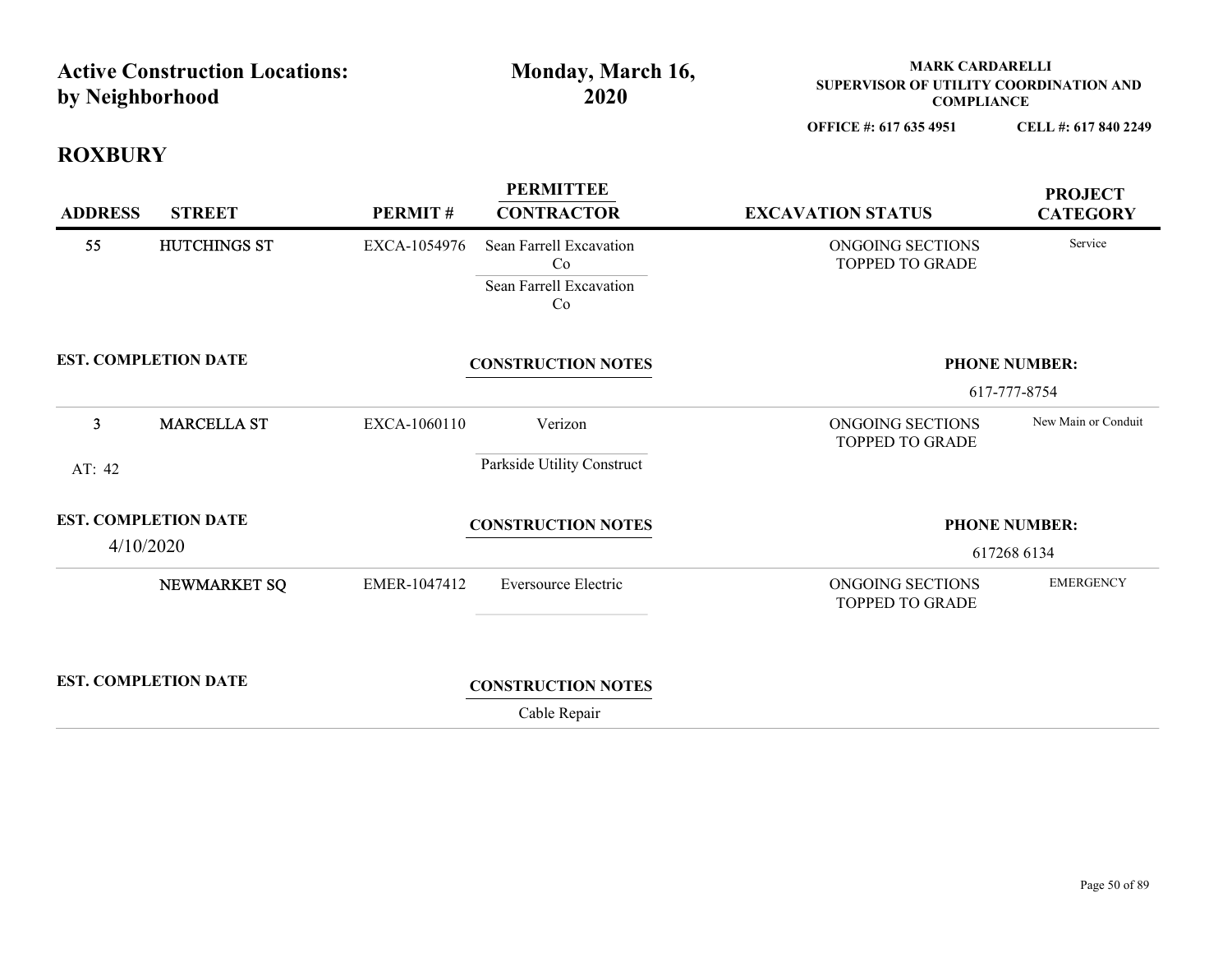| <b>Active Construction Locations:</b><br>by Neighborhood |                    |              | Monday, March 16,<br>2020             | <b>MARK CARDARELLI</b><br>SUPERVISOR OF UTILITY COORDINATION AND<br><b>COMPLIANCE</b> |                                   |
|----------------------------------------------------------|--------------------|--------------|---------------------------------------|---------------------------------------------------------------------------------------|-----------------------------------|
|                                                          |                    |              |                                       | OFFICE #: 617 635 4951                                                                | CELL #: 617 840 2249              |
| <b>ROXBURY</b>                                           |                    |              |                                       |                                                                                       |                                   |
| <b>STREET</b><br><b>ADDRESS</b>                          |                    | PERMIT#      | <b>PERMITTEE</b><br><b>CONTRACTOR</b> | <b>EXCAVATION STATUS</b>                                                              | <b>PROJECT</b><br><b>CATEGORY</b> |
|                                                          | NORTHAMPTON ST     | EXCA-1053892 | National Grid                         | ONGOING SECTIONS<br>TOPPED TO GRADE                                                   | <b>MAINTENANCE</b>                |
|                                                          |                    |              | National Grid                         |                                                                                       |                                   |
| <b>EST. COMPLETION DATE</b>                              |                    |              | <b>CONSTRUCTION NOTES</b>             |                                                                                       | <b>PHONE NUMBER:</b>              |
| 3/20/2020                                                |                    |              | <b>GAS LEAK REPAIR</b>                |                                                                                       | 617-822-5424                      |
|                                                          | <b>SHAWMUT AV</b>  | EXCA-1006007 | Verizon Wireless                      | ONGOING SECTIONS<br><b>TOPPED TO GRADE</b>                                            | New Main or Conduit               |
|                                                          |                    |              | New England Electrical<br>Con         |                                                                                       |                                   |
| <b>EST. COMPLETION DATE</b>                              |                    |              | <b>CONSTRUCTION NOTES</b>             |                                                                                       | <b>PHONE NUMBER:</b>              |
|                                                          |                    |              |                                       |                                                                                       | 617-438-0692                      |
|                                                          | <b>WAKULLAH ST</b> | EXCA-1057054 | Verizon                               | ONGOING SECTIONS<br>TOPPED TO GRADE                                                   | Service                           |
|                                                          |                    |              | Parkside Utility Construct            |                                                                                       |                                   |
| <b>EST. COMPLETION DATE</b>                              |                    |              | <b>CONSTRUCTION NOTES</b>             |                                                                                       | <b>PHONE NUMBER:</b>              |
| 3/31/2020                                                |                    |              |                                       |                                                                                       | 617 512 3115                      |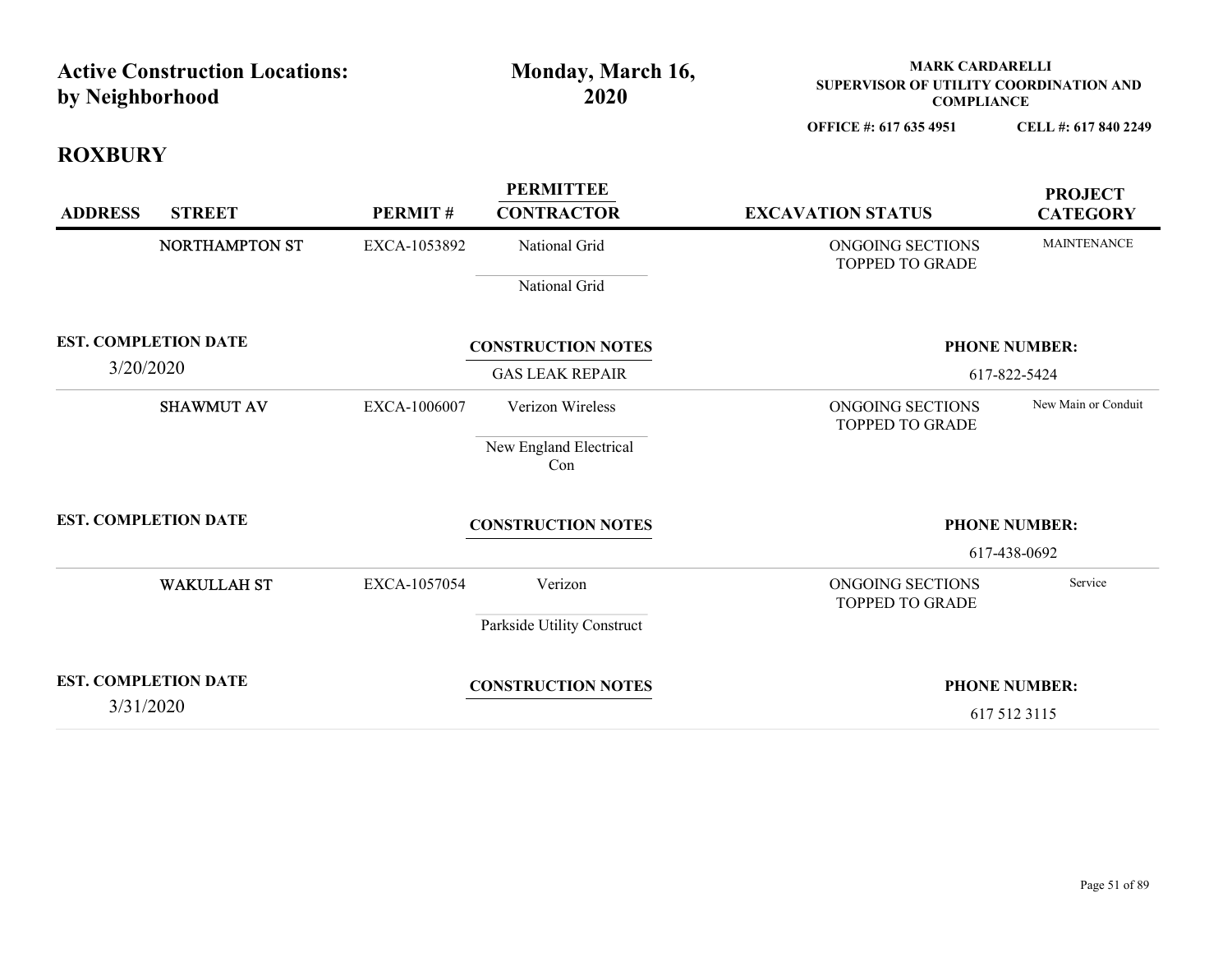| <b>Active Construction Locations:</b><br>by Neighborhood |              | Monday, March 16,<br>2020                                   | <b>MARK CARDARELLI</b><br>SUPERVISOR OF UTILITY COORDINATION AND<br><b>COMPLIANCE</b> |                                      |
|----------------------------------------------------------|--------------|-------------------------------------------------------------|---------------------------------------------------------------------------------------|--------------------------------------|
| <b>ROXBURY</b>                                           |              |                                                             | OFFICE #: 617 635 4951                                                                | CELL #: 617 840 2249                 |
| <b>STREET</b><br><b>ADDRESS</b>                          | PERMIT#      | <b>PERMITTEE</b><br><b>CONTRACTOR</b>                       | <b>EXCAVATION STATUS</b>                                                              | <b>PROJECT</b><br><b>CATEGORY</b>    |
| 15<br><b>WALDREN ST</b>                                  | EXCA-1058735 | Verizon<br>Parkside Utility Construct                       | ONGOING SECTIONS<br>TOPPED TO GRADE                                                   | New Main or Conduit                  |
| <b>EST. COMPLETION DATE</b><br>4/7/2020                  |              | <b>CONSTRUCTION NOTES</b>                                   |                                                                                       | <b>PHONE NUMBER:</b><br>617-474-9483 |
| <b>WARREN ST</b><br>540                                  | EXCA-1017359 | MassDOT<br>MassDOT                                          | ONGOING SECTIONS<br>TOPPED TO GRADE                                                   | <b>SERVICE</b>                       |
| <b>EST. COMPLETION DATE</b><br>3/12/2020                 |              | <b>CONSTRUCTION NOTES</b><br>INSTALL CONDUIT /SIDEWALK WORK |                                                                                       | <b>PHONE NUMBER:</b><br>617-893-9288 |
| <b>WARREN ST</b><br>AT: GASTON ST                        | EMER-1010456 | Crown Castle                                                | ONGOING SECTIONS<br>TOPPED TO GRADE                                                   | <b>EMERGENCY</b>                     |
|                                                          |              |                                                             |                                                                                       |                                      |
| <b>EST. COMPLETION DATE</b>                              |              | <b>CONSTRUCTION NOTES</b><br>Emergency - Cable Repair       |                                                                                       |                                      |
| <b>WARREN ST</b>                                         | EMER-1010456 | Crown Castle                                                | ONGOING SECTIONS<br><b>TOPPED TO GRADE</b>                                            | <b>EMERGENCY</b>                     |
| <b>EST. COMPLETION DATE</b>                              |              | <b>CONSTRUCTION NOTES</b>                                   |                                                                                       |                                      |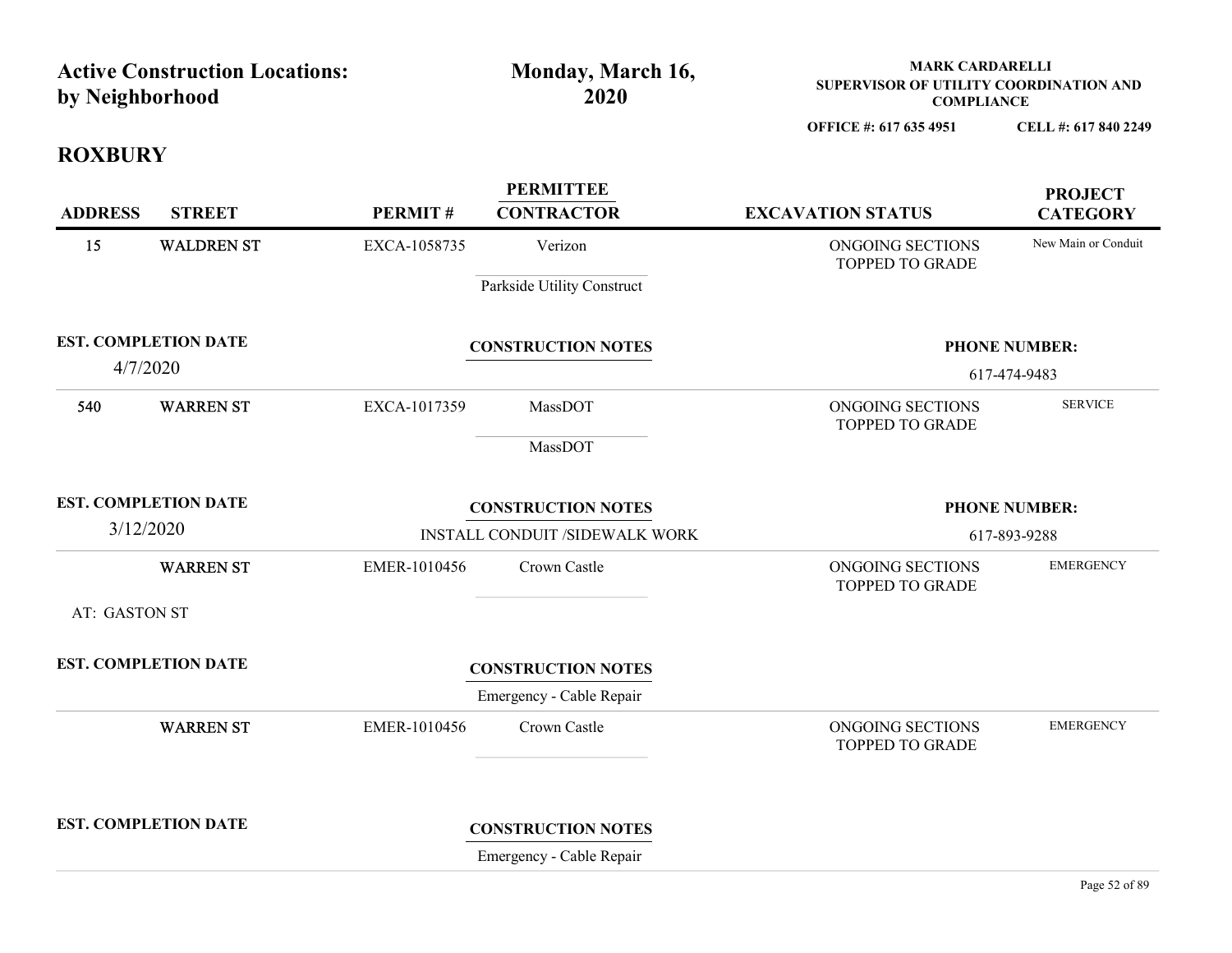| by Neighborhood | <b>Active Construction Locations:</b> |                               | Monday, March 16,<br>2020                           | <b>MARK CARDARELLI</b><br>SUPERVISOR OF UTILITY COORDINATION AND<br><b>COMPLIANCE</b> |                                   |
|-----------------|---------------------------------------|-------------------------------|-----------------------------------------------------|---------------------------------------------------------------------------------------|-----------------------------------|
|                 |                                       |                               |                                                     | OFFICE #: 617 635 4951                                                                | CELL #: 617 840 2249              |
| <b>ROXBURY</b>  |                                       |                               |                                                     |                                                                                       |                                   |
| <b>ADDRESS</b>  | <b>STREET</b>                         | PERMIT#                       | <b>PERMITTEE</b><br><b>CONTRACTOR</b>               | <b>EXCAVATION STATUS</b>                                                              | <b>PROJECT</b><br><b>CATEGORY</b> |
| 2451            | <b>WASHINGTON ST</b>                  | EXCA-997968                   | <b>Essex Builders</b><br><b>Essex Builders</b>      | 4 PLATES USED PLATES PINNED & BERMED                                                  | <b>SERVICE</b>                    |
|                 | <b>EST. COMPLETION DATE</b>           |                               | <b>CONSTRUCTION NOTES</b>                           | <b>PHONE NUMBER:</b>                                                                  |                                   |
| 2/29/2020       |                                       |                               | WATER RELAY SEWER REHAB/ STEVE FROM ESSEX (ON HOLD) |                                                                                       | 781-603-5856                      |
| 965             | <b>WASHINGTON ST</b>                  | EXCA-1060160                  | National Grid                                       | ONGOING SECTIONS<br>TOPPED TO GRADE                                                   | New Main or Conduit               |
|                 |                                       |                               | Feeney Brothers<br>Excavation                       |                                                                                       |                                   |
|                 | <b>EST. COMPLETION DATE</b>           |                               | <b>CONSTRUCTION NOTES</b>                           | <b>PHONE NUMBER:</b>                                                                  |                                   |
| 3/27/2020       |                                       |                               |                                                     |                                                                                       | 857-271-6944                      |
|                 |                                       | 10B TOTAL # OF WORK ZONES: 19 | $6.88\%$ of Total                                   | $\overline{7}$<br><b>TOTAL # OF PLATES:</b>                                           | $2.65\%$ of Total                 |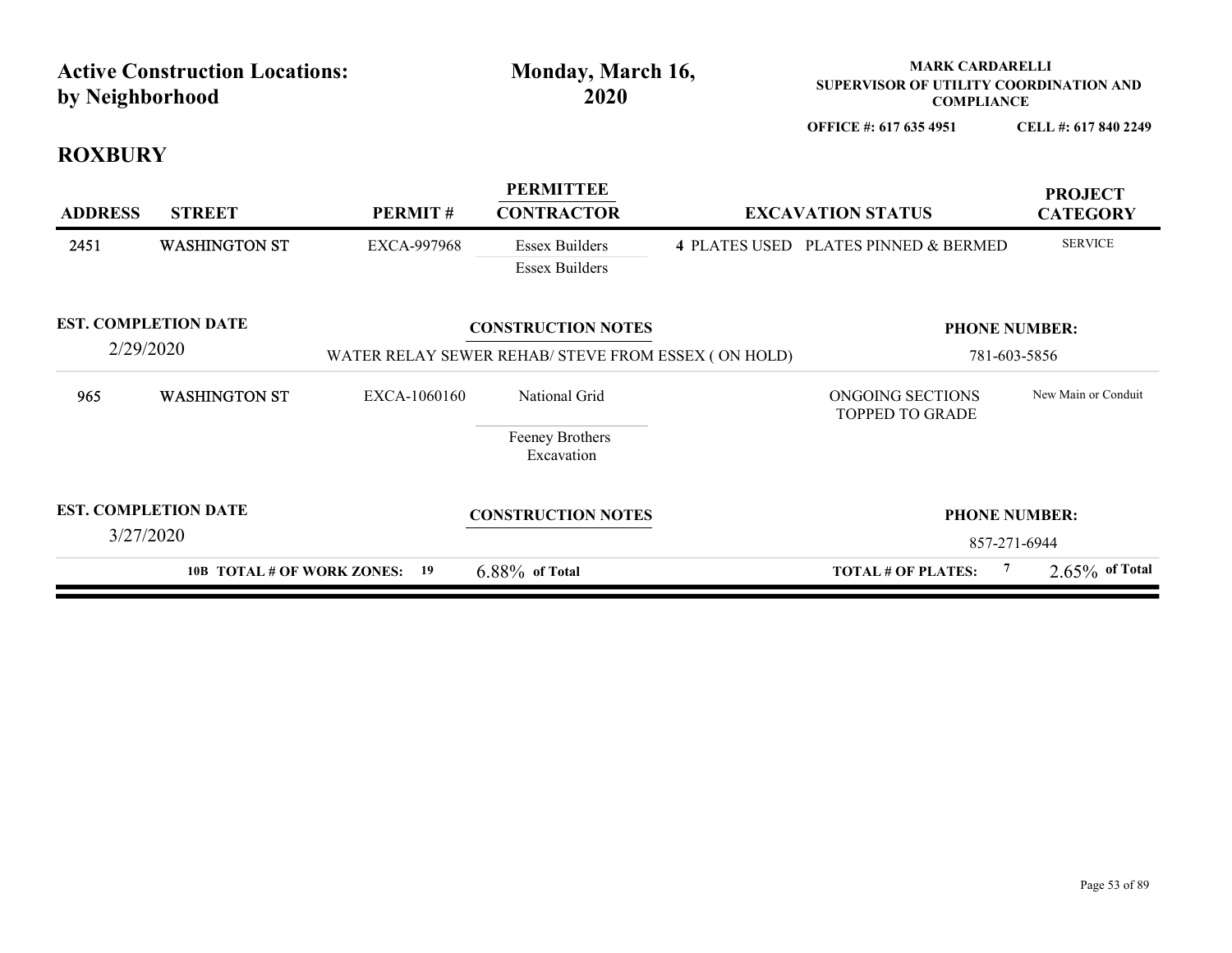|                | <b>Active Construction Locations:</b>    |              | Monday, March 16,                     |                     | <b>MARK CARDARELLI</b><br>SUPERVISOR OF UTILITY COORDINATION AND |                                      |
|----------------|------------------------------------------|--------------|---------------------------------------|---------------------|------------------------------------------------------------------|--------------------------------------|
|                | by Neighborhood                          |              | 2020                                  |                     | <b>COMPLIANCE</b><br>OFFICE #: 617 635 4951                      | CELL #: 617 840 2249                 |
|                | <b>SOUTH BOSTON</b>                      |              |                                       |                     |                                                                  |                                      |
| <b>ADDRESS</b> | <b>STREET</b>                            | PERMIT#      | <b>PERMITTEE</b><br><b>CONTRACTOR</b> |                     | <b>EXCAVATION STATUS</b>                                         | <b>PROJECT</b><br><b>CATEGORY</b>    |
| 160            | <b>B</b> ST                              | EXCA-970219  | National Grid                         |                     | ONGOING SECTIONS                                                 | Maintenance                          |
|                |                                          |              | National Grid                         |                     | TOPPED TO GRADE                                                  |                                      |
|                | <b>EST. COMPLETION DATE</b><br>3/27/2020 |              | <b>CONSTRUCTION NOTES</b>             |                     |                                                                  | <b>PHONE NUMBER:</b><br>617-992-8720 |
| 8              | <b>COLEBROOK ST</b>                      | EMER-1035685 | National Grid                         |                     | ONGOING SECTIONS<br>TOPPED TO GRADE                              | <b>EMERGENCY</b>                     |
|                | <b>EST. COMPLETION DATE</b>              |              | <b>CONSTRUCTION NOTES</b>             |                     |                                                                  |                                      |
|                |                                          |              | Grade 1 Gas Leak                      |                     |                                                                  |                                      |
| 10             | <b>DAMRELL ST</b>                        | EXCA-1057401 | COMCAST<br><b>MIRRA</b>               |                     | TEMP TO GRADE                                                    |                                      |
|                | <b>EST. COMPLETION DATE</b>              |              | <b>CONSTRUCTION NOTES</b>             | <b>Linear Feet:</b> | 150                                                              |                                      |
|                | 3/27/2020                                |              | <b>INSTALL NEW CONDUIT</b>            |                     |                                                                  |                                      |
| 46             | <b>DEVINE WAY</b>                        | EMER-1047400 | Eversource Electric                   |                     | ONGOING SECTIONS<br>TOPPED TO GRADE                              | <b>EMERGENCY</b>                     |
|                |                                          |              |                                       |                     |                                                                  |                                      |
|                | <b>EST. COMPLETION DATE</b>              |              | <b>CONSTRUCTION NOTES</b>             |                     |                                                                  |                                      |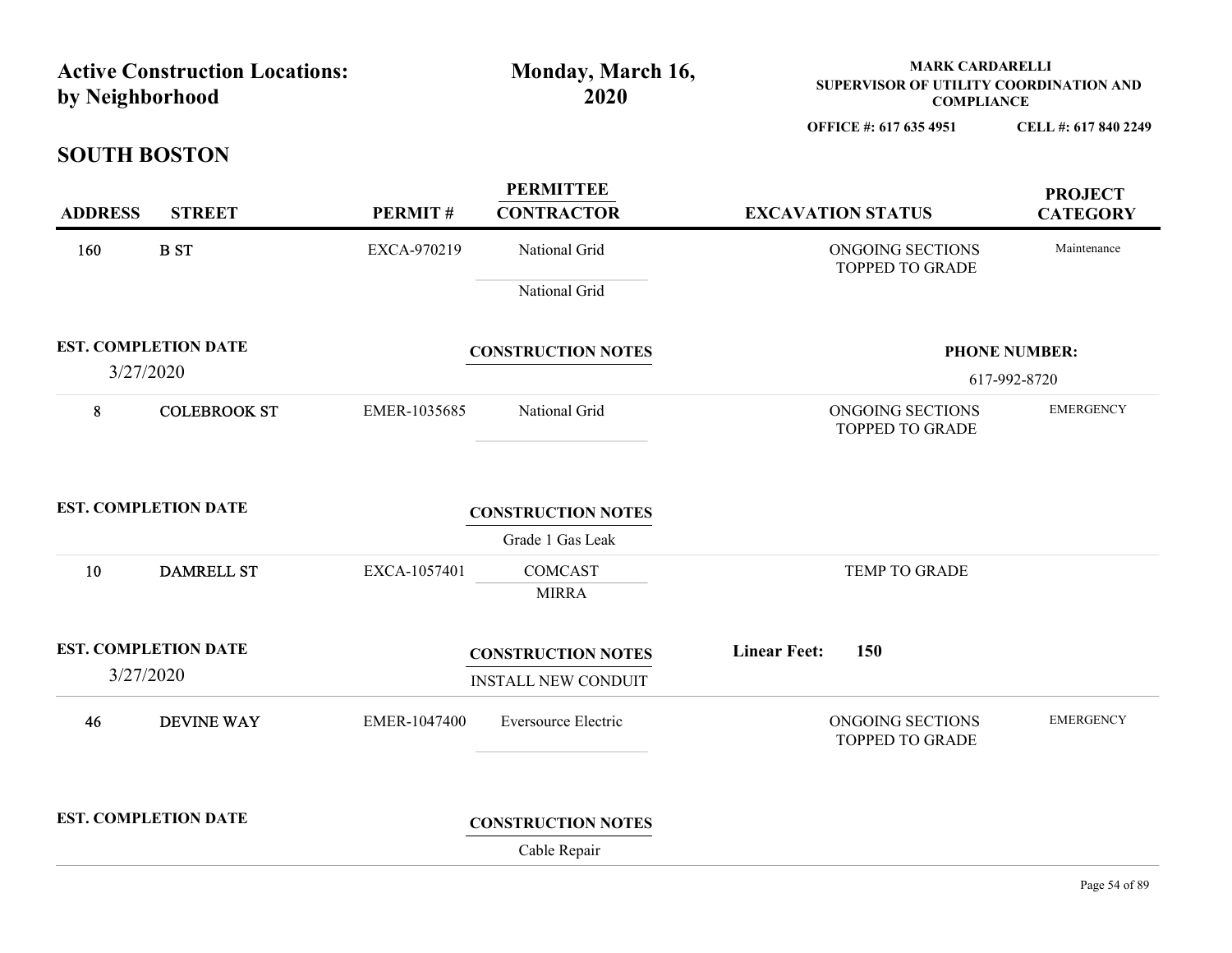| by Neighborhood     | <b>Active Construction Locations:</b>    |              | Monday, March 16,<br>2020                               |                          |                                     | <b>MARK CARDARELLI</b> | SUPERVISOR OF UTILITY COORDINATION AND |
|---------------------|------------------------------------------|--------------|---------------------------------------------------------|--------------------------|-------------------------------------|------------------------|----------------------------------------|
|                     |                                          |              |                                                         |                          | OFFICE #: 617 635 4951              | <b>COMPLIANCE</b>      | CELL #: 617 840 2249                   |
| <b>SOUTH BOSTON</b> |                                          |              |                                                         |                          |                                     |                        |                                        |
| <b>ADDRESS</b>      | <b>STREET</b>                            | PERMIT#      | <b>PERMITTEE</b><br><b>CONTRACTOR</b>                   | <b>EXCAVATION STATUS</b> |                                     |                        | <b>PROJECT</b><br><b>CATEGORY</b>      |
| 130                 | <b>DORCHESTER AV</b>                     | EXCA-1036792 | Crown Castle<br>New England Electrical<br>Con           |                          | ONGOING SECTIONS<br>TOPPED TO GRADE |                        | NEW CONDUIT<br><b>AND/OR MAIN</b>      |
|                     | <b>EST. COMPLETION DATE</b>              |              | <b>CONSTRUCTION NOTES</b>                               | <b>Linear Feet:</b>      | 96                                  |                        | <b>PHONE NUMBER:</b>                   |
| 3/27/2020           |                                          |              | <b>INSTALL FIBER CABLE</b>                              |                          |                                     |                        | 617-438-0692                           |
| 141                 | DORCHESTER AV                            | EXCA-1051905 | Crown Castle<br>Rosciti Construction<br>Compa           |                          | TEMP TO GRADE                       |                        | NEW CONDUIT<br>AND/OR MAIN             |
| 3/19/2020           | <b>EST. COMPLETION DATE</b>              |              | <b>CONSTRUCTION NOTES</b><br><b>INSTALL FIBER CABLE</b> | <b>Linear Feet:</b>      | 112                                 |                        | <b>PHONE NUMBER:</b>                   |
| 455                 | <b>DORCHESTER AV</b>                     | EXCA-1055468 | <b>VERIZON</b><br>Parkside Utility Construct            |                          | TEMP TO GRADE                       |                        | 4012657889<br><b>SERVICE</b>           |
|                     | <b>EST. COMPLETION DATE</b><br>3/27/2020 |              | <b>CONSTRUCTION NOTES</b><br><b>INSTALL CONDUIT</b>     | <b>Linear Feet:</b>      | 230                                 |                        |                                        |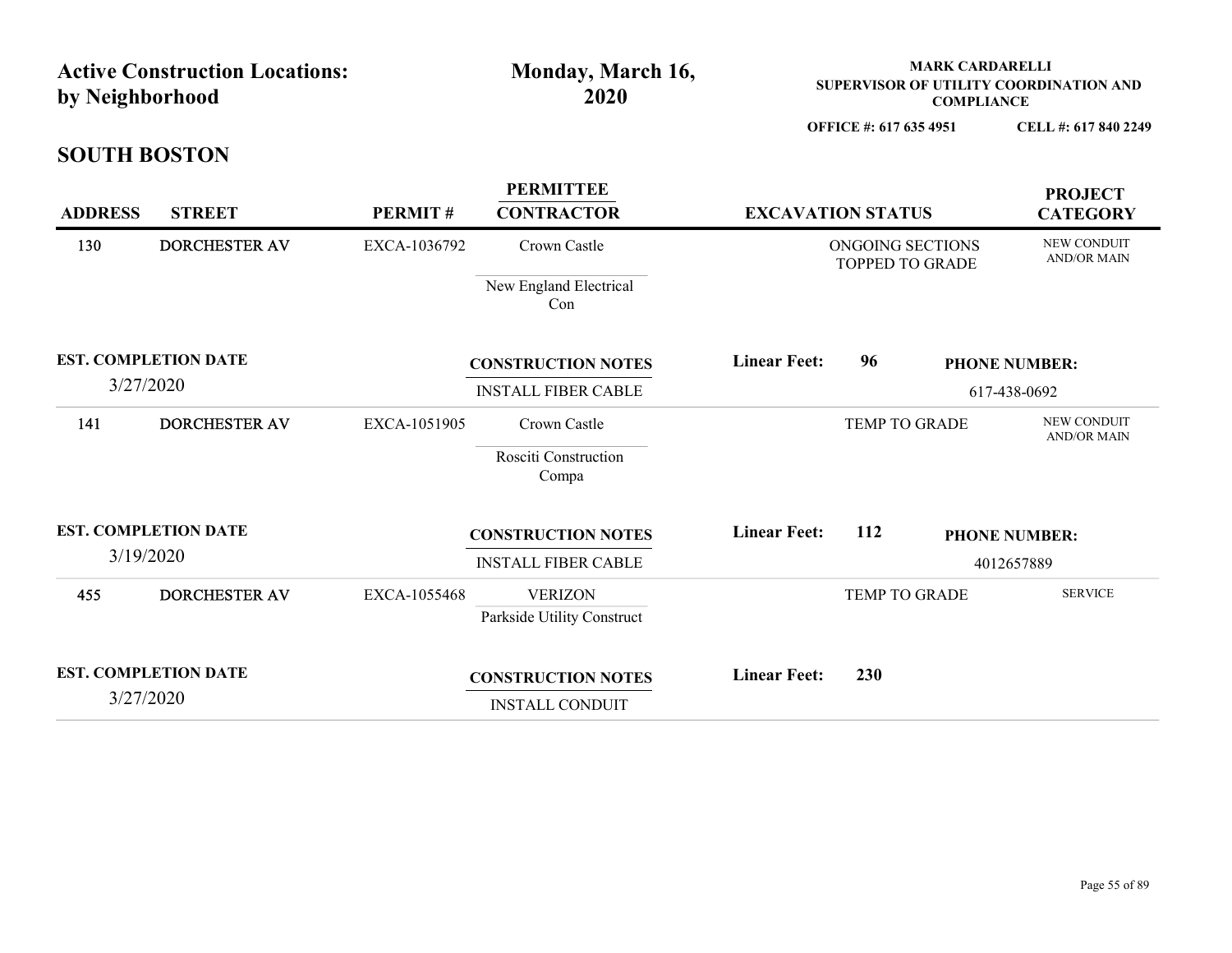| by Neighborhood     | <b>Active Construction Locations:</b> |              | Monday, March 16,<br>2020             | <b>MARK CARDARELLI</b><br>SUPERVISOR OF UTILITY COORDINATION AND<br><b>COMPLIANCE</b> |                                      |
|---------------------|---------------------------------------|--------------|---------------------------------------|---------------------------------------------------------------------------------------|--------------------------------------|
|                     |                                       |              |                                       | OFFICE #: 617 635 4951                                                                | CELL #: 617 840 2249                 |
| <b>SOUTH BOSTON</b> |                                       |              |                                       |                                                                                       |                                      |
| <b>ADDRESS</b>      | <b>STREET</b>                         | PERMIT#      | <b>PERMITTEE</b><br><b>CONTRACTOR</b> | <b>EXCAVATION STATUS</b>                                                              | <b>PROJECT</b><br><b>CATEGORY</b>    |
|                     | <b>DORCHESTER ST</b>                  | EXCA1049743  | Verizon<br>Parkside Utility Construct | ONGOING SECTIONS<br>TOPPED TO GRADE                                                   | New Main or Conduit                  |
|                     | <b>EST. COMPLETION DATE</b>           |              | <b>CONSTRUCTION NOTES</b>             |                                                                                       | <b>PHONE NUMBER:</b><br>617-268-6134 |
| 63<br>AT: 77        | <b>DORCHESTER ST</b>                  | EXCA-1049741 | Verizon<br>Mass Pipeline Services, In | <b>DOWN IN BINDER</b>                                                                 | New Main or Conduit                  |
| 3/10/2020           | <b>EST. COMPLETION DATE</b>           |              | <b>CONSTRUCTION NOTES</b>             |                                                                                       | <b>PHONE NUMBER:</b><br>617-268-6134 |
|                     | <b>EAST EIGHTH ST</b>                 |              | EXCA-1062757 J. Derenzo Company Inc.  | ONGOING SECTIONS<br>TOPPED TO GRADE                                                   | Service                              |
| AT: FLAHERTY WY     |                                       |              | J. Derenzo Company Inc.               |                                                                                       |                                      |
|                     | <b>EST. COMPLETION DATE</b>           |              | <b>CONSTRUCTION NOTES</b>             |                                                                                       | <b>PHONE NUMBER:</b><br>508-208-9601 |
| $861 - 873$         | <b>EAST FIRST ST</b>                  | EXCA-1049963 | Eversource Electric                   | TEMP TO GRADE                                                                         | NEW CONDUIT<br>AND/OR MAIN           |
| AT: OST             |                                       |              | <b>Riley Brothers</b>                 |                                                                                       |                                      |
|                     | <b>EST. COMPLETION DATE</b>           |              | <b>CONSTRUCTION NOTES</b>             | <b>Linear Feet:</b><br>930                                                            | <b>PHONE NUMBER:</b>                 |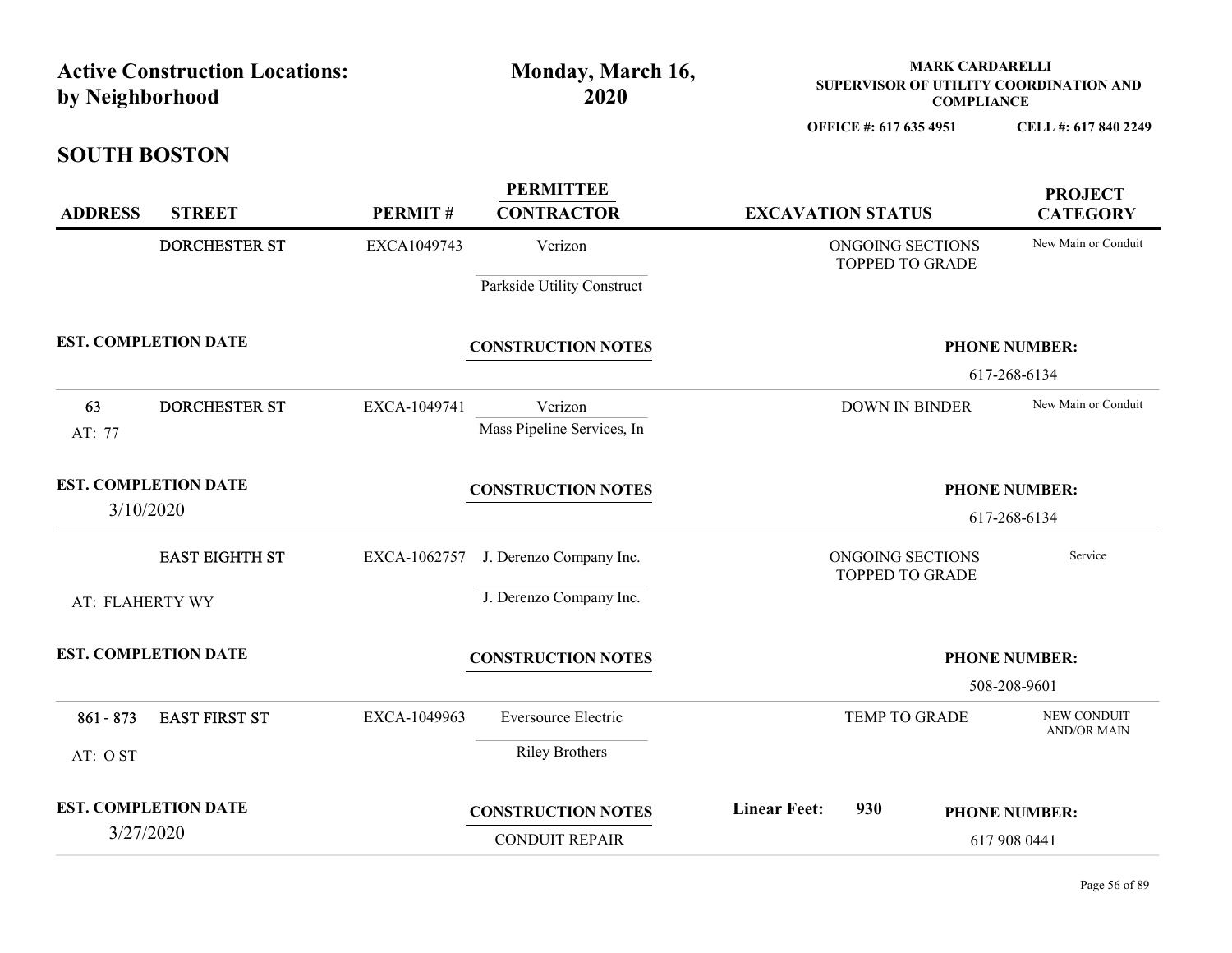|                | <b>Active Construction Locations:</b>    |              | Monday, March 16,                                      |               | <b>MARK CARDARELLI</b><br>SUPERVISOR OF UTILITY COORDINATION AND |                                      |
|----------------|------------------------------------------|--------------|--------------------------------------------------------|---------------|------------------------------------------------------------------|--------------------------------------|
|                | by Neighborhood                          |              | 2020                                                   |               | <b>COMPLIANCE</b><br>OFFICE #: 617 635 4951                      | CELL #: 617 840 2249                 |
|                | <b>SOUTH BOSTON</b>                      |              |                                                        |               |                                                                  |                                      |
| <b>ADDRESS</b> | <b>STREET</b>                            | PERMIT#      | <b>PERMITTEE</b><br><b>CONTRACTOR</b>                  |               | <b>EXCAVATION STATUS</b>                                         | <b>PROJECT</b><br><b>CATEGORY</b>    |
| 631            | <b>EAST FIRST ST</b>                     | EXCA-1049961 | Eversource Electric                                    |               | ONGOING SECTIONS<br>TOPPED TO GRADE                              | New Main or Conduit                  |
|                |                                          |              | <b>Riley Brothers</b>                                  |               |                                                                  |                                      |
|                | <b>EST. COMPLETION DATE</b><br>3/27/2020 |              | <b>CONSTRUCTION NOTES</b>                              |               |                                                                  | <b>PHONE NUMBER:</b><br>617 908 0441 |
| 265            | <b>EAST NINTH ST</b>                     | EXCA-1062759 | J. Derenzo Company Inc.<br>J. Derenzo Company Inc.     |               | ONGOING SECTIONS<br><b>TOPPED TO GRADE</b>                       | Service                              |
|                | <b>EST. COMPLETION DATE</b>              |              | <b>CONSTRUCTION NOTES</b>                              |               |                                                                  | <b>PHONE NUMBER:</b><br>508-208-9601 |
| 730            | <b>EAST SEVENTH ST</b>                   | EXCA-1060872 | National Grid<br>National Grid                         | 2 PLATES USED | <b>PLATED</b>                                                    | <b>EMERGENCY</b>                     |
|                | <b>EST. COMPLETION DATE</b><br>3/12/2020 |              | <b>CONSTRUCTION NOTES</b><br>Grade 1 Gas Leak          |               |                                                                  |                                      |
| 25             | NORTHERN AV                              | EXCA-1051768 | Verizon                                                |               | ONGOING SECTIONS<br>TOPPED TO GRADE                              | <b>MAINTENANCE</b>                   |
|                |                                          |              | Charles Contracting Co. In                             |               |                                                                  |                                      |
|                | <b>EST. COMPLETION DATE</b><br>3/27/2020 |              | <b>CONSTRUCTION NOTES</b><br>REPLACE DEFECTIVE CONDUIT |               |                                                                  | <b>PHONE NUMBER:</b>                 |
|                |                                          |              |                                                        |               |                                                                  | 617-268-6134                         |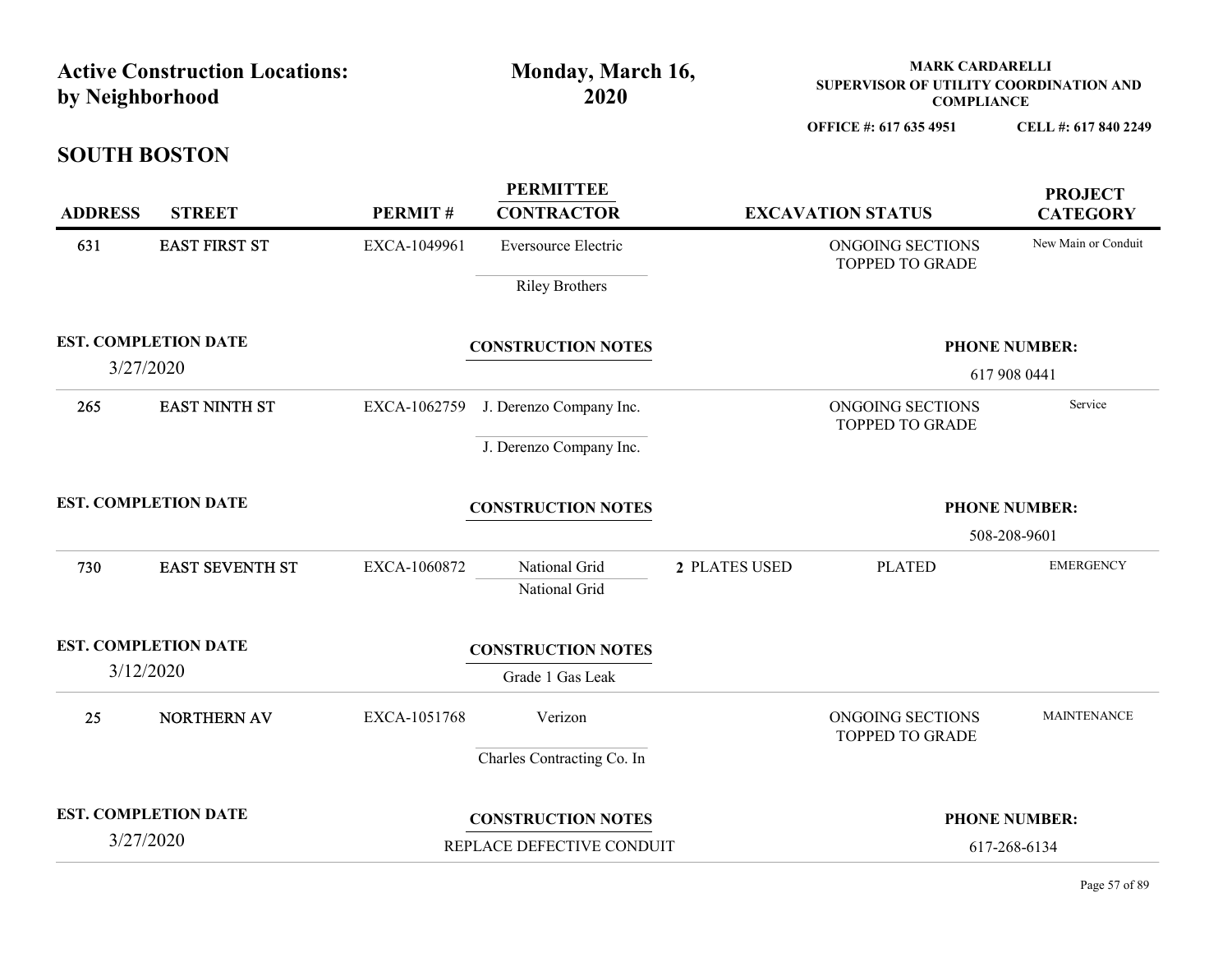| <b>Active Construction Locations:</b> |                  |              |                                       |                                                             |                                        |
|---------------------------------------|------------------|--------------|---------------------------------------|-------------------------------------------------------------|----------------------------------------|
|                                       |                  |              |                                       |                                                             |                                        |
|                                       |                  |              |                                       |                                                             |                                        |
|                                       |                  |              |                                       |                                                             |                                        |
|                                       |                  |              |                                       |                                                             |                                        |
|                                       |                  |              |                                       |                                                             |                                        |
|                                       |                  |              |                                       |                                                             |                                        |
|                                       |                  |              |                                       |                                                             |                                        |
|                                       |                  |              | Monday, March 16,                     | <b>MARK CARDARELLI</b>                                      |                                        |
| by Neighborhood                       |                  |              | 2020                                  | SUPERVISOR OF UTILITY COORDINATION AND<br><b>COMPLIANCE</b> |                                        |
|                                       |                  |              |                                       | OFFICE #: 617 635 4951                                      | CELL #: 617 840 2249                   |
| <b>SOUTH BOSTON</b>                   |                  |              |                                       |                                                             |                                        |
| <b>ADDRESS</b>                        | <b>STREET</b>    | PERMIT#      | <b>PERMITTEE</b><br><b>CONTRACTOR</b> | <b>EXCAVATION STATUS</b>                                    | <b>PROJECT</b>                         |
| 200                                   | OLD COLONY AV    | EXCA-1054950 | Eversource Electric                   | ONGOING SECTIONS                                            | <b>CATEGORY</b><br>New Main or Conduit |
|                                       |                  |              |                                       | TOPPED TO GRADE                                             |                                        |
|                                       |                  |              | <b>Riley Brothers</b>                 |                                                             |                                        |
| <b>EST. COMPLETION DATE</b>           |                  |              | <b>CONSTRUCTION NOTES</b>             |                                                             | <b>PHONE NUMBER:</b>                   |
| 3/27/2020                             |                  |              |                                       |                                                             | 617 908 0441                           |
| 660                                   | <b>SUMMER ST</b> | EXCA-1057140 | James W. Flett Co, Inc                | ONGOING SECTIONS<br><b>TOPPED TO GRADE</b>                  | Service                                |
|                                       |                  |              | James W. Flett Co, Inc                |                                                             |                                        |
|                                       |                  |              |                                       |                                                             |                                        |
| <b>EST. COMPLETION DATE</b>           |                  |              | <b>CONSTRUCTION NOTES</b>             |                                                             | <b>PHONE NUMBER:</b>                   |
|                                       |                  |              | INSTALL NEW W, S, DRAIN               |                                                             | 617-908-2581                           |
|                                       | W SEVENTH ST     | EXCA-1062804 | RCN Beaco Com Llc                     | ONGOING SECTIONS<br>TOPPED TO GRADE                         | Maintenance                            |
|                                       |                  |              | Commonwealth<br>Construction          |                                                             |                                        |
|                                       |                  |              |                                       |                                                             |                                        |
| <b>EST. COMPLETION DATE</b>           |                  |              | <b>CONSTRUCTION NOTES</b>             |                                                             | <b>PHONE NUMBER:</b>                   |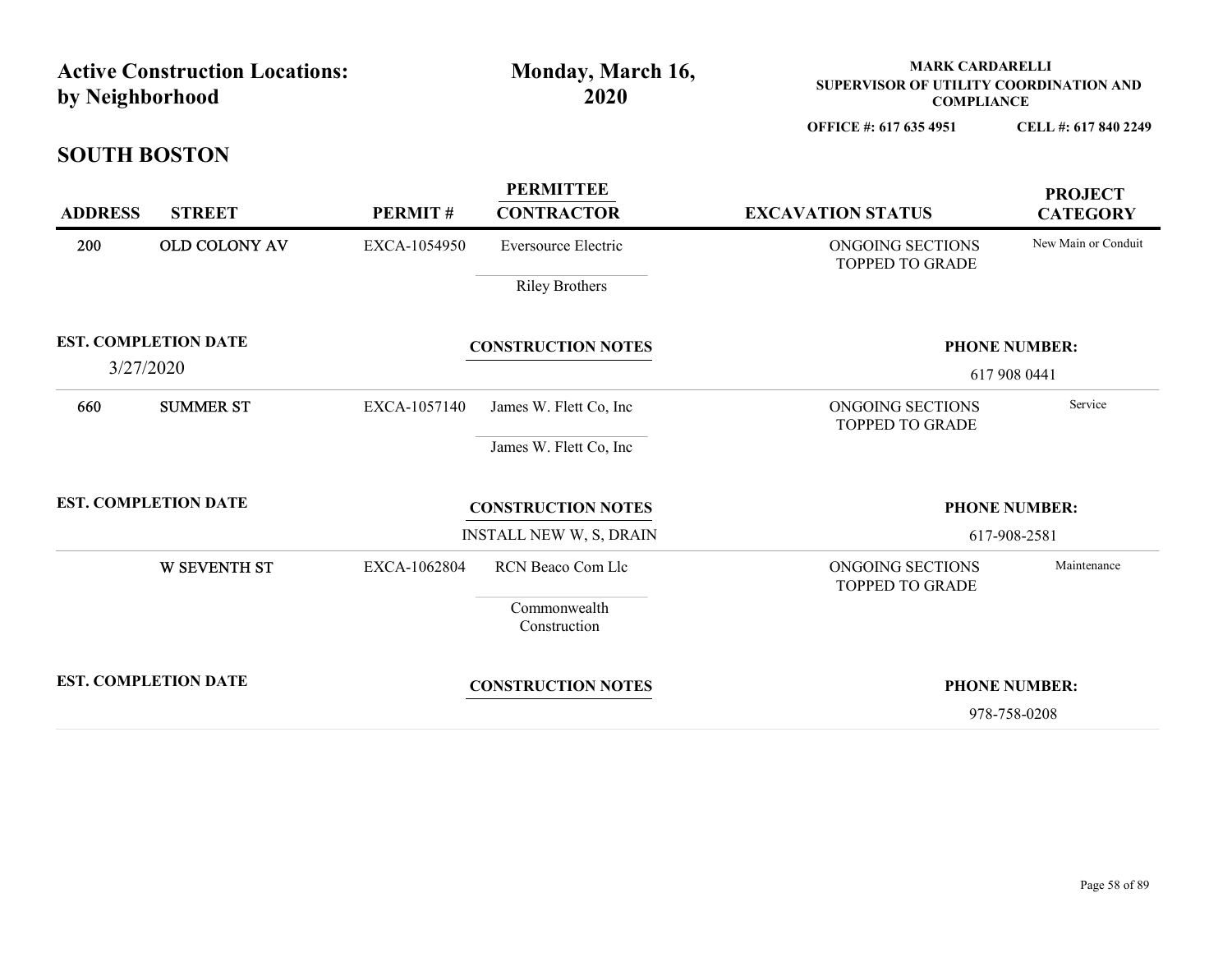|                | <b>Active Construction Locations:</b><br>by Neighborhood |              | Monday, March 16,<br>2020                                          |                      | <b>MARK CARDARELLI</b><br>SUPERVISOR OF UTILITY COORDINATION AND<br><b>COMPLIANCE</b> |                                      |
|----------------|----------------------------------------------------------|--------------|--------------------------------------------------------------------|----------------------|---------------------------------------------------------------------------------------|--------------------------------------|
|                | <b>SOUTH BOSTON</b>                                      |              |                                                                    |                      | OFFICE #: 617 635 4951                                                                | CELL #: 617 840 2249                 |
| <b>ADDRESS</b> | <b>STREET</b>                                            | PERMIT#      | <b>PERMITTEE</b><br><b>CONTRACTOR</b>                              |                      | <b>EXCAVATION STATUS</b>                                                              | <b>PROJECT</b><br><b>CATEGORY</b>    |
|                | <b>WENDELLER ST</b>                                      | EMER-1047400 | Eversource Electric                                                |                      | ONGOING SECTIONS<br>TOPPED TO GRADE                                                   | <b>EMERGENCY</b>                     |
| AT: DEVINE WAY |                                                          |              | Eversource Electric                                                |                      |                                                                                       |                                      |
|                | <b>EST. COMPLETION DATE</b><br>3/11/2020                 |              | <b>CONSTRUCTION NOTES</b><br>Emergency - Cable Replacement         |                      |                                                                                       | <b>PHONE NUMBER:</b><br>811-592-2000 |
| 459            | <b>WEST BROADWAY</b>                                     | EXCA-1053900 | National Grid<br>National Grid                                     |                      | TEMP TO GRADE                                                                         | <b>MAINTENANCE</b>                   |
|                | <b>EST. COMPLETION DATE</b><br>3/20/2020                 |              | <b>CONSTRUCTION NOTES</b><br><b>ABANDON SERVICE</b>                |                      |                                                                                       | <b>PHONE NUMBER:</b><br>617-822-5424 |
|                | WEST FOURTH ST<br>AT: DORCHESTER AVE                     |              | EXCA-1011748 Massachusetts Bay Transit<br>Author<br>Middlesex Corp | <b>6 PLATES USED</b> | PLATES RECESSED                                                                       | <b>SERVICE</b>                       |
|                | <b>EST. COMPLETION DATE</b><br>2/28/2020                 |              | <b>CONSTRUCTION NOTES</b><br><b>INSTALL DUCT BANK</b>              |                      |                                                                                       | <b>PHONE NUMBER:</b><br>9783393417   |
|                | WEST HOWELL ST                                           | EMER-972154  | Comcast                                                            |                      | ONGOING SECTIONS                                                                      | <b>EMERGENCY</b>                     |
|                | AT: JAN KARSKI WAY                                       |              | Comcast                                                            |                      | TOPPED TO GRADE                                                                       |                                      |
|                | <b>EST. COMPLETION DATE</b><br>3/11/2020                 |              | <b>CONSTRUCTION NOTES</b><br>Emergency - Cable Repair              |                      |                                                                                       | <b>PHONE NUMBER:</b>                 |
|                |                                                          |              |                                                                    |                      |                                                                                       | 800-556-9979                         |

## Page 59 of 89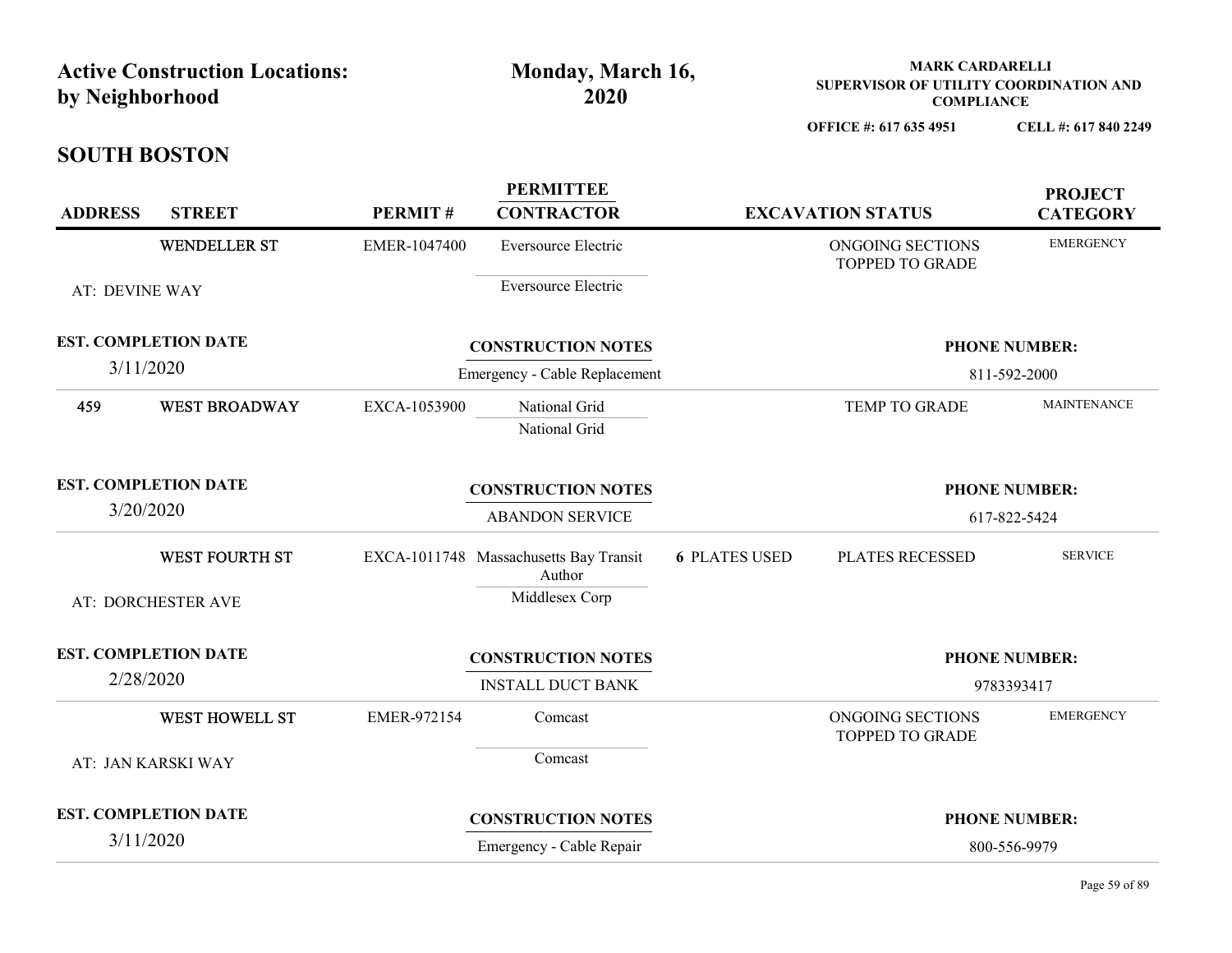|                                       | <b>Active Construction Locations:</b> |         | Monday, March 16,                     | <b>MARK CARDARELLI</b>                                      |                                   |
|---------------------------------------|---------------------------------------|---------|---------------------------------------|-------------------------------------------------------------|-----------------------------------|
| by Neighborhood                       |                                       |         | 2020                                  | SUPERVISOR OF UTILITY COORDINATION AND<br><b>COMPLIANCE</b> |                                   |
|                                       |                                       |         |                                       | OFFICE #: 617 635 4951                                      | CELL #: 617 840 2249              |
|                                       |                                       |         |                                       |                                                             |                                   |
| <b>SOUTH BOSTON</b><br><b>ADDRESS</b> | <b>STREET</b>                         | PERMIT# | <b>PERMITTEE</b><br><b>CONTRACTOR</b> | <b>EXCAVATION STATUS</b>                                    | <b>PROJECT</b><br><b>CATEGORY</b> |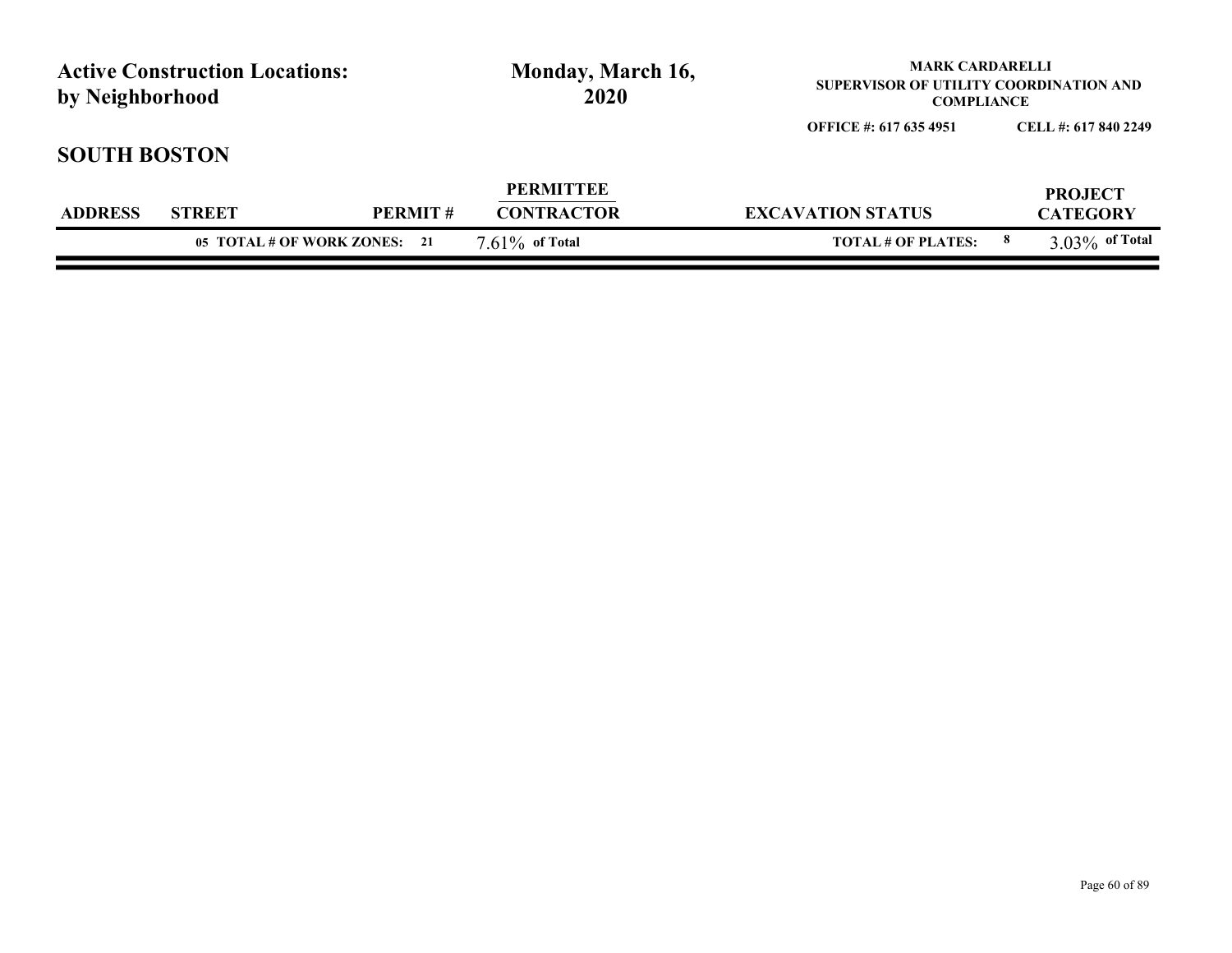|                 | <b>Active Construction Locations:</b>      |              | Monday, March 16,                                                           |                      | <b>MARK CARDARELLI</b>                                      |                                      |
|-----------------|--------------------------------------------|--------------|-----------------------------------------------------------------------------|----------------------|-------------------------------------------------------------|--------------------------------------|
| by Neighborhood |                                            |              | 2020                                                                        |                      | SUPERVISOR OF UTILITY COORDINATION AND<br><b>COMPLIANCE</b> |                                      |
|                 |                                            |              |                                                                             |                      | OFFICE #: 617 635 4951                                      | CELL #: 617 840 2249                 |
| <b>ADDRESS</b>  | SOUTH DORCHESTER/MATTAPAN<br><b>STREET</b> | PERMIT#      | <b>PERMITTEE</b><br><b>CONTRACTOR</b>                                       |                      | <b>EXCAVATION STATUS</b>                                    | <b>PROJECT</b><br><b>CATEGORY</b>    |
| 1108            | <b>ADAMS ST</b>                            | EMER-1035272 | National Grid<br>National Grid                                              |                      | ONGOING SECTIONS<br>TOPPED TO GRADE                         | <b>EMERGENCY</b>                     |
| 3/11/2020       | <b>EST. COMPLETION DATE</b>                |              | <b>CONSTRUCTION NOTES</b><br>Grade 1 Gas Leak                               |                      |                                                             | <b>PHONE NUMBER:</b><br>877-304-1148 |
| 12              | <b>ALBAN ST</b>                            | EMER-1035265 | National Grid                                                               |                      | <b>NO START</b>                                             | <b>EMERGENCY</b>                     |
|                 | <b>EST. COMPLETION DATE</b>                |              | <b>CONSTRUCTION NOTES</b><br>Grade 1 Gas Leak                               |                      |                                                             |                                      |
| 3 <sup>1</sup>  | <b>ASPINWALL ST</b>                        |              | EXCA-1048189 LL. Excavation & Utilities<br>LL. Excavation & Utilities       | <b>3 PLATES USED</b> | <b>PLATED</b>                                               | <b>SERVICE</b>                       |
| 3/3/2020        | <b>EST. COMPLETION DATE</b>                |              | <b>CONSTRUCTION NOTES</b><br>CUT AND CAP WATER SEWER FOR DEMO               |                      |                                                             | <b>PHONE NUMBER:</b><br>617-980-3924 |
| $\overline{7}$  | <b>BALINA PL</b>                           | EXCA-1019231 | J Joyce Excavation<br>J Joyce Excavation                                    |                      | <b>DOWN IN BINDER</b><br><b>AWAITING TOP</b>                | <b>SERVICE</b>                       |
| 1/30/2020       | <b>EST. COMPLETION DATE</b>                |              | <b>CONSTRUCTION NOTES</b><br>INSTALLATION OF WATER SEWER FIREPIPE AND DRAIN |                      |                                                             | <b>PHONE NUMBER:</b><br>617-593-0973 |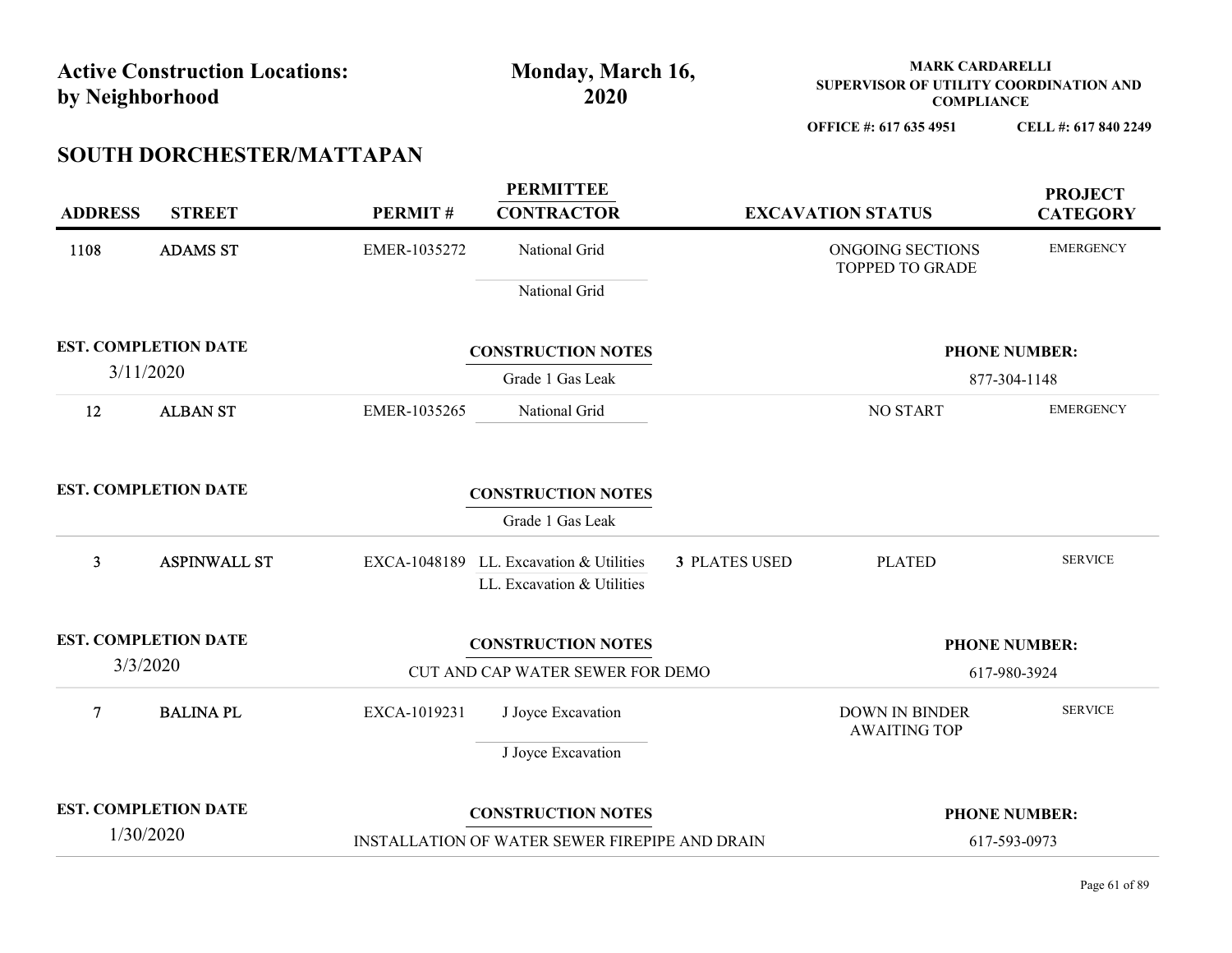|                |                                                          |              |                                       | <b>MARK CARDARELLI</b>                      |                                   |
|----------------|----------------------------------------------------------|--------------|---------------------------------------|---------------------------------------------|-----------------------------------|
|                | <b>Active Construction Locations:</b><br>by Neighborhood |              | Monday, March 16,<br>2020             | SUPERVISOR OF UTILITY COORDINATION AND      |                                   |
|                |                                                          |              |                                       | <b>COMPLIANCE</b><br>OFFICE #: 617 635 4951 | CELL #: 617 840 2249              |
|                | SOUTH DORCHESTER/MATTAPAN                                |              |                                       |                                             |                                   |
| <b>ADDRESS</b> | <b>STREET</b>                                            | PERMIT#      | <b>PERMITTEE</b><br><b>CONTRACTOR</b> | <b>EXCAVATION STATUS</b>                    | <b>PROJECT</b><br><b>CATEGORY</b> |
| 783            | <b>BLUE HILL AV</b>                                      | EXCA-971859  | MassDOT                               | ONGOING SECTIONS<br>TOPPED TO GRADE         | <b>CAPITAL</b>                    |
|                | FROM: AMERICAN LEGION<br>TO: DONALD                      |              | AR Belli                              |                                             |                                   |
|                | <b>EST. COMPLETION DATE</b>                              |              | <b>CONSTRUCTION NOTES</b>             |                                             | <b>PHONE NUMBER:</b>              |
|                | 2/29/2020                                                |              | INSTALL INTERCONNECT TRAFFIC CONDUIT  |                                             | 617-893-9288                      |
| 1089           | <b>BLUE HILL AV</b>                                      | EXCA-1003982 | MassDOT                               | ONGOING SECTIONS<br><b>TOPPED TO GRADE</b>  | <b>CAPITAL</b>                    |
|                | FROM: JOHNSTON<br>TO: BALSAM                             |              | AR Belli                              |                                             |                                   |
|                | <b>EST. COMPLETION DATE</b>                              |              | <b>CONSTRUCTION NOTES</b>             |                                             | <b>PHONE NUMBER:</b>              |
|                | 2/29/2020                                                |              | INSTALL INTERCONNECT TRAFFIC CONDUIT  |                                             | 617-893-9288                      |
| 1137           | <b>BLUE HILL AV</b>                                      | EXCA-971852  | MassDOT                               | ONGOING SECTIONS<br><b>TOPPED TO GRADE</b>  | <b>CAPITAL</b>                    |
|                | FROM: WOODROW<br>TO: MORTON                              |              | AR Belli                              |                                             |                                   |
|                | <b>EST. COMPLETION DATE</b>                              |              | <b>CONSTRUCTION NOTES</b>             |                                             | <b>PHONE NUMBER:</b>              |
|                | 2/29/2020                                                |              | INSTALL INTERCONNECT TRAFFIC CONDUIT  |                                             | 617-893-9288                      |
| 1141           | <b>BLUE HILL AV</b>                                      | EXCA-1003973 | MassDOT                               | ONGOING SECTIONS<br><b>TOPPED TO GRADE</b>  | <b>CAPITAL</b>                    |
|                | <b>FROM: BAIRD</b><br>TO: WOODROW                        |              | AR Belli                              |                                             |                                   |
|                | <b>EST. COMPLETION DATE</b>                              |              | <b>CONSTRUCTION NOTES</b>             |                                             | <b>PHONE NUMBER:</b>              |
|                | 2/29/2020                                                |              |                                       |                                             |                                   |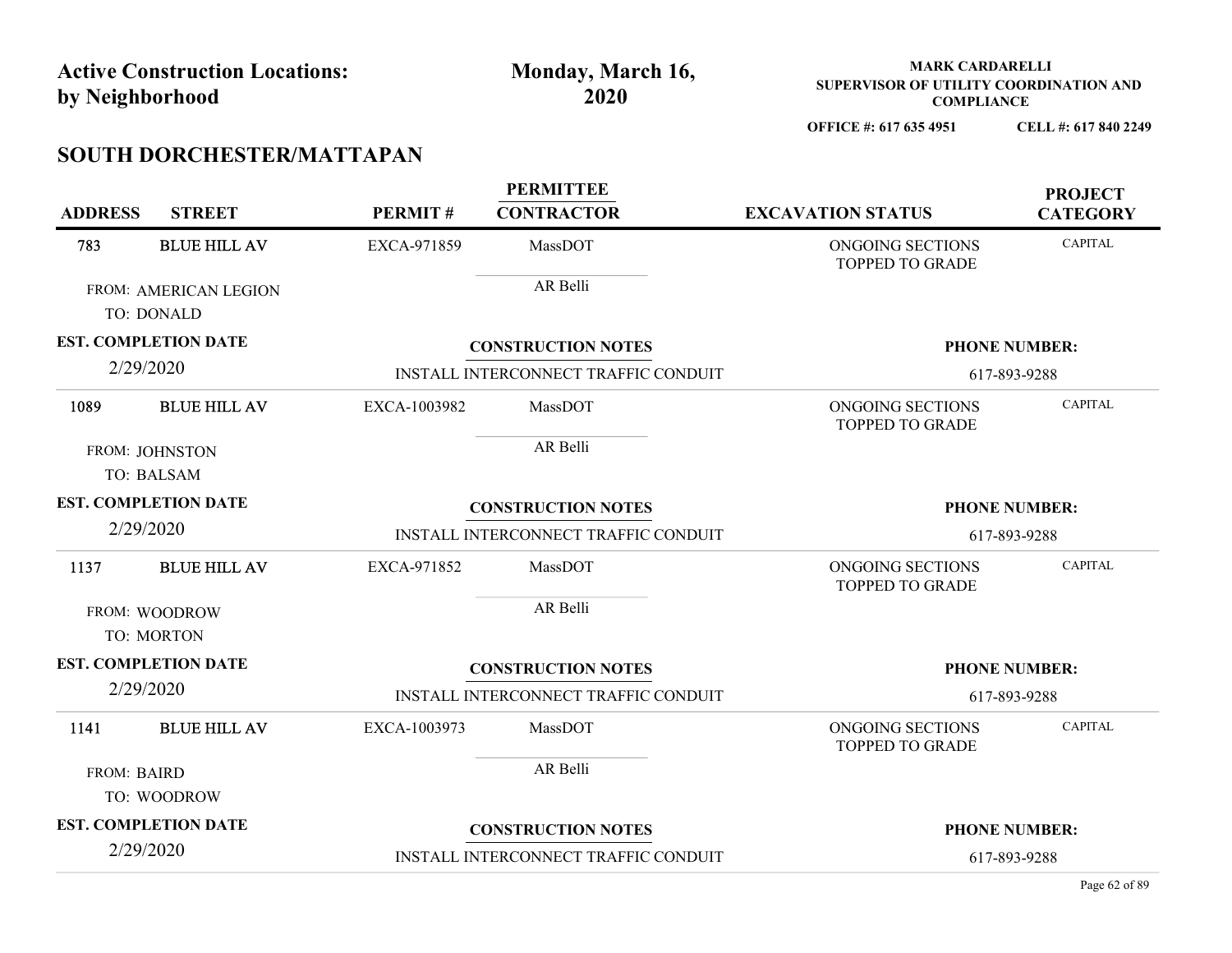| <b>Active Construction Locations:</b><br>by Neighborhood |                             |              | Monday, March 16,<br>2020                  |               | <b>MARK CARDARELLI</b><br>SUPERVISOR OF UTILITY COORDINATION AND<br><b>COMPLIANCE</b> |                                   |  |
|----------------------------------------------------------|-----------------------------|--------------|--------------------------------------------|---------------|---------------------------------------------------------------------------------------|-----------------------------------|--|
|                                                          | SOUTH DORCHESTER/MATTAPAN   |              |                                            |               | OFFICE #: 617 635 4951                                                                | CELL #: 617 840 2249              |  |
| <b>ADDRESS</b>                                           | <b>STREET</b>               | PERMIT#      | <b>PERMITTEE</b><br><b>CONTRACTOR</b>      |               | <b>EXCAVATION STATUS</b>                                                              | <b>PROJECT</b><br><b>CATEGORY</b> |  |
| 1165                                                     | <b>BLUE HILL AV</b>         | EXCA-1055431 | National Grid<br>National Grid             | 2 PLATES USED | <b>PLATED</b>                                                                         | <b>MAINTENANCE</b>                |  |
|                                                          | <b>EST. COMPLETION DATE</b> |              | <b>CONSTRUCTION NOTES</b>                  |               |                                                                                       | <b>PHONE NUMBER:</b>              |  |
|                                                          | 3/21/2020                   |              | <b>GAS LEAK REPAIR / 1033521</b>           |               |                                                                                       | 617-822-5424                      |  |
| 1590                                                     | <b>BLUE HILL AV</b>         | EMER-1042157 | Eversource Electric<br>Eversource Electric |               | ONGOING SECTIONS<br>TOPPED TO GRADE                                                   | <b>EMERGENCY</b>                  |  |
|                                                          | <b>EST. COMPLETION DATE</b> |              | <b>CONSTRUCTION NOTES</b>                  |               |                                                                                       | <b>PHONE NUMBER:</b>              |  |
|                                                          | 2/27/2020                   |              | Emergency - Manhole Structural Repair      |               | 800-592-2000                                                                          |                                   |  |
| 1293                                                     | <b>BLUE HILL AV</b>         | EMER-1035250 | National Grid                              | 2 PLATES USED | <b>PLATED</b>                                                                         | <b>EMERGENCY</b>                  |  |
|                                                          | <b>EST. COMPLETION DATE</b> |              | <b>CONSTRUCTION NOTES</b>                  |               |                                                                                       |                                   |  |
|                                                          |                             |              | Grade 1 Gas Leak                           |               |                                                                                       |                                   |  |
| 1293                                                     | <b>BLUE HILL AV</b>         | EMER-1035260 | National Grid                              |               | ONGOING SECTIONS<br>TOPPED TO GRADE                                                   | <b>EMERGENCY</b>                  |  |
|                                                          | <b>EST. COMPLETION DATE</b> |              | <b>CONSTRUCTION NOTES</b>                  |               |                                                                                       |                                   |  |
|                                                          |                             |              | Grade 1 Gas Leak                           |               |                                                                                       |                                   |  |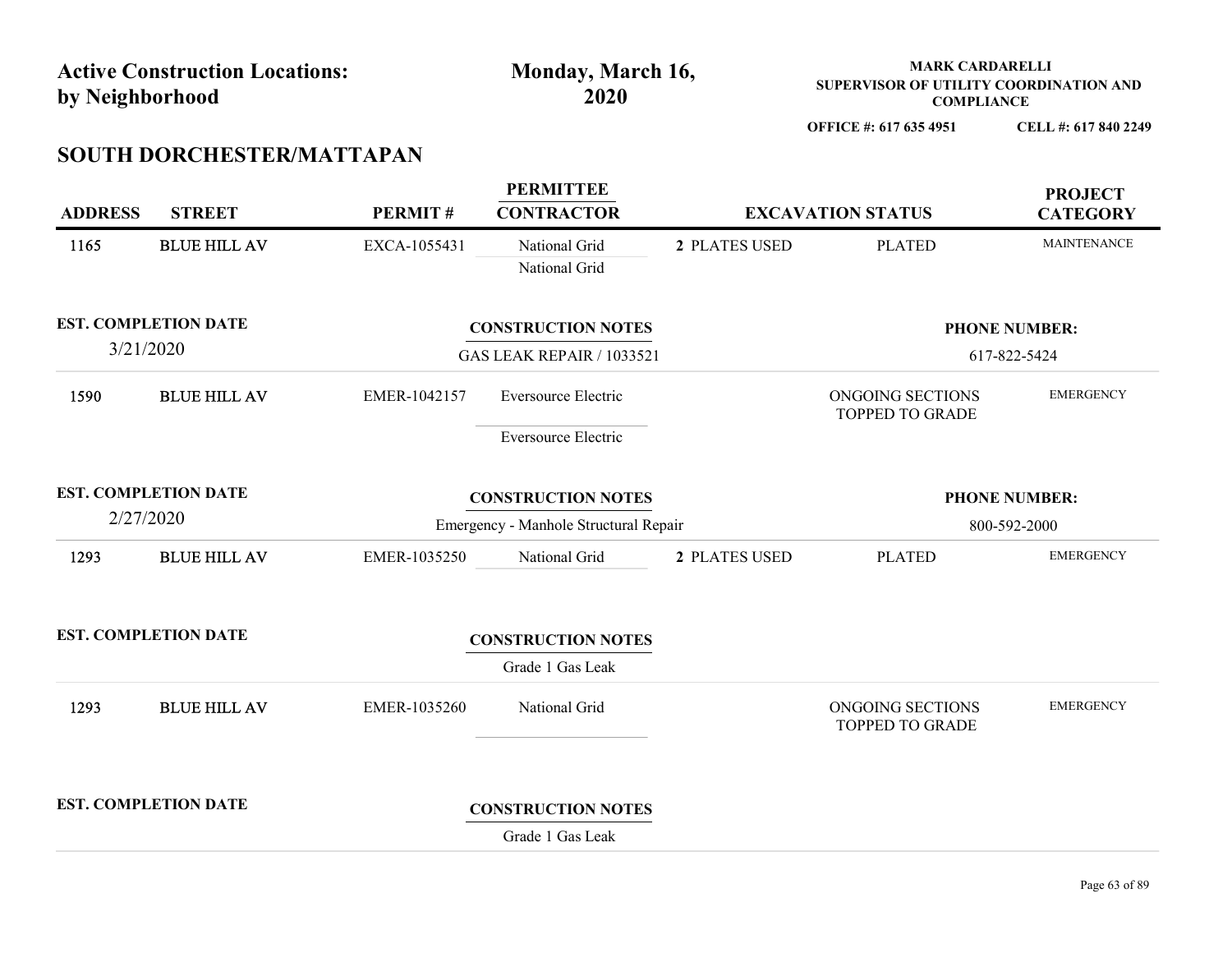| by Neighborhood             | <b>Active Construction Locations:</b> |              | Monday, March 16,<br>2020            |                      | <b>MARK CARDARELLI</b><br>SUPERVISOR OF UTILITY COORDINATION AND<br><b>COMPLIANCE</b> |                      |
|-----------------------------|---------------------------------------|--------------|--------------------------------------|----------------------|---------------------------------------------------------------------------------------|----------------------|
|                             |                                       |              |                                      |                      | OFFICE #: 617 635 4951                                                                | CELL #: 617 840 2249 |
|                             | SOUTH DORCHESTER/MATTAPAN             |              |                                      |                      |                                                                                       |                      |
|                             |                                       |              | <b>PERMITTEE</b>                     |                      |                                                                                       | <b>PROJECT</b>       |
| <b>ADDRESS</b>              | <b>STREET</b>                         | PERMIT#      | <b>CONTRACTOR</b>                    |                      | <b>EXCAVATION STATUS</b>                                                              | <b>CATEGORY</b>      |
| 36                          | <b>BURMAH ST</b>                      | EMER-1051521 | <b>BWSC</b>                          |                      | ONGOING SECTIONS<br>TOPPED TO GRADE                                                   | <b>EMERGENCY</b>     |
| <b>EST. COMPLETION DATE</b> |                                       |              | <b>CONSTRUCTION NOTES</b>            |                      |                                                                                       |                      |
|                             |                                       |              | Dig in Doubt (Leak on Service)       |                      |                                                                                       |                      |
| 50                          | <b>CEDAR ST</b>                       | EXCA-1043672 | National Grid                        | <b>4 PLATES USED</b> | <b>PLATED</b>                                                                         | NEW CONDUIT          |
|                             |                                       |              | Feeney Brothers<br>Excavation        |                      |                                                                                       | <b>AND/OR MAIN</b>   |
| <b>EST. COMPLETION DATE</b> |                                       |              | <b>CONSTRUCTION NOTES</b>            |                      |                                                                                       | <b>PHONE NUMBER:</b> |
| 2/21/2020                   |                                       |              | INSTALLATION OF GAS MAIN / TEST PITS |                      |                                                                                       | 617-901-4510         |
|                             | <b>CORMAN RD</b>                      | EMER-1047357 | Eversource Electric                  |                      | ONGOING SECTIONS<br>TOPPED TO GRADE                                                   | <b>EMERGENCY</b>     |
| 3 <sup>7</sup>              |                                       |              | Eversource Electric                  |                      |                                                                                       |                      |
|                             |                                       |              |                                      |                      |                                                                                       |                      |
| <b>EST. COMPLETION DATE</b> |                                       |              | <b>CONSTRUCTION NOTES</b>            |                      |                                                                                       | <b>PHONE NUMBER:</b> |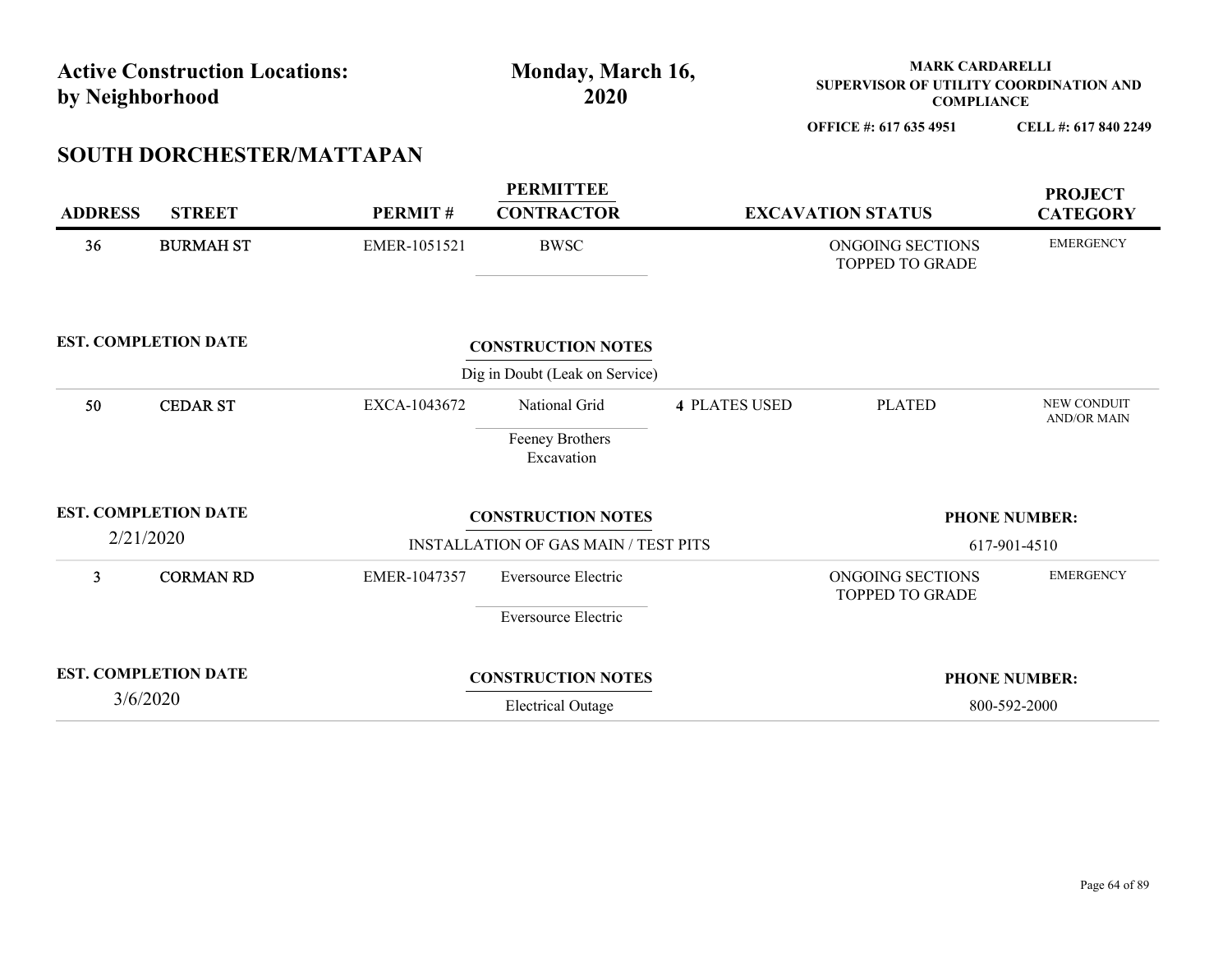| by Neighborhood | <b>Active Construction Locations:</b>   |              | Monday, March 16,<br>2020                                    |                          | <b>MARK CARDARELLI</b><br>SUPERVISOR OF UTILITY COORDINATION AND<br><b>COMPLIANCE</b> |  |                                                              |
|-----------------|-----------------------------------------|--------------|--------------------------------------------------------------|--------------------------|---------------------------------------------------------------------------------------|--|--------------------------------------------------------------|
|                 | SOUTH DORCHESTER/MATTAPAN               |              |                                                              |                          | OFFICE #: 617 635 4951                                                                |  | CELL #: 617 840 2249                                         |
| <b>ADDRESS</b>  | <b>STREET</b>                           | PERMIT#      | <b>PERMITTEE</b><br><b>CONTRACTOR</b>                        | <b>EXCAVATION STATUS</b> |                                                                                       |  | <b>PROJECT</b><br><b>CATEGORY</b>                            |
| 864             | <b>CUMMINS HWY</b>                      | EXCA-963605  | National Grid<br>Feeney Brothers<br>Excavation               |                          | TEMP TO GRADE                                                                         |  | NEW CONDUIT<br><b>AND/OR MAIN</b>                            |
| 2/29/2020       | <b>EST. COMPLETION DATE</b>             |              | <b>CONSTRUCTION NOTES</b><br><b>INSTALLATION OF GAS MAIN</b> | <b>Linear Feet:</b>      | 700                                                                                   |  | <b>PHONE NUMBER:</b><br>877-304-1203                         |
| 592<br>AT: 634  | <b>CUMMINS HWY</b>                      | EXCA-1045923 | National Grid<br>Feeney Brothers<br>Excavation               |                          | <b>SAW CUTS</b>                                                                       |  | NEW CONDUIT<br>$\operatorname{AND} / \operatorname{OR}$ MAIN |
| 3/20/2020       | <b>EST. COMPLETION DATE</b>             |              | <b>CONSTRUCTION NOTES</b><br><b>INSTALLATION OF GAS MAIN</b> |                          |                                                                                       |  | <b>PHONE NUMBER:</b><br>857-385-8198                         |
| 648             | <b>CUMMINS HWY</b>                      | EMER-1047408 | Eversource Electric<br>Eversource Electric                   |                          | ONGOING SECTIONS<br><b>TOPPED TO GRADE</b>                                            |  | <b>EMERGENCY</b>                                             |
|                 | <b>EST. COMPLETION DATE</b><br>3/6/2020 |              | <b>CONSTRUCTION NOTES</b><br><b>Electrical Outage</b>        |                          |                                                                                       |  | <b>PHONE NUMBER:</b><br>800-592-2000                         |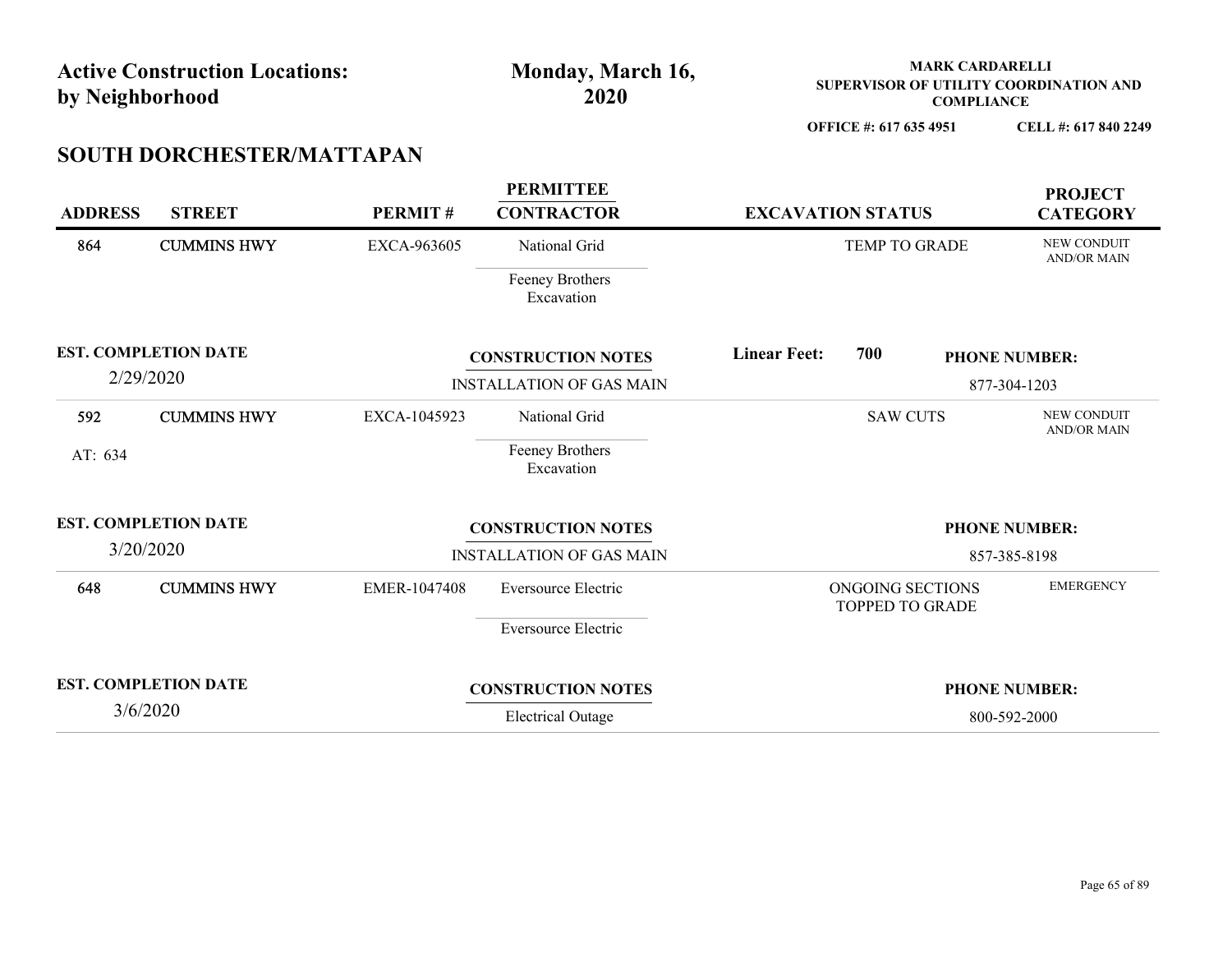| by Neighborhood | <b>Active Construction Locations:</b>    |              | Monday, March 16,<br>2020                                  |                     | <b>MARK CARDARELLI</b><br>SUPERVISOR OF UTILITY COORDINATION AND<br><b>COMPLIANCE</b> |                                      |
|-----------------|------------------------------------------|--------------|------------------------------------------------------------|---------------------|---------------------------------------------------------------------------------------|--------------------------------------|
|                 | SOUTH DORCHESTER/MATTAPAN                |              |                                                            |                     | OFFICE #: 617 635 4951                                                                | CELL #: 617 840 2249                 |
| <b>ADDRESS</b>  | <b>STREET</b>                            | PERMIT#      | <b>PERMITTEE</b><br><b>CONTRACTOR</b>                      |                     | <b>EXCAVATION STATUS</b>                                                              | <b>PROJECT</b><br><b>CATEGORY</b>    |
| 747             | <b>CUMMINS HWY</b>                       | EMER-1047409 | Eversource Electric<br>Eversource Electric                 |                     | ONGOING SECTIONS<br>TOPPED TO GRADE                                                   | <b>EMERGENCY</b>                     |
|                 | <b>EST. COMPLETION DATE</b><br>3/6/2020  |              | <b>CONSTRUCTION NOTES</b><br><b>Electrical Outage</b>      |                     |                                                                                       | <b>PHONE NUMBER:</b><br>800-592-2000 |
| 751             | <b>CUMMINS HWY</b>                       | EXCA-227398  | Eversource Electric<br>Mirra Company Co.                   |                     | ONGOING SECTIONS<br>TOPPED TO GRADE                                                   | Drilling                             |
|                 | <b>EST. COMPLETION DATE</b>              |              | <b>CONSTRUCTION NOTES</b>                                  |                     |                                                                                       | <b>PHONE NUMBER:</b><br>978-758-0239 |
| 648             | <b>CUMMINS HWY</b>                       | EXCA-227398  | Eversource Electric<br>Mirra Company Co.                   |                     | ONGOING SECTIONS<br><b>TOPPED TO GRADE</b>                                            | Drilling                             |
|                 | <b>EST. COMPLETION DATE</b><br>3/13/2020 |              | <b>CONSTRUCTION NOTES</b>                                  |                     |                                                                                       | <b>PHONE NUMBER:</b><br>978-758-0256 |
| 548 - 592       | <b>CUMMINS HWY</b>                       | EXCA-1045926 | NATIONAL GRID<br><b>FEENEY BROS</b>                        |                     | 1 PLATES USED PLATES PINNED & BERMED                                                  | <b>NEW MAIN</b>                      |
|                 | <b>EST. COMPLETION DATE</b><br>3/20/2020 |              | <b>CONSTRUCTION NOTES</b><br><b>INSTALL GAS MAIN RELAY</b> | <b>Linear Feet:</b> | 1182                                                                                  |                                      |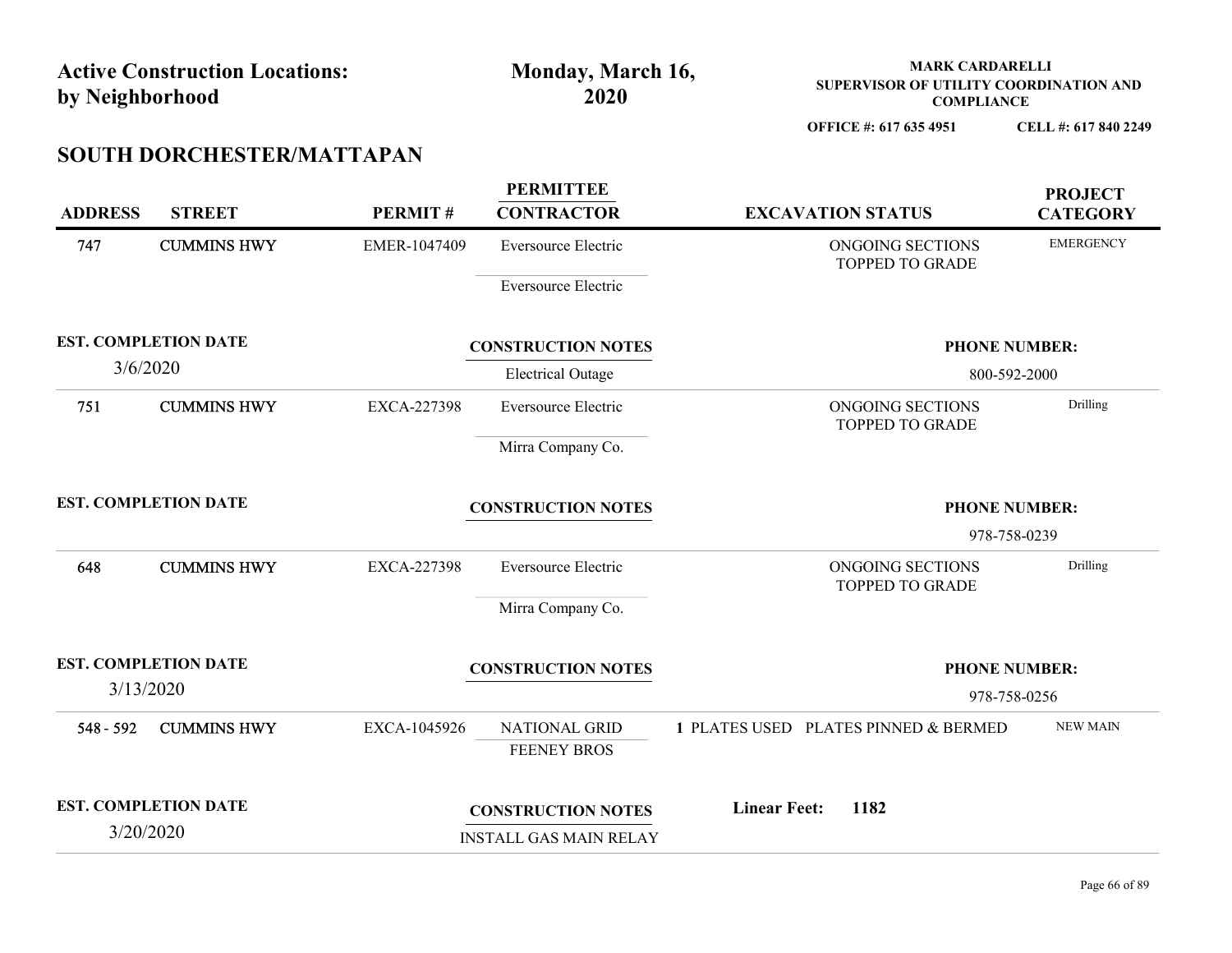| by Neighborhood                          | <b>Active Construction Locations:</b> |              | Monday, March 16,<br>2020                                    |                                                 |                                            | <b>MARK CARDARELLI</b><br><b>COMPLIANCE</b> | SUPERVISOR OF UTILITY COORDINATION AND |
|------------------------------------------|---------------------------------------|--------------|--------------------------------------------------------------|-------------------------------------------------|--------------------------------------------|---------------------------------------------|----------------------------------------|
|                                          | SOUTH DORCHESTER/MATTAPAN             |              |                                                              |                                                 | OFFICE #: 617 635 4951                     |                                             | CELL #: 617 840 2249                   |
| <b>ADDRESS</b>                           | <b>STREET</b>                         | PERMIT#      | <b>PERMITTEE</b><br><b>CONTRACTOR</b>                        |                                                 | <b>EXCAVATION STATUS</b>                   |                                             | <b>PROJECT</b><br><b>CATEGORY</b>      |
| 2259                                     | <b>DORCHESTER AV</b>                  | EXCA-1053855 | National Grid<br>National Grid                               |                                                 | ONGOING SECTIONS<br><b>TOPPED TO GRADE</b> |                                             | Maintenance                            |
| <b>EST. COMPLETION DATE</b>              |                                       |              | <b>CONSTRUCTION NOTES</b>                                    |                                                 |                                            |                                             | <b>PHONE NUMBER:</b><br>6178225424     |
| $1 - 8$                                  | <b>ELENE ST</b>                       | EXCA-1000221 | National Grid<br>Feeney Brothers<br>Excavation               | <b>6 PLATES USED PLATES PINNED &amp; BERMED</b> |                                            |                                             | NEW CONDUIT<br><b>AND/OR MAIN</b>      |
| <b>EST. COMPLETION DATE</b><br>2/21/2020 |                                       |              | <b>CONSTRUCTION NOTES</b><br><b>INSTALLATION OF GAS MAIN</b> | <b>Linear Feet:</b>                             | 145                                        |                                             | <b>PHONE NUMBER:</b><br>857-385-8198   |
| 53                                       | <b>EVELYN ST</b>                      | EXCA-1034880 | National Grid<br>Feeney Brothers<br>Excavation               | 5 PLATES USED PLATES PINNED & BERMED            |                                            |                                             | NEW CONDUIT<br>AND/OR MAIN             |
| <b>EST. COMPLETION DATE</b><br>2/29/2020 |                                       |              | <b>CONSTRUCTION NOTES</b><br>INSTALLATION OF GAS MAIN        | <b>Linear Feet:</b>                             | 920                                        |                                             | <b>PHONE NUMBER:</b><br>857-385-8198   |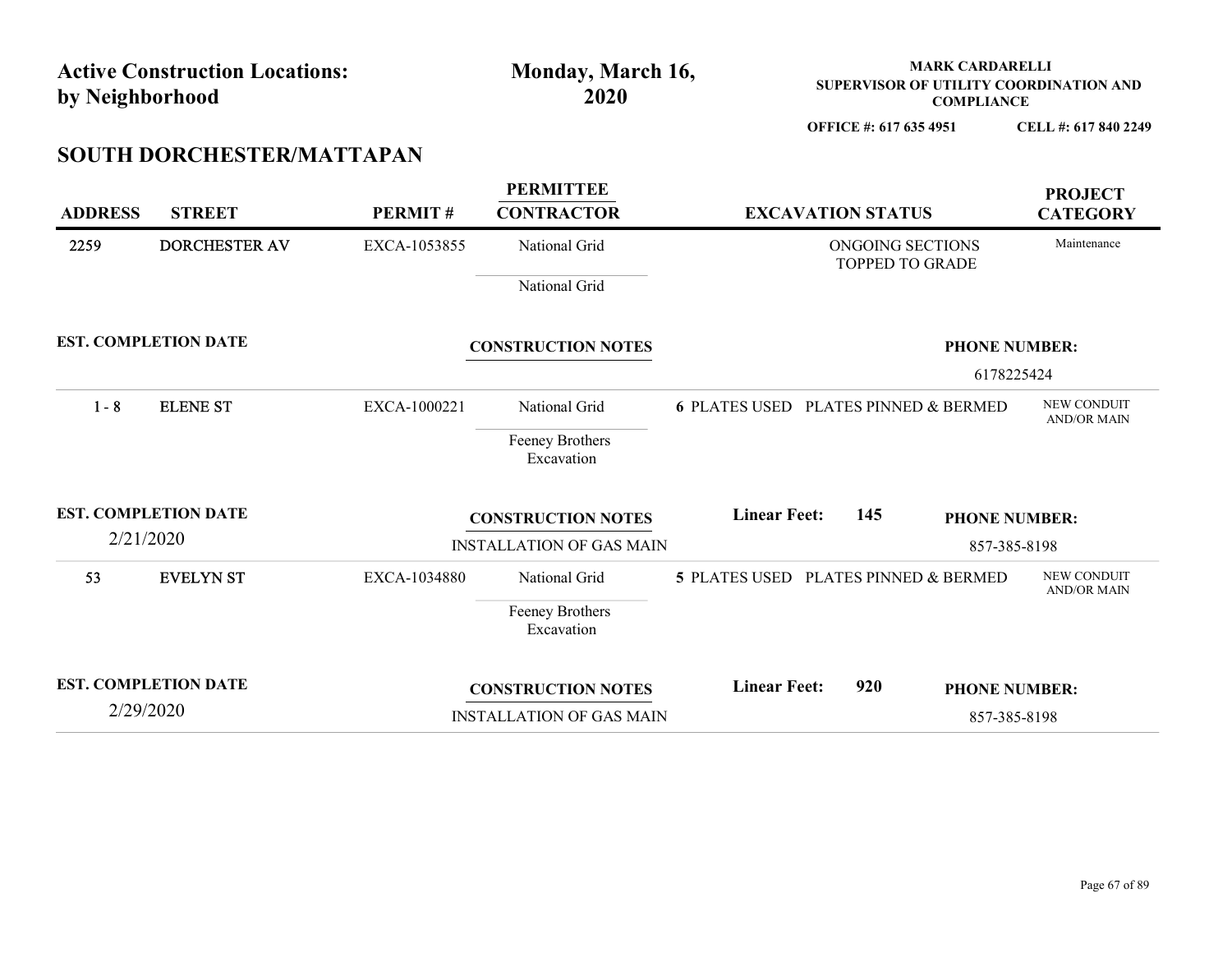| by Neighborhood | <b>Active Construction Locations:</b>      |                | Monday, March 16,<br>2020                                          | <b>MARK CARDARELLI</b><br>SUPERVISOR OF UTILITY COORDINATION AND<br><b>COMPLIANCE</b> |                                      |
|-----------------|--------------------------------------------|----------------|--------------------------------------------------------------------|---------------------------------------------------------------------------------------|--------------------------------------|
|                 |                                            |                |                                                                    | OFFICE #: 617 635 4951                                                                | CELL #: 617 840 2249                 |
| <b>ADDRESS</b>  | SOUTH DORCHESTER/MATTAPAN<br><b>STREET</b> | <b>PERMIT#</b> | <b>PERMITTEE</b><br><b>CONTRACTOR</b>                              | <b>EXCAVATION STATUS</b>                                                              | <b>PROJECT</b><br><b>CATEGORY</b>    |
|                 | <b>FREEPORT ST</b>                         | EMER-1042170   | Eversource Electric                                                | ONGOING SECTIONS<br>TOPPED TO GRADE                                                   | <b>EMERGENCY</b>                     |
|                 | AT: MORRISSEY BLVD                         |                |                                                                    |                                                                                       |                                      |
|                 | <b>EST. COMPLETION DATE</b>                |                | <b>CONSTRUCTION NOTES</b><br>Emergency - Manhole Structural Repair |                                                                                       |                                      |
|                 | <b>FULLER ST</b>                           | EMER-1035689   | National Grid                                                      | ONGOING SECTIONS<br>TOPPED TO GRADE                                                   | <b>EMERGENCY</b>                     |
|                 | <b>EST. COMPLETION DATE</b>                |                | <b>CONSTRUCTION NOTES</b><br>Grade 1 Gas Leak                      |                                                                                       |                                      |
| 610             | <b>GALLIVAN BLVD</b>                       | EMER-1035674   | National Grid<br>National Grid                                     | ONGOING SECTIONS<br>TOPPED TO GRADE                                                   | <b>EMERGENCY</b>                     |
|                 | <b>EST. COMPLETION DATE</b><br>3/12/2020   |                | <b>CONSTRUCTION NOTES</b><br>Grade 1 Gas Leak                      |                                                                                       | <b>PHONE NUMBER:</b><br>877-304-1148 |
| 52              | <b>HAZLETON ST</b>                         | EMER-1051519   | <b>BWSC</b><br><b>BWSC</b>                                         | ONGOING SECTIONS<br>TOPPED TO GRADE                                                   | <b>EMERGENCY</b>                     |
|                 | <b>EST. COMPLETION DATE</b>                |                | <b>CONSTRUCTION NOTES</b>                                          |                                                                                       | <b>PHONE NUMBER:</b>                 |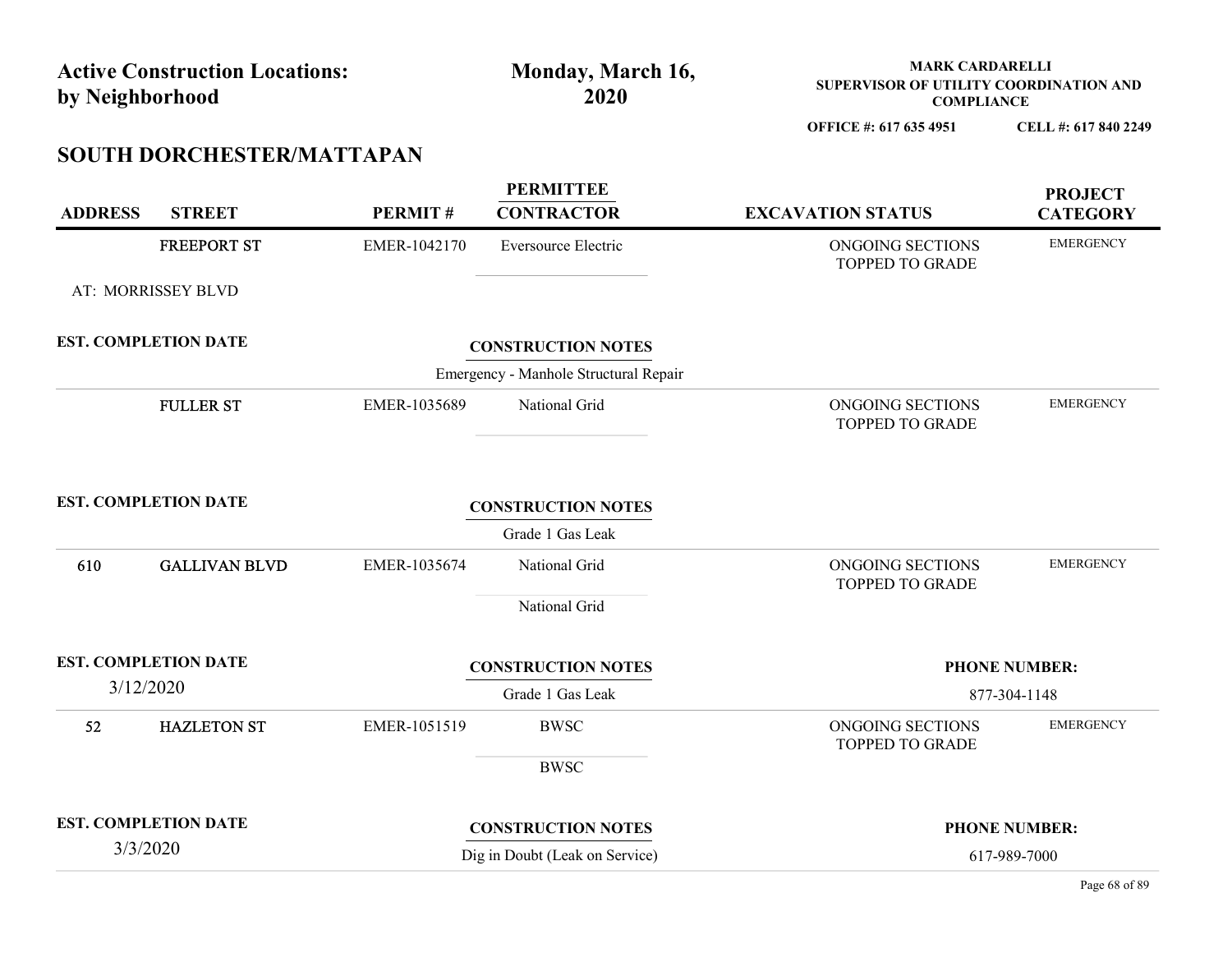| <b>Active Construction Locations:</b><br>by Neighborhood |                                          | Monday, March 16,<br>2020 |                                                          |                     | <b>MARK CARDARELLI</b><br>SUPERVISOR OF UTILITY COORDINATION AND<br><b>COMPLIANCE</b> |                                      |
|----------------------------------------------------------|------------------------------------------|---------------------------|----------------------------------------------------------|---------------------|---------------------------------------------------------------------------------------|--------------------------------------|
|                                                          | SOUTH DORCHESTER/MATTAPAN                |                           |                                                          |                     | OFFICE #: 617 635 4951                                                                | CELL #: 617 840 2249                 |
| <b>ADDRESS</b>                                           | <b>STREET</b>                            | PERMIT#                   | <b>PERMITTEE</b><br><b>CONTRACTOR</b>                    |                     | <b>EXCAVATION STATUS</b>                                                              | <b>PROJECT</b><br><b>CATEGORY</b>    |
| 5 <sub>5</sub>                                           | <b>HOUGHTON ST</b>                       | EXCA-1056633              | Corbett Excavation<br>Corbett Excavation                 |                     | DOWN IN BINDER                                                                        | <b>EMERGENCY</b>                     |
|                                                          | <b>EST. COMPLETION DATE</b><br>2/27/2020 |                           | <b>CONSTRUCTION NOTES</b><br>Sewer Repair (Broken Sewer) |                     |                                                                                       | <b>PHONE NUMBER:</b><br>617-293-4388 |
| <b>11</b>                                                | <b>LITHGOW ST</b>                        | EMER-1035686              | National Grid                                            |                     | ONGOING SECTIONS<br>TOPPED TO GRADE                                                   | <b>EMERGENCY</b>                     |
|                                                          | <b>EST. COMPLETION DATE</b>              |                           | <b>CONSTRUCTION NOTES</b><br>Grade 1 Gas Leak            |                     |                                                                                       |                                      |
| <b>11</b>                                                | <b>LITHGOW ST</b>                        | EMER-1035687              | National Grid                                            |                     | ONGOING SECTIONS<br>TOPPED TO GRADE                                                   | <b>EMERGENCY</b>                     |
|                                                          | <b>EST. COMPLETION DATE</b>              |                           | <b>CONSTRUCTION NOTES</b><br>Grade 1 Gas Leak            |                     |                                                                                       |                                      |
| $1 - 98$                                                 | <b>LORENZO</b>                           | EXCA-1030377              | <b>BWSC</b><br>FED CORP                                  | 3 PLATES USED       | <b>PLATED</b>                                                                         |                                      |
|                                                          | <b>EST. COMPLETION DATE</b><br>3/27/2020 |                           | <b>CONSTRUCTION NOTES</b>                                | <b>Linear Feet:</b> | 245                                                                                   |                                      |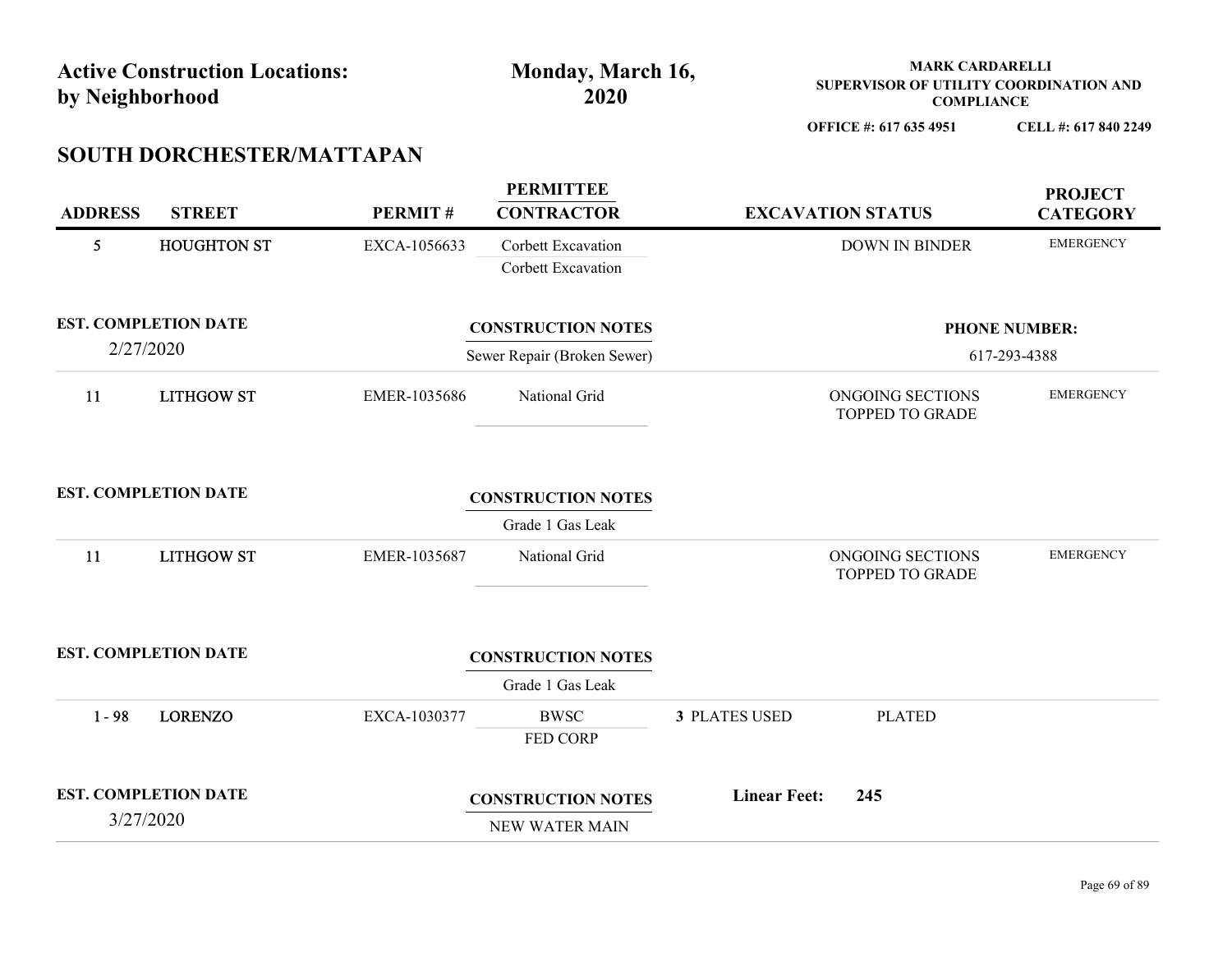| CELL #: 617 840 2249<br>SOUTH DORCHESTER/MATTAPAN<br><b>PERMITTEE</b><br><b>PROJECT</b><br><b>ADDRESS</b><br><b>STREET</b><br>PERMIT#<br><b>CONTRACTOR</b><br><b>EXCAVATION STATUS</b><br><b>CATEGORY</b><br>Maintenance<br>30<br><b>MELLEN ST</b><br>EXCA-833584<br>National Grid<br>ONGOING SECTIONS<br>TOPPED TO GRADE<br>National Grid<br><b>EST. COMPLETION DATE</b><br><b>CONSTRUCTION NOTES</b><br><b>PHONE NUMBER:</b><br>3/27/2020<br>617-822-5424<br><b>MILTON AV</b><br><b>EMERGENCY</b><br>122<br>National Grid<br>EMER-1035671<br>ONGOING SECTIONS<br><b>TOPPED TO GRADE</b><br>National Grid<br><b>EST. COMPLETION DATE</b><br><b>CONSTRUCTION NOTES</b><br><b>PHONE NUMBER:</b><br>3/11/2020<br>Grade 1 Gas Leak<br>877-304-1148<br><b>EMERGENCY</b><br><b>MORTON ST</b><br>1192<br>EMER-1035047<br>National Grid<br>ONGOING SECTIONS<br><b>TOPPED TO GRADE</b><br>National Grid<br><b>EST. COMPLETION DATE</b><br><b>CONSTRUCTION NOTES</b><br><b>PHONE NUMBER:</b><br>2/22/2020<br><b>GAS LEAK REPAIR</b><br>877-304-1148<br><b>EMERGENCY</b><br><b>MORTON ST</b><br>EMER-1047351<br>Eversource Electric<br>ONGOING SECTIONS<br><b>TOPPED TO GRADE</b><br>Eversource Electric<br>AT: EVELYN ST<br><b>EST. COMPLETION DATE</b><br><b>CONSTRUCTION NOTES</b><br><b>PHONE NUMBER:</b><br>3/1/2020 | <b>Active Construction Locations:</b><br>by Neighborhood |  | Monday, March 16,<br>2020 | <b>MARK CARDARELLI</b><br>SUPERVISOR OF UTILITY COORDINATION AND<br><b>COMPLIANCE</b> |  |
|-----------------------------------------------------------------------------------------------------------------------------------------------------------------------------------------------------------------------------------------------------------------------------------------------------------------------------------------------------------------------------------------------------------------------------------------------------------------------------------------------------------------------------------------------------------------------------------------------------------------------------------------------------------------------------------------------------------------------------------------------------------------------------------------------------------------------------------------------------------------------------------------------------------------------------------------------------------------------------------------------------------------------------------------------------------------------------------------------------------------------------------------------------------------------------------------------------------------------------------------------------------------------------------------------------------------|----------------------------------------------------------|--|---------------------------|---------------------------------------------------------------------------------------|--|
|                                                                                                                                                                                                                                                                                                                                                                                                                                                                                                                                                                                                                                                                                                                                                                                                                                                                                                                                                                                                                                                                                                                                                                                                                                                                                                                 |                                                          |  |                           | OFFICE #: 617 635 4951                                                                |  |
|                                                                                                                                                                                                                                                                                                                                                                                                                                                                                                                                                                                                                                                                                                                                                                                                                                                                                                                                                                                                                                                                                                                                                                                                                                                                                                                 |                                                          |  |                           |                                                                                       |  |
|                                                                                                                                                                                                                                                                                                                                                                                                                                                                                                                                                                                                                                                                                                                                                                                                                                                                                                                                                                                                                                                                                                                                                                                                                                                                                                                 |                                                          |  |                           |                                                                                       |  |
|                                                                                                                                                                                                                                                                                                                                                                                                                                                                                                                                                                                                                                                                                                                                                                                                                                                                                                                                                                                                                                                                                                                                                                                                                                                                                                                 |                                                          |  |                           |                                                                                       |  |
|                                                                                                                                                                                                                                                                                                                                                                                                                                                                                                                                                                                                                                                                                                                                                                                                                                                                                                                                                                                                                                                                                                                                                                                                                                                                                                                 |                                                          |  |                           |                                                                                       |  |
|                                                                                                                                                                                                                                                                                                                                                                                                                                                                                                                                                                                                                                                                                                                                                                                                                                                                                                                                                                                                                                                                                                                                                                                                                                                                                                                 |                                                          |  |                           |                                                                                       |  |
|                                                                                                                                                                                                                                                                                                                                                                                                                                                                                                                                                                                                                                                                                                                                                                                                                                                                                                                                                                                                                                                                                                                                                                                                                                                                                                                 |                                                          |  |                           |                                                                                       |  |
|                                                                                                                                                                                                                                                                                                                                                                                                                                                                                                                                                                                                                                                                                                                                                                                                                                                                                                                                                                                                                                                                                                                                                                                                                                                                                                                 |                                                          |  |                           |                                                                                       |  |
|                                                                                                                                                                                                                                                                                                                                                                                                                                                                                                                                                                                                                                                                                                                                                                                                                                                                                                                                                                                                                                                                                                                                                                                                                                                                                                                 |                                                          |  |                           |                                                                                       |  |
|                                                                                                                                                                                                                                                                                                                                                                                                                                                                                                                                                                                                                                                                                                                                                                                                                                                                                                                                                                                                                                                                                                                                                                                                                                                                                                                 |                                                          |  |                           |                                                                                       |  |
| 800-592-2000                                                                                                                                                                                                                                                                                                                                                                                                                                                                                                                                                                                                                                                                                                                                                                                                                                                                                                                                                                                                                                                                                                                                                                                                                                                                                                    |                                                          |  | Emergency - Cable Repair  |                                                                                       |  |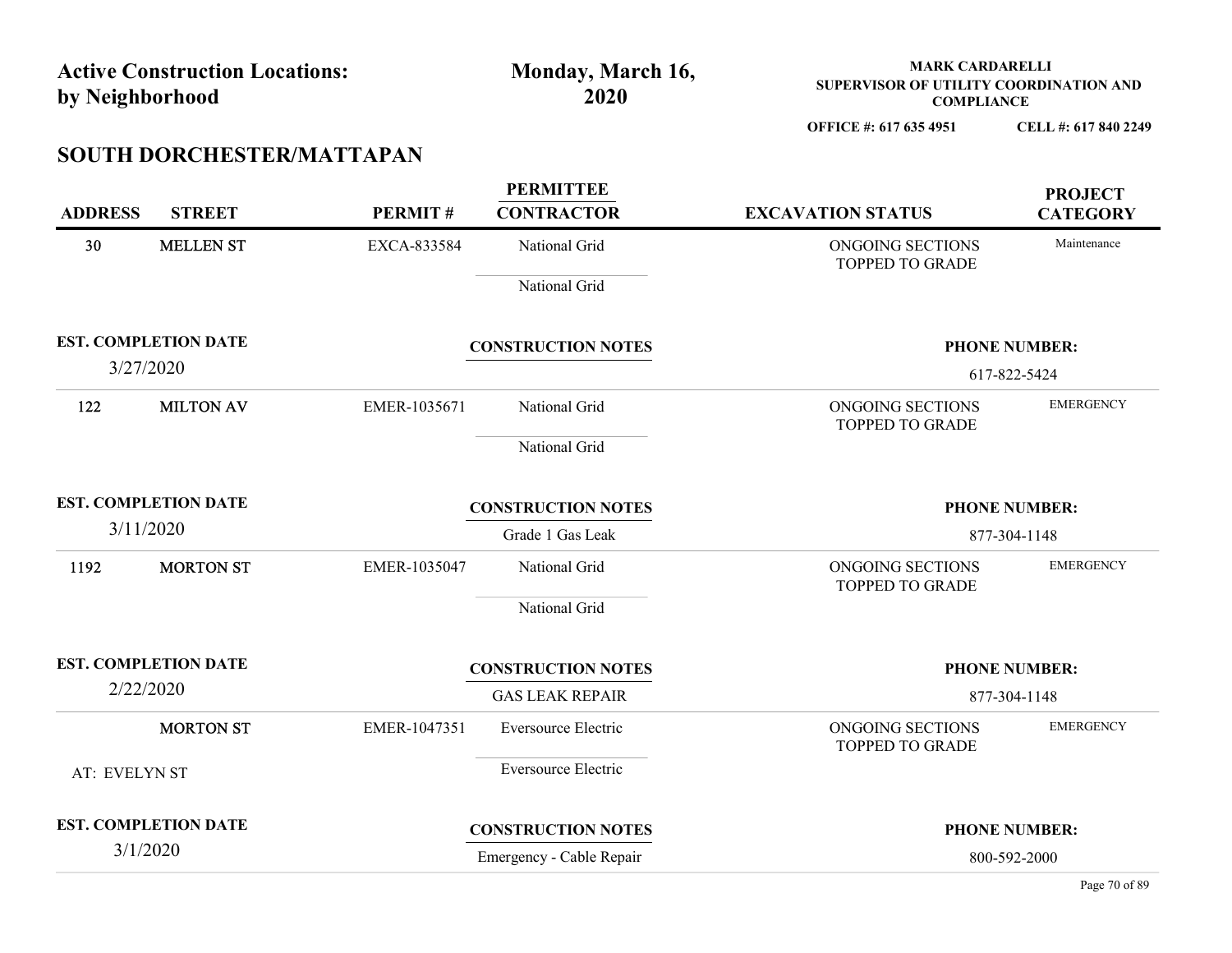| <b>Active Construction Locations:</b><br>by Neighborhood |                                          | Monday, March 16,<br>2020 |                                                                                   | <b>MARK CARDARELLI</b><br>SUPERVISOR OF UTILITY COORDINATION AND<br><b>COMPLIANCE</b> |                                      |
|----------------------------------------------------------|------------------------------------------|---------------------------|-----------------------------------------------------------------------------------|---------------------------------------------------------------------------------------|--------------------------------------|
|                                                          | SOUTH DORCHESTER/MATTAPAN                |                           |                                                                                   | OFFICE #: 617 635 4951                                                                | CELL #: 617 840 2249                 |
| <b>ADDRESS</b>                                           | <b>STREET</b>                            | PERMIT#                   | <b>PERMITTEE</b><br><b>CONTRACTOR</b>                                             | <b>EXCAVATION STATUS</b>                                                              | <b>PROJECT</b><br><b>CATEGORY</b>    |
|                                                          | <b>MORTON ST</b>                         | EMER-1047354              | Eversource Electric                                                               | ONGOING SECTIONS<br>TOPPED TO GRADE                                                   | <b>EMERGENCY</b>                     |
| AT: HANNON ST                                            |                                          |                           | Eversource Electric                                                               |                                                                                       |                                      |
| 3/1/2020                                                 | <b>EST. COMPLETION DATE</b>              |                           | <b>CONSTRUCTION NOTES</b><br>Emergency - Cable Repair                             |                                                                                       | <b>PHONE NUMBER:</b><br>800-592-2000 |
| 760                                                      | <b>MORTON ST</b>                         | EMER-1047389              | Eversource Electric                                                               | ONGOING SECTIONS<br>TOPPED TO GRADE                                                   | <b>EMERGENCY</b>                     |
|                                                          | <b>EST. COMPLETION DATE</b>              |                           | <b>CONSTRUCTION NOTES</b><br>Emergency - Manhole Transformer Repair / Replacement |                                                                                       |                                      |
| 44                                                       | MOULTRIE ST                              | EXCA-1057184              | National Grid<br>National Grid                                                    | NO START                                                                              | <b>EMERGENCY</b>                     |
| 2/27/2020                                                | <b>EST. COMPLETION DATE</b>              |                           | <b>CONSTRUCTION NOTES</b><br>Grade 1 Gas Leak / EMER-1035060                      |                                                                                       | <b>PHONE NUMBER:</b><br>877-304-1148 |
|                                                          | NORFOLK ST                               | EXCA-1019232              | J Joyce Excavation                                                                | <b>DOWN IN BINDER</b><br><b>AWAITING TOP</b>                                          | <b>SERVICE</b>                       |
| AT: BALINA PL                                            |                                          |                           | J Joyce Excavation                                                                |                                                                                       |                                      |
|                                                          | <b>EST. COMPLETION DATE</b><br>2/29/2020 |                           | <b>CONSTRUCTION NOTES</b>                                                         |                                                                                       | <b>PHONE NUMBER:</b>                 |
|                                                          |                                          |                           |                                                                                   |                                                                                       |                                      |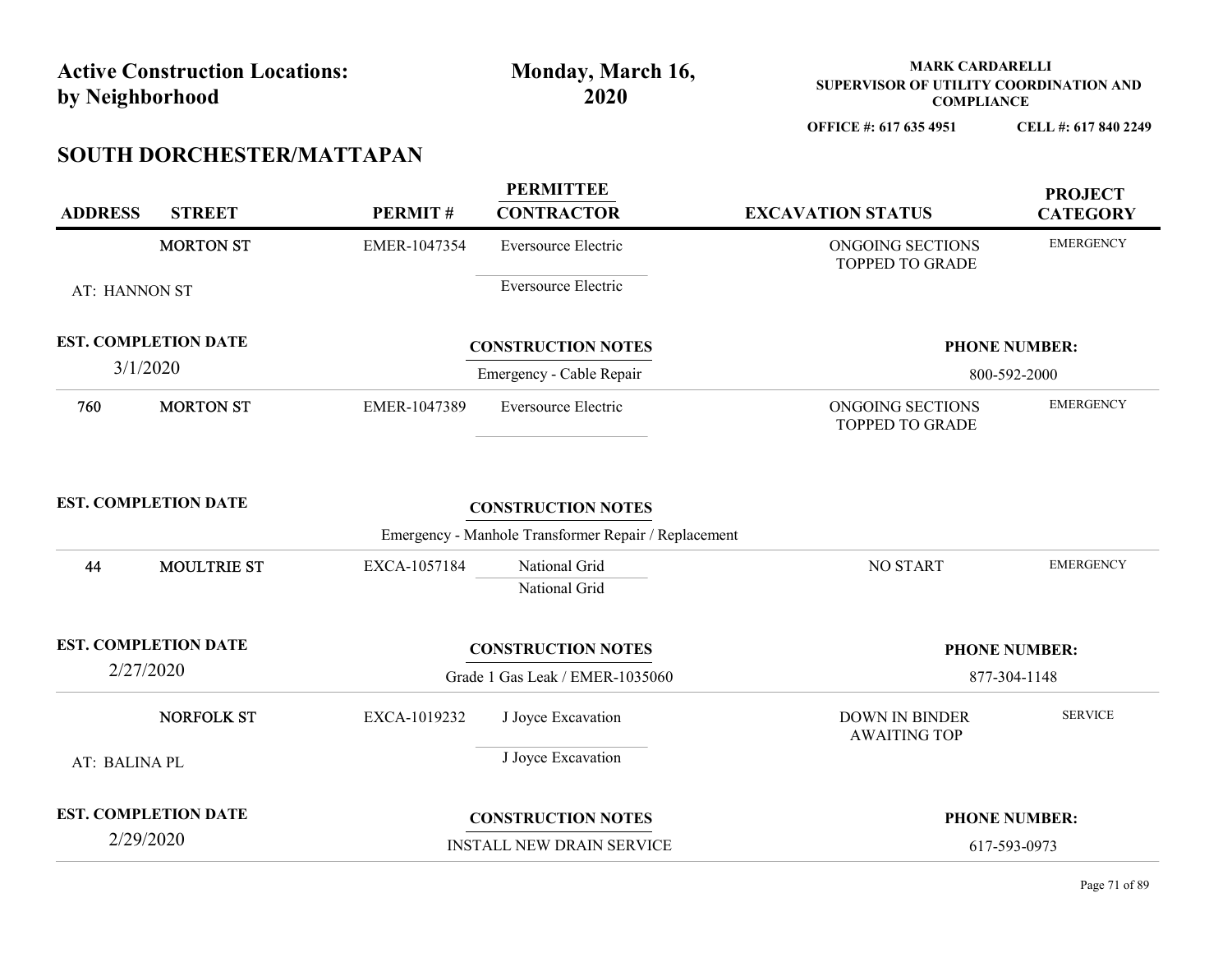|                             | <b>Active Construction Locations:</b><br>by Neighborhood |              | Monday, March 16,<br>2020             | <b>MARK CARDARELLI</b><br>SUPERVISOR OF UTILITY COORDINATION AND<br><b>COMPLIANCE</b> |                                   |
|-----------------------------|----------------------------------------------------------|--------------|---------------------------------------|---------------------------------------------------------------------------------------|-----------------------------------|
|                             |                                                          |              |                                       | OFFICE #: 617 635 4951                                                                | CELL #: 617 840 2249              |
|                             | SOUTH DORCHESTER/MATTAPAN                                |              |                                       |                                                                                       |                                   |
| <b>ADDRESS</b>              | <b>STREET</b>                                            | PERMIT#      | <b>PERMITTEE</b><br><b>CONTRACTOR</b> | <b>EXCAVATION STATUS</b>                                                              | <b>PROJECT</b><br><b>CATEGORY</b> |
| 529                         | <b>NORFOLK ST</b>                                        | EMER-1047350 | Eversource Electric                   | ONGOING SECTIONS<br>TOPPED TO GRADE                                                   | <b>EMERGENCY</b>                  |
|                             |                                                          |              | Eversource Electric                   |                                                                                       |                                   |
|                             | <b>EST. COMPLETION DATE</b>                              |              | <b>CONSTRUCTION NOTES</b>             |                                                                                       | <b>PHONE NUMBER:</b>              |
|                             | 3/1/2020                                                 |              | Emergency - Cable Repair              |                                                                                       | 800-592-2000                      |
|                             | <b>NORFOLK ST</b>                                        | EMER-1047352 | Eversource Electric                   | ONGOING SECTIONS<br><b>TOPPED TO GRADE</b>                                            | <b>EMERGENCY</b>                  |
|                             | AT: ELIZABETH ST                                         |              | <b>Eversource Electric</b>            |                                                                                       |                                   |
|                             | <b>EST. COMPLETION DATE</b>                              |              | <b>CONSTRUCTION NOTES</b>             |                                                                                       | <b>PHONE NUMBER:</b>              |
|                             | 3/1/2020                                                 |              | Emergency - Cable Repair              |                                                                                       | 800-592-2000                      |
|                             | NORFOLK ST                                               | EMER-1047355 | Eversource Electric                   | ONGOING SECTIONS<br>TOPPED TO GRADE                                                   | <b>EMERGENCY</b>                  |
| AT: HANNON ST               |                                                          |              | Eversource Electric                   |                                                                                       |                                   |
|                             | <b>EST. COMPLETION DATE</b>                              |              | <b>CONSTRUCTION NOTES</b>             |                                                                                       | <b>PHONE NUMBER:</b>              |
|                             | 3/1/2020                                                 |              | Emergency - Cable Repair              |                                                                                       | 800-592-2000                      |
| $\mathbf{1}$                | NORFOLK ST                                               | EMER-1047406 | Eversource Electric                   | ONGOING SECTIONS<br><b>TOPPED TO GRADE</b>                                            | <b>EMERGENCY</b>                  |
| <b>EST. COMPLETION DATE</b> |                                                          |              |                                       |                                                                                       |                                   |

EST. COMPLETION DATE CONSTRUCTION NOTES

Emergency - Manhole Transformer Repair / Replacement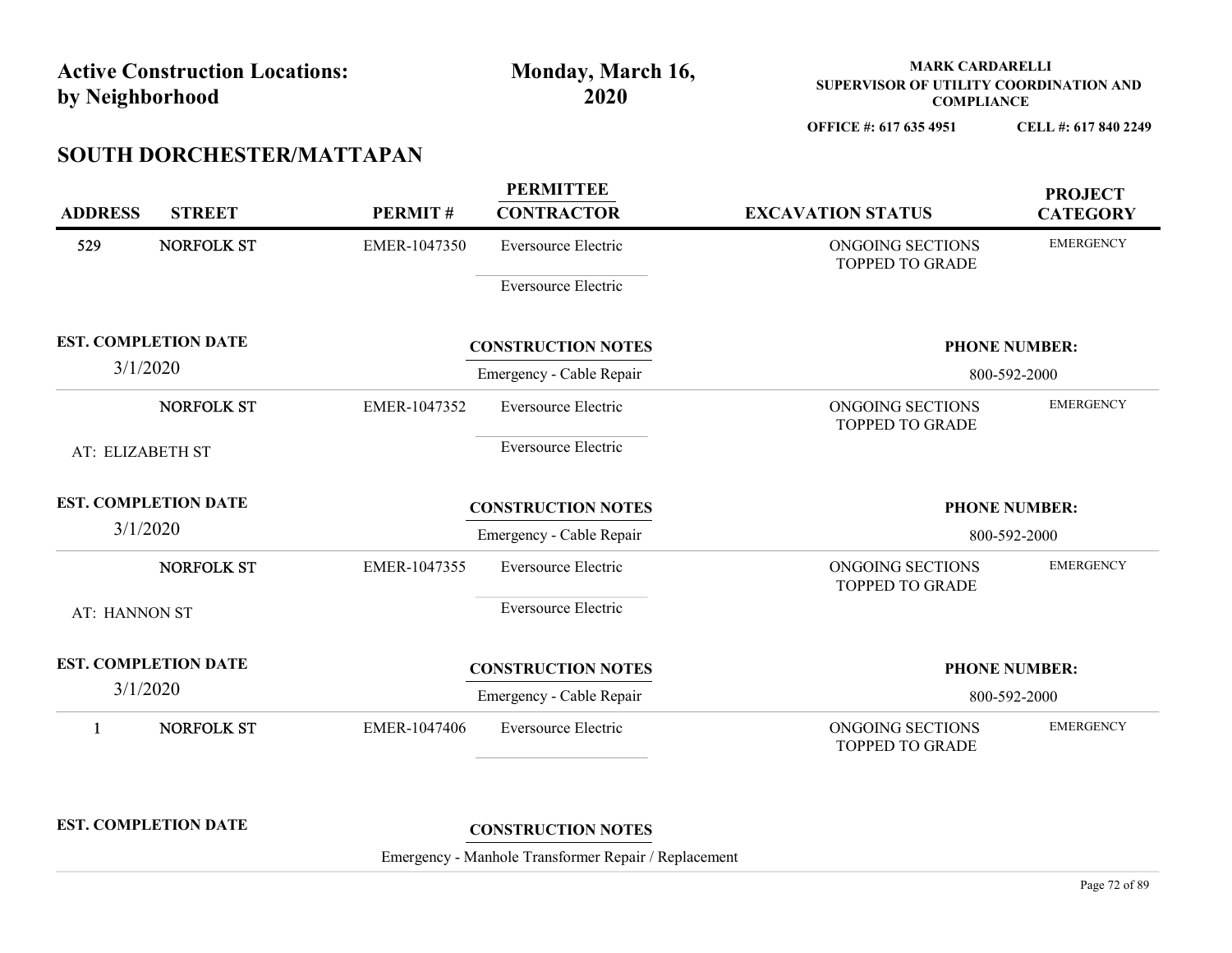|                | <b>Active Construction Locations:</b>    |              | Monday, March 16,                     | <b>MARK CARDARELLI</b>                                      |                                   |  |
|----------------|------------------------------------------|--------------|---------------------------------------|-------------------------------------------------------------|-----------------------------------|--|
|                | by Neighborhood                          |              | 2020                                  | SUPERVISOR OF UTILITY COORDINATION AND<br><b>COMPLIANCE</b> |                                   |  |
|                |                                          |              |                                       | OFFICE #: 617 635 4951                                      | CELL #: 617 840 2249              |  |
|                | SOUTH DORCHESTER/MATTAPAN                |              |                                       |                                                             |                                   |  |
| <b>ADDRESS</b> | <b>STREET</b>                            | PERMIT#      | <b>PERMITTEE</b><br><b>CONTRACTOR</b> | <b>EXCAVATION STATUS</b>                                    | <b>PROJECT</b><br><b>CATEGORY</b> |  |
| 21             | OLD MORTON ST                            | EMER-1051518 | <b>BWSC</b>                           | ONGOING SECTIONS<br>TOPPED TO GRADE                         | <b>EMERGENCY</b>                  |  |
|                |                                          |              | <b>BWSC</b>                           |                                                             |                                   |  |
|                | <b>EST. COMPLETION DATE</b>              |              | <b>CONSTRUCTION NOTES</b>             |                                                             | <b>PHONE NUMBER:</b>              |  |
|                | 3/3/2020                                 |              | Dig in Doubt (Leak on Service)        |                                                             | 617-989-7000                      |  |
| 567            | <b>PARK ST</b>                           | EMER-1033558 | National Grid                         | ONGOING SECTIONS<br>TOPPED TO GRADE                         | <b>EMERGENCY</b>                  |  |
|                |                                          |              | National Grid                         |                                                             |                                   |  |
|                | <b>EST. COMPLETION DATE</b>              |              | <b>CONSTRUCTION NOTES</b>             |                                                             | <b>PHONE NUMBER:</b>              |  |
|                | 2/26/2020                                |              | <b>GAS LEAK REPAIR</b>                |                                                             | 877-304-1203                      |  |
| 52             | <b>RIVER ST</b>                          | EXCA-1057380 | Eversource Electric                   | ONGOING SECTIONS<br><b>TOPPED TO GRADE</b>                  | Service                           |  |
|                |                                          |              | Mirra Company Co.                     |                                                             |                                   |  |
|                | <b>EST. COMPLETION DATE</b>              |              | <b>CONSTRUCTION NOTES</b>             |                                                             | <b>PHONE NUMBER:</b>              |  |
|                |                                          |              |                                       |                                                             | 617-541-6162                      |  |
| 26             | <b>SARANAC ST</b>                        | EMER-1035270 | National Grid                         | ONGOING SECTIONS<br><b>TOPPED TO GRADE</b>                  | <b>EMERGENCY</b>                  |  |
|                |                                          |              | National Grid                         |                                                             |                                   |  |
|                |                                          |              |                                       |                                                             |                                   |  |
|                | <b>EST. COMPLETION DATE</b><br>3/10/2020 |              | <b>CONSTRUCTION NOTES</b>             |                                                             | <b>PHONE NUMBER:</b>              |  |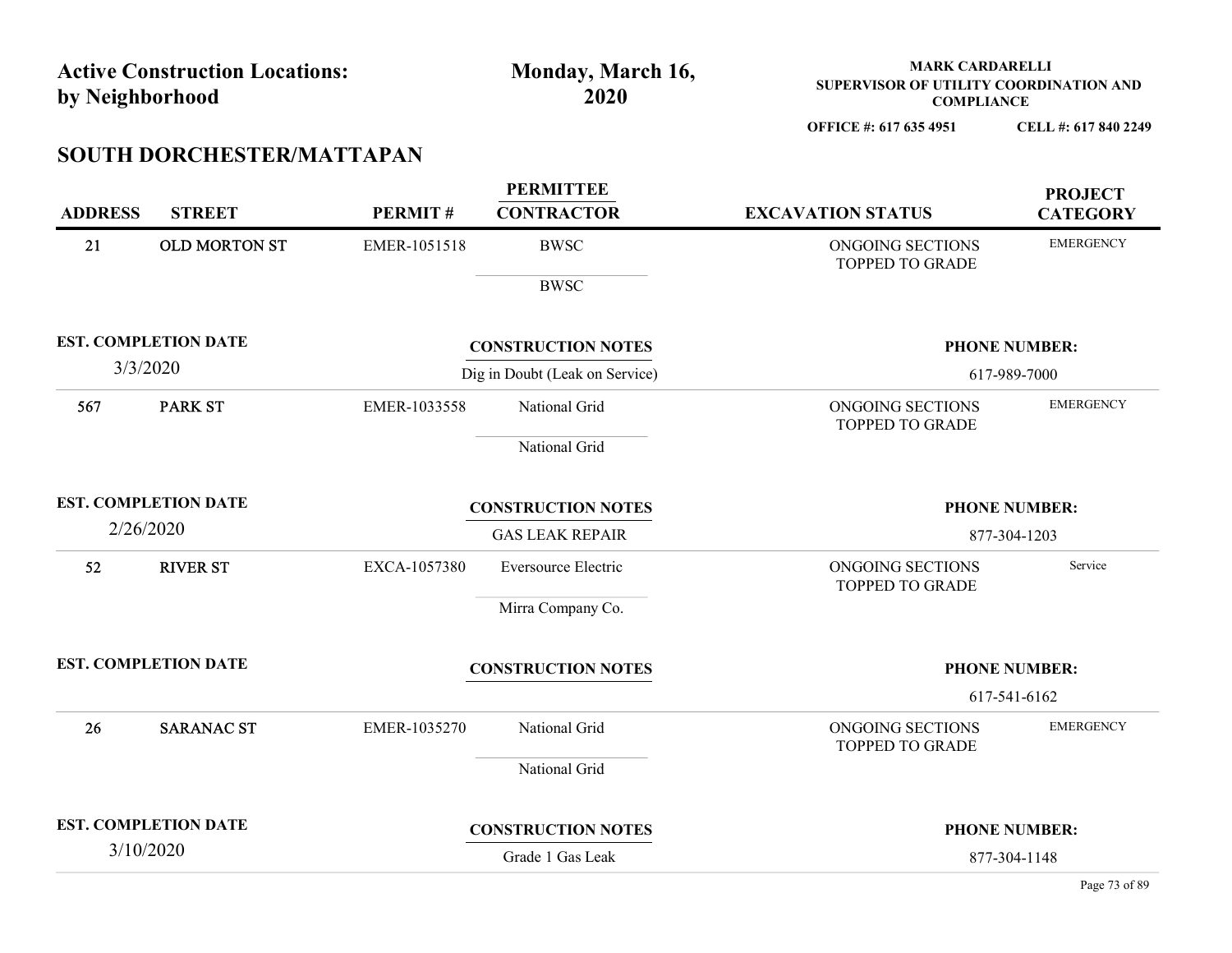|                                          | <b>Active Construction Locations:</b><br>by Neighborhood |              | Monday, March 16,<br>2020                                          |                                      | <b>MARK CARDARELLI</b><br>SUPERVISOR OF UTILITY COORDINATION AND<br><b>COMPLIANCE</b> |                                      |                                      |
|------------------------------------------|----------------------------------------------------------|--------------|--------------------------------------------------------------------|--------------------------------------|---------------------------------------------------------------------------------------|--------------------------------------|--------------------------------------|
|                                          |                                                          |              |                                                                    |                                      | OFFICE #: 617 635 4951                                                                |                                      | CELL #: 617 840 2249                 |
|                                          | SOUTH DORCHESTER/MATTAPAN                                |              |                                                                    |                                      |                                                                                       |                                      |                                      |
| <b>ADDRESS</b>                           | <b>STREET</b>                                            | PERMIT#      | <b>PERMITTEE</b><br><b>CONTRACTOR</b>                              |                                      | <b>EXCAVATION STATUS</b>                                                              |                                      | <b>PROJECT</b><br><b>CATEGORY</b>    |
|                                          | <b>SOUTHERN AV</b>                                       | EXCA-1060545 | Boston Water & Sewer<br>Commission<br><b>Terratec Construction</b> |                                      | ONGOING SECTIONS<br>TOPPED TO GRADE                                                   |                                      | Service                              |
| <b>EST. COMPLETION DATE</b><br>5/31/2020 |                                                          |              | <b>CONSTRUCTION NOTES</b>                                          |                                      |                                                                                       | <b>PHONE NUMBER:</b>                 | 7745788600                           |
| 70                                       | <b>TENEAN ST</b>                                         | EXCA-1019076 | National Grid<br>Feeney Brothers<br>Excavation                     |                                      | <b>NO START</b>                                                                       |                                      | New Main or Conduit                  |
| <b>EST. COMPLETION DATE</b>              |                                                          |              | <b>CONSTRUCTION NOTES</b>                                          |                                      |                                                                                       |                                      | <b>PHONE NUMBER:</b><br>781-910-8998 |
| $\overline{\mathbf{4}}$<br>AT: 50        | THEODORE ST                                              | EXCA-1034881 | National Grid<br>Feeney Brothers<br>Excavation                     | 4 PLATES USED PLATES PINNED & BERMED |                                                                                       |                                      | NEW CONDUIT<br>AND/OR MAIN           |
| <b>EST. COMPLETION DATE</b>              | 2/29/2020                                                |              | <b>CONSTRUCTION NOTES</b><br>INSTALLATION OF GAS MAIN              | <b>Linear Feet:</b>                  | 554                                                                                   | <b>PHONE NUMBER:</b><br>857-385-8198 |                                      |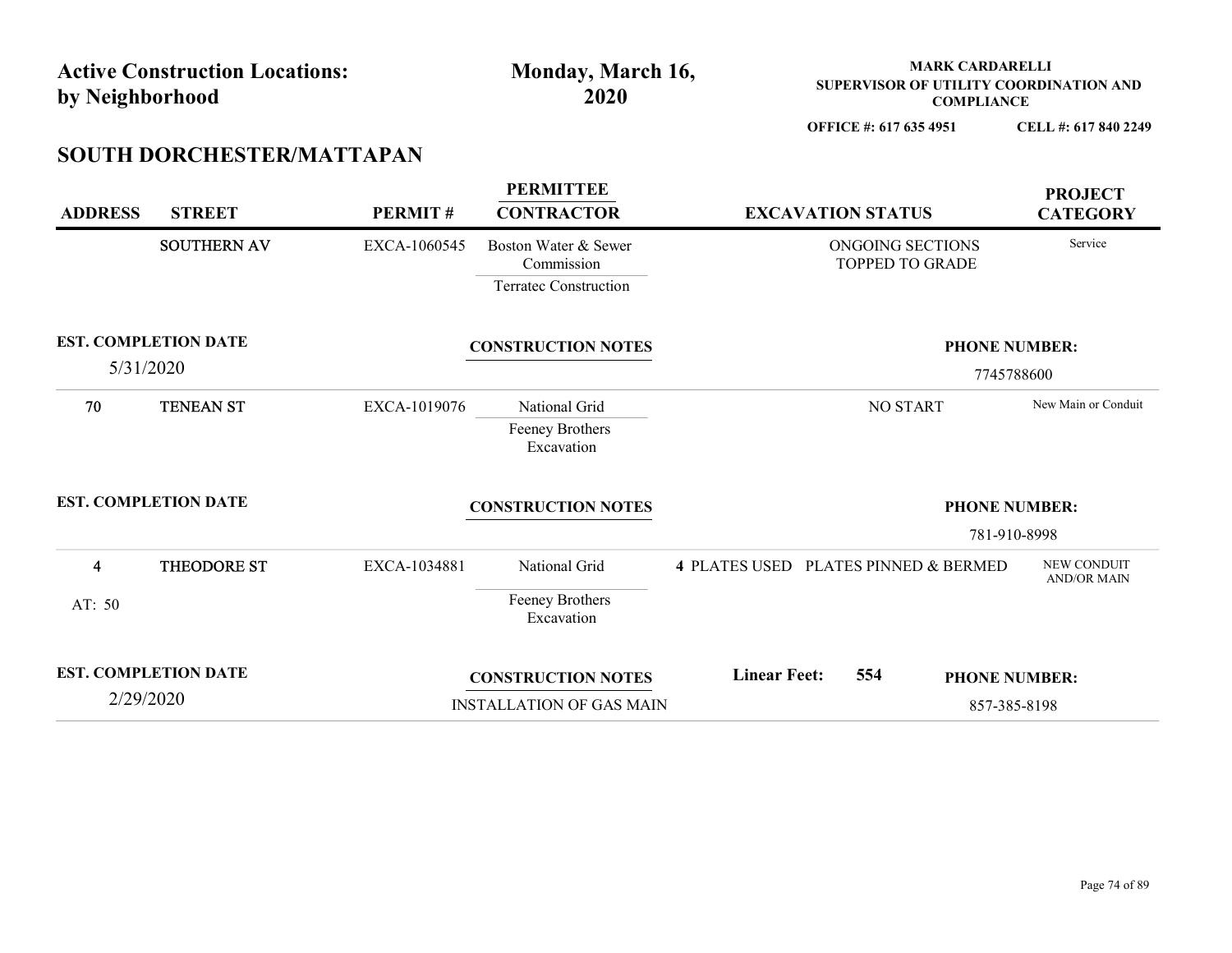| <b>Active Construction Locations:</b><br>by Neighborhood |                                          |              | Monday, March 16,<br>2020                                   |                      | <b>MARK CARDARELLI</b><br>SUPERVISOR OF UTILITY COORDINATION AND<br><b>COMPLIANCE</b> |                                   |  |
|----------------------------------------------------------|------------------------------------------|--------------|-------------------------------------------------------------|----------------------|---------------------------------------------------------------------------------------|-----------------------------------|--|
|                                                          | SOUTH DORCHESTER/MATTAPAN                |              |                                                             |                      | OFFICE #: 617 635 4951                                                                | CELL #: 617 840 2249              |  |
| <b>ADDRESS</b>                                           | <b>STREET</b>                            | PERMIT#      | <b>PERMITTEE</b><br><b>CONTRACTOR</b>                       |                      | <b>EXCAVATION STATUS</b>                                                              | <b>PROJECT</b><br><b>CATEGORY</b> |  |
| 14                                                       | <b>VERDUN ST</b>                         | EMER-1056871 | <b>BWSC</b><br><b>BWSC</b>                                  |                      | ONGOING SECTIONS<br>TOPPED TO GRADE                                                   | <b>EMERGENCY</b>                  |  |
|                                                          | <b>EST. COMPLETION DATE</b><br>3/18/2020 |              | <b>CONSTRUCTION NOTES</b><br>Dig in Doubt (Leak on Service) |                      |                                                                                       |                                   |  |
| 10                                                       | <b>WEST MAIN ST</b>                      | EMER-1047392 | Eversource Electric                                         |                      | ONGOING SECTIONS<br>TOPPED TO GRADE                                                   | <b>EMERGENCY</b>                  |  |
|                                                          | <b>EST. COMPLETION DATE</b>              |              | <b>CONSTRUCTION NOTES</b><br>Cable Repair                   |                      |                                                                                       |                                   |  |
| $5 - 33$<br>AT: ADAMS                                    | <b>WESTGLOW</b>                          | EXCA-1047931 | NATIONAL GRID<br><b>FEENEY</b>                              | <b>8 PLATES USED</b> | <b>PLATED</b>                                                                         |                                   |  |
|                                                          | <b>EST. COMPLETION DATE</b><br>3/20/2020 |              | <b>CONSTRUCTION NOTES</b><br>NEW GAS MAIN RELAY             | <b>Linear Feet:</b>  | 415                                                                                   |                                   |  |
| 125                                                      | WILMINGTON AV                            | EMER-1035071 | National Grid<br>National Grid                              |                      | ONGOING SECTIONS<br>TOPPED TO GRADE                                                   | <b>EMERGENCY</b>                  |  |
|                                                          | <b>EST. COMPLETION DATE</b><br>3/1/2020  |              | <b>CONSTRUCTION NOTES</b>                                   |                      |                                                                                       | <b>PHONE NUMBER:</b>              |  |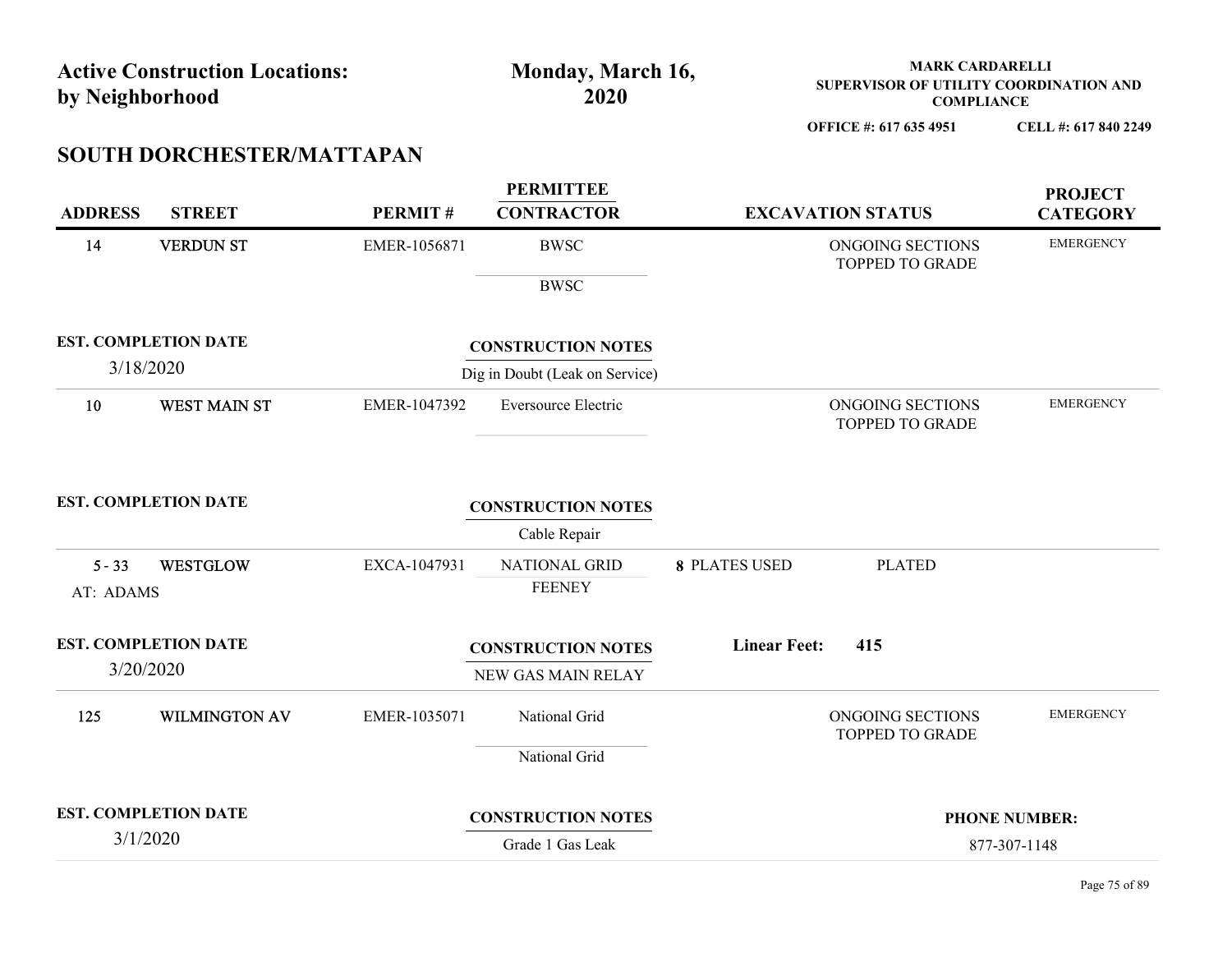| <b>Active Construction Locations:</b> |                              | Monday, March 16,  |                                                | <b>MARK CARDARELLI</b>                                      |                                   |  |  |
|---------------------------------------|------------------------------|--------------------|------------------------------------------------|-------------------------------------------------------------|-----------------------------------|--|--|
| by Neighborhood                       |                              |                    | 2020                                           | SUPERVISOR OF UTILITY COORDINATION AND<br><b>COMPLIANCE</b> |                                   |  |  |
|                                       |                              |                    |                                                | OFFICE #: 617 635 4951                                      | CELL #: 617 840 2249              |  |  |
| SOUTH DORCHESTER/MATTAPAN             |                              |                    |                                                |                                                             |                                   |  |  |
| <b>ADDRESS</b><br><b>STREET</b>       |                              | PERMIT#            | <b>PERMITTEE</b><br><b>CONTRACTOR</b>          | <b>EXCAVATION STATUS</b>                                    | <b>PROJECT</b><br><b>CATEGORY</b> |  |  |
|                                       | <b>WOOLSON ST</b>            | EMER-1047339       | Eversource Electric                            | ONGOING SECTIONS<br>TOPPED TO GRADE                         | <b>EMERGENCY</b>                  |  |  |
|                                       |                              |                    | Eversource Electric                            |                                                             |                                   |  |  |
| <b>EST. COMPLETION DATE</b>           |                              |                    | <b>CONSTRUCTION NOTES</b>                      | <b>PHONE NUMBER:</b>                                        |                                   |  |  |
| 3/1/2020                              |                              |                    | Emergency - Cable Replacement                  |                                                             | 800-592-2000                      |  |  |
| 98                                    | <b>WOOLSON ST</b>            | EMER-1042160       | Eversource Electric                            | ONGOING SECTIONS<br><b>TOPPED TO GRADE</b>                  | <b>EMERGENCY</b>                  |  |  |
|                                       |                              |                    | Eversource Electric                            |                                                             |                                   |  |  |
| <b>EST. COMPLETION DATE</b>           |                              |                    | <b>CONSTRUCTION NOTES</b>                      |                                                             | <b>PHONE NUMBER:</b>              |  |  |
| 3/3/2020                              |                              |                    | Emergency - Manhole Structural Repair          |                                                             | 800-592-2000                      |  |  |
| $1 - 99$                              | YULETIDE RD                  | EXCA-1018536       | National Grid<br>Feeney Brothers<br>Excavation | ONGOING SECTIONS<br>TOPPED TO GRADE                         | NEW CONDUIT<br>AND/OR MAIN        |  |  |
| <b>EST. COMPLETION DATE</b>           |                              |                    | <b>CONSTRUCTION NOTES</b>                      |                                                             | <b>PHONE NUMBER:</b>              |  |  |
| 2/29/2020                             |                              |                    | <b>INSTALLATION OF GAS MAIN</b>                |                                                             | 877-304-1148                      |  |  |
|                                       | 07 TOTAL # OF WORK ZONES: 58 | $21.01\%$ of Total | <b>TOTAL # OF PLATES:</b>                      | 38<br>14.39% of Total                                       |                                   |  |  |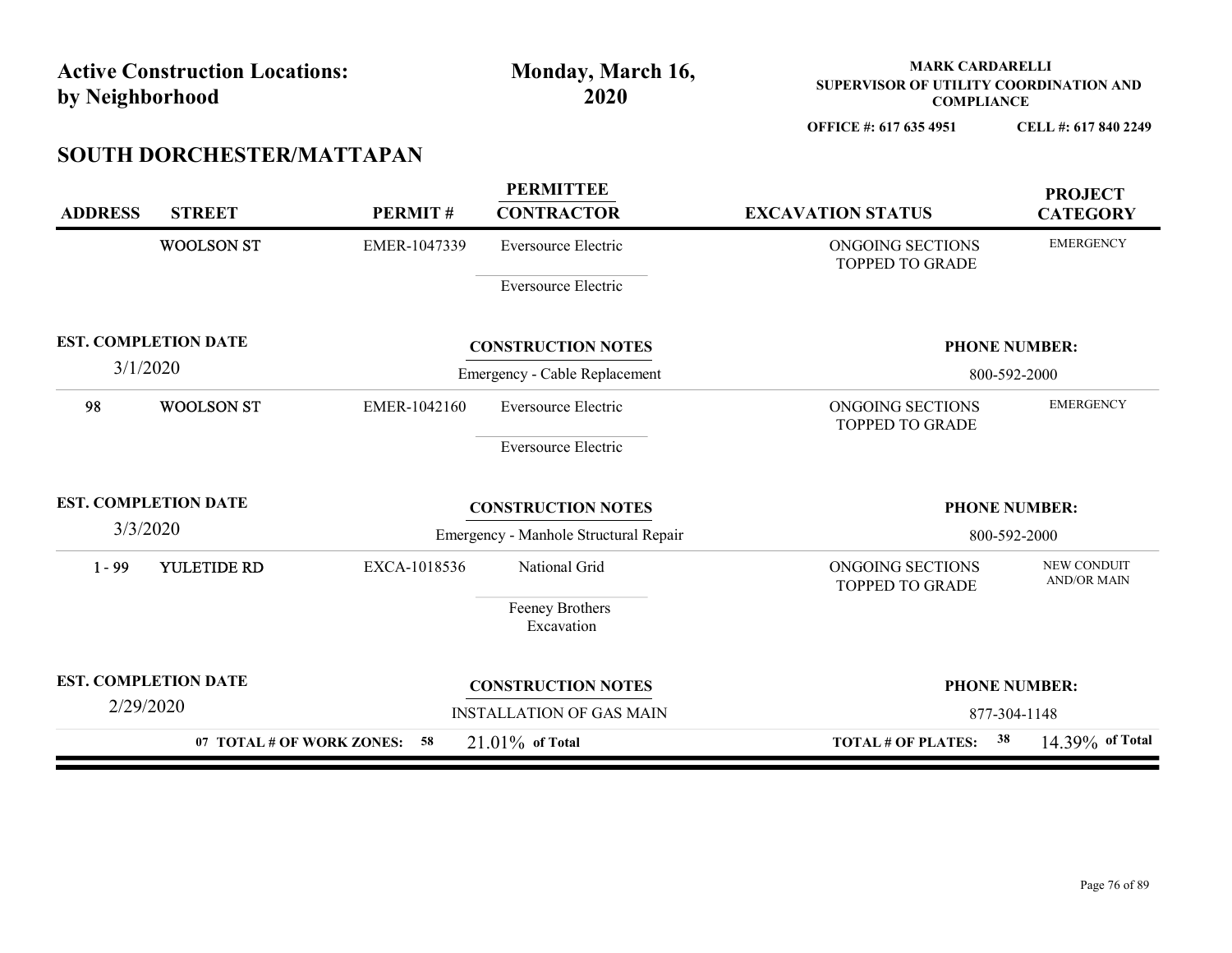|                   | <b>Active Construction Locations:</b><br>by Neighborhood |              | Monday, March 16,<br>2020                                             |                     |                          | <b>COMPLIANCE</b> | <b>MARK CARDARELLI</b><br>SUPERVISOR OF UTILITY COORDINATION AND |
|-------------------|----------------------------------------------------------|--------------|-----------------------------------------------------------------------|---------------------|--------------------------|-------------------|------------------------------------------------------------------|
|                   | <b>SOUTH END/BACK BAY</b>                                |              |                                                                       |                     | OFFICE #: 617 635 4951   |                   | CELL #: 617 840 2249                                             |
| <b>ADDRESS</b>    | <b>STREET</b>                                            | PERMIT#      | <b>PERMITTEE</b><br><b>CONTRACTOR</b>                                 |                     | <b>EXCAVATION STATUS</b> |                   | <b>PROJECT</b><br><b>CATEGORY</b>                                |
| 774               | <b>ALBANY ST</b><br>AT: MASS AVE                         | EXCA-1058744 | Verizon<br>Parkside Utility Construct                                 |                     | 3/14 START               |                   | New Main or Conduit                                              |
|                   | <b>EST. COMPLETION DATE</b><br>4/17/2020                 |              | <b>CONSTRUCTION NOTES</b><br><b>INSTALL TEL CONDUIT</b>               | <b>Linear Feet:</b> | 750                      |                   | <b>PHONE NUMBER:</b><br>617-921-2849                             |
| 190<br>AT: STUART | <b>BERKELEY ST</b>                                       | EXCA-1051810 | Extenet<br>Commonwealth<br>Construction                               | 1 PLATES USED       | <b>PLATED</b>            |                   | NEW CONDUIT<br><b>AND/OR MAIN</b>                                |
|                   | <b>EST. COMPLETION DATE</b><br>3/24/2020                 |              | <b>CONSTRUCTION NOTES</b><br>INSTALLATION OF CONDUIT / BASE / CABINET |                     |                          |                   | <b>PHONE NUMBER:</b><br>978-758-0208                             |
| AT: ST JAMES      | <b>BERKELEY ST</b>                                       | EXCA-1059028 | Level 3 Communications<br>Mirra Company Co.                           |                     | TEMP TO GRADE            |                   | Service                                                          |
|                   | <b>EST. COMPLETION DATE</b><br>4/4/2020                  |              | <b>CONSTRUCTION NOTES</b><br><b>INSTALL FIBER CONDUIT</b>             | <b>Linear Feet:</b> | 140                      |                   | <b>PHONE NUMBER:</b><br>978-758-0239                             |
| 200               | <b>BOYLSTON ST</b>                                       | EXCA-1053889 | National Grid<br>National Grid                                        |                     | NO START                 |                   | <b>MAINTENANCE</b>                                               |
|                   | <b>EST. COMPLETION DATE</b><br>3/20/2020                 |              | <b>CONSTRUCTION NOTES</b><br><b>GRADE 2 LEAK REPAIR</b>               |                     |                          | 617-822-5424      | <b>PHONE NUMBER:</b>                                             |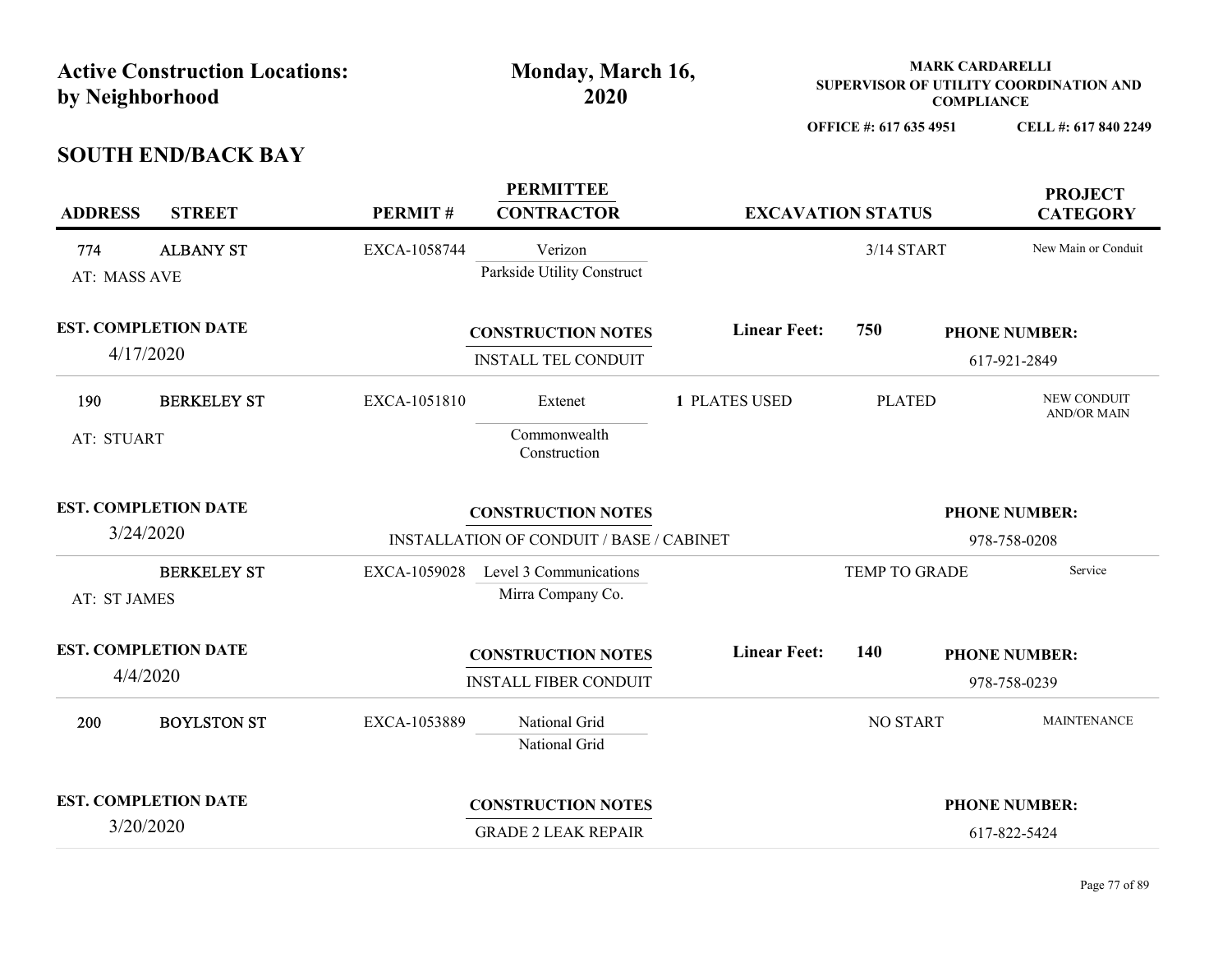| by Neighborhood             | <b>Active Construction Locations:</b> |              | Monday, March 16,<br>2020                     |               | <b>MARK CARDARELLI</b><br>SUPERVISOR OF UTILITY COORDINATION AND |                      |
|-----------------------------|---------------------------------------|--------------|-----------------------------------------------|---------------|------------------------------------------------------------------|----------------------|
|                             |                                       |              |                                               |               | <b>COMPLIANCE</b><br>OFFICE #: 617 635 4951                      | CELL #: 617 840 2249 |
|                             | <b>SOUTH END/BACK BAY</b>             |              |                                               |               |                                                                  |                      |
|                             |                                       |              | <b>PERMITTEE</b>                              |               |                                                                  | <b>PROJECT</b>       |
| <b>ADDRESS</b>              | <b>STREET</b>                         | PERMIT#      | <b>CONTRACTOR</b>                             |               | <b>EXCAVATION STATUS</b>                                         | <b>CATEGORY</b>      |
| 530                         | <b>BOYLSTON ST</b>                    | EXCA-1043633 | National Grid                                 |               | NO START                                                         | Maintenance          |
| AT: CLARENDON               |                                       |              | National Grid                                 |               |                                                                  |                      |
|                             | <b>EST. COMPLETION DATE</b>           |              | <b>CONSTRUCTION NOTES</b>                     |               |                                                                  | <b>PHONE NUMBER:</b> |
| 3/27/2020                   |                                       |              |                                               |               |                                                                  | 617-822-5424         |
|                             |                                       | EXCA-1059518 | National Grid                                 | 2 PLATES USED | <b>PLATED</b>                                                    | <b>EMERGENCY</b>     |
| 780<br>AT: FAIRFIELD        | <b>BOYLSTON ST</b>                    |              | National Grid                                 |               |                                                                  |                      |
|                             |                                       |              |                                               |               |                                                                  |                      |
| <b>EST. COMPLETION DATE</b> |                                       |              | <b>CONSTRUCTION NOTES</b>                     |               |                                                                  | <b>PHONE NUMBER:</b> |
| 4/2/2020                    |                                       |              | Grade 1 Gas Leak / EMER-1035258/ EMER-1035263 |               |                                                                  | 877-304-1148         |
| 33                          | <b>CLAREMONT PK</b>                   | EXCA-1025985 |                                               |               | ONGOING SECTIONS<br><b>TOPPED TO GRADE</b>                       | Service              |
|                             |                                       |              | Phoenix Communications                        |               |                                                                  |                      |
|                             |                                       |              | Inc                                           |               |                                                                  |                      |
| <b>EST. COMPLETION DATE</b> |                                       |              | <b>CONSTRUCTION NOTES</b>                     |               |                                                                  |                      |
|                             |                                       |              |                                               |               |                                                                  | <b>PHONE NUMBER:</b> |
|                             |                                       |              |                                               |               |                                                                  | 774-502-7117         |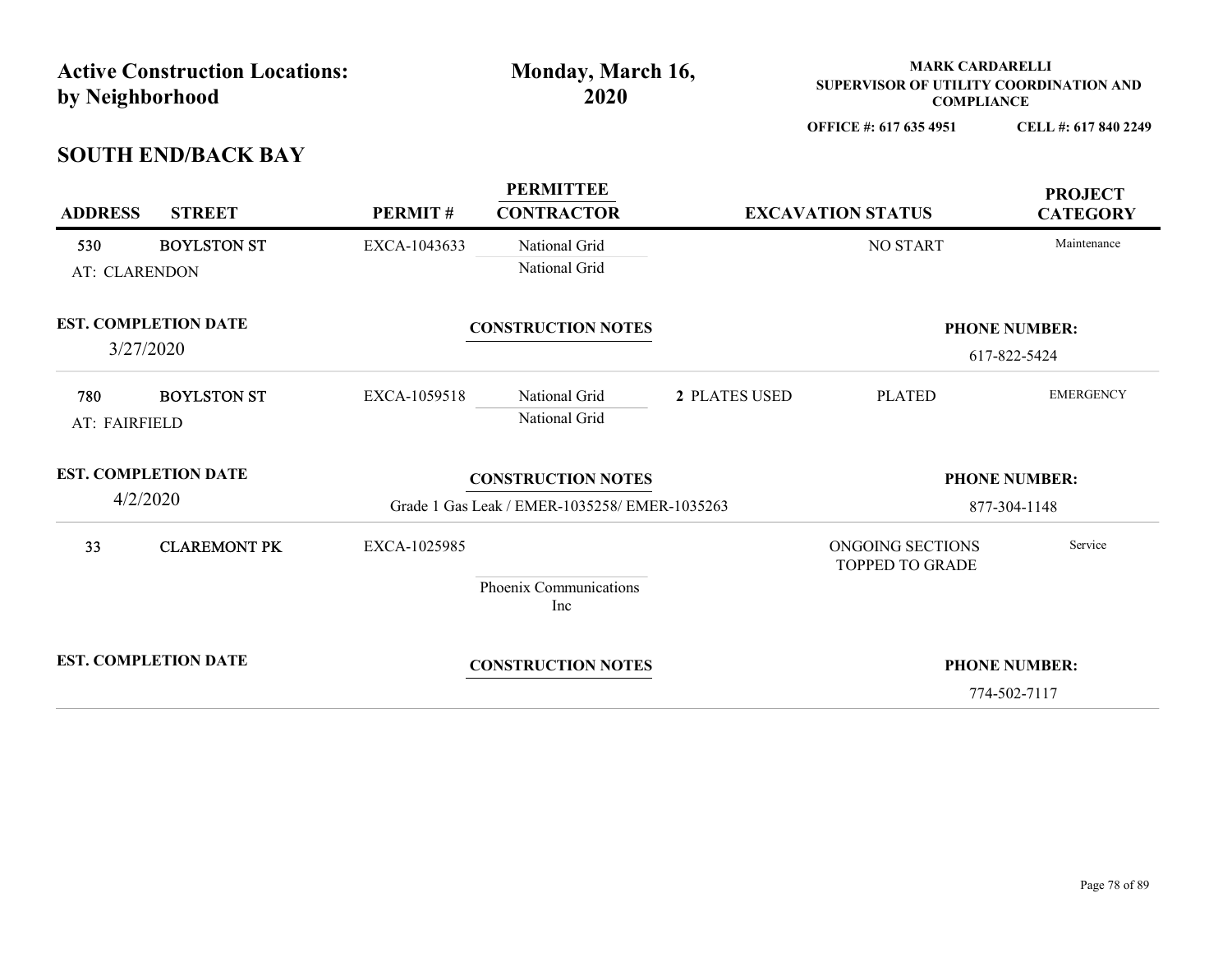| <b>Active Construction Locations:</b> |              | Monday, March 16,                     |                          |                                     | <b>MARK CARDARELLI</b> | SUPERVISOR OF UTILITY COORDINATION AND |  |
|---------------------------------------|--------------|---------------------------------------|--------------------------|-------------------------------------|------------------------|----------------------------------------|--|
| by Neighborhood                       |              | 2020                                  |                          |                                     | <b>COMPLIANCE</b>      |                                        |  |
| <b>SOUTH END/BACK BAY</b>             |              |                                       |                          | OFFICE #: 617 635 4951              |                        | CELL #: 617 840 2249                   |  |
| <b>ADDRESS</b><br><b>STREET</b>       | PERMIT#      | <b>PERMITTEE</b><br><b>CONTRACTOR</b> | <b>EXCAVATION STATUS</b> |                                     |                        | <b>PROJECT</b><br><b>CATEGORY</b>      |  |
| 197<br><b>CLARENDON ST</b>            | EXCA-1051815 | Extenet                               |                          | ONGOING SECTIONS<br>TOPPED TO GRADE |                        | NEW CONDUIT<br><b>AND/OR MAIN</b>      |  |
| AT: ST JAMES                          |              | New England Electrical<br>Con         |                          |                                     |                        |                                        |  |
| <b>EST. COMPLETION DATE</b>           |              | <b>CONSTRUCTION NOTES</b>             |                          |                                     |                        | <b>PHONE NUMBER:</b>                   |  |
| 3/24/2020                             |              | CONDUIT CABNET BASE                   |                          |                                     |                        | 617-438-0692                           |  |
| <b>CUMBERLAND ST</b>                  | EXCA-1049798 | Extenet                               |                          | ONGOING SECTIONS<br>TOPPED TO GRADE |                        | NEW CONDUIT<br>AND/OR MAIN             |  |
| AT: HUNTINGTON                        |              | Commonwealth<br>Construction          |                          |                                     |                        |                                        |  |
| <b>EST. COMPLETION DATE</b>           |              | <b>CONSTRUCTION NOTES</b>             | <b>Linear Feet:</b>      | 70                                  |                        | <b>PHONE NUMBER:</b>                   |  |
| 3/31/2020                             |              | CONDUIT/CABINET/BASE/BREAK            |                          |                                     |                        | 978-758-0208                           |  |
| 17<br><b>CUMBERLAND ST</b>            | EXCA-1060165 | Verizon                               |                          | ONGOING SECTIONS<br>TOPPED TO GRADE |                        | New Main or Conduit                    |  |
|                                       |              |                                       |                          |                                     |                        |                                        |  |

Parkside Utility Construct

EST. COMPLETION DATE CONSTRUCTION NOTES

PHONE NUMBER:

618-474-9483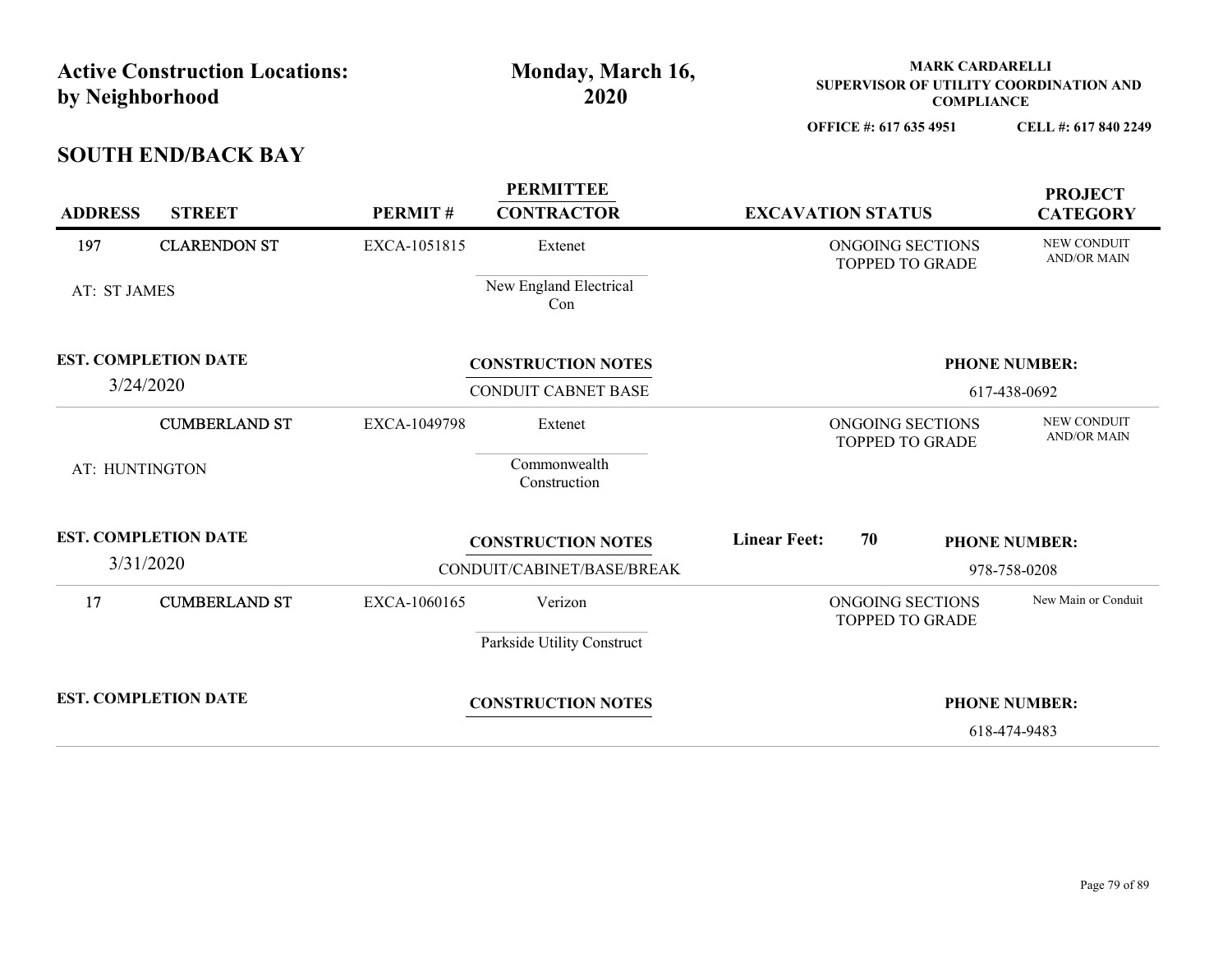| by Neighborhood | <b>Active Construction Locations:</b> |                | Monday, March 16,<br>2020 | <b>MARK CARDARELLI</b><br>SUPERVISOR OF UTILITY COORDINATION AND<br><b>COMPLIANCE</b> |                      |
|-----------------|---------------------------------------|----------------|---------------------------|---------------------------------------------------------------------------------------|----------------------|
|                 |                                       |                |                           | OFFICE #: 617 635 4951                                                                | CELL #: 617 840 2249 |
|                 | <b>SOUTH END/BACK BAY</b>             |                |                           |                                                                                       |                      |
|                 |                                       |                | <b>PERMITTEE</b>          |                                                                                       | <b>PROJECT</b>       |
| <b>ADDRESS</b>  | <b>STREET</b>                         | <b>PERMIT#</b> | <b>CONTRACTOR</b>         | <b>EXCAVATION STATUS</b>                                                              | <b>CATEGORY</b>      |

## SOUTH END/BACK BAY

|                    | <b>Active Construction Locations:</b><br>by Neighborhood |              | Monday, March 16,<br>2020                                         |                     | <b>MARK CARDARELLI</b><br>SUPERVISOR OF UTILITY COORDINATION AND<br><b>COMPLIANCE</b> |                                      |  |
|--------------------|----------------------------------------------------------|--------------|-------------------------------------------------------------------|---------------------|---------------------------------------------------------------------------------------|--------------------------------------|--|
|                    | <b>SOUTH END/BACK BAY</b>                                |              |                                                                   |                     | OFFICE #: 617 635 4951                                                                | CELL #: 617 840 2249                 |  |
| <b>ADDRESS</b>     | <b>STREET</b>                                            | PERMIT#      | <b>PERMITTEE</b><br><b>CONTRACTOR</b>                             |                     | <b>EXCAVATION STATUS</b>                                                              | <b>PROJECT</b><br><b>CATEGORY</b>    |  |
| $1 - 34$           | <b>DALTON ST</b>                                         | EXCA-1020073 | National Grid                                                     |                     | 7 PLATES USED PLATES PINNED & BERMED                                                  | NEW CONDUIT<br><b>AND/OR MAIN</b>    |  |
|                    | AT: BELIVIDERE ST                                        |              | Feeney Bros                                                       |                     |                                                                                       |                                      |  |
|                    | <b>EST. COMPLETION DATE</b><br>3/27/2020                 |              | <b>CONSTRUCTION NOTES</b><br><b>GAS MAIN RELAY</b>                | <b>Linear Feet:</b> | 125                                                                                   |                                      |  |
|                    | <b>EAST DEDHAM ST</b><br>FROM: HARRISON<br>TO: ALBANY    | EXCA-861228  | J. Derenzo Company Inc.<br>J. Derenzo Company Inc.                | 3 PLATES USED       | <b>PLATED</b>                                                                         | <b>SERVICE</b>                       |  |
|                    | <b>EST. COMPLETION DATE</b>                              |              | <b>CONSTRUCTION NOTES</b>                                         |                     |                                                                                       | <b>PHONE NUMBER:</b>                 |  |
|                    | 3/13/2020                                                |              | INSTALL NEW 6 SEWER AND 2 DRAIN                                   |                     | 617-212-4516                                                                          |                                      |  |
| 58<br>AT: HARRISON | <b>EAST NEWTON ST</b>                                    | EXCA-913926  | National Grid<br>National Grid                                    |                     | NO START                                                                              | NEW CONDUIT<br><b>AND/OR MAIN</b>    |  |
|                    | <b>EST. COMPLETION DATE</b><br>4/11/2020                 |              | <b>CONSTRUCTION NOTES</b><br><b>INSTALLATION OF GAS MAIN</b>      |                     | <b>20</b>                                                                             | <b>PHONE NUMBER:</b><br>877-304-1203 |  |
| 380                | <b>HARRISON AV</b>                                       | EXCA-1053891 | National Grid<br>National Grid                                    |                     | NO START                                                                              | <b>MAINTENANCE</b>                   |  |
|                    | <b>EST. COMPLETION DATE</b><br>4/11/2020                 |              | <b>CONSTRUCTION NOTES</b><br><b>GRADE 2 LEAK REPAIR ON MEDIAN</b> |                     |                                                                                       | <b>PHONE NUMBER:</b><br>617-822-5424 |  |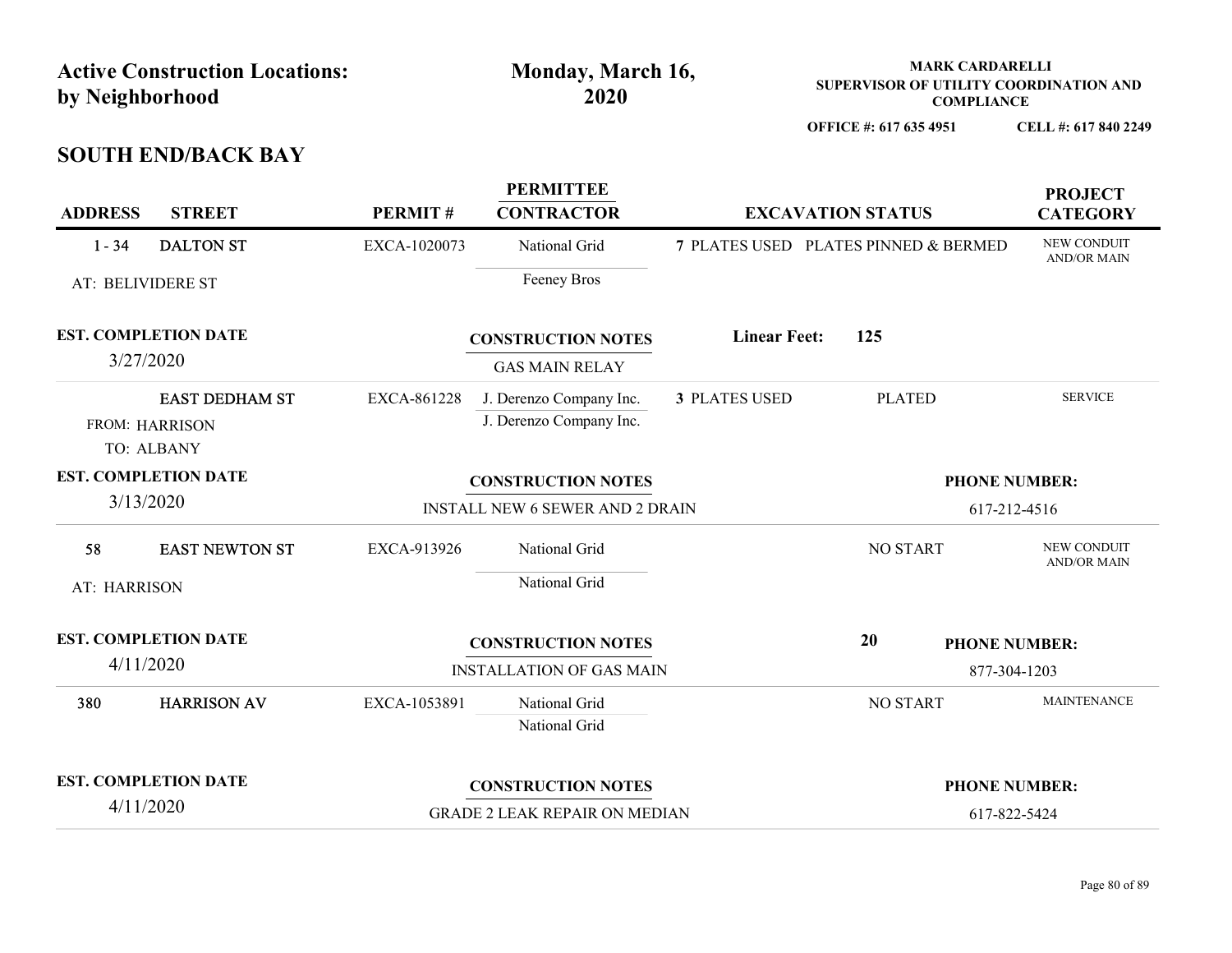|                 | <b>Active Construction Locations:</b> |                                  | Monday, March 16,                                |                      |                          | <b>MARK CARDARELLI</b> | SUPERVISOR OF UTILITY COORDINATION AND |  |
|-----------------|---------------------------------------|----------------------------------|--------------------------------------------------|----------------------|--------------------------|------------------------|----------------------------------------|--|
| by Neighborhood |                                       |                                  | 2020                                             |                      |                          | <b>COMPLIANCE</b>      |                                        |  |
|                 | <b>SOUTH END/BACK BAY</b>             |                                  |                                                  |                      | OFFICE #: 617 635 4951   |                        | CELL #: 617 840 2249                   |  |
|                 |                                       |                                  |                                                  |                      |                          |                        |                                        |  |
| <b>ADDRESS</b>  | <b>STREET</b>                         | PERMIT#                          | <b>PERMITTEE</b><br><b>CONTRACTOR</b>            |                      | <b>EXCAVATION STATUS</b> |                        | <b>PROJECT</b><br><b>CATEGORY</b>      |  |
| 115             | HUNTINGTON AV                         | EXCA-1016459                     | Crown Castle                                     |                      | ONGOING SECTIONS         |                        | <b>SERVICE</b>                         |  |
| AT: BELVIDERE   |                                       |                                  | Maverick Construction                            |                      | TOPPED TO GRADE          |                        |                                        |  |
|                 |                                       |                                  |                                                  |                      |                          |                        |                                        |  |
|                 | <b>EST. COMPLETION DATE</b>           |                                  | <b>CONSTRUCTION NOTES</b>                        | <b>Linear Feet:</b>  | <b>100</b>               |                        | <b>PHONE NUMBER:</b>                   |  |
|                 | 3/27/2020                             | INSTALL CONDUIT BASE AND CABINET |                                                  |                      |                          |                        | 857-233-1254                           |  |
| $600 - 650$     | <b>MASSACHUSETTS AV</b>               | EXCA-968309                      | National Grid                                    | <b>3 PLATES USED</b> | <b>PLATED</b>            |                        | NEW CONDUIT<br><b>AND/OR MAIN</b>      |  |
| FROM: WASH      |                                       |                                  | Feeney Brothers<br>Excavation                    |                      |                          |                        |                                        |  |
|                 | TO: SHAWMUT                           |                                  |                                                  |                      |                          |                        |                                        |  |
|                 | <b>EST. COMPLETION DATE</b>           |                                  | <b>CONSTRUCTION NOTES</b>                        | <b>Linear Feet:</b>  | 1050                     |                        | <b>PHONE NUMBER:</b>                   |  |
|                 | 3/27/2020                             |                                  | RELAY GAS MAIN AND SERVICES                      |                      |                          |                        | 877-304-1203                           |  |
|                 | <b>PUBLIC ALLEY 426</b>               |                                  | EXCA-1048150 A Suffolk Water & Sewer<br>Dba Suff | <b>1 PLATES USED</b> | <b>PLATED</b>            |                        | Service                                |  |
| AT: R/217 COMM  |                                       |                                  | A Suffolk Water & Sewer<br>Db                    |                      |                          |                        |                                        |  |
|                 |                                       |                                  |                                                  |                      |                          |                        |                                        |  |
|                 | <b>EST. COMPLETION DATE</b>           |                                  | <b>CONSTRUCTION NOTES</b>                        |                      |                          |                        | <b>PHONE NUMBER:</b>                   |  |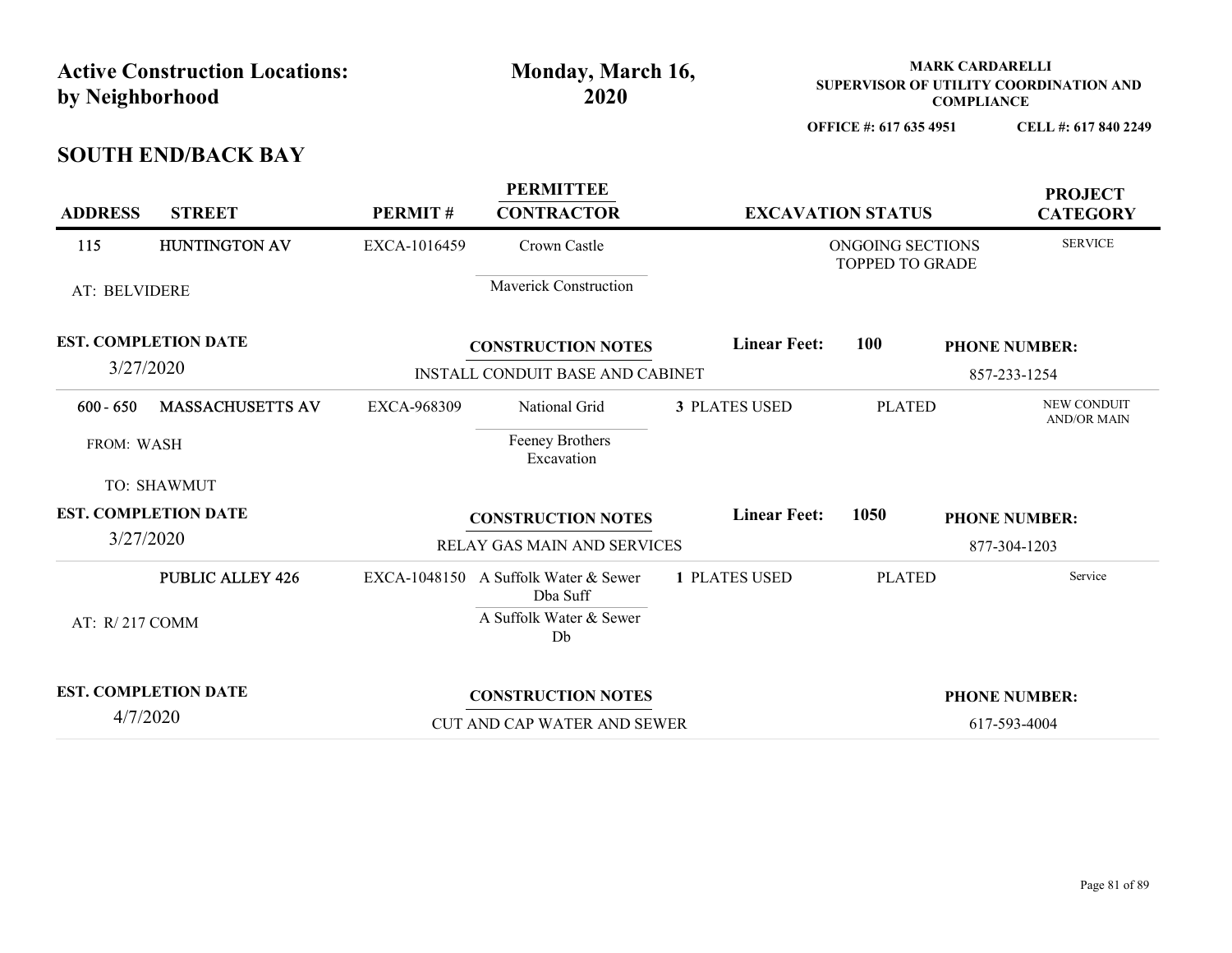| by Neighborhood | <b>Active Construction Locations:</b> |                | Monday, March 16,<br>2020 | <b>MARK CARDARELLI</b><br>SUPERVISOR OF UTILITY COORDINATION AND<br><b>COMPLIANCE</b> |                      |
|-----------------|---------------------------------------|----------------|---------------------------|---------------------------------------------------------------------------------------|----------------------|
|                 |                                       |                |                           | OFFICE #: 617 635 4951                                                                | CELL #: 617 840 2249 |
|                 | <b>SOUTH END/BACK BAY</b>             |                |                           |                                                                                       |                      |
|                 |                                       |                | <b>PERMITTEE</b>          |                                                                                       | <b>PROJECT</b>       |
| <b>ADDRESS</b>  | <b>STREET</b>                         | <b>PERMIT#</b> | <b>CONTRACTOR</b>         | <b>EXCAVATION STATUS</b>                                                              | <b>CATEGORY</b>      |

## SOUTH END/BACK BAY

| <b>Active Construction Locations:</b><br>by Neighborhood |                                                          |                | Monday, March 16,<br>2020                                   |  | <b>MARK CARDARELLI</b><br>SUPERVISOR OF UTILITY COORDINATION AND<br><b>COMPLIANCE</b> |                                            |                                       |                                      |  |
|----------------------------------------------------------|----------------------------------------------------------|----------------|-------------------------------------------------------------|--|---------------------------------------------------------------------------------------|--------------------------------------------|---------------------------------------|--------------------------------------|--|
|                                                          | <b>SOUTH END/BACK BAY</b>                                |                |                                                             |  |                                                                                       | OFFICE #: 617 635 4951                     |                                       | CELL #: 617 840 2249                 |  |
| <b>ADDRESS</b>                                           | <b>STREET</b>                                            | <b>PERMIT#</b> | <b>PERMITTEE</b><br><b>CONTRACTOR</b>                       |  | <b>EXCAVATION STATUS</b>                                                              |                                            |                                       | <b>PROJECT</b><br><b>CATEGORY</b>    |  |
| $390 - 450$                                              | <b>STUART ST</b><br>FROM: CLARENDON                      | EXCA-957738    | National Grid<br>Feeney Brothers<br>Excavation              |  |                                                                                       |                                            | 12 PLATES USED PLATES PINNED & BERMED | NEW CONDUIT<br><b>AND/OR MAIN</b>    |  |
| 3/27/2020                                                | TO: TRINITY<br><b>EST. COMPLETION DATE</b>               |                | <b>CONSTRUCTION NOTES</b><br>STEEL GAS MAIN RELAY           |  | <b>Linear Feet:</b>                                                                   | 650                                        |                                       | <b>PHONE NUMBER:</b><br>877-304-1148 |  |
| 441<br>AT: DARTMOUTH                                     | <b>STUART ST</b>                                         | EXCA-1049934   | Crown Castle<br>Mirra Company Co.                           |  |                                                                                       | TEMP TO GRADE                              |                                       | <b>SERVICE</b>                       |  |
| 4/10/2020                                                | <b>EST. COMPLETION DATE</b>                              |                | <b>CONSTRUCTION NOTES</b><br><b>INSTALL CONDUIT</b>         |  | <b>Linear Feet:</b>                                                                   | 90                                         |                                       | <b>PHONE NUMBER:</b><br>978-758-0239 |  |
|                                                          | <b>STUART ST</b><br>FROM: HUNTINGTON AV<br>TO: DARTMOUTH | EXCA-960315    | National Grid<br>Feeney Brothers                            |  |                                                                                       |                                            | 13 PLATES USED PLATES PINNED & BERMED | NEW CONDUIT<br>AND/OR MAIN           |  |
| 3/26/2020                                                | <b>EST. COMPLETION DATE</b>                              |                | <b>CONSTRUCTION NOTES</b><br>INSTALLATION OF STEEL GAS MAIN |  | <b>Linear Feet:</b>                                                                   | 480                                        |                                       | <b>PHONE NUMBER:</b><br>877-304-1203 |  |
| 29                                                       | TRAVELER ST                                              | EXCA-1009929   | A A Will Corporation                                        |  |                                                                                       | ONGOING SECTIONS<br><b>TOPPED TO GRADE</b> |                                       | <b>SERVICE</b>                       |  |
| FROM: ALBANY                                             | TO: HARRISON                                             |                | A A Will Corporation                                        |  |                                                                                       |                                            |                                       |                                      |  |
|                                                          | <b>EST. COMPLETION DATE</b>                              |                | <b>CONSTRUCTION NOTES</b>                                   |  |                                                                                       |                                            |                                       | <b>PHONE NUMBER:</b>                 |  |
|                                                          | 3/27/2020                                                |                | INSTALL NEW DRAIN, HYDRANT AND WATER                        |  |                                                                                       |                                            |                                       | 781-799-8452                         |  |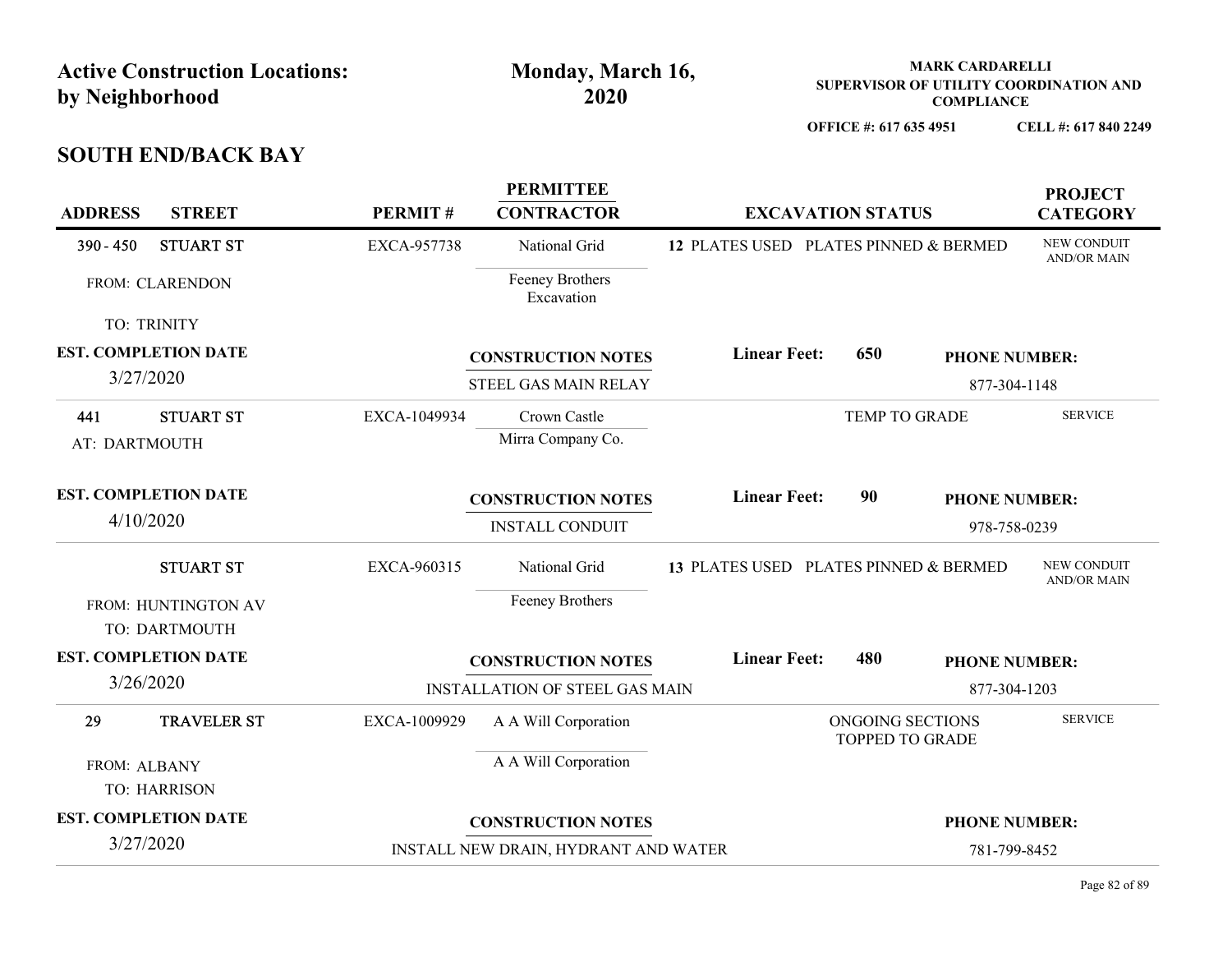| <b>Active Construction Locations:</b><br>by Neighborhood |                             |              | Monday, March 16,<br>2020 | <b>MARK CARDARELLI</b><br>SUPERVISOR OF UTILITY COORDINATION AND<br><b>COMPLIANCE</b> |                          |
|----------------------------------------------------------|-----------------------------|--------------|---------------------------|---------------------------------------------------------------------------------------|--------------------------|
|                                                          |                             |              |                           | OFFICE #: 617 635 4951                                                                | CELL #: 617 840 2249     |
|                                                          | <b>SOUTH END/BACK BAY</b>   |              |                           |                                                                                       |                          |
|                                                          |                             |              | <b>PERMITTEE</b>          |                                                                                       | <b>PROJECT</b>           |
| <b>ADDRESS</b>                                           | <b>STREET</b>               | PERMIT#      | <b>CONTRACTOR</b>         | <b>EXCAVATION STATUS</b>                                                              | <b>CATEGORY</b>          |
| <b>11</b>                                                | WILLIAM MULLENS WY          | EXCA-946082  | R F Roach                 | ONGOING SECTIONS<br>TOPPED TO GRADE                                                   | New Main or Conduit      |
|                                                          |                             |              | R F Roach                 |                                                                                       |                          |
|                                                          | <b>EST. COMPLETION DATE</b> |              | <b>CONSTRUCTION NOTES</b> |                                                                                       | <b>PHONE NUMBER:</b>     |
| 4/14/2020                                                |                             |              |                           | 781-626-3657                                                                          |                          |
| 63                                                       | <b>WORCESTER ST</b>         | EXCA-1053894 | National Grid             | <b>NO START</b>                                                                       | <b>MAINTENANCE</b>       |
|                                                          |                             |              | National Grid             |                                                                                       |                          |
|                                                          | <b>EST. COMPLETION DATE</b> |              | <b>CONSTRUCTION NOTES</b> |                                                                                       | <b>PHONE NUMBER:</b>     |
|                                                          | 3/20/2020                   |              | <b>GAS LEAK REPAIR</b>    |                                                                                       | 617-822-5424             |
|                                                          |                             |              | $8.33\%$ of Total         | <b>TOTAL # OF PLATES:</b>                                                             | 42<br>$15.91\%$ of Total |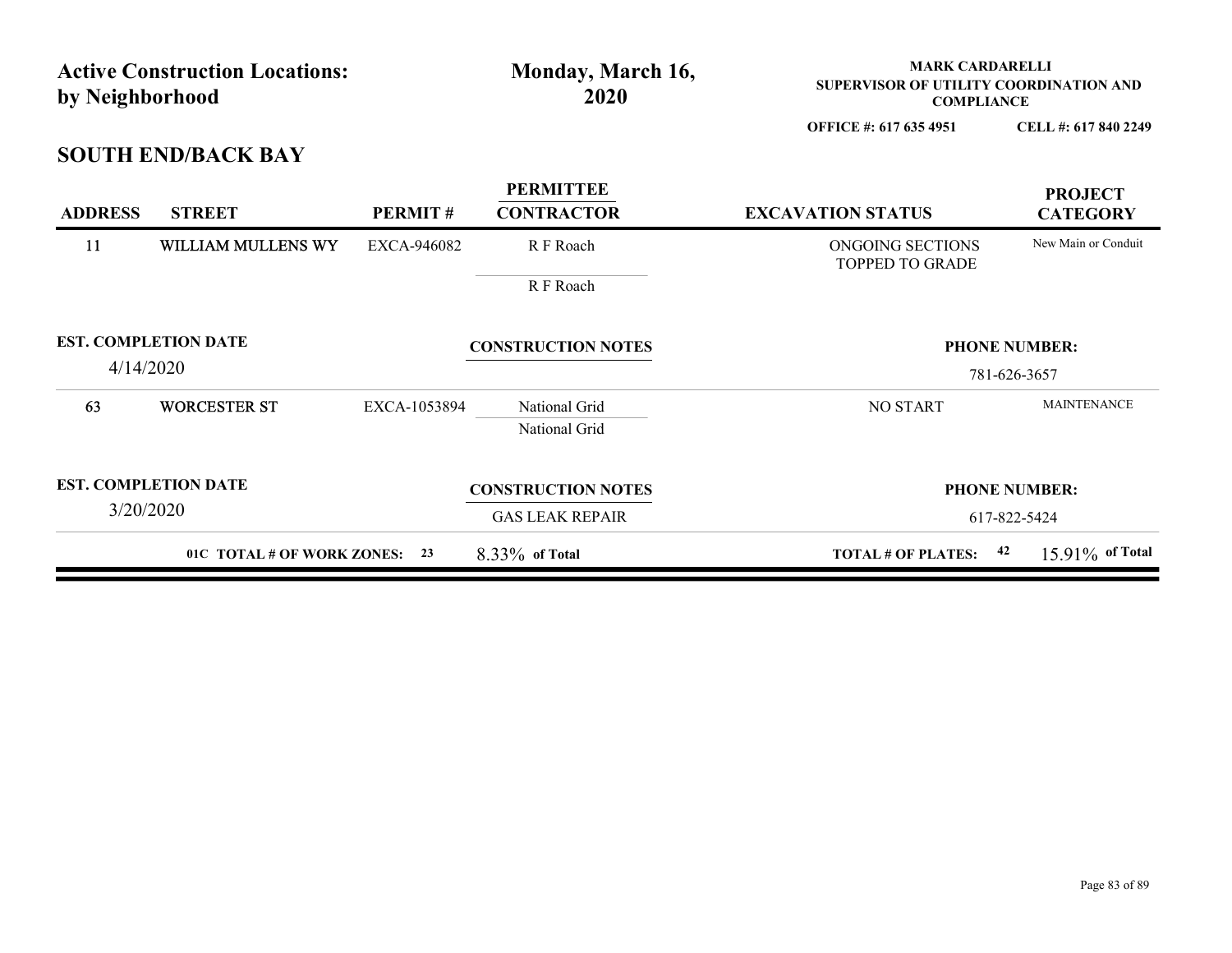|                 | <b>Active Construction Locations:</b> |              | Monday, March 16,                     | <b>MARK CARDARELLI</b>                                      |                                   |  |
|-----------------|---------------------------------------|--------------|---------------------------------------|-------------------------------------------------------------|-----------------------------------|--|
| by Neighborhood |                                       |              | 2020                                  | SUPERVISOR OF UTILITY COORDINATION AND<br><b>COMPLIANCE</b> |                                   |  |
|                 |                                       |              |                                       | OFFICE #: 617 635 4951                                      | CELL #: 617 840 2249              |  |
|                 | <b>W ROXBURY/ROSLINDALE</b>           |              |                                       |                                                             |                                   |  |
| <b>ADDRESS</b>  | <b>STREET</b>                         | PERMIT#      | <b>PERMITTEE</b><br><b>CONTRACTOR</b> | <b>EXCAVATION STATUS</b>                                    | <b>PROJECT</b><br><b>CATEGORY</b> |  |
| 172             | <b>BELGRADE AV</b>                    | EXCA-1051615 | Verizon                               | ONGOING SECTIONS<br>TOPPED TO GRADE                         | NEW CONDUIT<br><b>AND/OR MAIN</b> |  |
|                 |                                       |              | Parkside Utility Construct            |                                                             |                                   |  |
|                 | <b>EST. COMPLETION DATE</b>           |              | <b>CONSTRUCTION NOTES</b>             |                                                             | <b>PHONE NUMBER:</b>              |  |
| 3/17/2020       |                                       |              | REPLACE EXISTING TELE CONDUIT         |                                                             | 617-276-6552                      |  |
| 45              | <b>BEXLEY RD</b>                      | EXCA-1050116 | NATIONAL GRID                         | ONGOING SECTIONS                                            |                                   |  |
|                 |                                       |              | <b>FEENEY</b>                         | TOPPED TO GRADE                                             |                                   |  |
|                 |                                       |              |                                       |                                                             |                                   |  |
|                 | <b>EST. COMPLETION DATE</b>           |              | <b>CONSTRUCTION NOTES</b>             |                                                             |                                   |  |
|                 |                                       |              | <b>GAS MAIN</b>                       |                                                             |                                   |  |
| 54              | <b>BIRCHWOOD ST</b>                   | EXCA-1055312 | National Grid                         | ONGOING SECTIONS<br>TOPPED TO GRADE                         | New Main or Conduit               |  |
|                 |                                       |              | National Grid                         |                                                             |                                   |  |
|                 |                                       |              |                                       |                                                             |                                   |  |
|                 | <b>EST. COMPLETION DATE</b>           |              | <b>CONSTRUCTION NOTES</b>             |                                                             | <b>PHONE NUMBER:</b>              |  |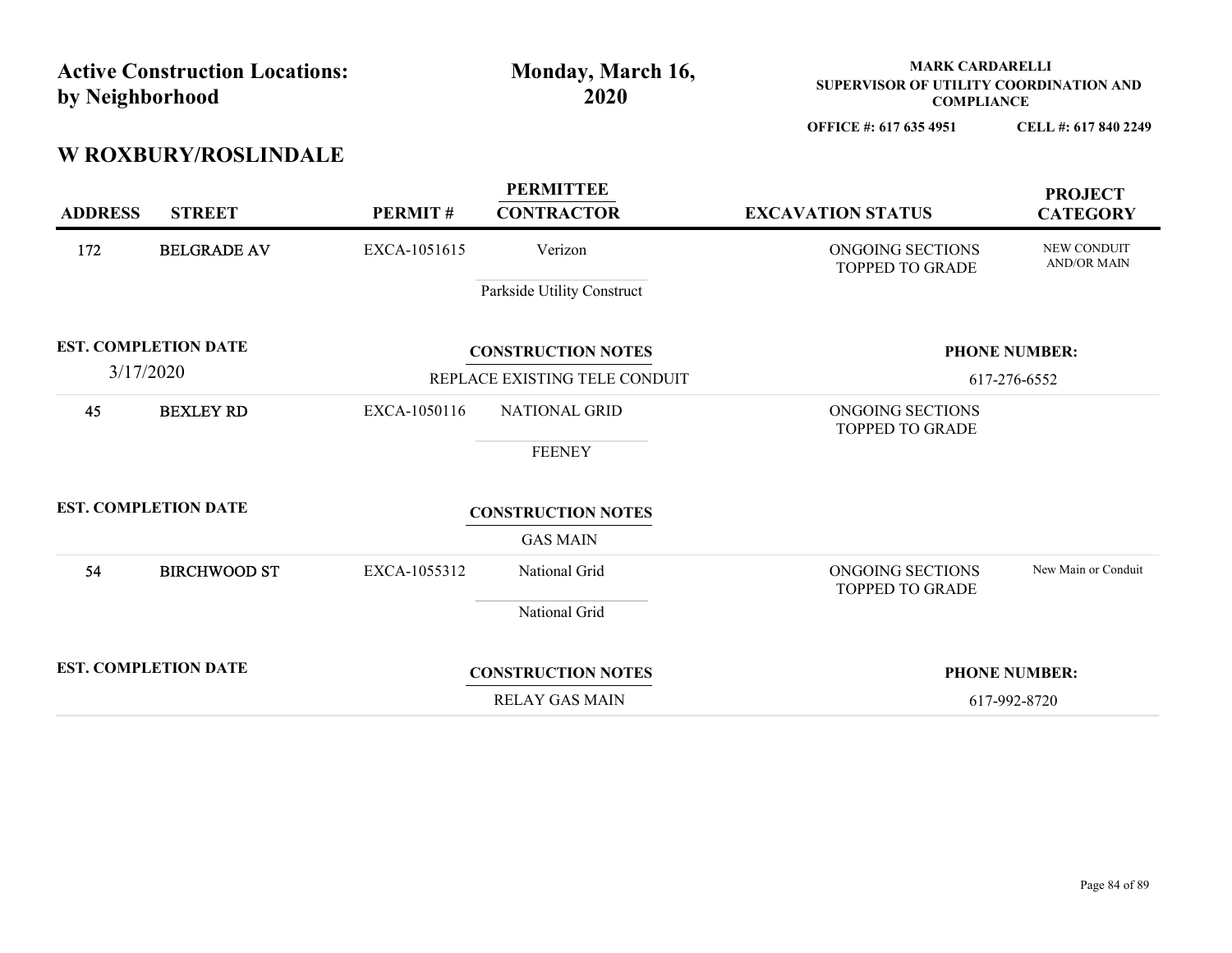| by Neighborhood                          | <b>Active Construction Locations:</b>    |              | Monday, March 16,<br>2020                                  | <b>MARK CARDARELLI</b><br>SUPERVISOR OF UTILITY COORDINATION AND<br><b>COMPLIANCE</b> |                                      |
|------------------------------------------|------------------------------------------|--------------|------------------------------------------------------------|---------------------------------------------------------------------------------------|--------------------------------------|
|                                          |                                          |              |                                                            | OFFICE #: 617 635 4951                                                                | CELL #: 617 840 2249                 |
| <b>ADDRESS</b>                           | W ROXBURY/ROSLINDALE<br><b>STREET</b>    | PERMIT#      | <b>PERMITTEE</b><br><b>CONTRACTOR</b>                      | <b>EXCAVATION STATUS</b>                                                              | <b>PROJECT</b><br><b>CATEGORY</b>    |
|                                          | <b>COREY ST</b>                          | EMER-1042168 | Eversource Electric<br>Eversource Electric                 | ONGOING SECTIONS<br>TOPPED TO GRADE                                                   | <b>EMERGENCY</b>                     |
| <b>EST. COMPLETION DATE</b><br>3/12/2020 |                                          |              | <b>CONSTRUCTION NOTES</b><br>Emergency - Cable Replacement |                                                                                       | <b>PHONE NUMBER:</b><br>800-592-2000 |
| 26                                       | <b>CUMMINS HWY</b>                       | EXCA-227381  | Eversource Electric<br>Mirra Company Co.                   | ONGOING SECTIONS<br>TOPPED TO GRADE                                                   | Drilling                             |
| <b>EST. COMPLETION DATE</b><br>3/13/2020 |                                          |              | <b>CONSTRUCTION NOTES</b>                                  |                                                                                       | <b>PHONE NUMBER:</b><br>978-758-0256 |
| 45                                       | <b>DESOTORD</b>                          | EXCA-1059937 | National Grid<br>National Grid                             | ONGOING SECTIONS<br>TOPPED TO GRADE                                                   | Maintenance                          |
|                                          | <b>EST. COMPLETION DATE</b><br>3/27/2020 |              | <b>CONSTRUCTION NOTES</b>                                  |                                                                                       | <b>PHONE NUMBER:</b>                 |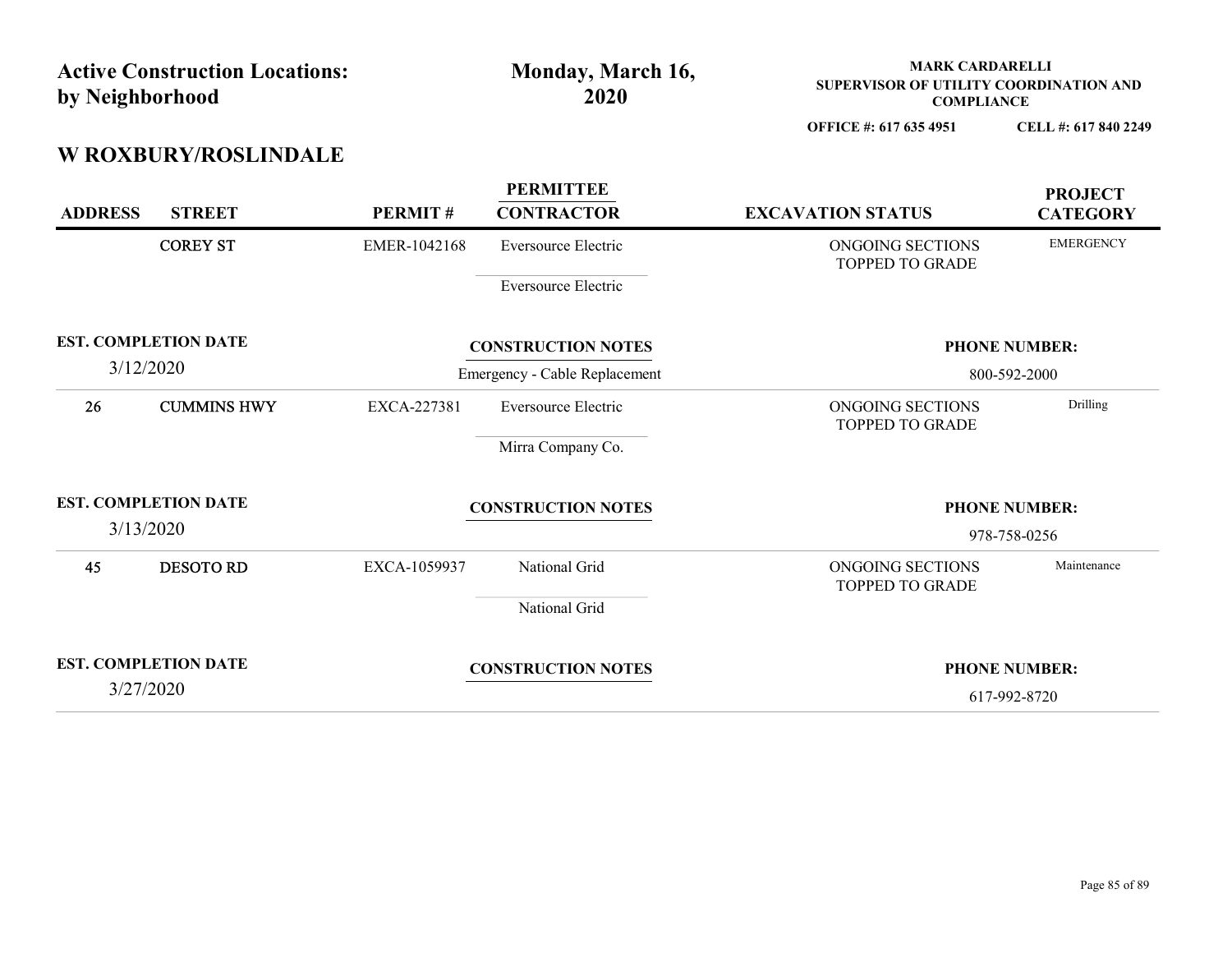| by Neighborhood             | <b>Active Construction Locations:</b> |              | Monday, March 16,<br>2020             |                     |                                     | <b>MARK CARDARELLI</b><br>SUPERVISOR OF UTILITY COORDINATION AND<br><b>COMPLIANCE</b> |
|-----------------------------|---------------------------------------|--------------|---------------------------------------|---------------------|-------------------------------------|---------------------------------------------------------------------------------------|
|                             |                                       |              |                                       |                     | OFFICE #: 617 635 4951              | CELL #: 617 840 2249                                                                  |
|                             | <b>W ROXBURY/ROSLINDALE</b>           |              |                                       |                     |                                     |                                                                                       |
| <b>ADDRESS</b>              | <b>STREET</b>                         | PERMIT#      | <b>PERMITTEE</b><br><b>CONTRACTOR</b> |                     | <b>EXCAVATION STATUS</b>            | <b>PROJECT</b><br><b>CATEGORY</b>                                                     |
| 73                          | <b>FLORENCE ST</b>                    | EXCA-1050122 | National Grid                         |                     | ONGOING SECTIONS<br>TOPPED TO GRADE | NEW CONDUIT<br><b>AND/OR MAIN</b>                                                     |
|                             |                                       |              | Feeney Brothers<br>Excavation         |                     |                                     |                                                                                       |
| <b>EST. COMPLETION DATE</b> |                                       |              | <b>CONSTRUCTION NOTES</b>             | <b>Linear Feet:</b> | 620                                 | <b>PHONE NUMBER:</b>                                                                  |
| 3/6/2020                    |                                       |              | <b>INSTALLATION OF GAS MAIN / ROS</b> |                     |                                     | 617-306-0919                                                                          |
|                             | <b>HEERAN WAY</b>                     | EXCA-1037137 | National Grid                         | 8 PLATES USED       | <b>PLATED</b>                       | NEW CONDUIT<br>AND/OR MAIN                                                            |
|                             |                                       |              | Feeney Brothers<br>Excavation         |                     |                                     |                                                                                       |
|                             | <b>EST. COMPLETION DATE</b>           |              | <b>CONSTRUCTION NOTES</b>             |                     |                                     | <b>PHONE NUMBER:</b>                                                                  |
|                             |                                       |              | <b>INSTALLATION OF GAS MAIN</b>       |                     |                                     | $(617)306-091$                                                                        |
| 3/15/2020                   |                                       |              |                                       |                     |                                     | <b>EMERGENCY</b>                                                                      |
| 209                         | <b>INDEPENDENCE DR</b>                | EMER-1043341 | RCN Beaco Com Llc                     |                     | ONGOING SECTIONS<br>TOPPED TO GRADE |                                                                                       |
|                             |                                       |              |                                       |                     |                                     |                                                                                       |

Casting Repair - Public Safety Concern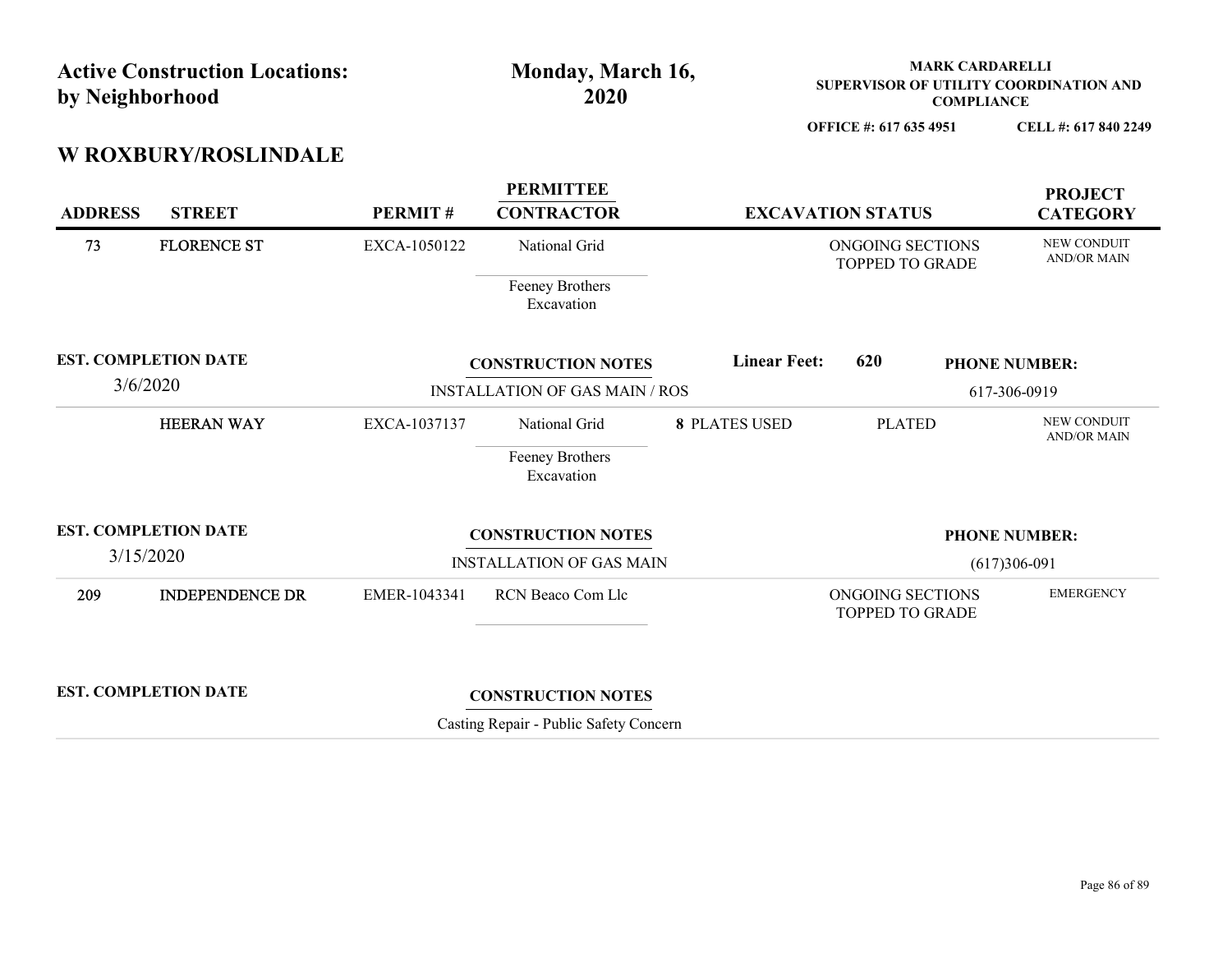| by Neighborhood | <b>Active Construction Locations:</b> |              | Monday, March 16,<br>2020                                                         | <b>MARK CARDARELLI</b><br>SUPERVISOR OF UTILITY COORDINATION AND<br><b>COMPLIANCE</b> |                                      |
|-----------------|---------------------------------------|--------------|-----------------------------------------------------------------------------------|---------------------------------------------------------------------------------------|--------------------------------------|
|                 | W ROXBURY/ROSLINDALE                  |              |                                                                                   | OFFICE #: 617 635 4951                                                                | CELL #: 617 840 2249                 |
| <b>ADDRESS</b>  | <b>STREET</b>                         | PERMIT#      | <b>PERMITTEE</b><br><b>CONTRACTOR</b>                                             | <b>EXCAVATION STATUS</b>                                                              | <b>PROJECT</b><br><b>CATEGORY</b>    |
| 140             | <b>KEYSTONE ST</b>                    | EMER-1035679 | National Grid                                                                     | ONGOING SECTIONS<br>TOPPED TO GRADE                                                   | <b>EMERGENCY</b>                     |
|                 | <b>EST. COMPLETION DATE</b>           |              | <b>CONSTRUCTION NOTES</b><br>Grade 1 Gas Leak                                     |                                                                                       |                                      |
|                 | <b>LAGRANGE ST</b>                    | EMER-1035688 | National Grid                                                                     | ONGOING SECTIONS<br>TOPPED TO GRADE                                                   | <b>EMERGENCY</b>                     |
|                 | <b>EST. COMPLETION DATE</b>           |              | <b>CONSTRUCTION NOTES</b><br>Grade 1 Gas Leak                                     |                                                                                       |                                      |
|                 | <b>SEYMOUR ST</b>                     | EXCA-1039027 | Eversource Electric                                                               | SIDEWALKS PLATED                                                                      | NEW CONDUIT<br><b>AND/OR MAIN</b>    |
| 3/27/2020       | <b>EST. COMPLETION DATE</b>           |              | <b>CONSTRUCTION NOTES</b><br>PLATES ON SIDEWALK IN PREPERATION OF SEFVICE CUTOVER |                                                                                       | <b>PHONE NUMBER:</b><br>616-541-6162 |
| 719             | <b>SOUTH ST</b>                       | EXCA-227477  | Eversource Electric<br>Mirra Company Co.                                          | ONGOING SECTIONS<br><b>TOPPED TO GRADE</b>                                            | Service                              |
|                 | <b>EST. COMPLETION DATE</b>           |              | <b>CONSTRUCTION NOTES</b>                                                         |                                                                                       | <b>PHONE NUMBER:</b><br>978-802-0789 |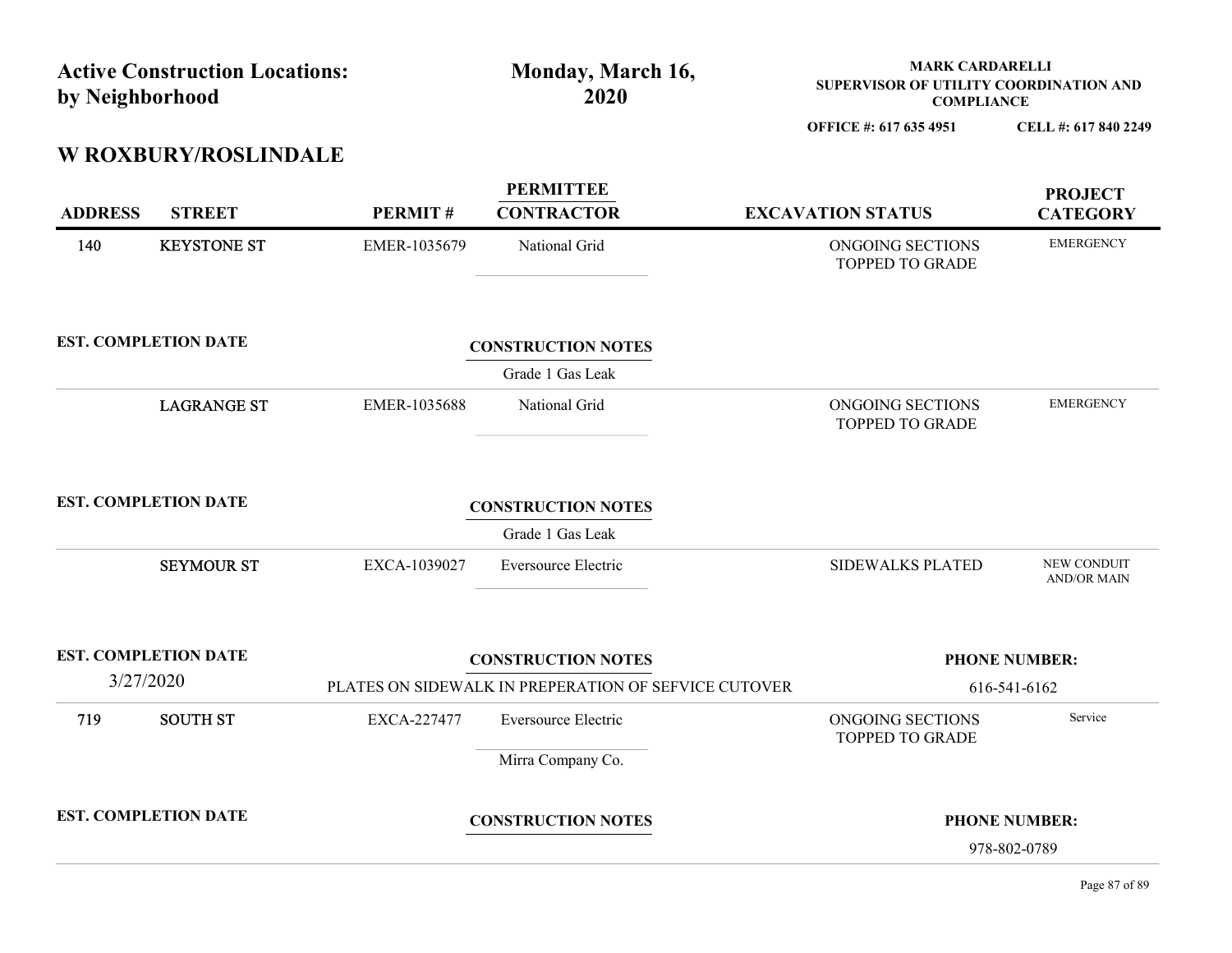| by Neighborhood                         | <b>Active Construction Locations:</b> |              | Monday, March 16,<br>2020                        |                      | <b>MARK CARDARELLI</b><br>SUPERVISOR OF UTILITY COORDINATION AND<br><b>COMPLIANCE</b> |                                      |
|-----------------------------------------|---------------------------------------|--------------|--------------------------------------------------|----------------------|---------------------------------------------------------------------------------------|--------------------------------------|
|                                         | <b>W ROXBURY/ROSLINDALE</b>           |              |                                                  |                      | OFFICE #: 617 635 4951                                                                | CELL #: 617 840 2249                 |
| <b>ADDRESS</b>                          | <b>STREET</b>                         | PERMIT#      | <b>PERMITTEE</b><br><b>CONTRACTOR</b>            |                      | <b>EXCAVATION STATUS</b>                                                              | <b>PROJECT</b><br><b>CATEGORY</b>    |
| AT: AT CENTRE                           | <b>SPRING ST</b>                      | EXCA-        | Boston Water & Sewer<br>Commission<br><b>RJV</b> | <b>7 PLATES USED</b> | <b>PLATED</b>                                                                         |                                      |
| <b>EST. COMPLETION DATE</b><br>5/2/2020 |                                       |              | <b>CONSTRUCTION NOTES</b><br>PLATES ARE BEING    |                      |                                                                                       | <b>PHONE NUMBER:</b><br>617-989-7000 |
| 9                                       | <b>WALTER ST</b>                      | EXCA-1055466 | Parkside Utility Construct                       |                      | ONGOING SECTIONS<br>TOPPED TO GRADE                                                   | Service                              |
| <b>EST. COMPLETION DATE</b>             |                                       |              | <b>CONSTRUCTION NOTES</b>                        |                      |                                                                                       | <b>PHONE NUMBER:</b><br>617 474 9483 |
| 4499                                    | <b>WASHINGTON ST</b>                  | EXCA-1057582 | National Grid<br>National Grid                   |                      | ONGOING SECTIONS<br><b>TOPPED TO GRADE</b>                                            | Maintenance                          |
| <b>EST. COMPLETION DATE</b>             | 3/27/2020                             |              | <b>CONSTRUCTION NOTES</b>                        |                      |                                                                                       | <b>PHONE NUMBER:</b><br>617-992-8720 |
|                                         |                                       |              |                                                  |                      |                                                                                       |                                      |